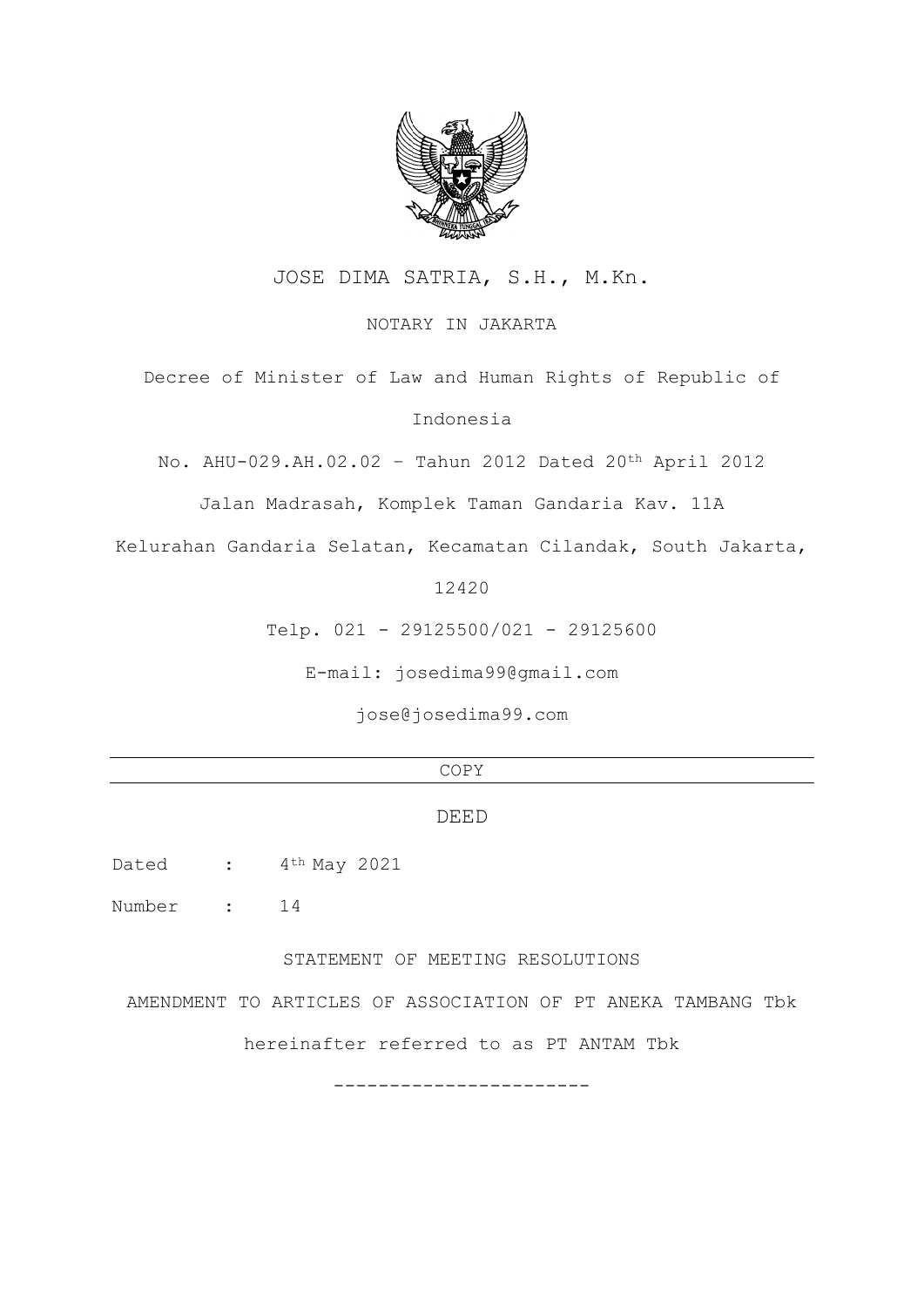#### STATEMENT OF MEETING RESOLUTIONS

# AMENDMENT TO ARTICLES OF ASSOCIATION OF PT ANEKA TAMBANG Tbk

Hereinafter referred to as PT ANTAM Tbk

## Number 35

On this day, Tuesday, the fourth day of May, two thousand twenty one (4-5-2021), at 14.00 WIB (fourteen Western Indonesian Time), appears before me, JOSE DIMA SATRIA, Sarjana Hukum, Magister Kenotariatan, Notary in the South Jakarta Administrative City, the appearing person described below, in the presence of witnesses whose names will be mentioned at the end of this deed.

Mr. DANA AMIN, born in Medan, on the 23rd (twenty third) day of February 1971 (one thousand nine hundred seventy one), the President Director of the limited liability company described below, residing in Jakarta and having his address at Jalan Wijaya XVI Nomor 2B, Rukun Tetangga 004/Rukun Warga 003, Kelurahan Melawai, Kecamatan Kebayoran Baru, South Jakarta City, holder of Identity Card Number 3l740723027l0002, Indonesian Citizen;

The appearing person acting in his abovementioned capacity hereby first declares the followings:

- whereas on Wednesday, the 7<sup>th</sup> (seventh) day of April 2021 (two thousand twenty one) at the Andrawina Auditorium, Tower A Gedung Aneka Tambang, Jalan Letjen TB Simatupang Nomor 1, Jakarta 12530, an Annual General Meeting of Shareholders for the 2021 (two thousand twenty one) Fiscal Year was held;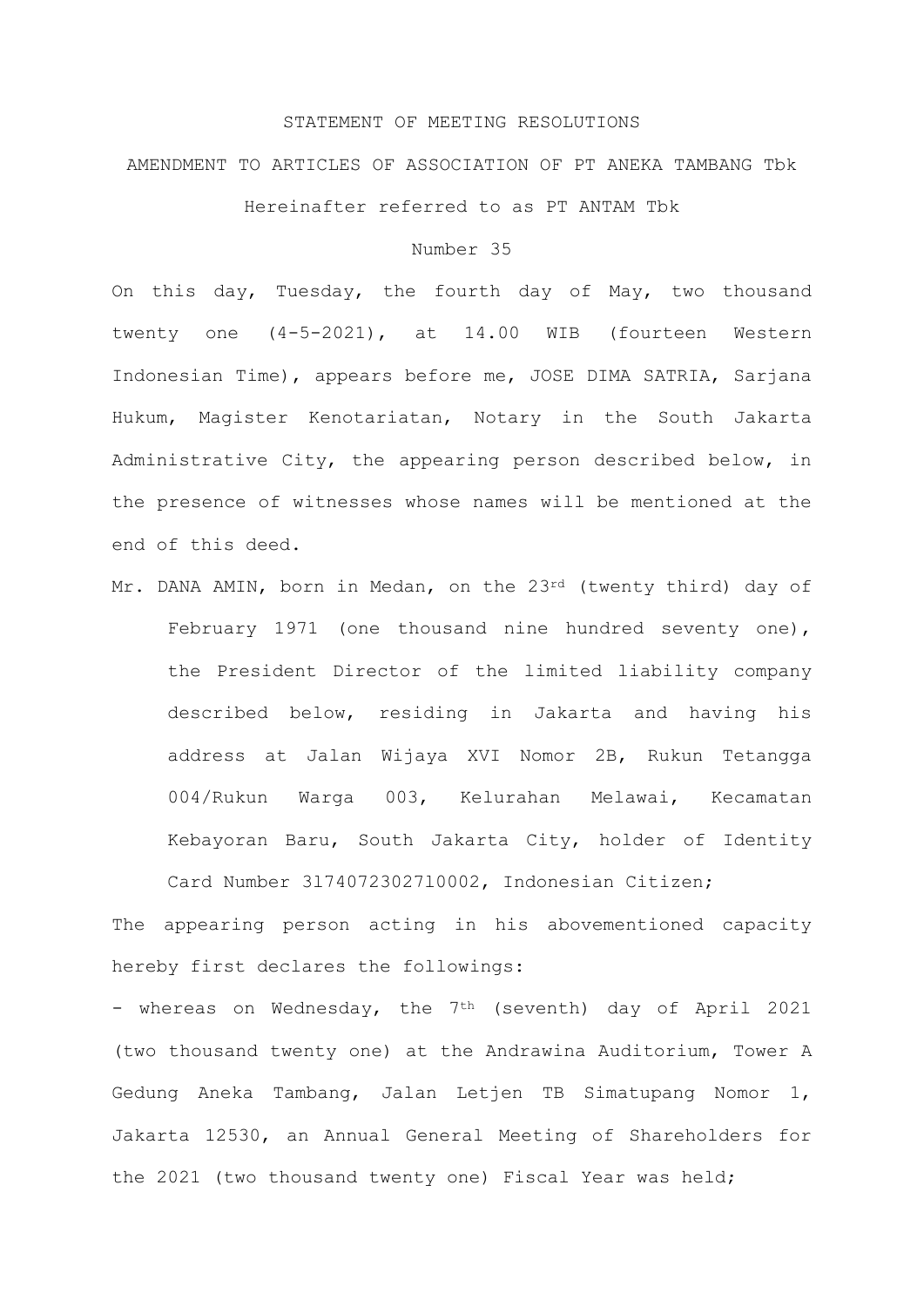- hereinafter referred to as "Meeting";

of PT ANEKA TAMBANG Tbk, hereinafter referred to as PT ANTAM Tbk, a public company established according to and under the Law of the Republic of Indonesia, having its domicile at Gedung Aneka Tambang Jalan Letjen Tahi Bonar Simatupang Nomor 1 Lingkar Selatan, Tanjung Barat, Jakarta, the articles of association of which have been amended in its entirety to comply with Law Number 40 of 2007 (two thousand seven) concerning Limited Liability Companies as set out in the deed dated the 2nd (second) day of July 2008 (two thousand eight) Number 2, drawn up before Doktor AMRUL PARTOMAN POHAN, at that time Notary in Jakarta, which had been ratified by the Minister of Law and Human Rights of the Republic of Indonesia as evidenced in Decree dated the 11<sup>th</sup> (eleventh) day of July 2008 (two thousand eight) Number AHU-40521.AH.01.02.Tahun 2008;

- The Articles of Association of which have been amended several times as set out in:

- deed dated the 15<sup>th</sup> (fifteenth) day of June 2010 (two thousand ten) Number 90, drawn up before AULIA TAUFANI, Sarjana Hukum, at that time a substitute for SUTJIPTO, Sarjana Hukum, Magister Kenotariatan, at that time Notary in Jakarta, which has been ratified by The Minister of Law and Human Rights of the Republic of Indonesia as evidenced in Decree dated the 12th (twelfth) day of August 2010 (two thousand ten) Number AHU-39860.AH.0l.02.Tahun 2010;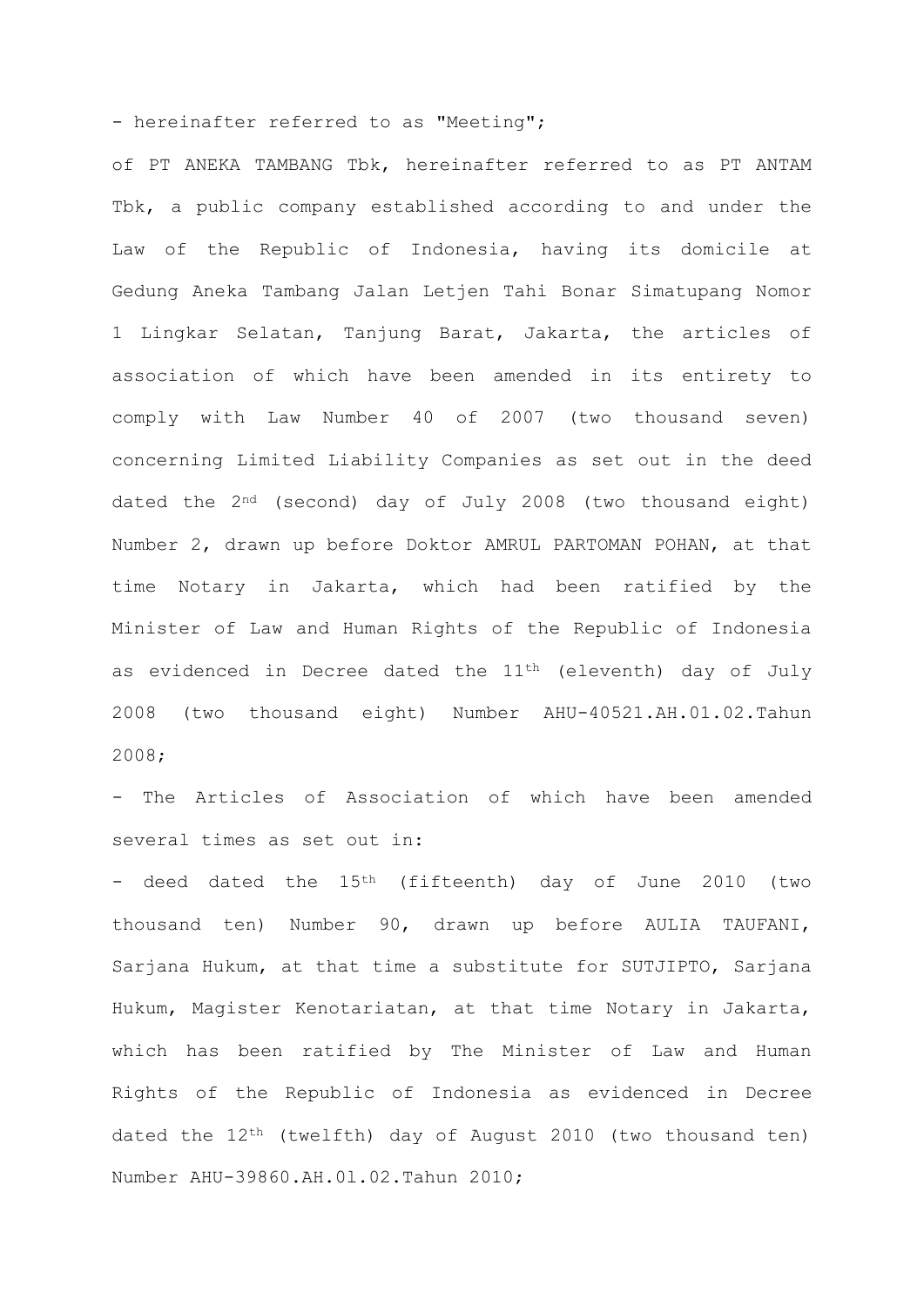- deed dated the 29<sup>th</sup> (twenty ninth) day of June 2012 (two thousand twelve) Number 238, drawn up before YENNY SARI KUSUMA, Sarjana hukum, Magister Kenotariatan, Notary in Jakarta, which has received notification of the Minister of Law and Human Rights of the Republic of Indonesia as evidenced in the letter dated the  $16<sup>th</sup>$  (sixteenth) day of August 2012 (two thousand twelve) Number (i) AHU-AH.0l.l0-30742 and (ii) Number AHU-AH.0l.l0-30743;

- deed dated the 21st (twenty first) day of April 2014 (two thousand fourteen) Number 24, drawn up before HIMAWAN SUTANTO, Sarjana Hukum, substitute of ASHOYA RATAM, Sarjana Hukum, Magister Kenotariatan, Notary in South Jakarta Administrative City, the notification of which has been submitted to and received by the Ministry of Law and Human Rights of the Republic of Indonesia as evidenced in letter Number AHU-00814.40.21.2014 dated the 24th (twenty fourth) day of April 2014 (two thousand fourteen);

- deed dated the 31st (thirty first) day of March 2015 (two thousand fifteen) Number 67, drawn up before FATHIAH HELMI, Sarjana Hukum, which has obtained (i) the approval of the Minister of Law and Human Rights of the Republic of Indonesia as evidenced in the Decree dated the 27<sup>th</sup> (twenty seventh) day of April 2015 (two thousand fifteen) Number AHU-0934l35.AH.0l.02.Tahun 2015 and (ii) receipt of notification of the Minister of Law and Human Rights of the Republic of Indonesia as evidenced in letter dated the 27th (twenty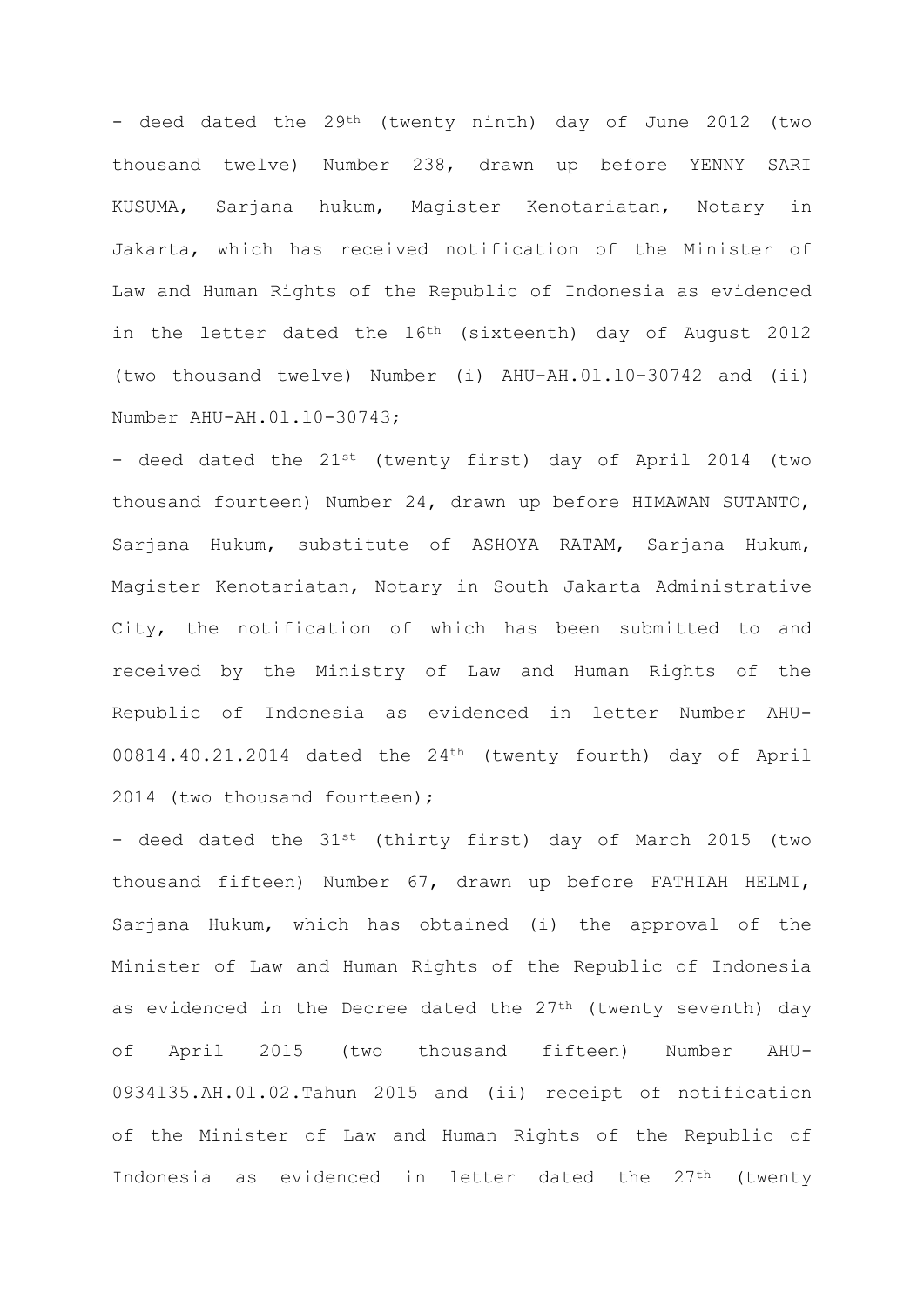seventh) day of April 2015 (two thousand fifteen) Number AHU-AH.01.03-0927518;

- deed dated the 8<sup>th</sup> (eighth) day of December 2015 (two thousand fifteen) Number 9, drawn up before the Notary FATHIAH HELMI, Sarjana Hukum, which has received notification the Minister of Law and Human Rights of the Republic of Indonesia as evidenced in his letter dated the 8<sup>th</sup> (eighth) day of December 2015 (two thousand fifteen) Number AHU-AH.0l.03- 0986321;

- deed dated the 2<sup>nd</sup> (second) of May 2017 (two thousand seventeen) Number 3, drawn up before MOCHAMAD NOVA FAISAL, Sarjana Hukum, Magister Kenotariatan, Notary in South Jakarta City, which has received (i) approval from the Minister of Law and Rights of the Republic of Indonesia as evidenced in the letter dated 30th (thirtieth) day of May 2017 (two thousand seventeen) Number AHU-0011667.AH.01.02.TAHUN 2017; (ii) receipt of notification of amendment to articles of association from the Minister of Law and Human Rights of the Republic of Indonesia as evidenced in the letter dated the 30<sup>th</sup> (thirtieth) day of May 2017 (two thousand seventeen) Number AHU-AH.01.03-01460618;

- deed dated the 29<sup>th</sup> (twenty ninth) day of November 2017 (two thousand seventeen) Number 89, drawn up before me, Notary, which has been approved by the Minister of Law and Human Rights of the Republic of Indonesia as evidenced in the letter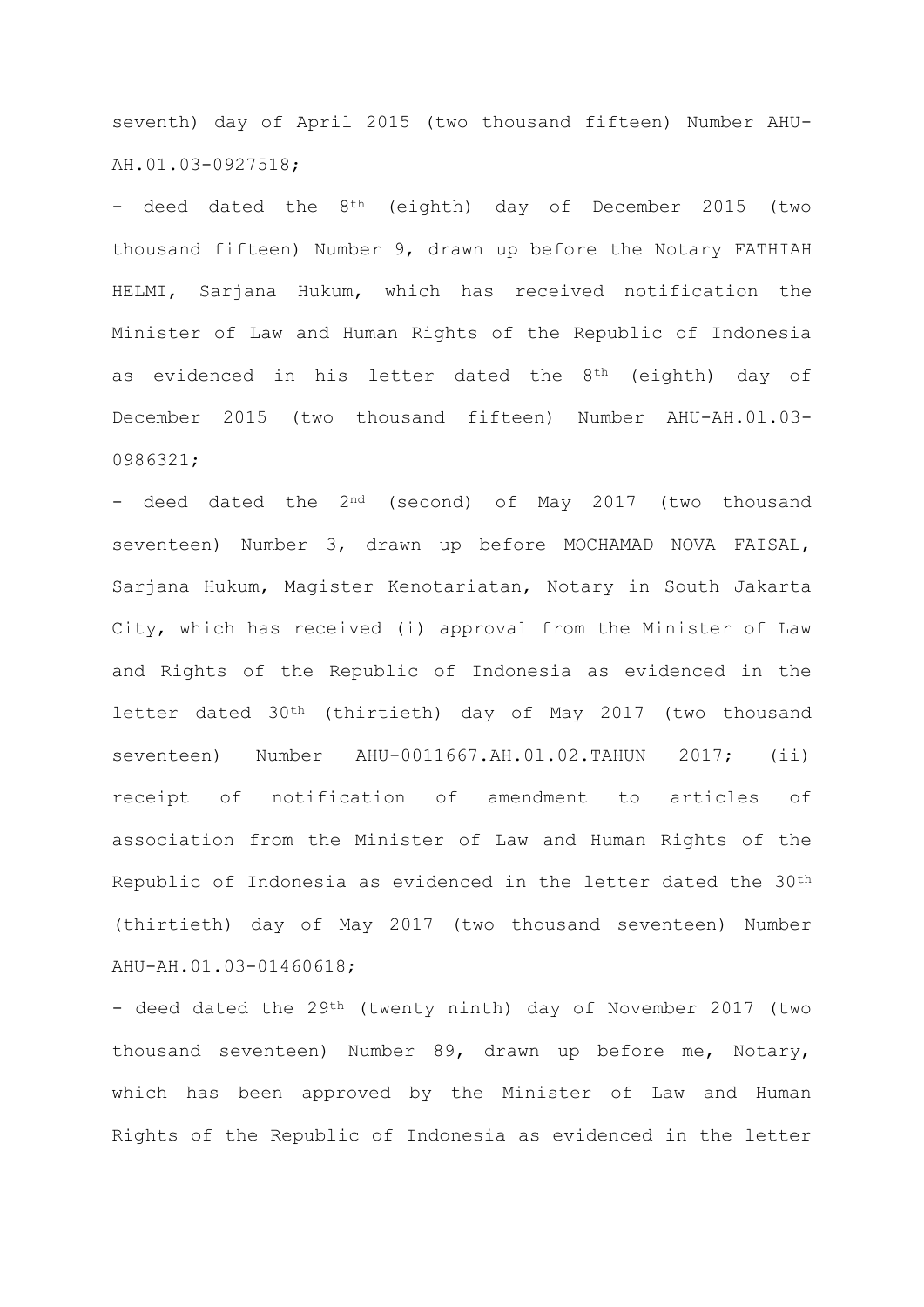dated the 13th (thirteenth) day of December 2017 (two thousand seventeen) Number AHU-0026147.AH.01.02.TAHUN 2017;

- deed dated the 11<sup>th</sup> (eleventh) day of May 2018 (two thousand eighteen) Number 33, drawn up before me, the Notary, which has received notification of amendments to the articles of association from the Minister of Law and Human Rights of the Republic of Indonesia as evidenced in the letter dated the 5th (fifth) day of June 2018 (two thousand eighteen) Number AHU-AH.01.03-0212350;

- the latest amendment to the company's articles of association and the composition of Board of Commissioners is as set out in the deed dated the  $1^{st}$  (first) day of July 2020 (two thousand twenty) Number 3, drawn up before me, the Notary, which has received (i) approval from the Minister of Law and Rights of the Republic of Indonesia as evidenced in the letter Number AHU-0047606.AH.0l.02.TAHUN 2020; (ii) receipt of notification of amendment to articles of association from the Minister of Law and Human Rights of the Republic of Indonesia as evidenced in the letter Number AHU-AH.01.03-0286644, both of letters are dated the 13th (thirteenth) day of July 2020 (two thousand twenty);

- The latest composition of the company's shareholders is as set out in the deed dated the 29<sup>th</sup> (twenty ninth) day of November 2017 (two thousand seventeen) Number 89, drawn up before Me, Notary;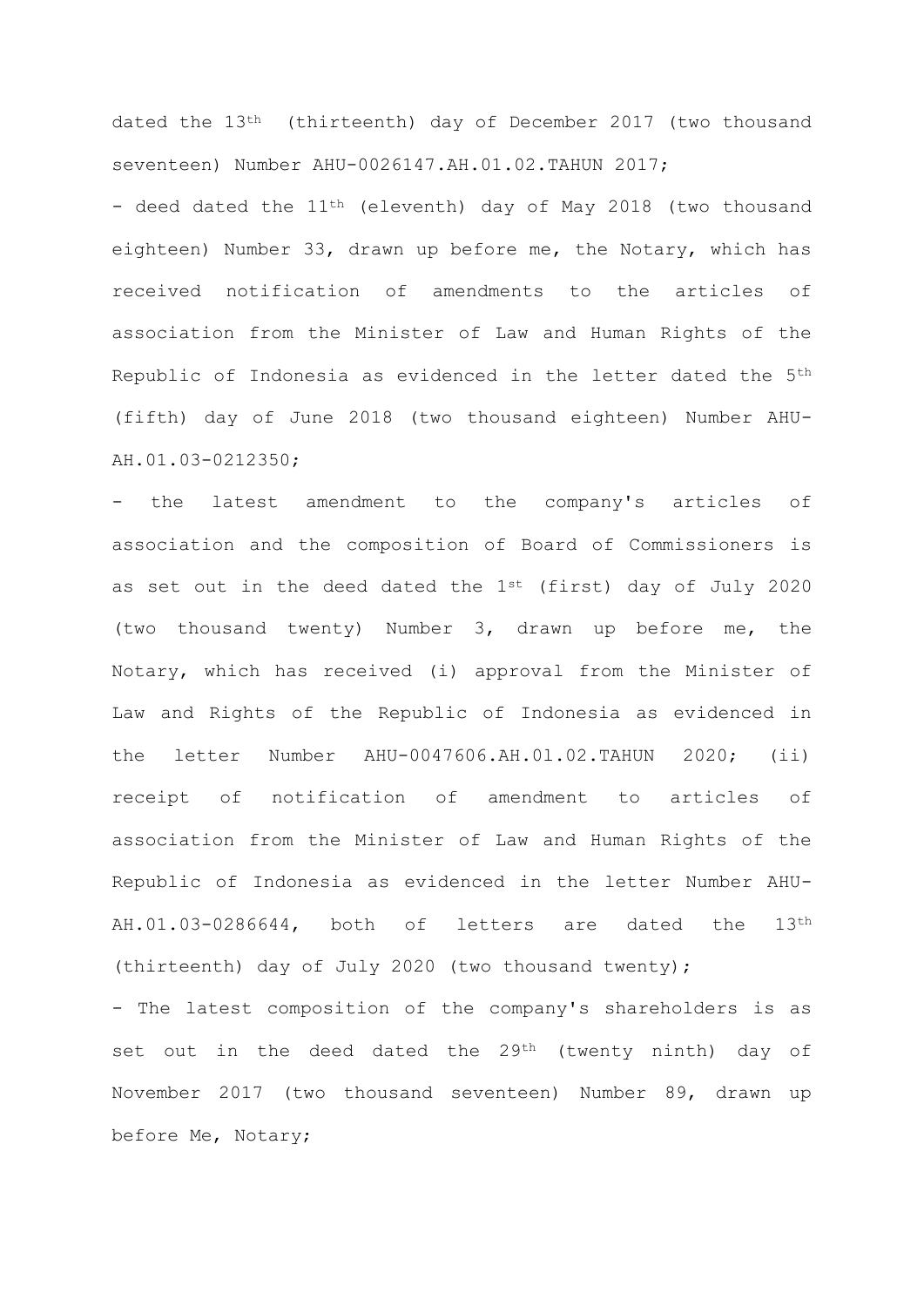- The latest composition of the Board of Directors and the Board of Commissioners as contained in the deed dated the 10th (tenth) January 2020 (two thousand twenty) Number 35, drawn up before me, Notary;

- (hereinafter referred to as "Company");

- The Minutes of the Meeting were made by me, the Notary, as set out in the deed dated the  $7<sup>th</sup>$  (seventh) day of April 2021 (two thousand twenty one) Number 39;

- Whereas based on the provisions of the company's articles of association and the provisions of POJK Number 15/POJK.04/2020 concerning the Planning and Implementation of General Meeting of Shareholders of Public Companies (hereinafter referred to as "POJK 15 of 2020), previously the Board of Directors the Company has conducted the following:

- a. Announcement to the Shareholders of the Company regarding the upcoming Meeting, which has been carried out through (i) advertisement in the Indonesian language daily newspaper with national circulation, namely "Kontan" daily newspaper; (ii) announcement in Indonesian and English on the Indonesian Stock Exchange website, the Australian Stock Exchange website, e-GMS provider website namely www.easy.ksei.co.id, and the Company's website www.antam.com entirely on the 22nd (twenty second) day of February 2021 (two thousand twenty one);
- b. Revision of Announcement to the Shareholders of the Company regarding the upcoming Meeting, which has been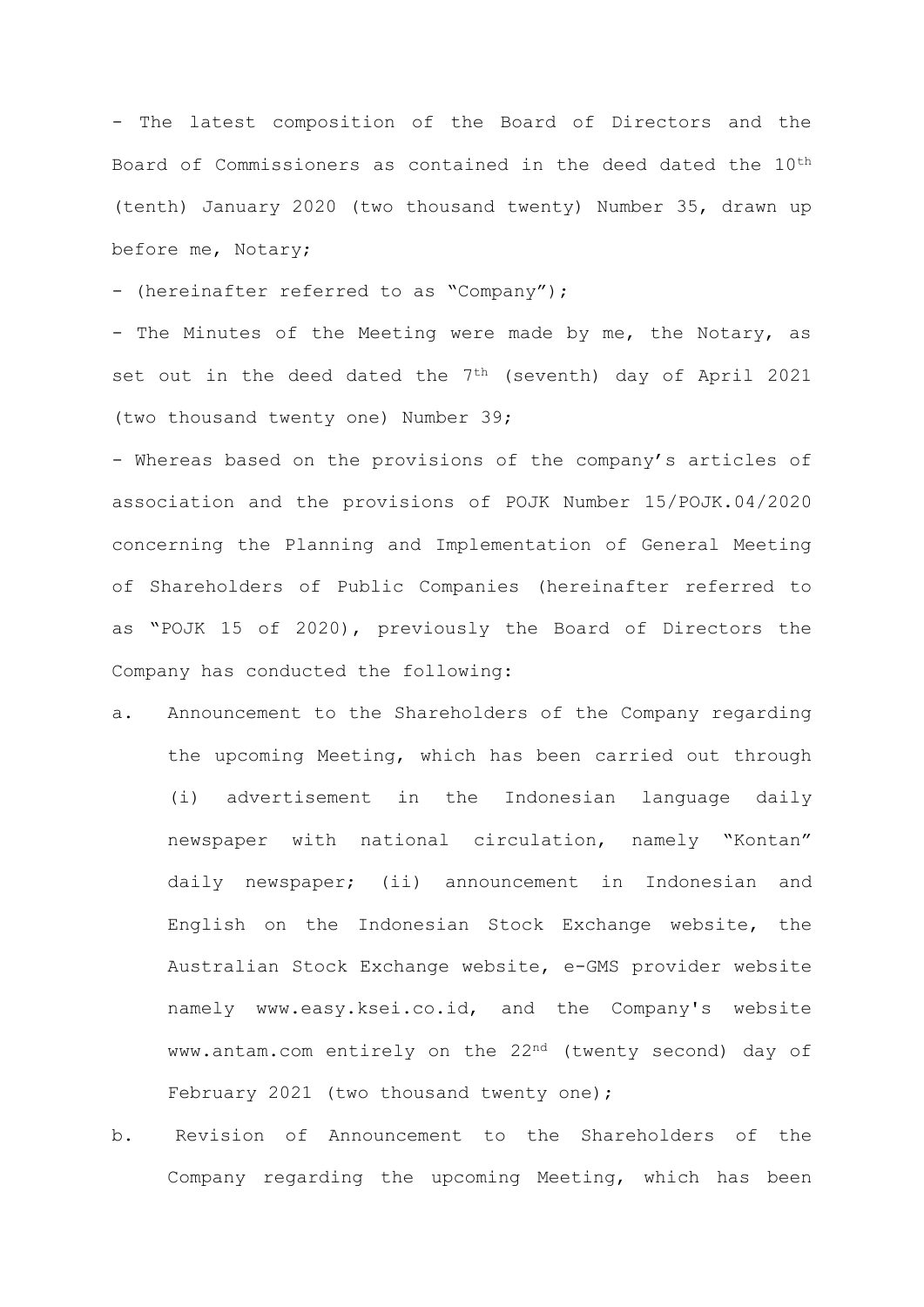carried out through (i) advertisement in the Indonesian language daily newspaper with national circulation, namely "Kontan" daily newspaper; (ii) announcement in Indonesian and English on the Indonesian Stock Exchange website, the Australian Stock Exchange website, e-GMS provider website namely www.easy.ksei.co.id, and the Company's website www.antam.com entirely on the 5th (fifth) day of March 2021 (two thousand twenty one);

c. Notice to Shareholders to attend the Meeting, have been carried out through (i) advertisement in the Indonesian language daily newspaper with national circulation, namely "Kontan" daily newspaper; (ii) announcement in Indonesian and English on the Indonesian Stock Exchange website, the Australian Stock Exchange website, e-GMS provider website namely www.easy.ksei.co.id, and the Company's website www.antam.com entirely on the 16th (sixteen) day of March 2021 (two thousand twenty one);

a photocopy of the newspaper / daily containing the advertisement and notification letter has been attached to the minutes of this deed;

- Whereas a total of 18,366,162.194 (eighteen billion three hundred sixty six million one hundred sixty two thousand one hundred ninety four) shares or 76.4277059% (seventy six point four two seven seven zero five nine percent) of the total shares with valid voting rights that have been issued by the Company, namely 24,030,764,725 (twenty four billion thirty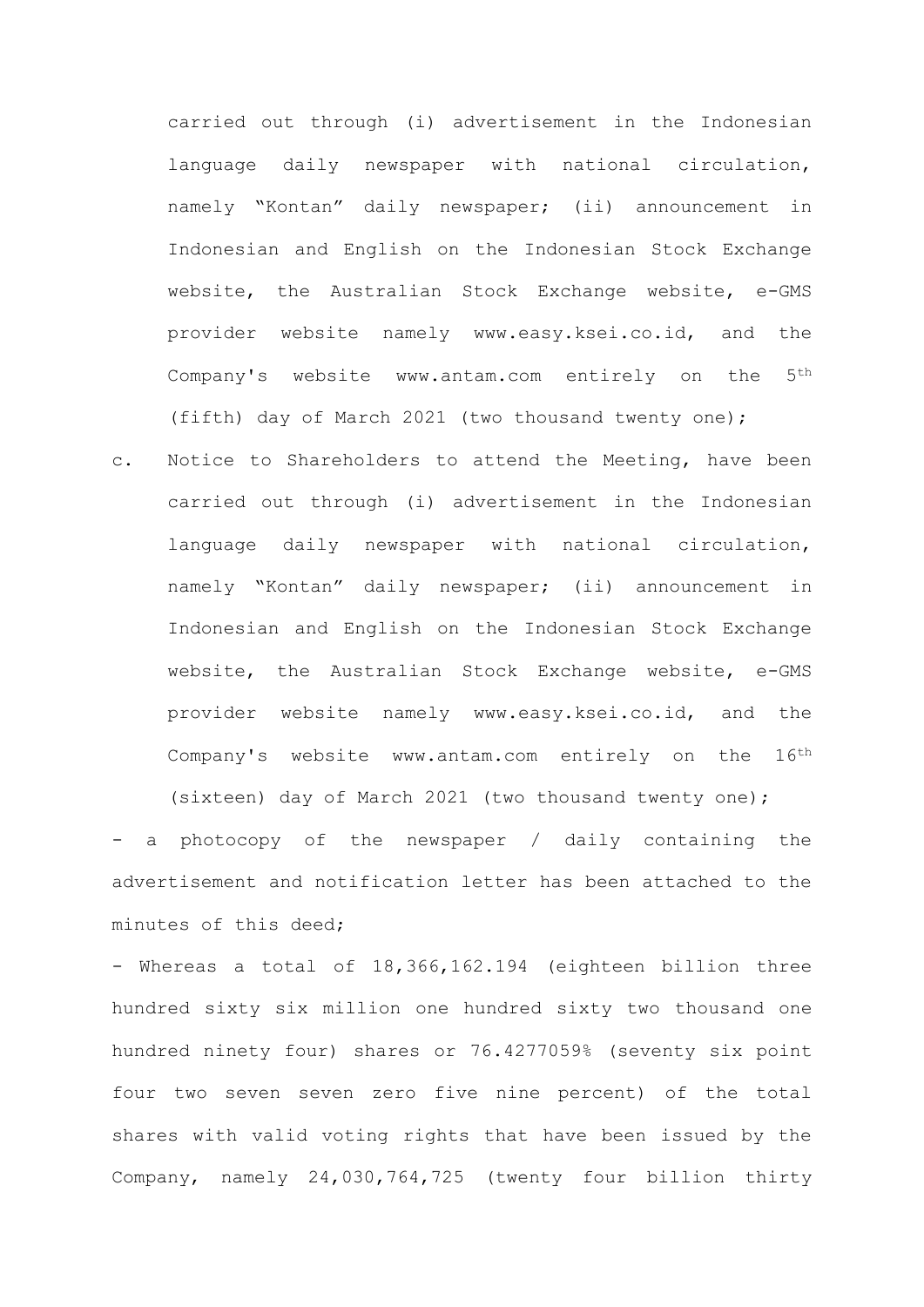million seven hundred sixty four thousand seven hundred twenty five) shares, consisting of 1 (one) Series A Dwiwarna Share and 24,030,764,724 (twenty four billion thirty million seven hundred sixty four thousand seven hundred twenty four) Shares Series B, or with an aggregate par value of Rp. 2,403,076,472,500.00 (two trillion four hundred three billion seventy six million four hundred seventy two thousand five hundred Rupiah) were present / being represented by Series A Dwiwarna Shareholders and Series B Shareholders and / or their proxies in the Meeting.

- thus based on the provisions of the Company's articles of association and the provisions of POJK 15 of 2020 the meeting is valid and has the right to adopt lawful resolutions on matters discussed and decided in the Meeting;

- So now the appearing person acting in his abovementioned capacity, hereby declare that the following resolutions have been adopted at the Meeting:

THE SEVENTH AGENDA OF THE MEETING

- 1. To approve changes to the Company's articles of association to comply with the provisions of POJK Number 15/POJK.04/2020 as proposed that have been submitted to shareholders.
- 2. To approve to rearrange all provisions in the articles of association in connection with the amendment provisions as referred to in number 1 (one) of the resolution referred to above.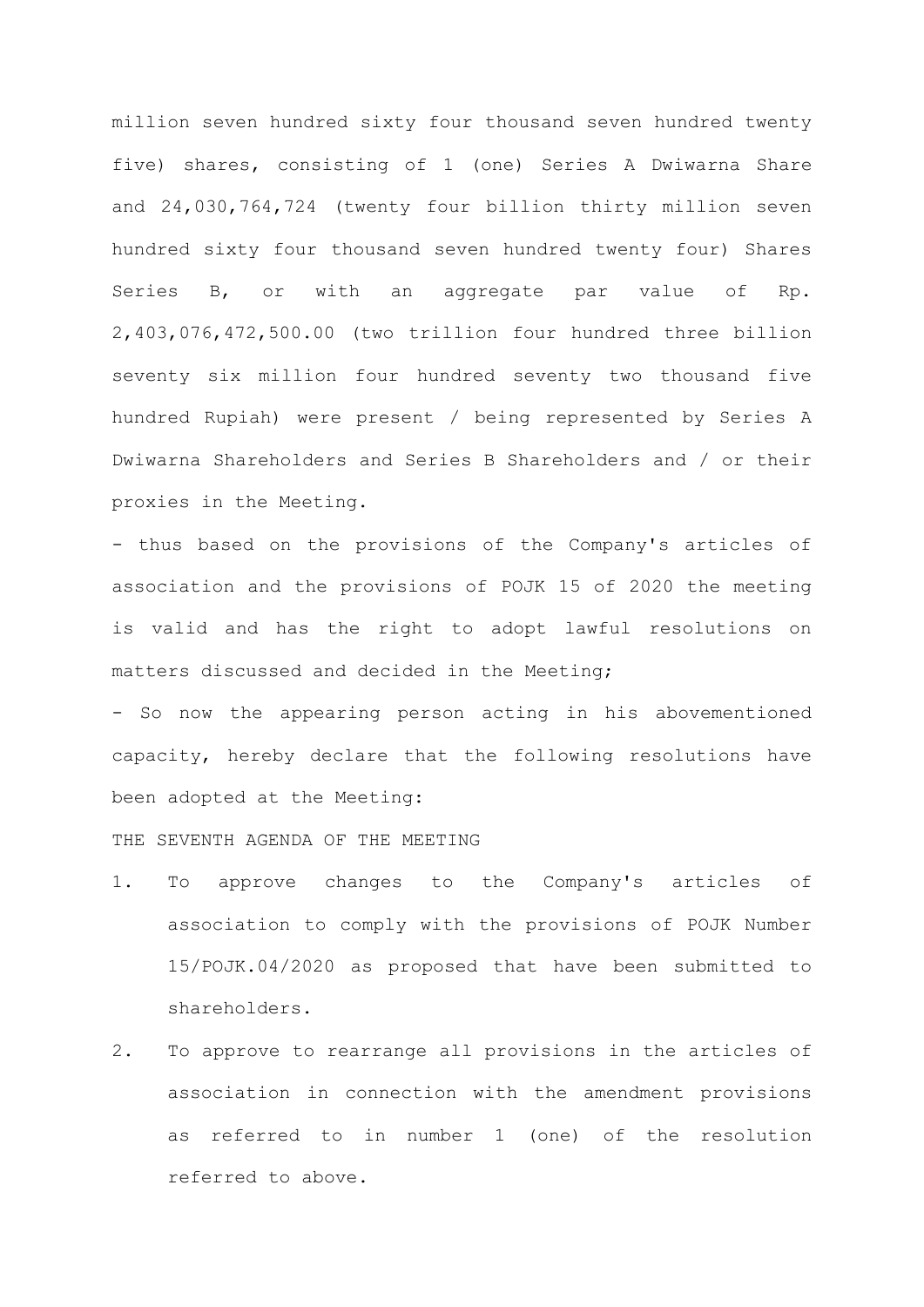3. To confer power and authority to the Board of Directors with substitution rights to take all necessary actions, related to the resolutions of the agenda of this Meeting, including changes in terms of Shareholders Series A Dwiwarna shares or his/her proxies, compile and restate all amendments to the articles of association in a notarial deed, and submit to the competent authority for approval and/or receipt of amendments to the articles of association, do anything deemed necessary and useful for that purpose without any exception, including to make additions and/or amendments to the articles of association if this is required by the competent authority.

THE EIGHTH AGENDA OF THE MEETING

- 1. To honorably dischare Mr. Aprilandi Hidayat Setia and Mr. Hartono respectively as Director of Commerce and Director of Operations and Production of the Company, effective as of the closing of this GMS, with gratitude for the contribution of energy and thoughts given during their tenure as Directors of the Company.
- 2. Change the nomenclature of the position of members of the Company's Board of Directors as follows:
	- Director of Finance: Director of Finance and Risk Management;
	- Director of Operations and Production: Director of Operations and Business Transformation;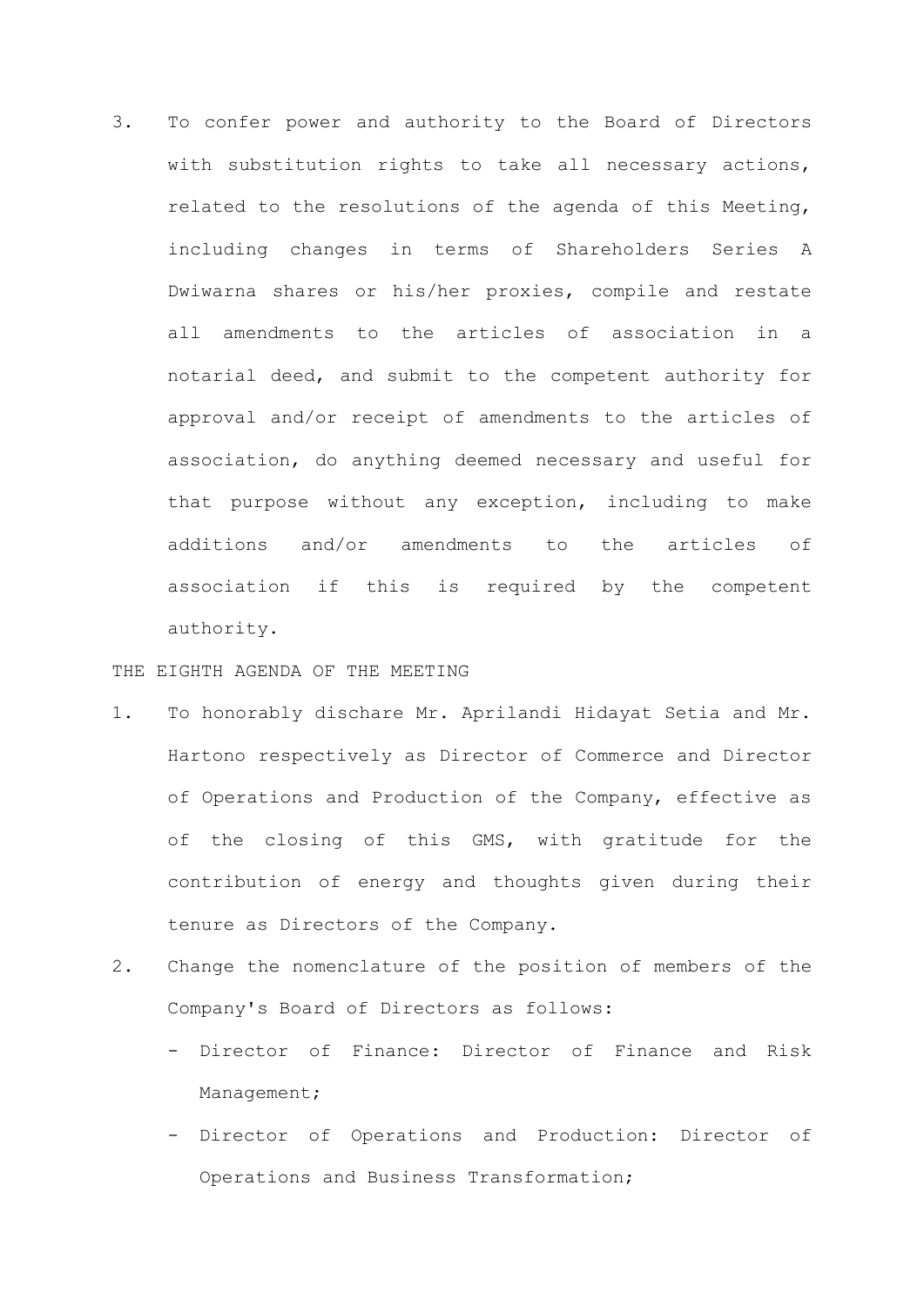- Director of Commerce: -

- Director of Business Development: -
- 3. To assign of the person below as members of the Company's Board of Directors, such as follows:
	- Mr. Anton Herdianto from Director of Finance to Director of Finance and Risk Management;
	- Mr. Risono from Director of Business Development to Director of Operations and Business Transformation.

With the term of office continuing the remaining term of office in accordance with the decision of the GMS regarding the appointment in question.

- 4. With the dismissal, change of position nomenclature and assignment of the members of the Board of Directors of the Company as referred to in numbers 1, 2 and 3, the composition of the membership of the Company's Board of Directors becomes as follows:
	- Mr. DANA AMIN : President Director;
	- Mr. ANTON HERDIANTO : Director of Finance and Risk Management;
	- Mr. LUKI SETIAWAN SUARDI : Director of Human Resources - Mr. RISONO : Director of Operations and Business Transformation.
- 5. To confer power with the rights of substitution to The Board of Directors of the Company to declare what was decided by this GMS in the form of a notarial deed and appear before a Notary or competent official and make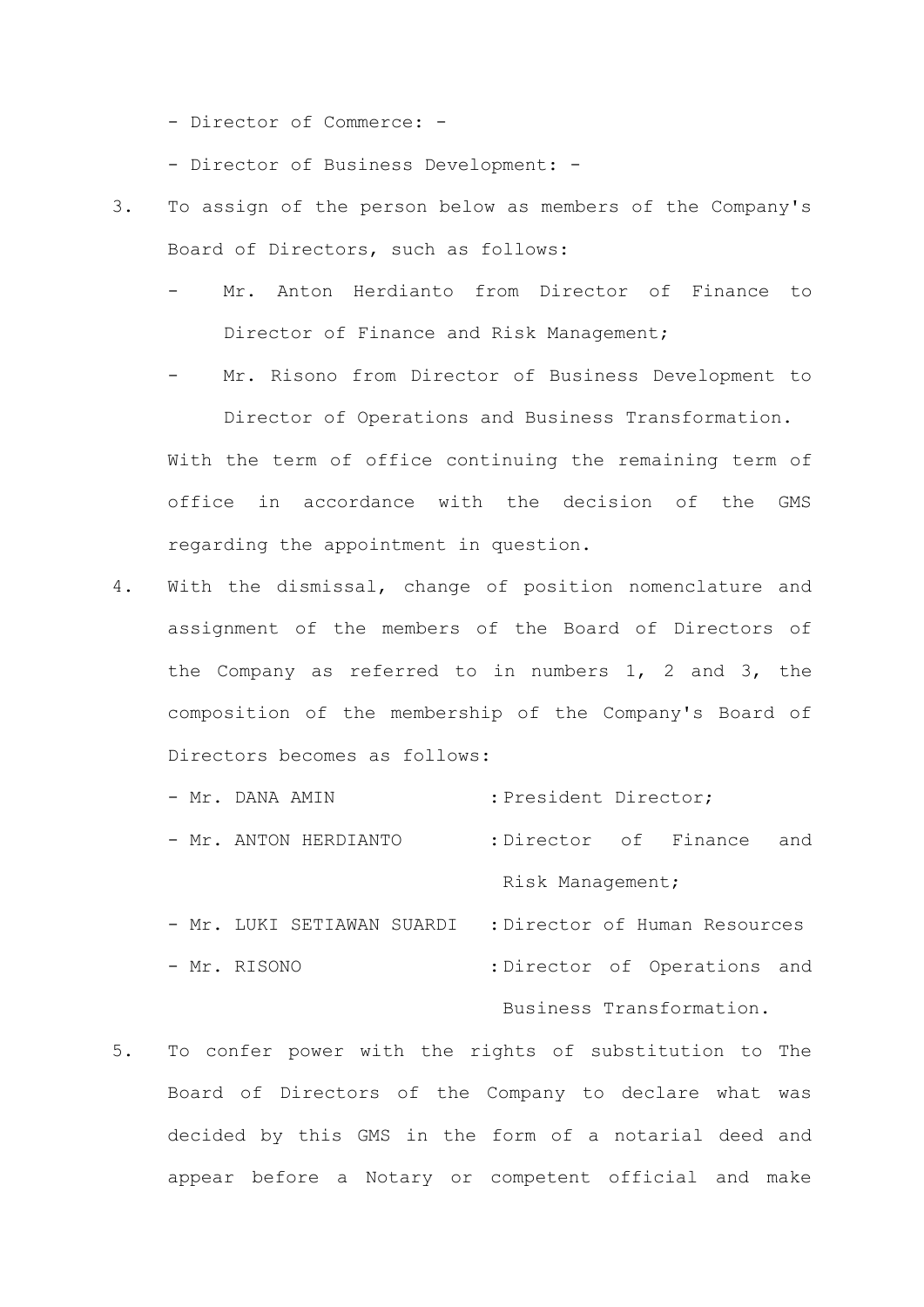necessary adjustments or repairs if required by the competent authorities for the purposes of implementing the contents of the Meeting resolutions.

Therefore, based on the resolutions above, all provisions of the Articles of Association as well as the composition of the Board of Directors and Board of Commissioners of the Company are as follows:

## NAME AND PLACE OF DOMICILE

# Article 1

- 1. This limited liability company shall bear the name PT Aneka Tambang Tbk or it shall be abbreviated to PT ANTAM Tbk, hereinafter referred to as "Company") and have its domicile in and head office in South Jakarta.
- 2. The Company may open branches or representative offices elsewhere within or outside the Republic Indonesia, subject to the approval of the Commissioners.

EXISTENCE AND DURATION OF THE COMPANY

# Article 2

The Company was incorporated on the 30<sup>th</sup> (thirtieth) day of December 1974 (one thousand nine hundred seventy four) and obtained legal entity status on the 21<sup>th</sup> (twenty first) day May 1975 (one thousand nine hundrd seventy five) and shall exist for an indefinite period of time.

PURPOSES AND OBJECTIVES AND BUSINESS ACTIVITIES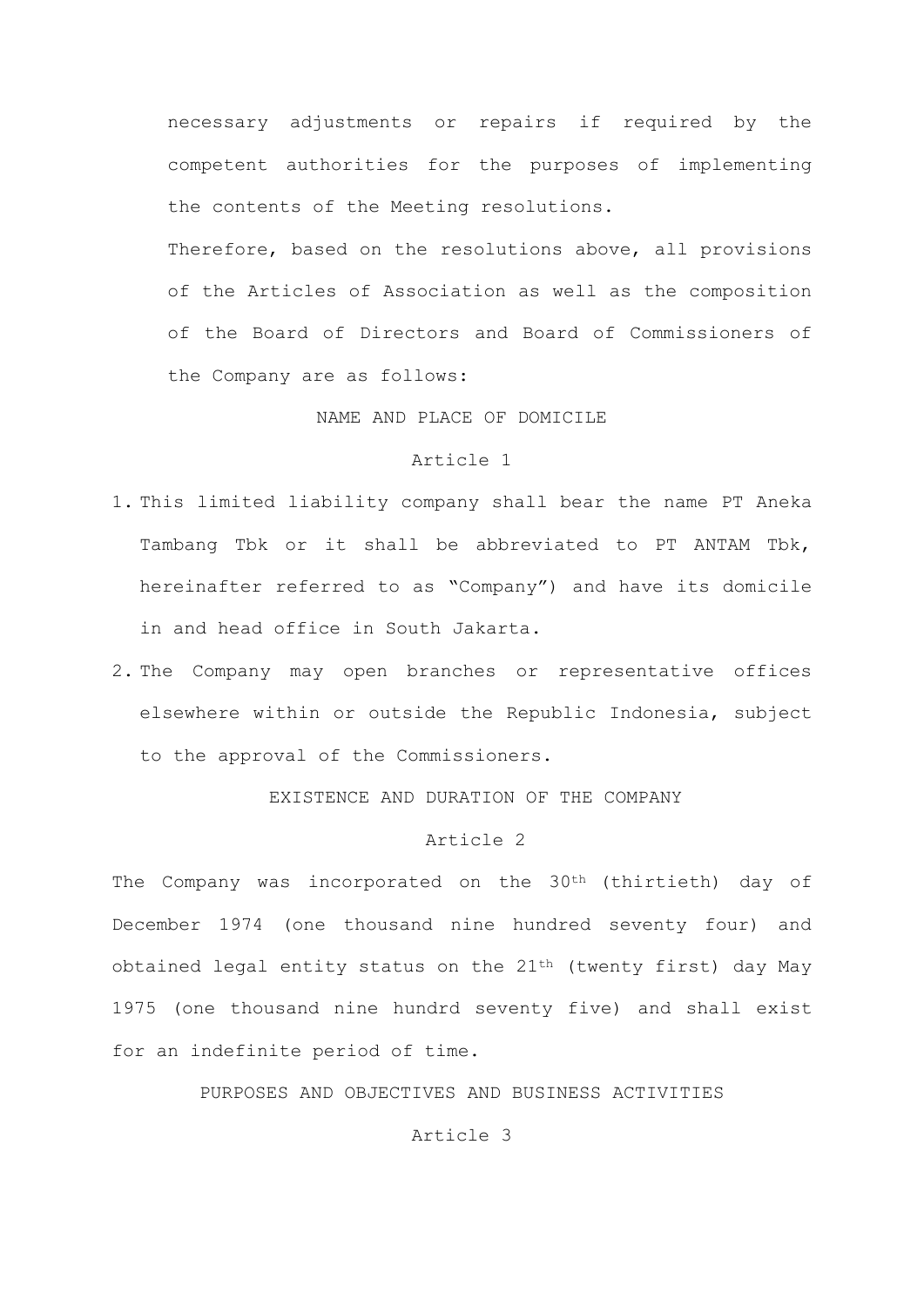- 1. The purpose and objective of this Company is to carry out business in the mining of various types of minerals, and to carry out business in the fields of industry, trade, transportation and services related to mining of various types of minerals, as well as optimizing the use of resources owned by the Company to produce goods and / or services of high quality and strong competitiveness to gain / pursue profits in order to increase the value of the Company by applying the principles of a Limited Liability Company.
- 2. To achieve the aforementioned purposes and objectives, the Company may carry out its main business such as follows:
	- a. To engage in a business in the mining sector of various types of minerals, including:
		- (i) Bauxite / Aluminum Ore Mining;
		- (ii) Nickel Ore Mining;
		- (iii) Gold and Silver Mining;
	- b. To engage in a business in the Industrial sector related to mining of various types of minerals, including but not limited to the processing and refining of minerals, including but not limited to: (i) Non-ferrous Base Metal Manufacturing Industry; (ii) Precious Base Metal Manufacturing Industry; (iii) Clay / Ceramic Bricks Industry; (iv) clay / ceramic tile industry;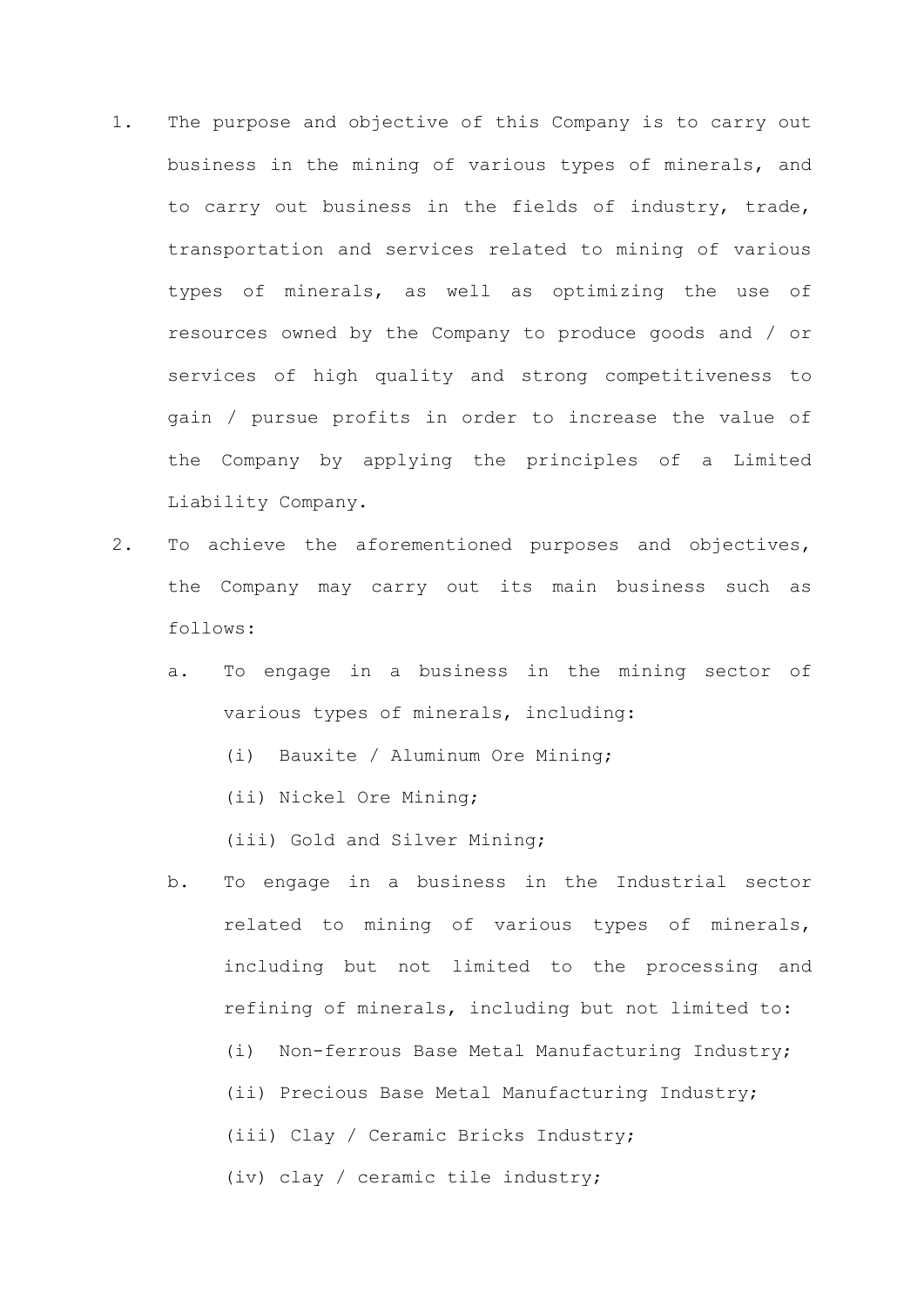- c. To engage in business in the trade sector related to mining of various types of minerals, including processed / refined mining materials, both physical trade and non-physical trade (including hedging), among others:
	- (i) Wholesale of jewelry and watches;
	- (ii) Wholesale of metals and metal ore;
	- (iii) Wholesale of tiles, bricks, tiles and the like made of clay, lime, cement or glass;
	- (iv) Wholesale of cement, lime, sand and stone;
	- (v) Other business support services activities;
	- (vi) Warehousing and other storage;
	- (vii) Retail trade through the media for various Other goods;
- d. To engage in a business in the transportation sector for its own account or for the account of any other parties related to the mining of various types of minerals, including:
	- (i) Motorized transportation for special goods;
	- (ii) Rail road transportation for special goods;
	- (iii)Domestic sea transportation for special goods;
	- (iv) Sea port service activities;
	- (v) River and lake transportation for special goods;
	- (vi) River and lake port service activities;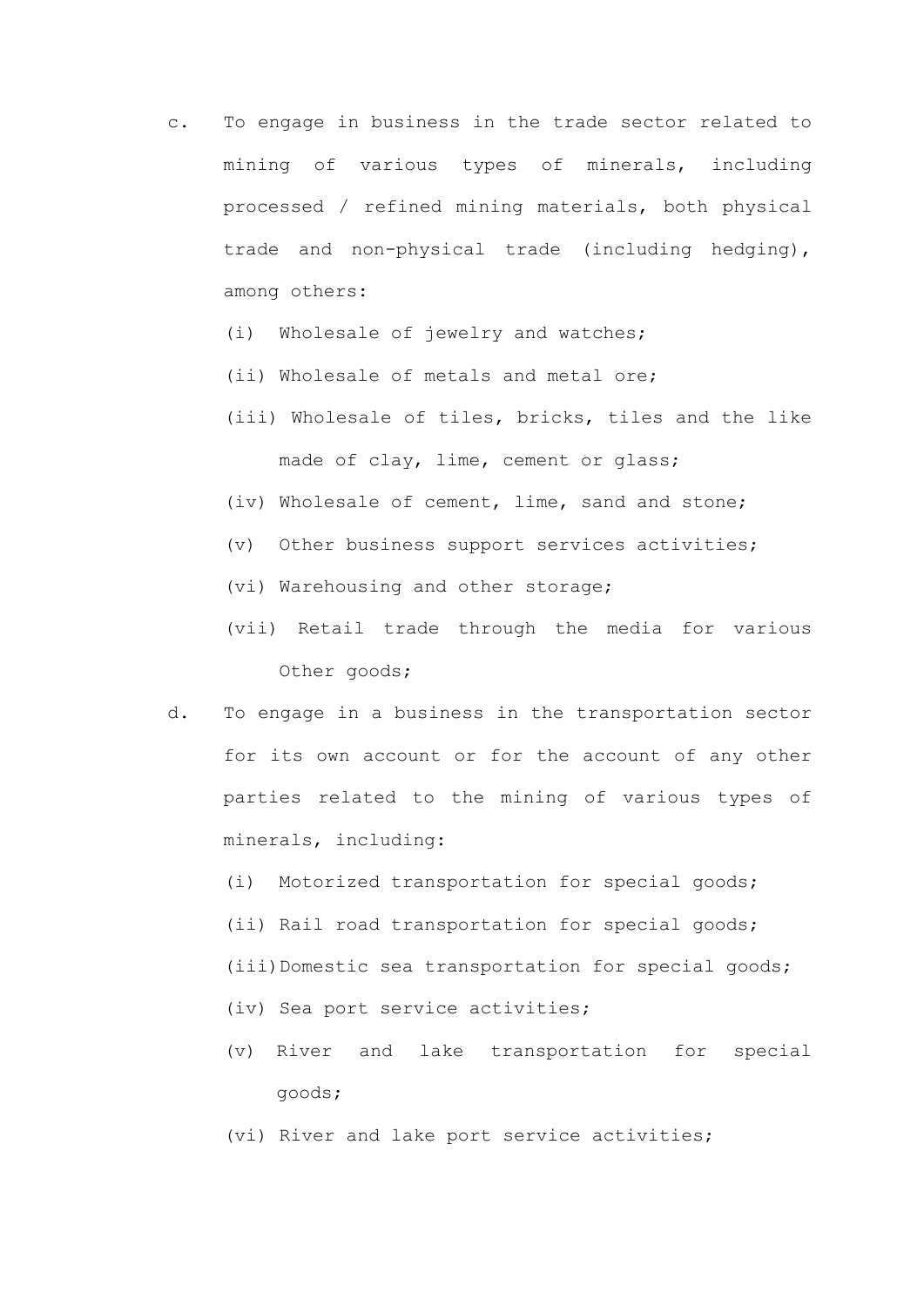- e. Running a business in the service sector related to mining of various types of minerals (except for consulting services in the legal and tax fields), including:
	- (i) Mining and other excavation support activities;
	- (ii) Laboratory testing services;
	- (iii) Other management consulting activities;
	- (iv) Engineering and technical consulting activities related to it;
	- (v) Activities in the field of education, not limited to:
		- 1. Private engineering education;
		- 2. Other private education;
		- 3. Educational support activities;
- 3. In addition to the main business activities as referred to in paragraph (2), the Company may carry out supporting / supporting business activities in order to optimize the utilization of its resources, not limited to:
	- a. Optimization and utilization of assets, be it land, buildings or other forms of assets;
	- b. Industrial area;
	- c. Plantation, agriculture and forestry;

Including all economic activities / business fields, which include food crop agriculture, plantation, horticulture, harvesting forest products.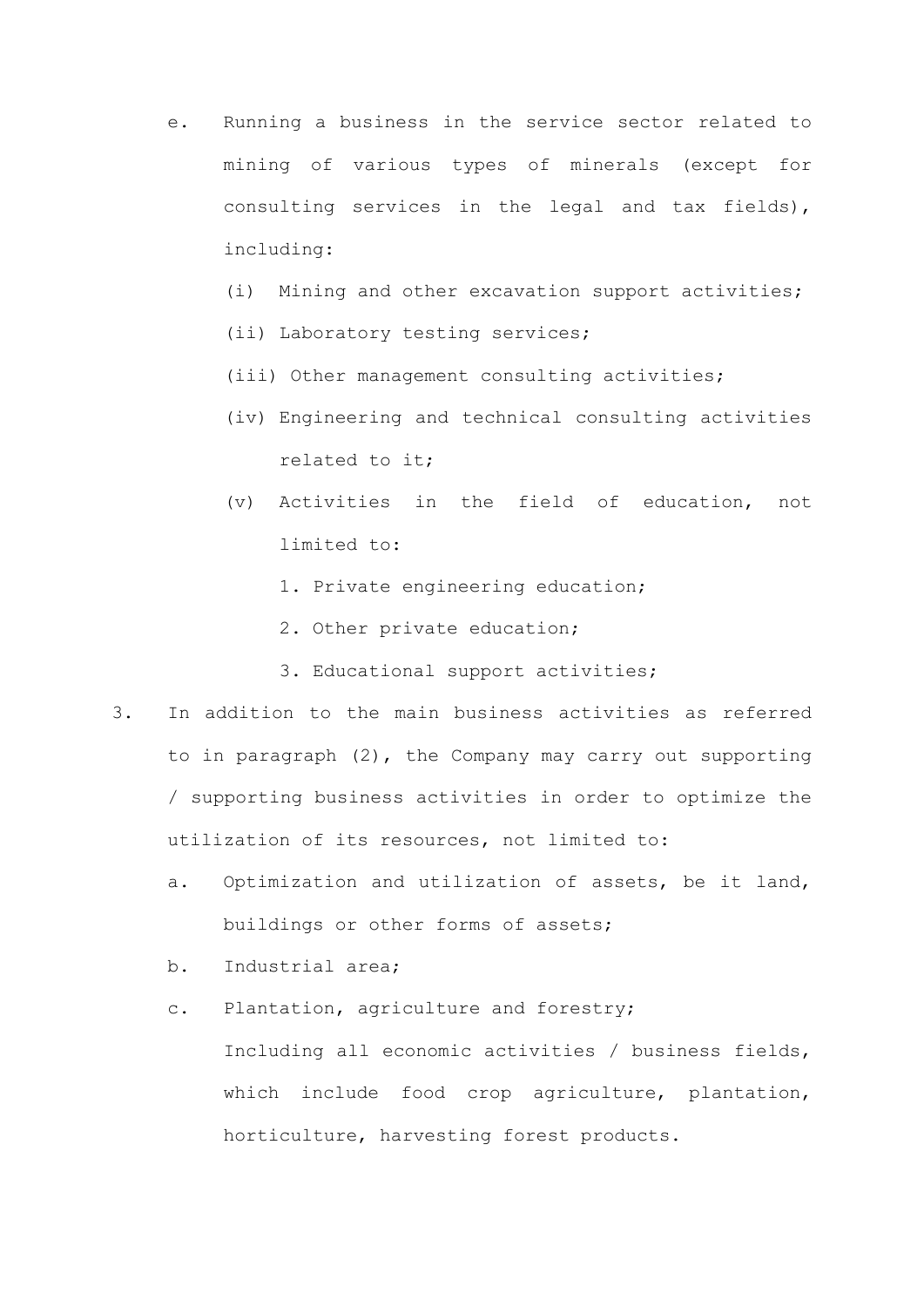This category also includes supporting services for each of these economic activities.

- d. properties, including:
	- (i) Hotels;

Including business to provide accommodation that meet the conditions as a star hotel stipulated in a decree from the agency managing it.

- (ii) Hotel apartments;
- (iii)Owned or leased real estate;
- (iv) Public health center activities;
- (v) Other hospital activities;
- (vi) Private polyclinic activities;
- e. Power plants and energy, which are not limited to Electricity Generation activities.
- f. Waste management;

Including all activities for the management of waste water, garbage and hazardous and toxic waste (B3) including collection, transportation, stockpiling and utilization; which is not limited to:

- (i) Management and disposal of non-hazardous wastewater;
- (ii) Management and disposal of hazardous Wastewater;
- (iii) Collection of non-hazardous waste;
- (iv) Collection of hazardous waste;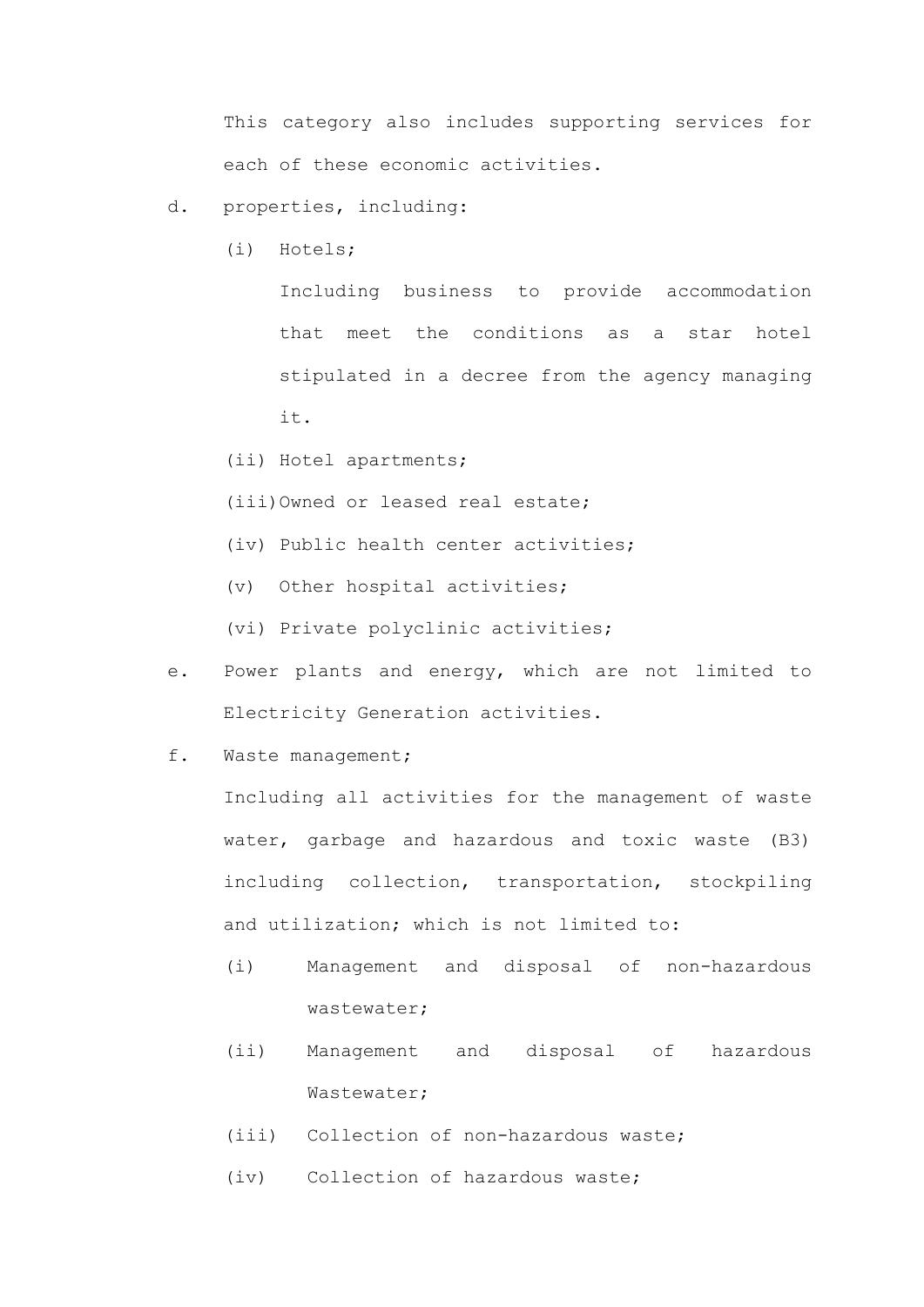- (v) Management and disposal of non-hazardous waste;
- (vi) Management and disposal of hazardous waste;
- (vii) Metal recycling;
- (viii) Non-Metal Goods Recycling;
- g. Tourism area;
- h. Privately managed museums;
- i. Information and communication that is not limited to special telecommunications activities for own purposes by taking into account the provisions of the prevailing laws and regulations.

# CAPITAL

- 1. The authorized capital of the Company is Rp. 3,800,000,000.00 (three trillion eight hundred billion Rupiah) which is divided into:
	- a. 1 (one) Dwiwarna A series share, and
	- b. 37,999,999,999 (thirty seven billion nine hundred ninety nine million nine hundred ninety nine thousand nine hundred ninety nine) Series B shares, each share with a nominal value of Rp.100.00 (one hundred Rupiah).
- 2. Of the authorized capital, 63% (sixty three percent) or 24,030,764,725 (twenty four billion thirty million seven hundred sixty four thousand seven hundred twenty five) shares have been issued and paid up, with a total nominal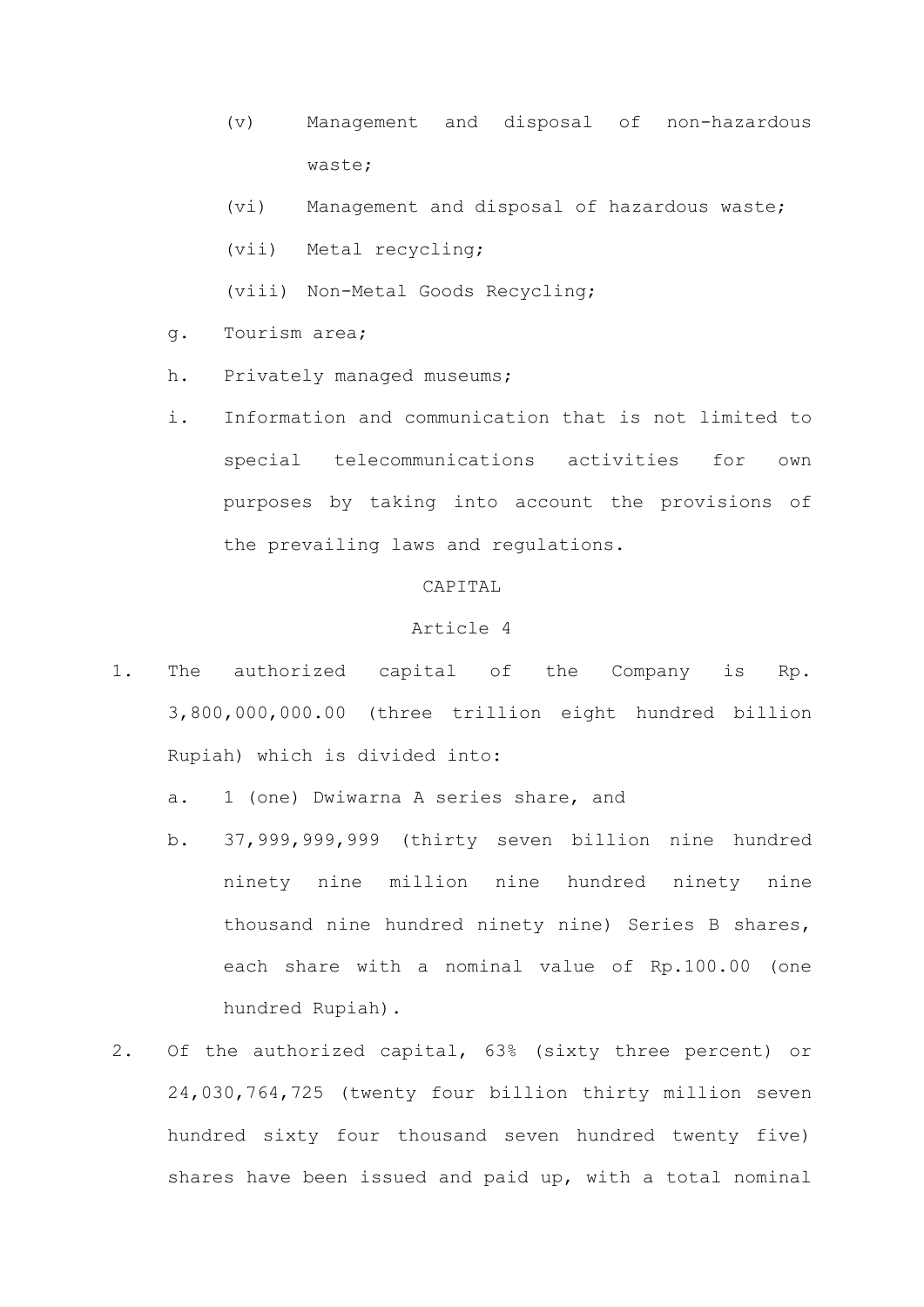amount of Rp.2,403,076,472,500.00 (two trillion four hundred three billion seventy six million four hundred seventy two thousand five hundred Rupiah) consisting of:

- a. 1 (one) Dwiwarna A series share with a total nominal value of Rp. 100.00 (one hundred Rupiah).
- b. 24,030,764,724 (twenty four billion thirty million seven hundred sixty four thousand seven hundred twenty four) series B shares, with a total nominal value of Rp. 2,403,076,472,400.00 (two trillion four hundred three billion seventy six million four hundred seventy two thousand four hundred Rupiah).
- 3. 100% (one hundred percent) of the par value of each issued share above, or a total of Rp. 2,403,076,472,500.00 (two trillion four hundred three billion seventy six million four hundred seventy two thousand five hundred Rupiah) has been subscribed and fully paid by each shareholder of the Company.
- 4. With due observance of the prevailing laws and regulations, including regulations in the Capital Market sector, payment of share may be made in a monetary form or in any other form. The payment of share in any other form, in the forms of both tangible and intangible assets shall comply with the following stipulations:
	- a. Assets used as the payment of the capital shall be announced to the public at the time of serving the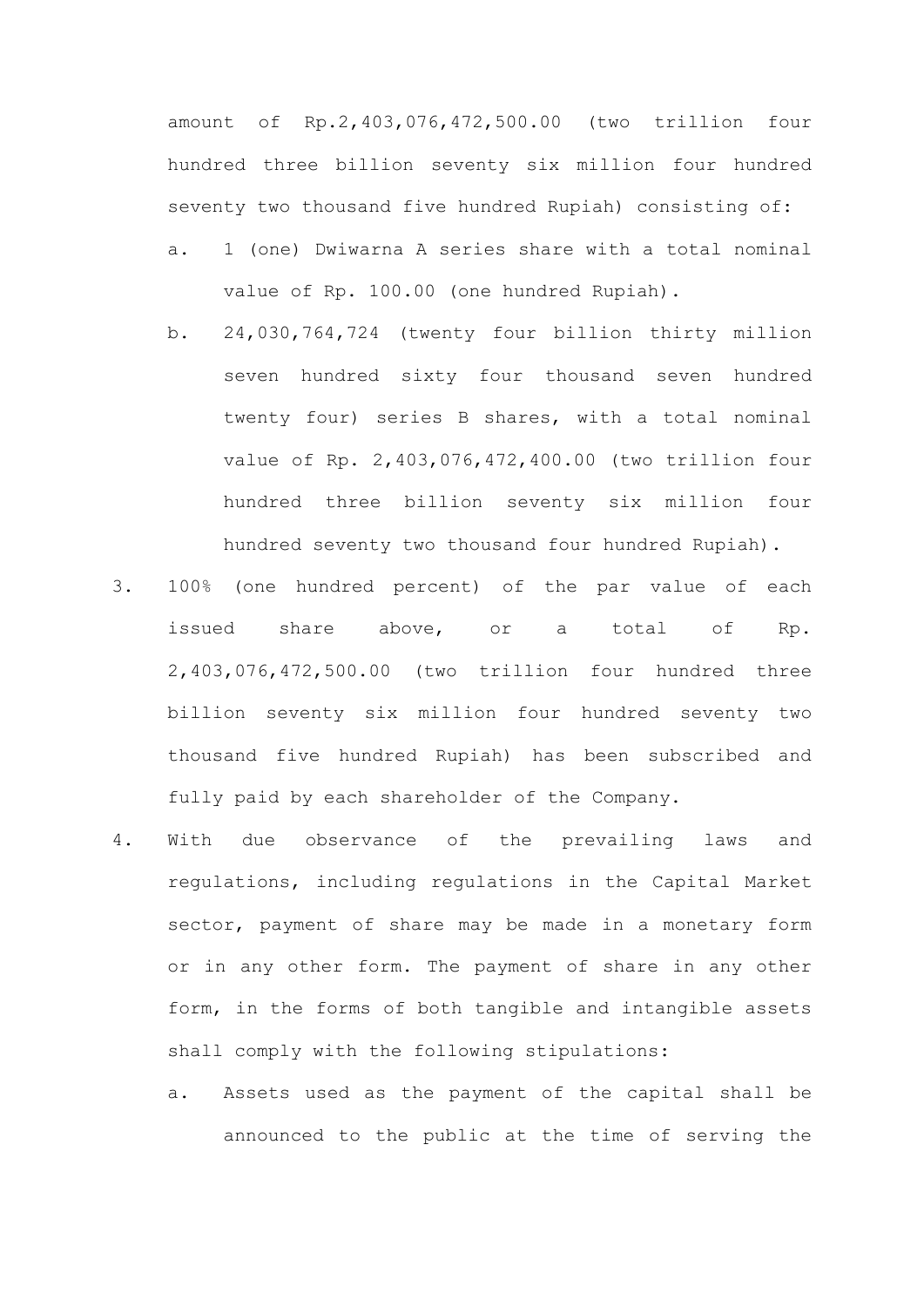notice to call for a General Meeting of Shareholders ("GMS") held for such payment.

- b. The assets used as the payment of the capital shall be appraised by an Appraiser registered with the Financial Services Authority (hereinafter referred to as "FSA") (formerly the Capital Market and Financial Institution Supervisory Agency) and they shall not be mortgaged in any manner whatsoever.
- c. The approval of the GMS at which a quorum is present as required by Article 25 paragraph (1) of these Articles of Association shall be obtained.
- d. In case the assets used as the payment of the capital are in the form of the Company's shares making Public Offering or Company listed on the Stock Exchange, the price of such a share shall be determined on the basis of a reasonable market value.
- e. In case such payment comes from the Company's retained earnings, share *agios* (premiums on capital stock in excess of par value), the Company's net profits, and/or other elements of equity, then the retained earnings, share *agios*, the Company's net profits, and/or other elements of equity shall have been set out in the last Annual Financial Statement audited by an Accountant registered with the FSA, with unqualified opinion.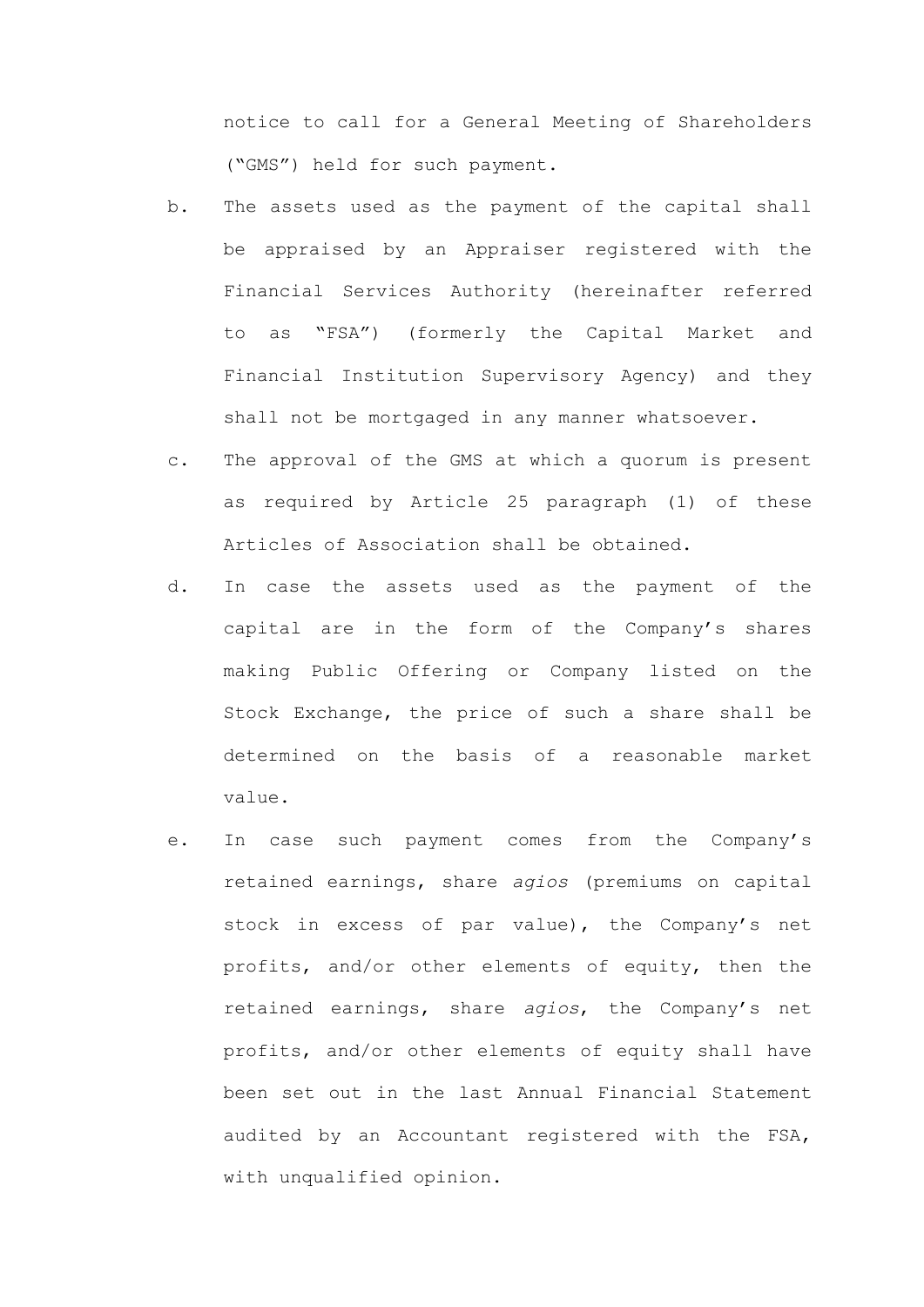- 5. The shares in portfolio shall be issued by the Board of Directors upon approval of the GMS, upon such terms and at such price as the Meeting of Board of Directors may determine subject to the approval of the GMS, with powers regarding Pricing may be delegated by the GMS to the Board of Commissioners with due observance to the provisions contained in these articles of association and the statutory and regulatory provisions and regulations applicable to the Indonesian Capital Market, provided that the price of the share to be issued shall not be below par value thereof.
- 6. Any increase of the capital through the issue of Equity Securities (Equity Security a Security convertible into another share or c) Security carrying the right to acquire the share from the Company as issuer), shall be made with the following stipulations:
	- a. Any increase of the capital through the issue of Equity Securities available for subscription shall be made by giving the Rights Issue (hereinafter referred to as "Rights Issue") to the shareholders whose names are registered in the Company's Register of Shareholders on the date designated by the GMS approving the issue of Equity Securities in an amount proportionate to the number of shares registered in the Company's Register of Shareholders and held by the respective shareholders on such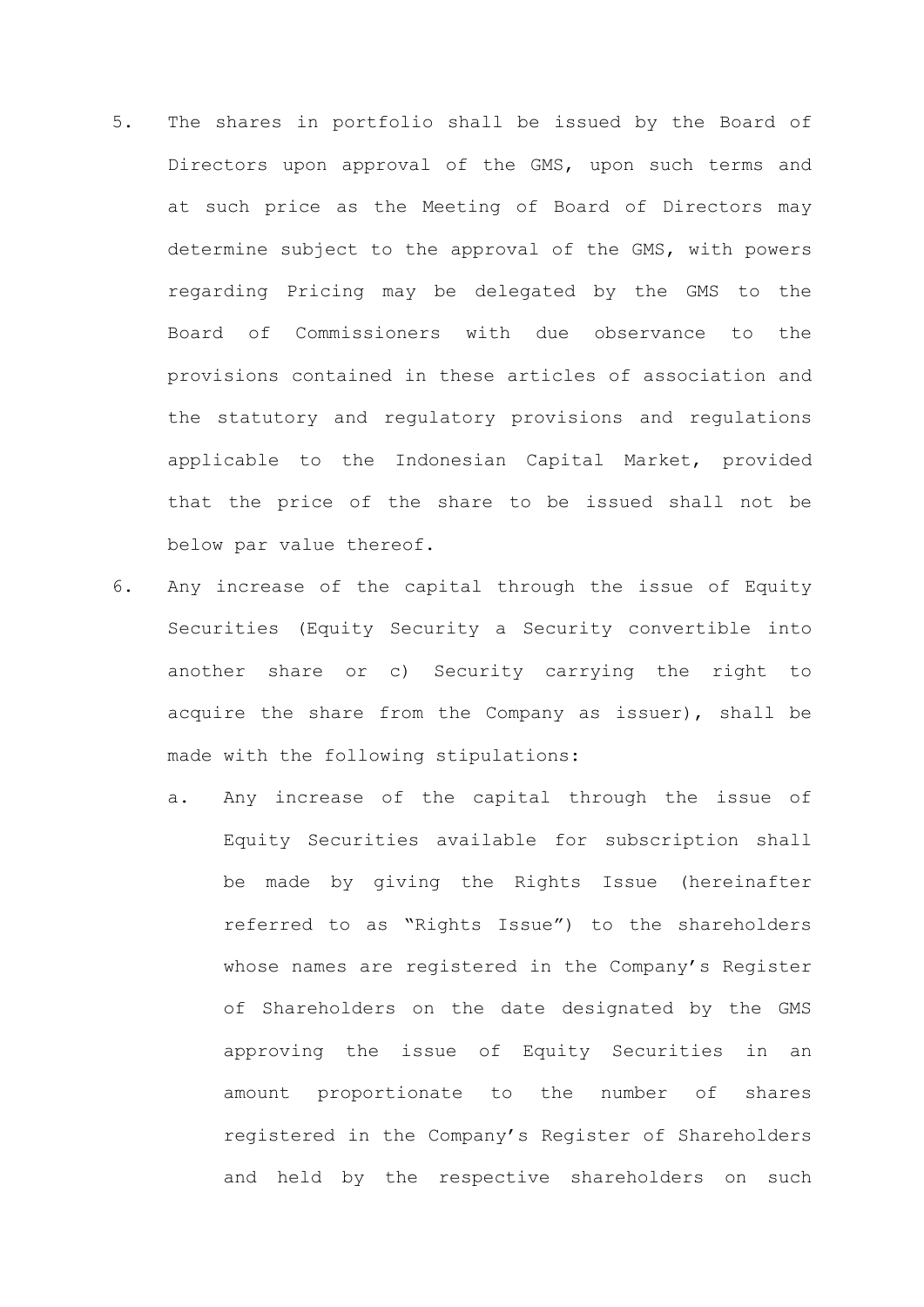date, and the Company is obligated to announce information on the plan to increase capital by granting Preemptive Rights to the said shareholders by taking into account the provisions in the Capital Market sector.

b. Without prejudice to the applicable provisions in the Capital Market sector, Equity Securities may be issued without giving the Shareholders the Rights Issue if such issue is:

b.1 intended for the Company's employees;

- b.2 intended for the holders of bonds or other Securities convertible into the shares issued with the approval of the GMS;
- b.3 made for the purpose of reorganization and/or restructuring already approved by the GMS; and/or
- b.4 specifically addressed to the Republic of Indonesia as the holder of Series A Dwiwarna share.
- c. Rights Issue shall be transferable or tradable within a period of time specified in the Regulation of the Legislations and provisions applying in the Capital Market.
- d. Equity Securities to be issued by the Company and not subscribed by the holders of the Rights Issue shall be allocated to all shareholders who subscribe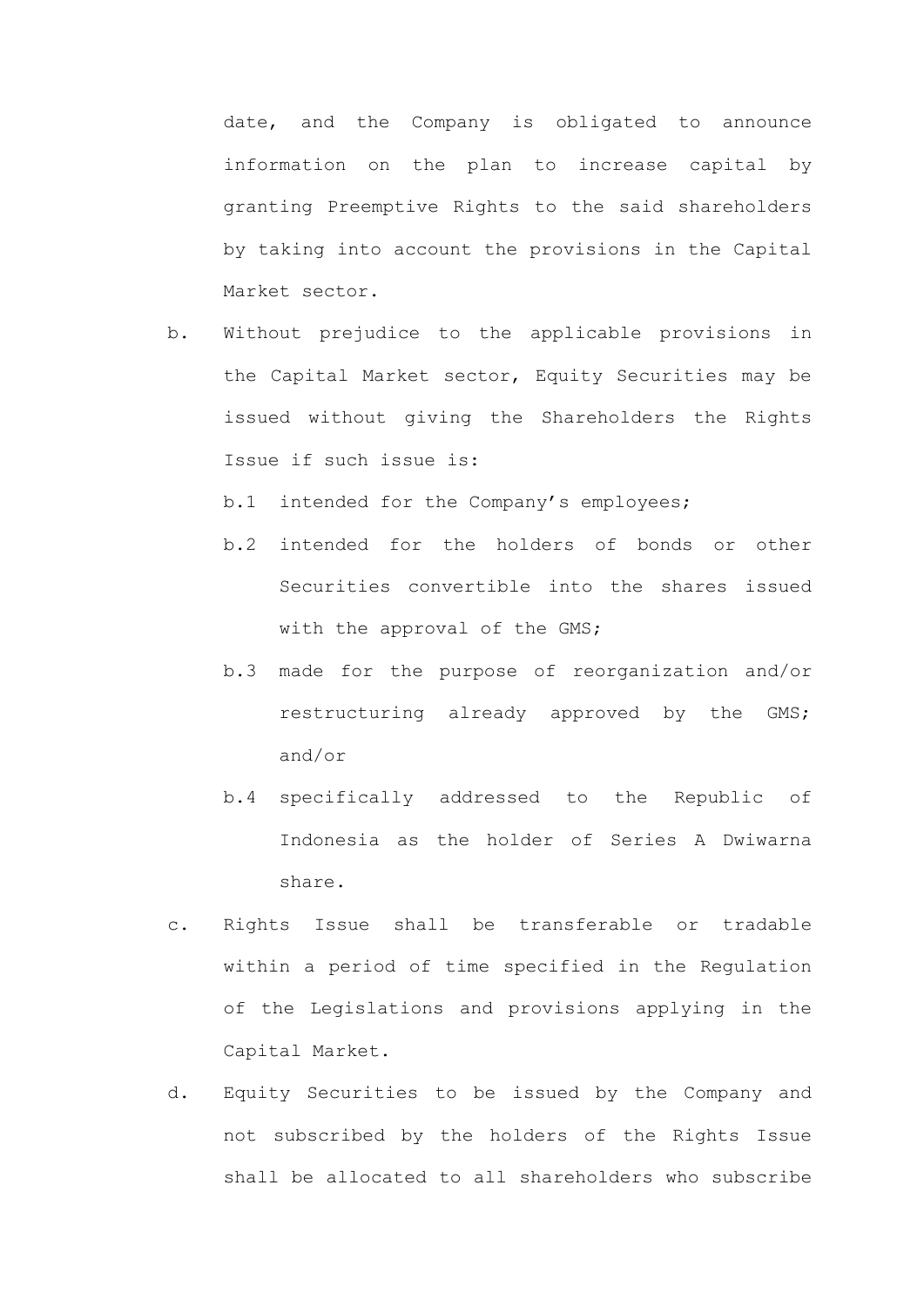additional Equity Securities, provided that if the amount of Equity Securities being subscribed exceeds that of Equity Securities to be issued, the Equity Securities not subscribed shall be allocated proportionate to the amount of the Rights Issue exercised by respective shareholders who subscribe additional Equity Securities.

- e. In case the remaining Equity Securities are not subscribed by the Shareholders as referred to in letter d of paragraph (6) and there are standby buyers, the remaining Equity Securities shall be allocated to a certain party who acts as standby buyer with the same price and terms.
- f. The shares in portfolio may be issued by the Board of Directors to the holders of the Securities convertible into the shares or Securities carrying the rights to obtain shares, by virtue of the resolution of the preceding GMS approving the issue of such Securities.
- g. The increase of the paid-up capital shall be effective after the increase is paid up, and the shares so issued carry the same rights as the shares having the same classification, being issued by the Company, without prejudice to the Company's responsibility to give notice to the Minister of Law.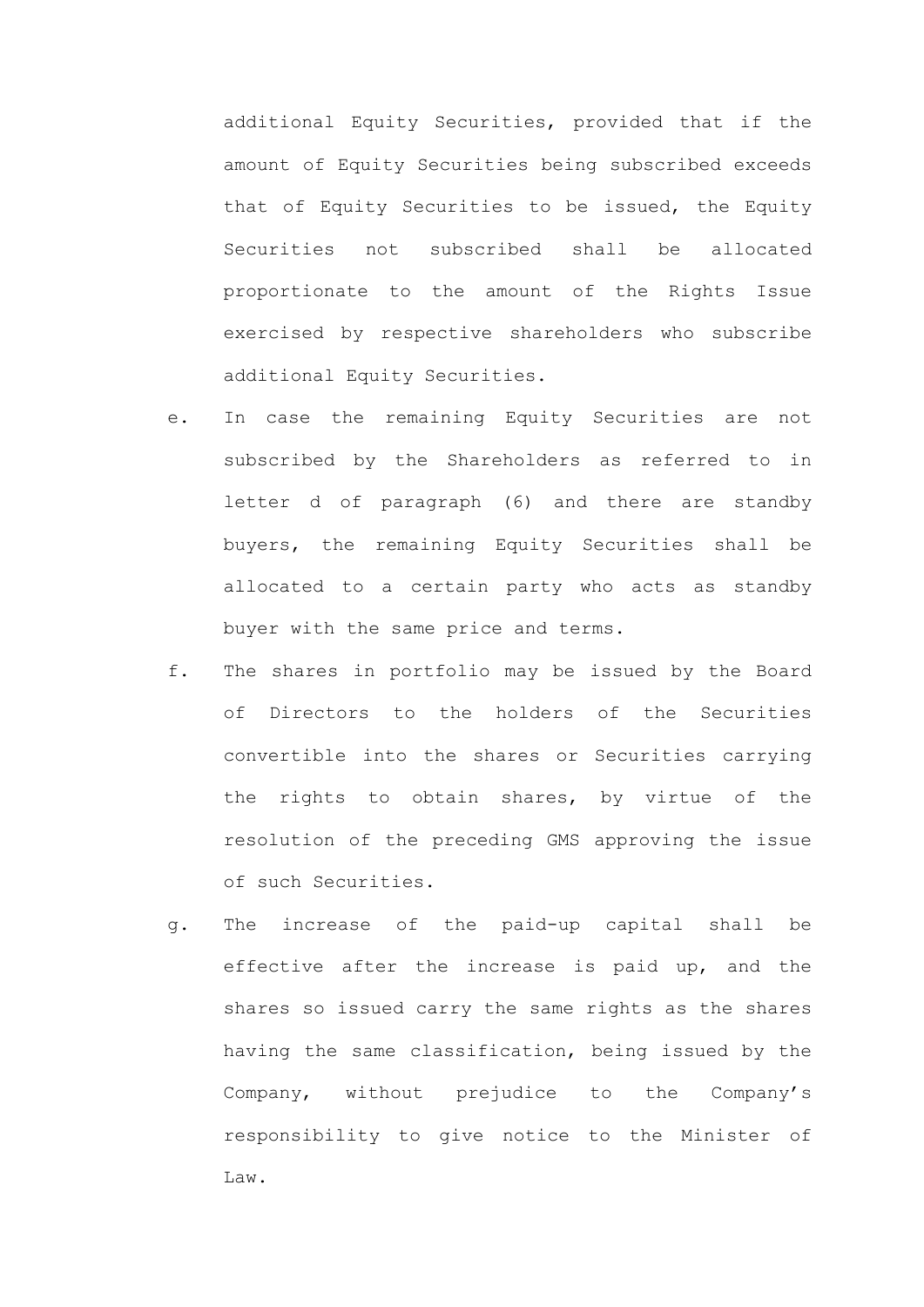- 7. The Company's authorized capital may only be increased by virtue of a resolution of the GMS. The amendment to the Articles of Association for the purpose of change of the authorized capital shall be subject to the approval of the Minister of Law and Human Rights of the Republic of Indonesia (hereinafter referred to as "Minister of Law") under the following provisions:
	- a. The increase of the authorized capital resulting in the decrease of the issued and paid-up capital to lower than 25% (twenty five percent) of the authorized capital may be made to the extent that: a.1. The approval of the GMS to increase the
		- authorized capital has been obtained;
		- a.2. The approval of the Minister of Law has been obtained;
		- a.3. The increase of the issued and paid-up capital to at least 25% (twenty-five percent) shall be made no later than a period of 6 (six) months upon obtaining the approval of the Minister of Law and Human Rights of the Republic of Indonesia and/or its successor;
		- a.4. In the event that the increase of the paid-up capital as referred to in letter a.3 of these Articles of Association is not reached fully, the Company shall further amend its Articles of Association in order to make the authorized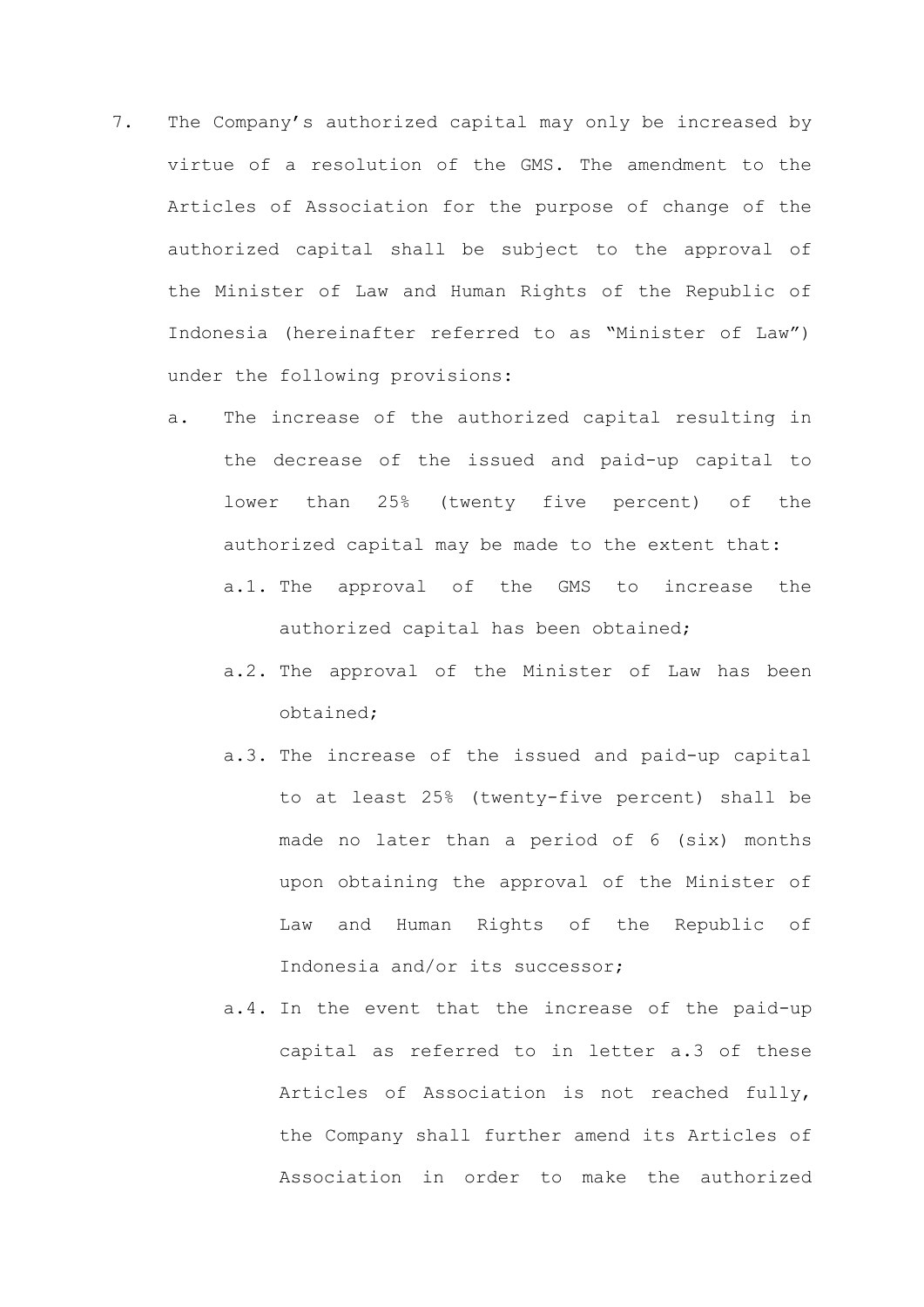capital and the paid-up capital in compliance with the provisions of Law on Limited Liability Company, within a period of 2 (two) months upon failure to comply with the period of time as referred to in paragraph a.3 above;

- a.5. The approval of the GMS as referred to in letter a.1 above, including the approval to amend the articles of association as referred to in Article 4 paragraph 7 b. of these Articles of Association have been obtained.
- b. The amendment to the Articles of Association for the purpose of the increase of the authorized capital shall become effective upon the capital being paid up, resulting in the amount of paid-up capital becoming at least 25% (twenty five percent) of the authorized capital and carrying the same rights as the other shares issued by the Company, without prejudice to the duty of the Company to obtain the approval to the amendment to these Articles of Association from the Minister of Law successor in connection with the increase of the paid-up capital.
- 8. Any increase in capital through the issuance of Equity Securities may deviate from the above provisions, if the laws and regulations especially in the Capital Market sector and the regulations of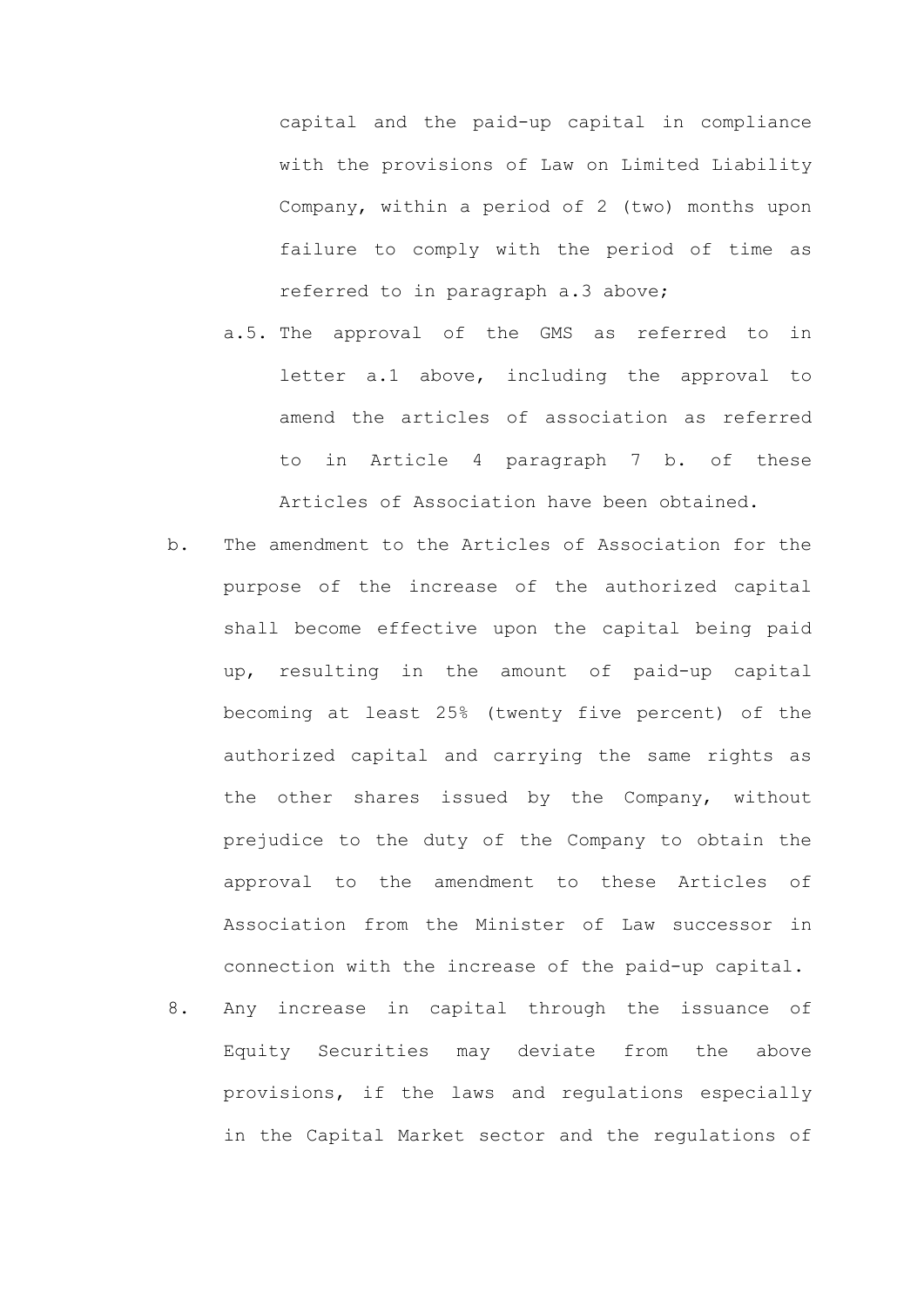the Stock Exchange at the place where the Company's shares are listed determine otherwise.

9. The GMS as referred to in this article must be attended by the holders of Series A Dwiwarna shares and the resolutions of the GMS must be approved by the holders of the Series A Dwiwarna shares.

### SHARES

- 1. The shares of the Company shall be registered shares, as listed in the Company's Register of Shareholders consisting of:
	- Series A Dwiwarna Shares which can only be owned by the Republic of Indonesia and
	- Series B Shares that can be owned by the Republic of Indonesia and/or the public.
- 2. In this Articles of Association "shares" are Series A Dwiwarna shares, and Series B shares, "shareholders" are Series A Dwiwarna shares and Series B shareholders, unless expressly stated otherwise.
- 3. The Company only acknowledges 1 (one) individual person or 1 (one) legal entity to exercise the rights over shares as conferred by the law.
- 4. a. As long as this Articles of Association does not stipulate otherwise, then Series A Dwiwarna shareholder, Series B shareholder has the same rights and each 1 (one) share gives 1 (one) voting right.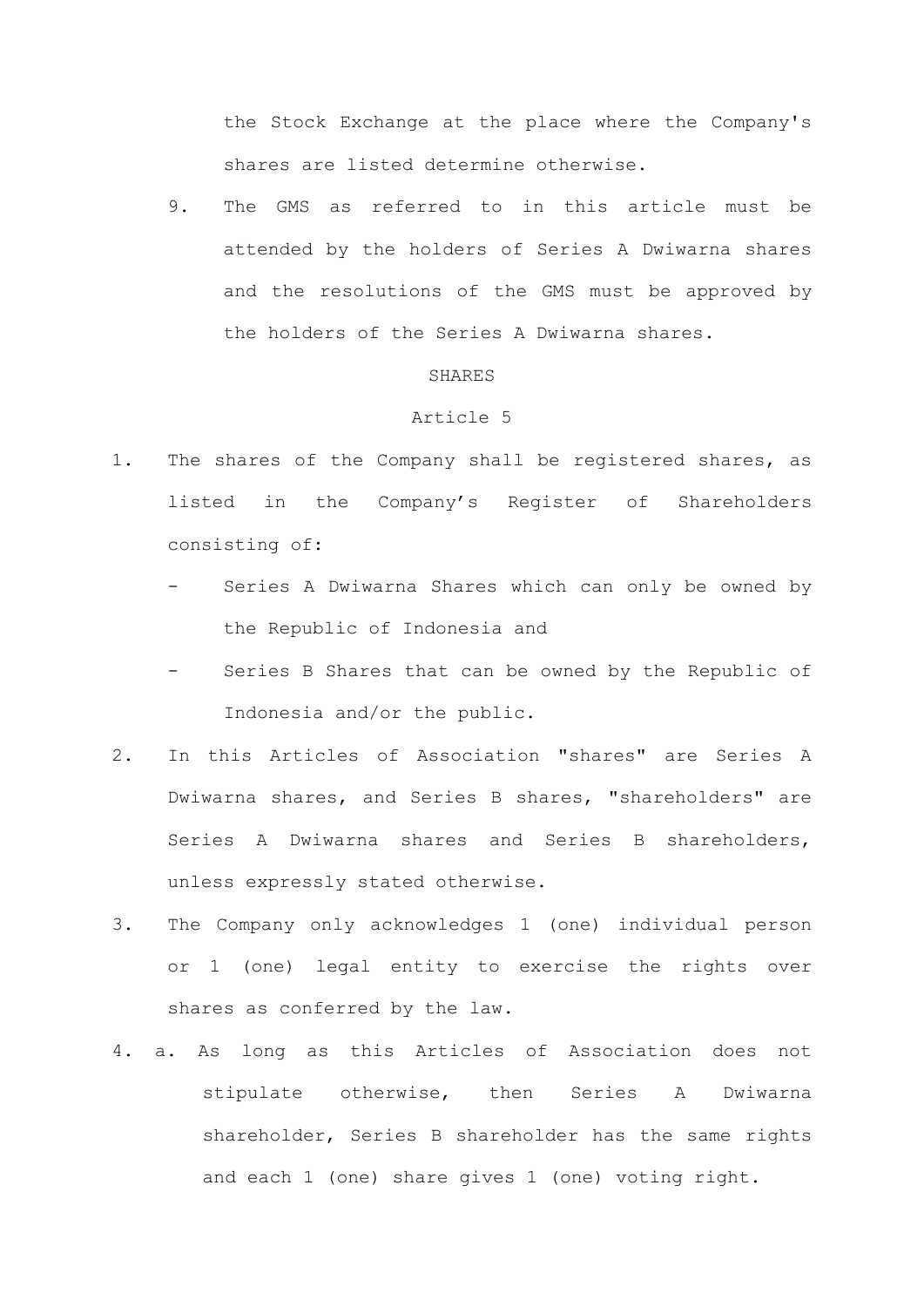- b. According to this Articles of Association, Series A Dwiwarna shares are shares specifically owned by the Republic of Indonesia which grants the holder special rights as holders of Series A Dwiwarna shares.
- c. The rights of the Series A Dwiwarna shareholder referred to in letter b are:
	- c.1 The right to approve in the GMS regarding the following matters:
		- c.1.1. Approval of Appointment and Dismissal of members of the Board of Directors and the Board of Commissioners;
		- c.1.2. Approval of amendments to these Articles of Association;
		- c.1.3. Approval of changes in share ownership structure;
		- c.1.4. Approval regarding the merger, consolidation, separation and dissolution as well as the takeover of the Company by another company;
	- c.2. Right to nominate Candidates for Members of the Board of Directors and Candidates for Members of the Board of Commissioners;
	- c.3. The right to propose the agenda of the GMS;
	- c.4. The right to request and access Company data and documents;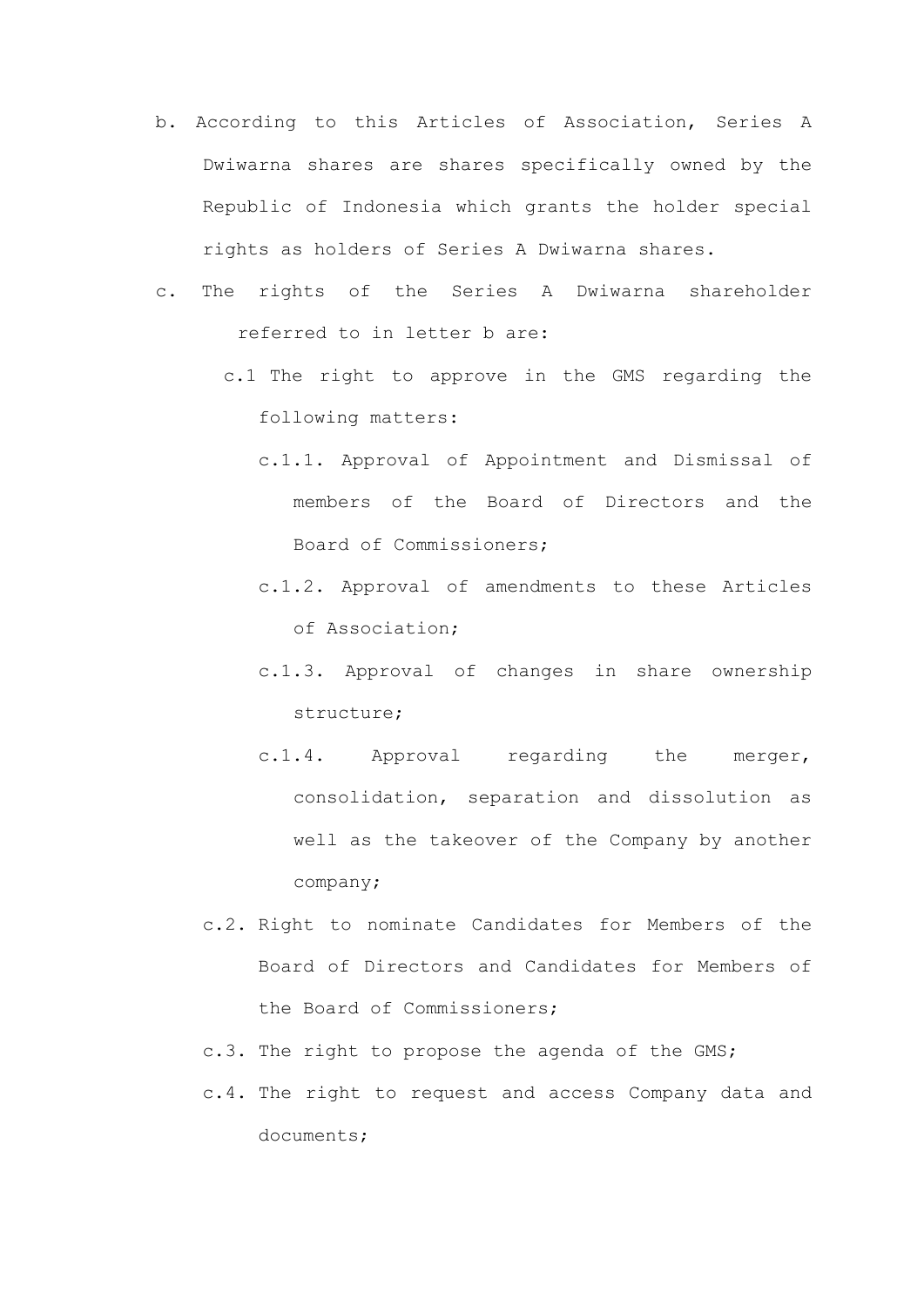c.5. The right to determine the Company's strategic guidelines in the following areas:

c.5.1. Accounting and Finance;

- c.5.2. Development and Investment Sector;
- c.5.3. Operational and Quality Control;
- c.5.4. Marketing Field;
- c.5.5. Information Technology Sector;
- c.5.6. Procurement and Logistics Sector;
- c.5.7. Human Resources Sector;
- c.5.8. Risk Management and Internal Control Sector;
- c.5.9. The field of law;
- c.5.10. Health, Occupational Safety, Environmental Management and Social Responsibility;
- c.5.11. Partnership and Community Development Programs;
- with the mechanism for the use of the rights referred to in accordance with the provisions in these Articles of Association and the laws and regulations.
- d. Except for the special rights as referred to in paragraph (4) letter c of this Article and in other parts of this Articles of Association, Series B Shareholders have the same rights with regard to Article 25.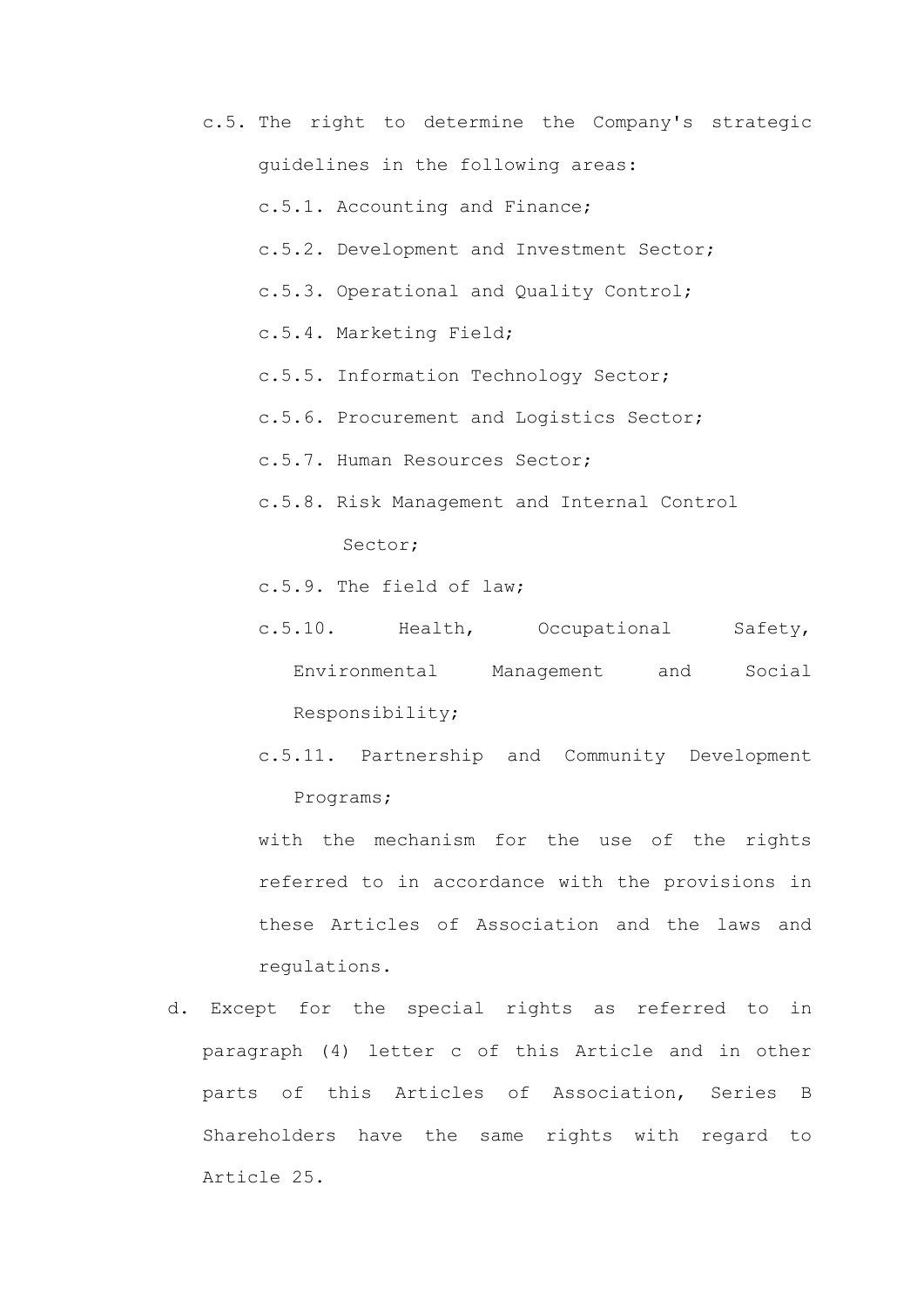- e. The exercise of the privileges of the Series A Dwiwarna Shareholder as referred to in letter c of this paragraph may be authorized to the majority of the Series B shareholders of the Company, except for the exercise of the special rights in letter c.1.3 and letter c.1.
- 5. If any share of the Company for any reason whatsoever becomes the property of several persons, then those who have joint ownership shall appoint in writing one person amongst them or another person as their joint representative, and only the person so appointed shall be registered in the Shareholders Registry and deemed as the lawful holder of such share and entitled to exercise the rights conferred by law in such share.
- 5. Each shareholder of the Company shall comply with these Articles of Association and all resolutions legally adopted in the GMS and with the applicable laws and regulations.
- 6. In the event that the joint owners fail to notify the Company in writing of the appointment of the joint representative, the Company shall treat the shareholder whose name is registered in the Company's Register of Shareholders as the only legal holder of the shares (shares).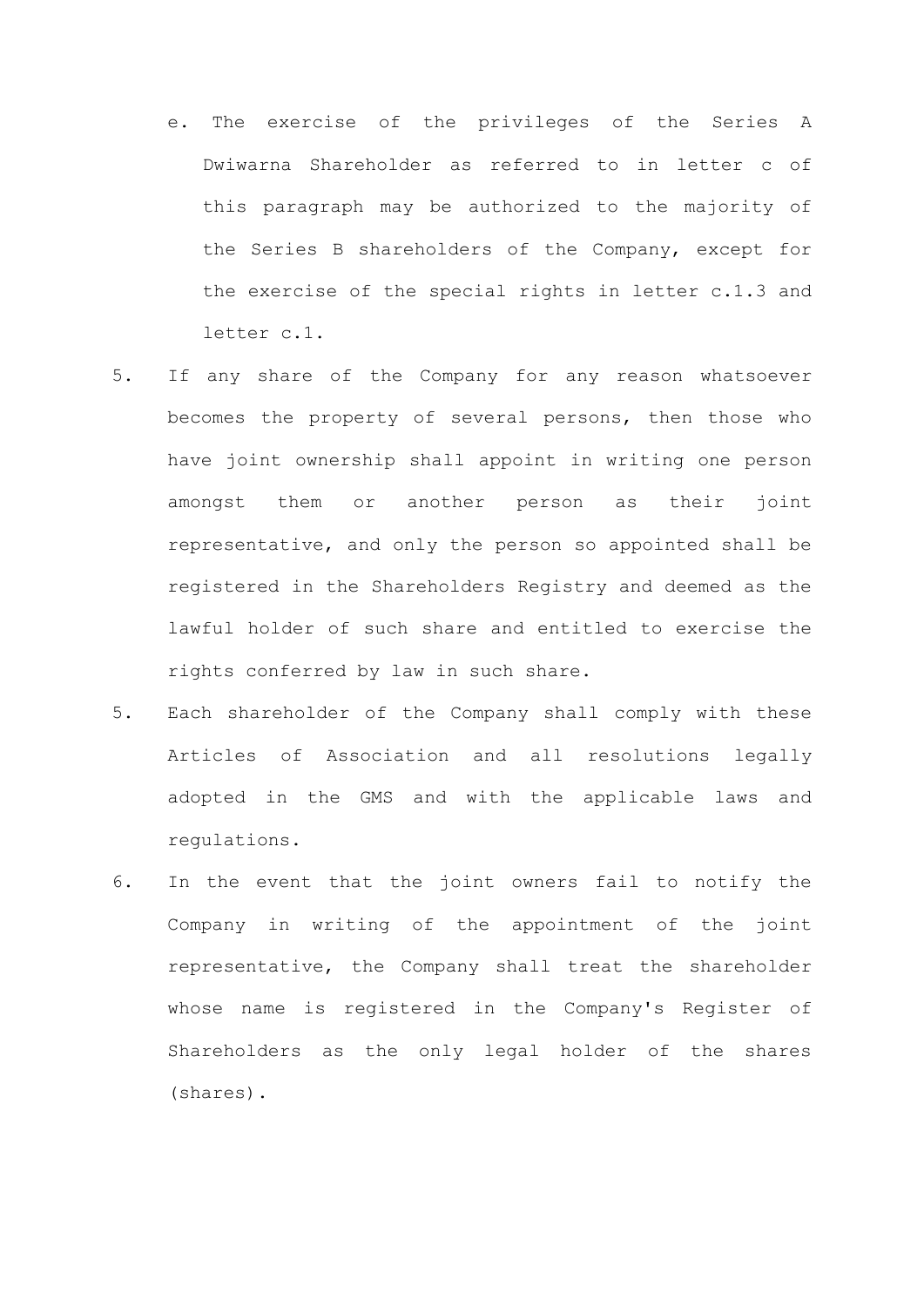- 7. Each shareholder must comply by law with this Articles of Association and all resolutions taken legally in the GMS and the laws and regulations.
- 8. The shares of the Company which are listed on the stock exchange shall be subject to the laws and regulations applicable on the Capital Market and the regulations of the Stock Exchange on which the Company's shares are listed.

# SHARE CERTIFICATES

- 1. Evidence of ownership of share is as follows:
	- a. In case the shares of the Company are not in the Collective Custody of the Custody and Settlement Institution, the Company shall give the shareholder the evidence of ownership of share or collective share certificate.
	- b. In case the shares of the Company are in the collective Custody of the Custody and Settlement Institution, the Company shall issue a certificate or give written confirmation to the Custody and Settlement Institution as registry proof that such shares are registered in the Company's Register of Shareholders.
- 2. The Company issues share certificates in the name of the owner who is registered in the Company's Register of Shareholders, in accordance with the laws and regulations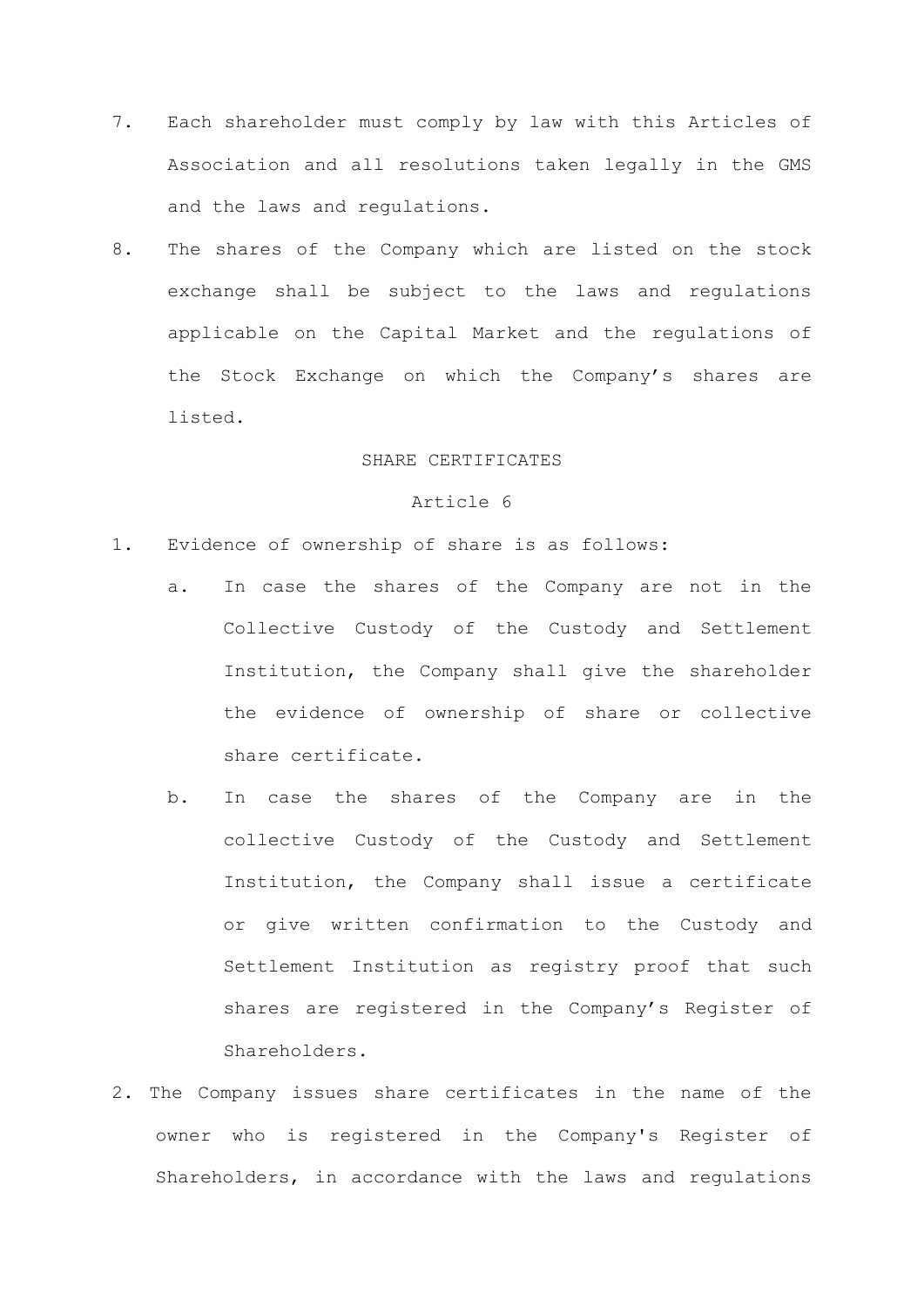in the Capital Market and Stock Exchange regulations at the place where the Company's shares are listed.

- 3. The Company may issue a collective share certificate as evidence of ownership of 2 (two) or more shares owned by one shareholder.
- 4. Share certificates shall at least contain:
	- a. The name and address of the shareholder:
	- b. The number of the share certificate;
	- c. The date of the issuance of the share certificate;
	- d. The nominal value of the share;
- 5. Collective share certificate shall at least contain:
	- a. The name and address of the shareholder;
	- b. The number of the collective share certificate;
	- c. The date of the issuance of the collective share certificate;
	- d. The nominal value of the share;
	- e. The number of the relevant certificate and the amount of the shares.
- 6. The share certificates and/or collective share certificates and/or convertible bonds and/or warrants and/or other securities convertible into shares must be printed and given with serial number and affixed with their issuance date and signed by the Board of Directors and a member of the Board of Directors, or if the President Commissioner is unavailable which matter does not need to be proven to a third party then by the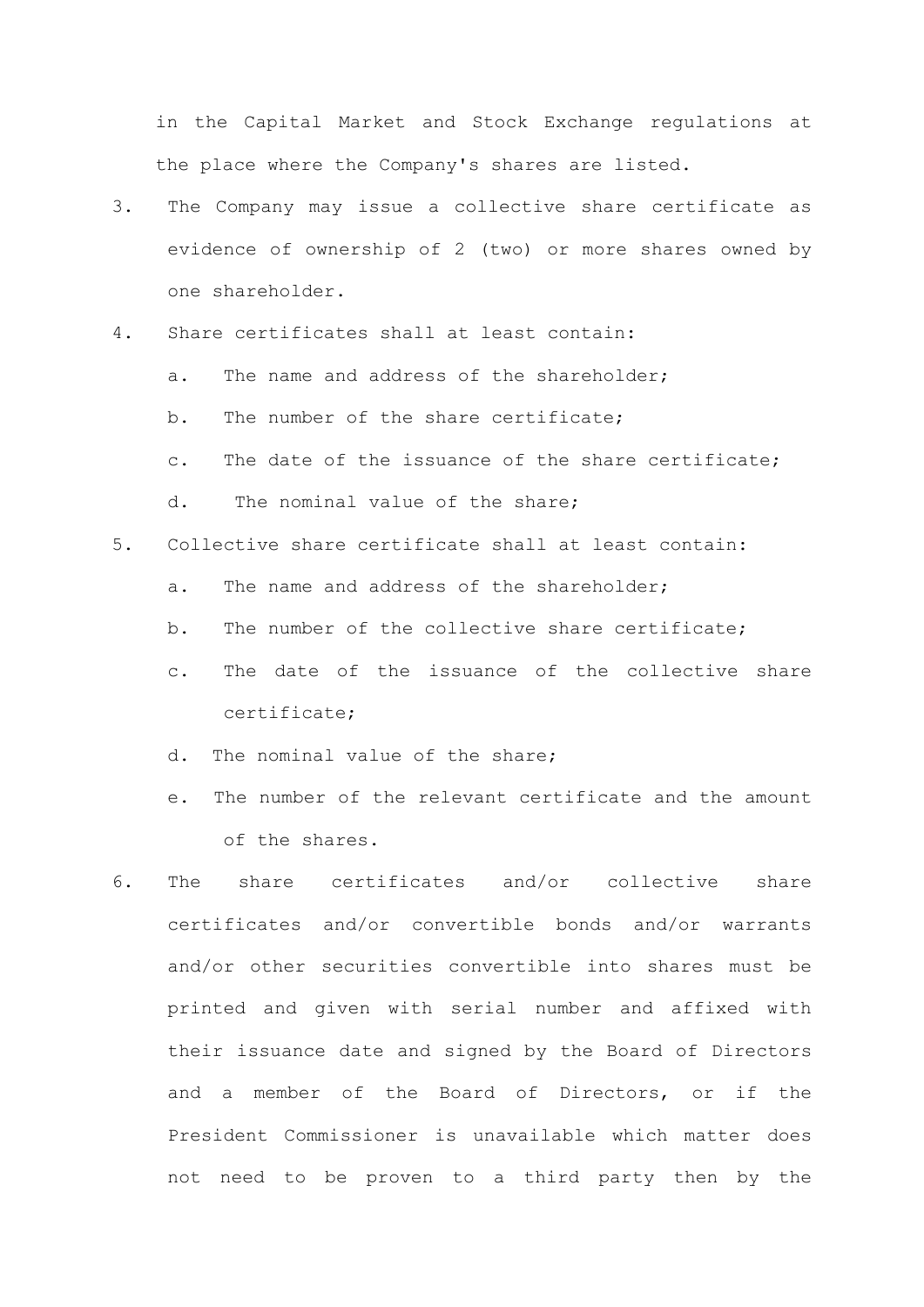President Director together with a member of the Board of Commissioners, or if the President Director and President Commissioner are unable to do so which does not need to be proven to a third party, then by a joint Director same as a member of the Board of Commissioners, and their signatures may be directly printed on share certificates and/or collective share certificates and/or convertible bonds and/or warrants and/or other securities convertible into shares, with due observance to the laws and regulations applicable to the Capital Market.

- 7. In case that the Company has not issued share certificates, shareholding may be evidenced by a statement or record issued by the company.
- 8. All share certificates and/or collective share certificates issued by the Company can be guaranteed by following the provisions of the laws and regulations in the Capital Market sector and the Company Law.

DUPLICATE OF SHARE CERTIFICATES

- 1. In case a share certificate is defaced, such a share certificate may be replaced if:
	- a. the party submitting a written request for replacement of the defaced share certificate is the owner of the share;
	- b the Company has received the defaced share;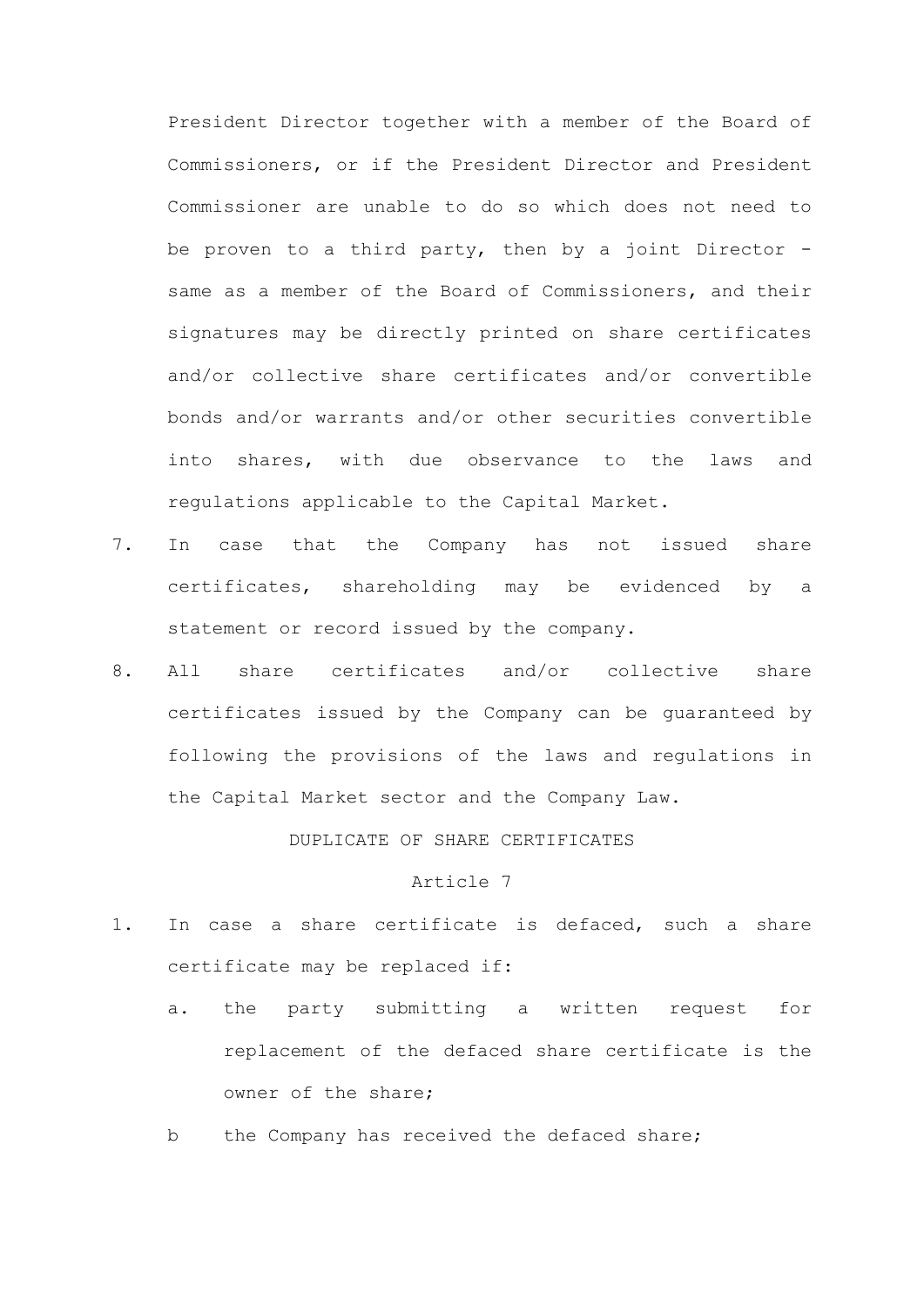- c. The original defaced share certificate must be returned and can be exchanged for a new share certificate with the same number as the original share certificate number.
- d. The Company shall destroy the original of the defaced share certificate after the replacement thereof.
- 2. In case a share certificate is lost, the lost share certificate may be replaced if:
	- a. The party submitting a request for replacement of the lost share certificate is the owner of the share certificate;
	- b. The Company has received the police report issued by the Republic of Indonesia Police on the loss of the share certificate;
	- c. The person submitting the request for replacement of the lost share certificate shall give a warranty as the Company's Board of Directors may consider adequate; and
	- d. The plan to issue a duplicate of the lost share certificate has been announced at the Stock Exchange on which the Company's shares are listed, within 14 (fourteen) days at the latest before the issuance thereof.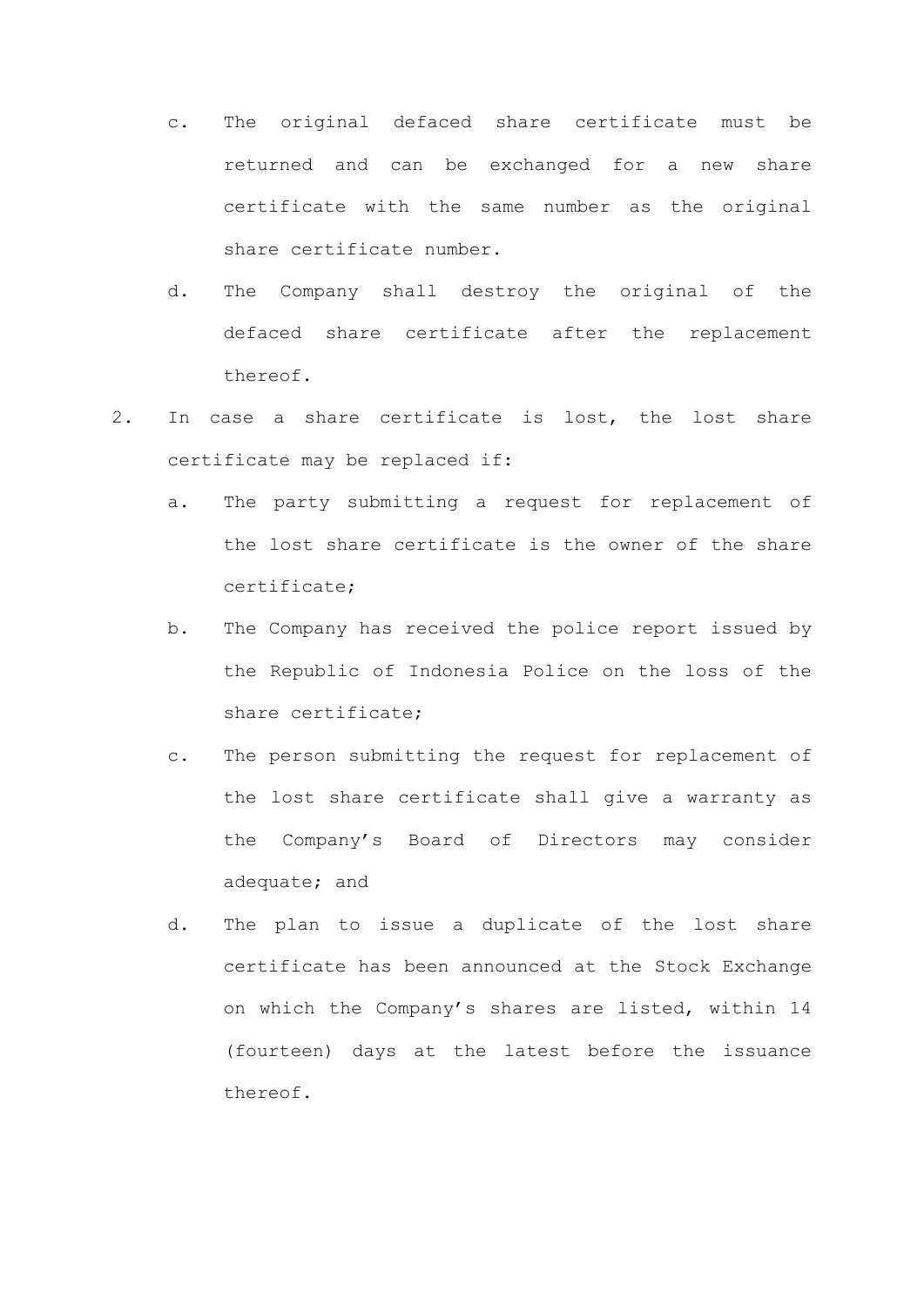- 3. Once the duplicate share is issued, the original share certificate shall be rendered null and void to the Company.
- 4. All expenses incurred for issuing a duplicate of share certificate shall be borne the shareholder concerned.
- 5. The provisions as referred to in paragraphs 1, 2, and 3 of this Article shall apply mutatis mutandis to the issuance of duplicates of collective share certificates or duplicates of Equity Securities.

# COLLECTIVE CUSTODY

- 1. Shares Collective Custody is subject to the following provisions:
	- a. The shares in the Collective Custody of the Custody and Settlement Institution shall be recorded in the Company's Register of Shareholders in the name of the Custody and Settlement Institution in favor of the holders of the accounts at the Custody and Settlement Institution;
	- b. The shares in the Collective Custody of the Custodian Bank or the Securities Company, which are recorded in the securities account at the Custody and Settlement Institution in the name of the Custodian Bank or the Securities Company are intended in favor of the holders of the accounts at the Custodian Bank or the Securities Company;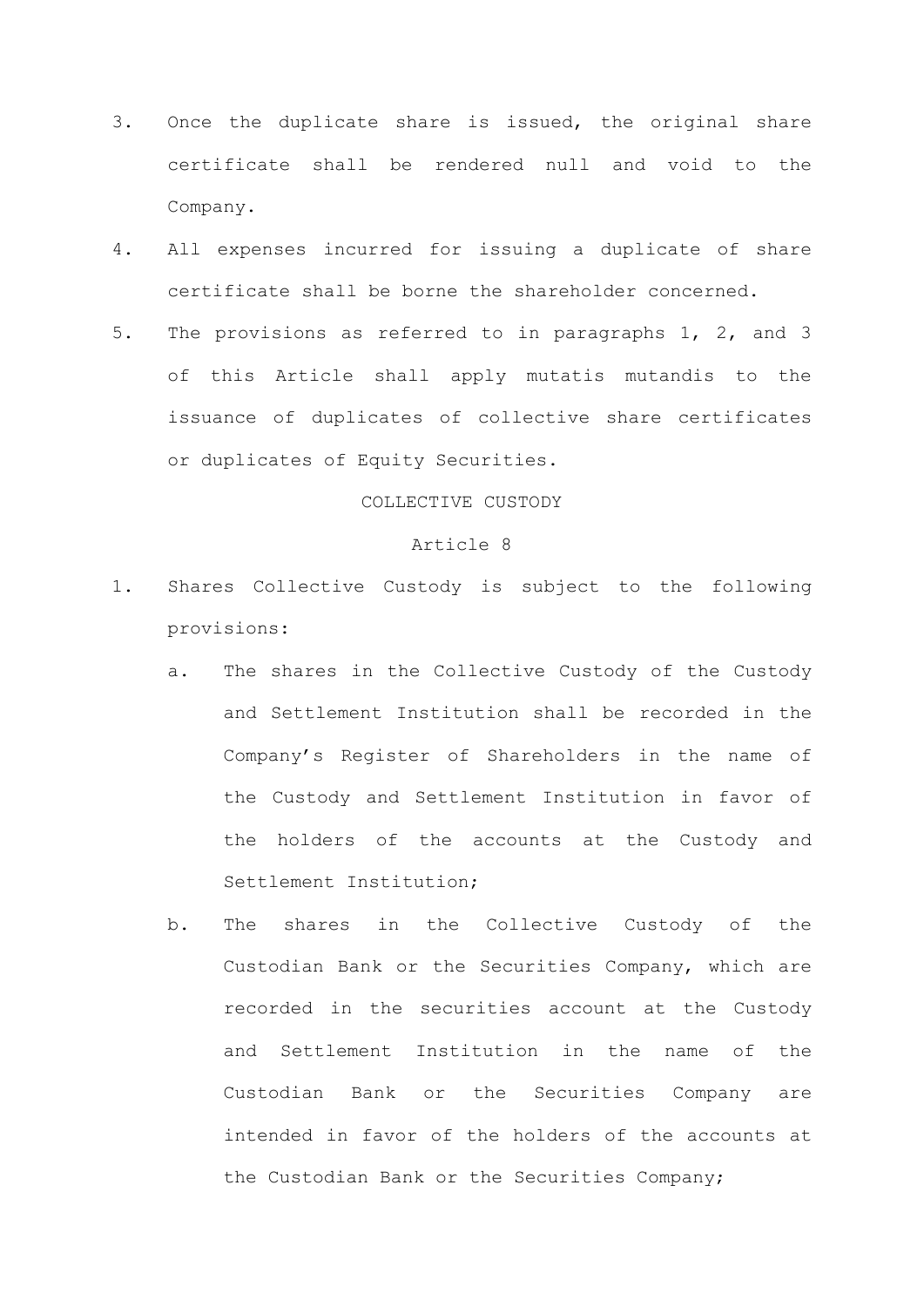- c. If the shares in the Collective Custody of the Custodian Bank form a part of the Securities Portfolio of Mutual Funds in the form of Collective Investment Contract and not included in the Collective Custody of the Custody and Settlement Institution, the Company shall record the shares in the Company's Register of Shareholders in the name of the Custodian Bank in favor of the holder of the Investment Unit of the Mutual Fund in the form of the aforesaid Collective Investment Contract;
- d. The Company shall issue a certificate or confirmation to the Custody and Settlement Institution as referred to in letter a above or to the Custodian Bank as referred to in letter c above, as a proof of registration in the Company's Register of Shareholders;
- e. The Company shall transfer the shares in the Collective Custody, which are registered in the name of the Custody and Settlement Institution or the Custodian Bank for the Mutual Funds in the form of a Collective Investment Contract, in the Company's Register of Shareholders to be in the name of the party appointed by the Custody and Settlement Institution or by the Custodian Bank;
- f. The request for transfer shall be submitted by the Custody and Settlement Institution or by the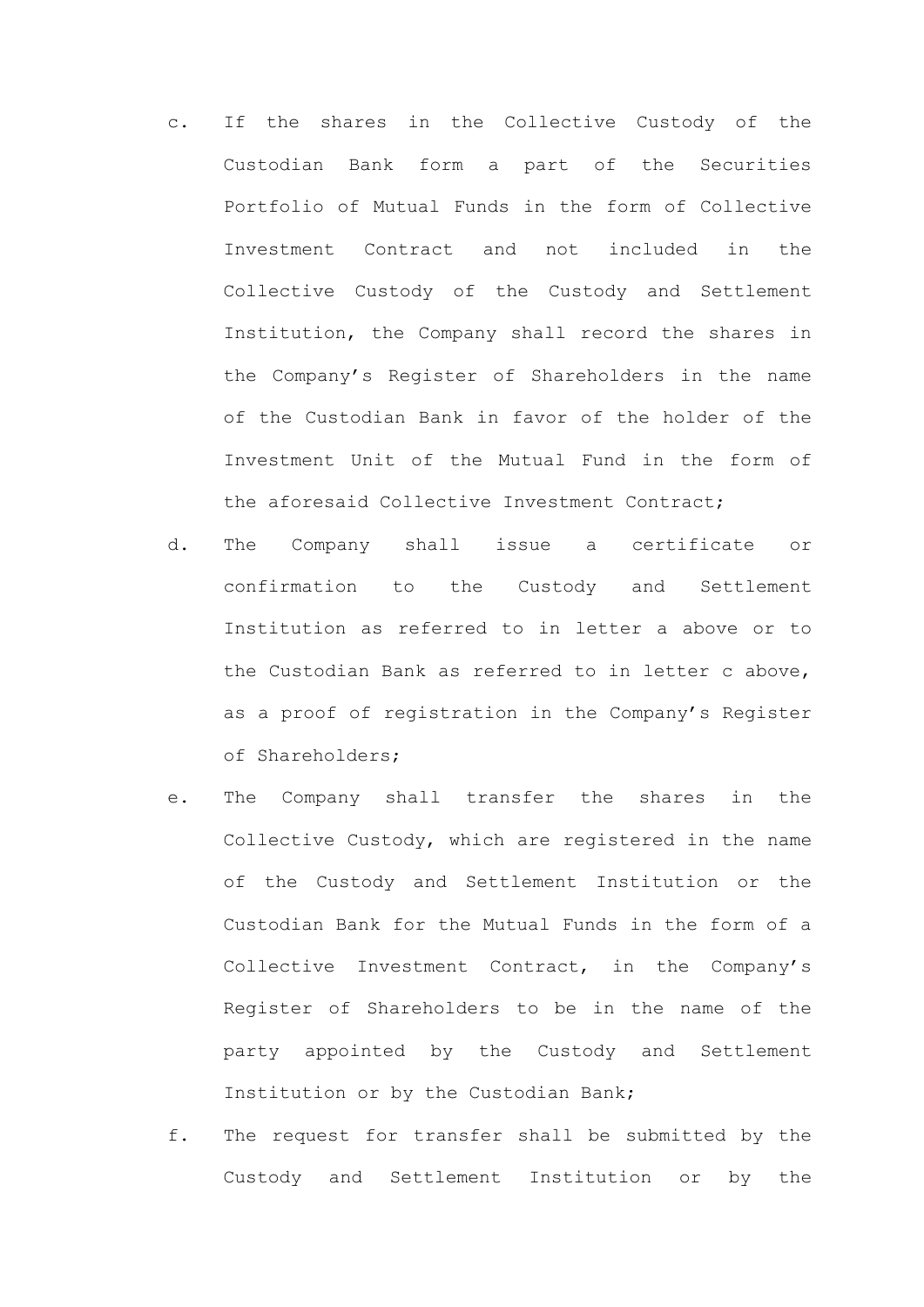Custodian Bank to the Company or to the Securities Administration Bureau appointed by the Company;

- g. The Custody and Settlement Institution, the Custodian Bank or the Securities Company shall issue confirmation to the account holders as a proof of recording in the securities account;
- h. In the Collective Custody, all shares of the similar kind and classification being issued by the Company are equivalent to and exchangeable for each other;
- i. The Company shall refuse the registration of share in the Collective Custody if the share certificate is lost or destroyed, except the party requesting for such a transfer can give an adequate proof and/or warranty that the party concerned is the right shareholder and the share certificate is really lost or destroyed;
- j. The Company shall refuse the registration of shares in the Collective Custody if the share is pledged or seized by virtue of a court order, or confiscated for the purpose of a court trial of a criminal case;
- k. The Securities account holder whose securities are registered in the Collective Custody is entitled to attend and/or to cast a vote at the GMS in proportion to the shares he/she owns in the securities account;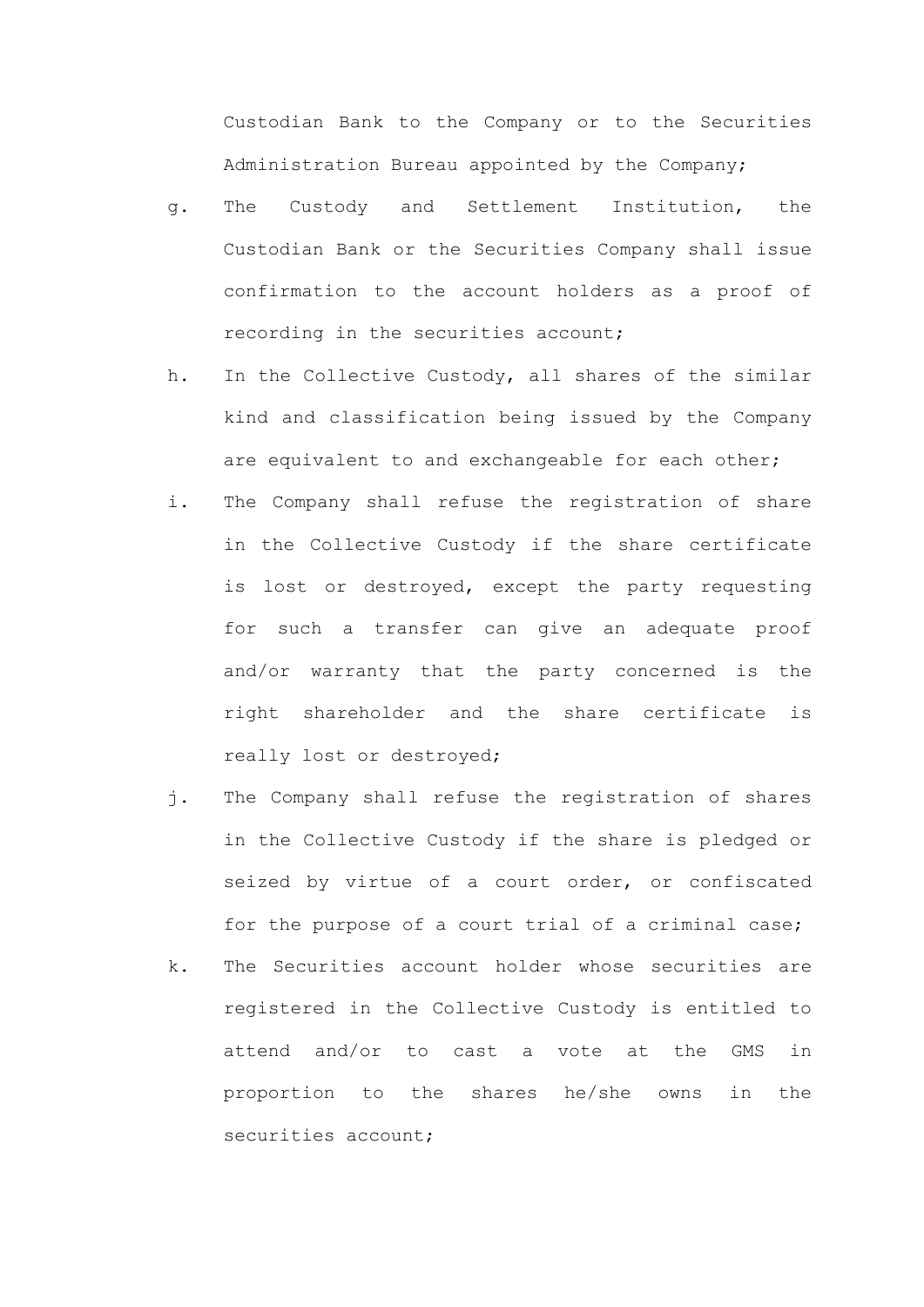- l. The Custodian Bank and the Securities Company shall submit to the Custody and Settlement Institution a list of securities accounts and amounts of the Company's shares owned by the respective account holders with the Custodian Bank and the Securities Company to be handed over to the Company not later than 1 (one) working day before the call for the GMS;
- m. The investment manager shall be entitled to attend and cast a vote at the GMS in relation to the Company's shares included in the Collective Custody of the Custodian Bank which are a part of the portfolio of the Mutual Fund Securities in the form of a Collective Investment Contract and not included in the Collective Custody of the Custody and Settlement Institution, provided that the Custodian Bank shall notify the name of the Investment Manager not later than 1 (one) working day before the call for the GMS.
- n. The Company shall deliver the dividends, bonus shares or other rights relating to the ownership of the shares in the Collective Custody to the Custody and Settlement Institution, and thereafter the Custody and Settlement Institution deliver the dividends, bonus shares or other such rights to the Custodian Bank and the Securities Company in favor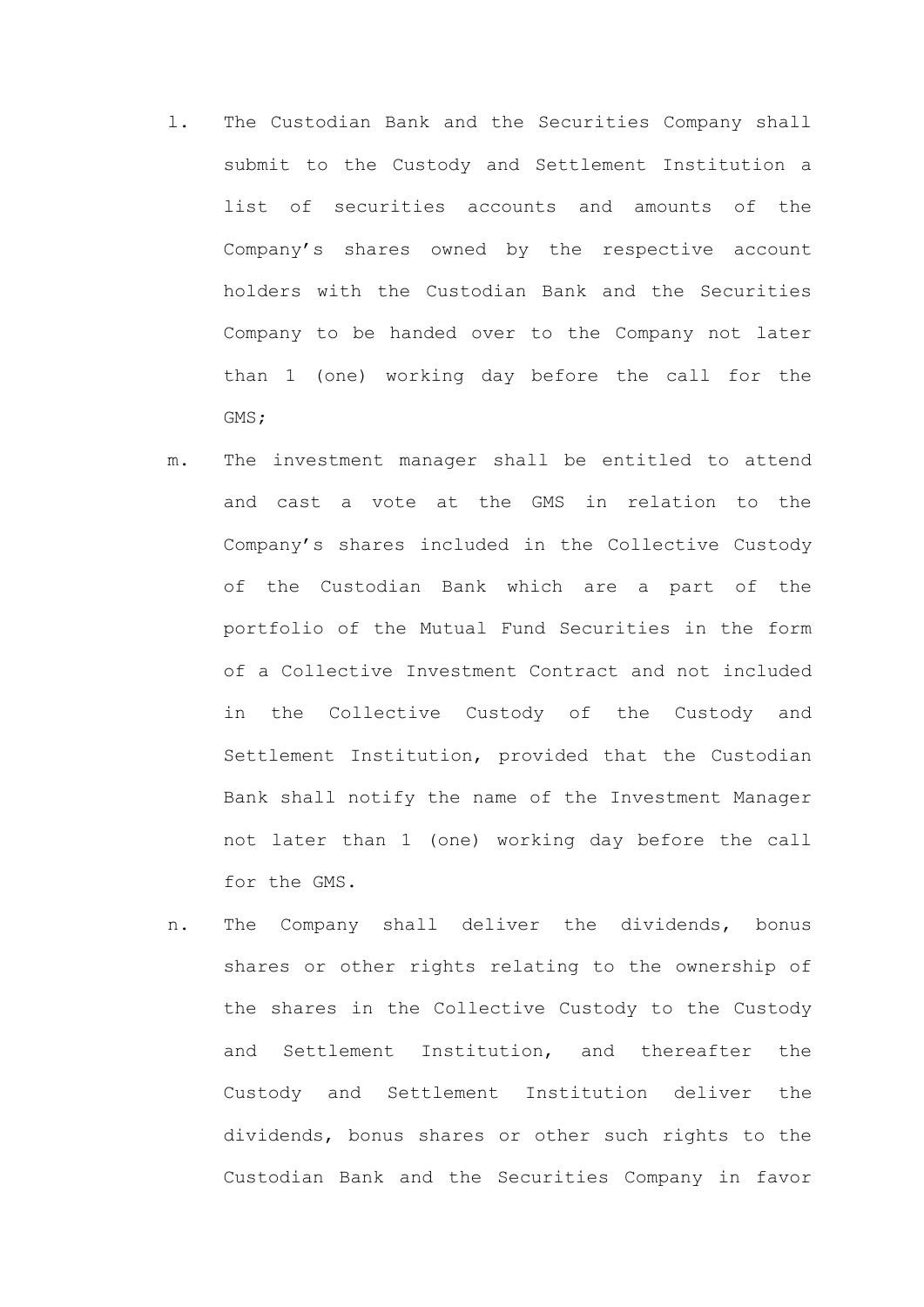of the respective account holders at the Custodian Bank and the Securities Company;

- o. The Company must deliver to the Custodian Bank the dividends, bonus shares or other rights relating to the ownership of the shares in the Collective Custody of the Custodian Bank, which is a part of the Securities Portfolio of Mutual Funds in the form of a Collective Investment Contract and not included in the Collective Custody of the Custody and Settlement Institution;
- p. The time limit for the holders of securities account who are entitled to obtain the dividends, bonus shares or other right relating to the ownership of the shares in the Collective Custody shall be determined by the GMS, provided that the Custodian Bank and the Securities Company shall submit a list of securities account holders and amount of the Company's share owned by the respective securities account holders to the Custody and Settlement Institution not later than the date being the basis of determining the shareholders who are entitled to obtain the dividends, bonus shares and other such rights, which list shall then be submitted to the Company not later than 1 (one) working day after the date being the basis of determining the shareholders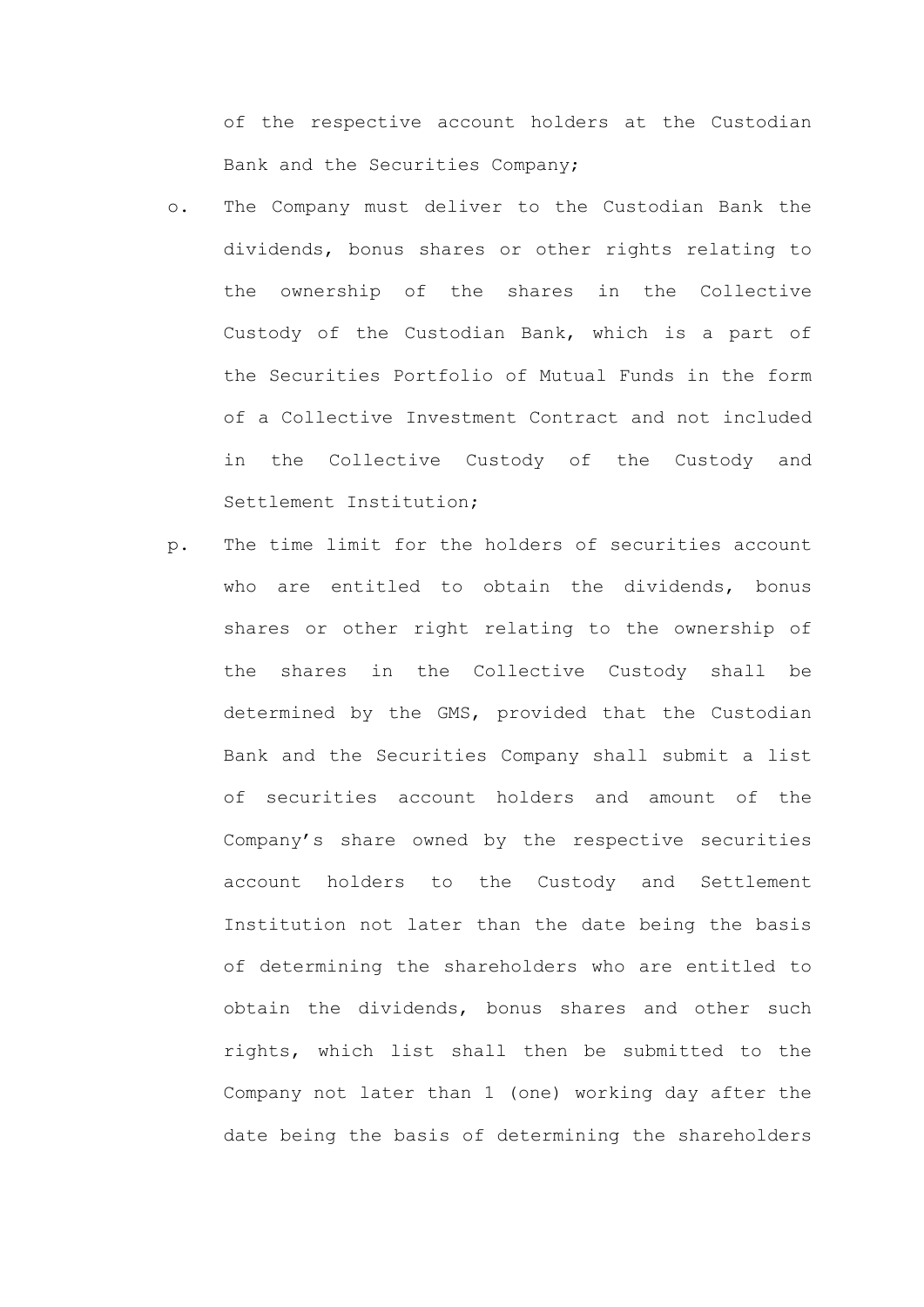who are entitled to obtain the dividends, bonus shares and other such rights.

2. The provisions concerning the Collective Custody shall be subject to the laws and regulations applicable to the Capital Market and the regulations of the Stock Exchange within the territory of the Republic of Indonesia on which the Company's shares are listed.

REGISTER OF SHAREHOLDERS AND SPECIAL REGISTER

## Article 9

- 1. The Board of Directors shall establish, keep and maintain a Register of Shareholders and a Special Register and make them available at the Company's domicile.
- 2. The Register of Shareholders shall at least contain:
	- a. The names and addresses of the shareholders;
	- b. The amounts, numbers and date of acquisition of the shares owned by the shareholders;
	- c. Amount paid up in respect of each share;
	- d. The names and addresses of individuals or legal entities holding a pledge on or a fiduciary guarantee of the shares and the date on which the right of pledge was obtained or the date on which the fiduciary guarantee was registered;
	- e. Information of payment of shares in any form otherwise than money (cash); and
	- f. Such other information as the Board of Directors may deem necessary.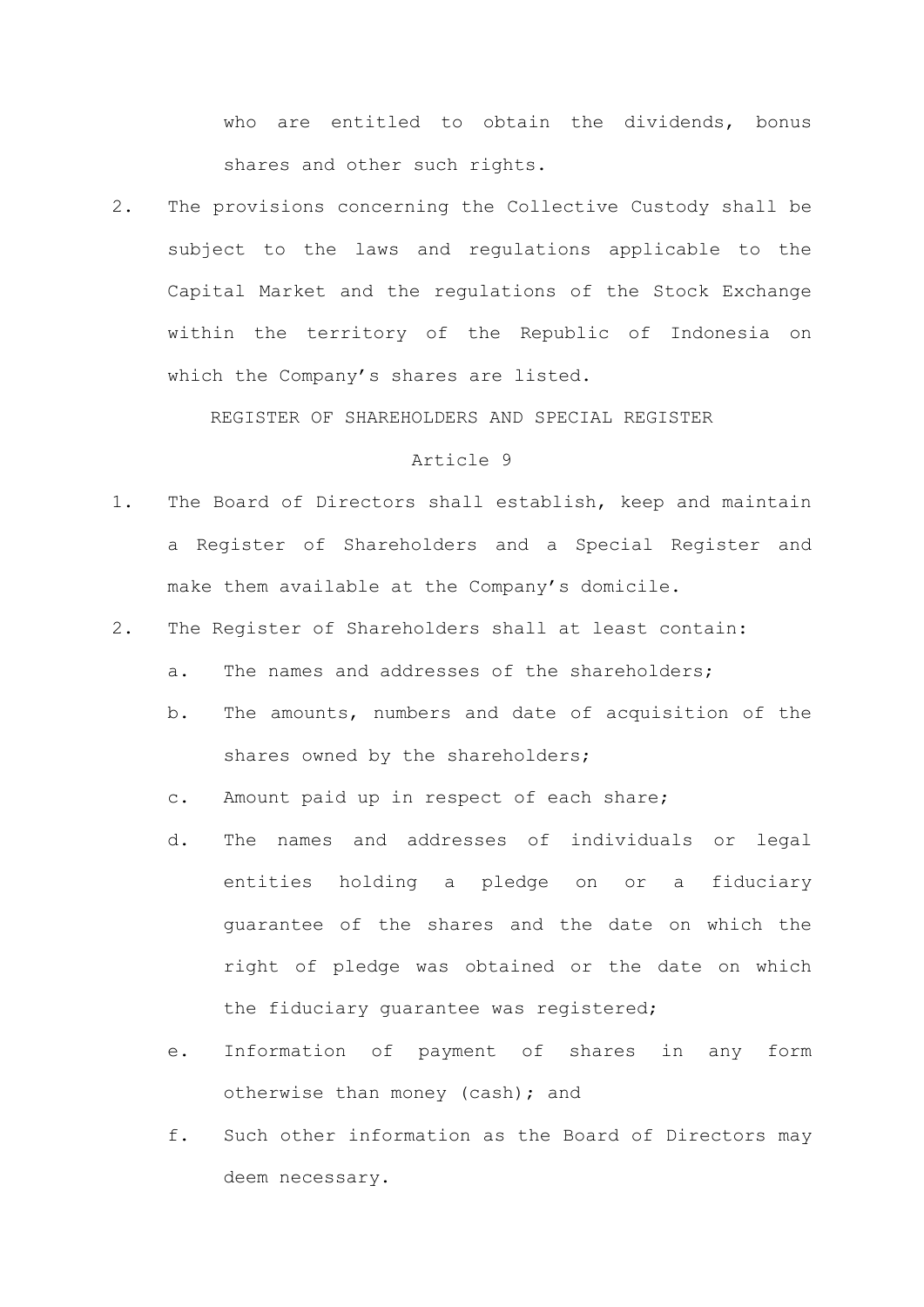- 3. The information about the ownership of shares in the Company and/or any other companies by the members of the Board of Directors and the Board of Commissioners and by the members of their families and the date of the acquisition of such shares shall be recorded in the Special Register.
- 4. The shareholders shall give the Board of Directors a written notice of any change of their addresses, the receipt of which shall be provided. As long as such notice has not been given, all communications, calls and notices to the shareholders shall be valid if they are made to the addresses of the respective shareholders most recently recorded in the Register of Shareholders.
- 5. The Board of Directors shall keep and maintain the Register of Shareholders and the Special Register to the best of its ability.
- 6. Each shareholder or his/her/its lawful proxy may request the Board of Directors to make the Register of Shareholders and the Special Register available to him/her/it at the Office of the Company or Securities Administration Bureau during the Company's office hours.
- 7. The Company's Board of Directors may appoint and confer power upon the Securities Administration Bureau to record the shares in the Register of Shareholders and the Special Register.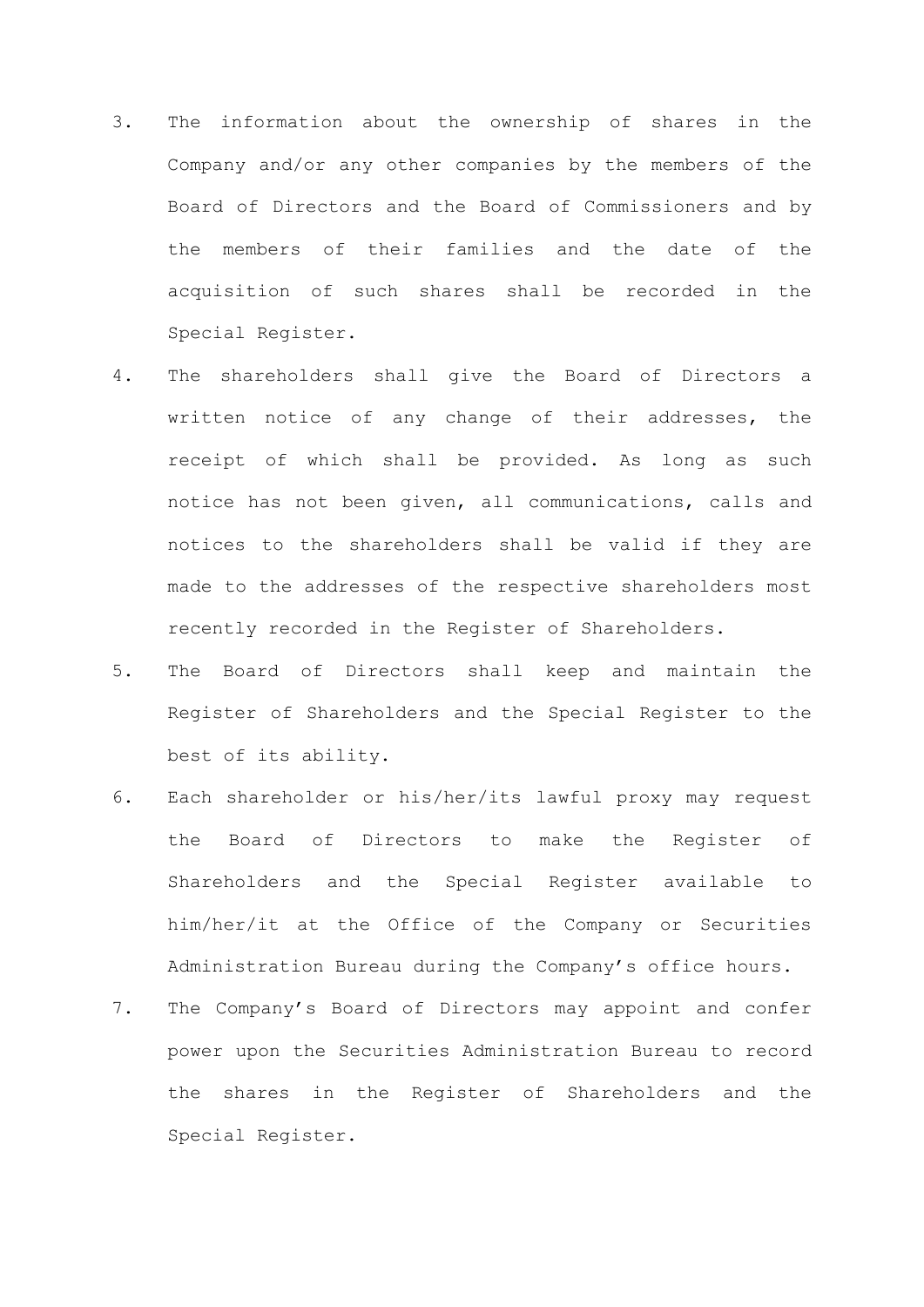Any recording or registration in the Register of Shareholders including recording of sales, transfers of ownership, encumbrances, pledges or fiduciary guarantees, in relation to the shares of the Company, or the rights to or interests in the shares shall be made pursuant to these Articles of Association and the laws and regulations applicable to the Capital Market.

- 8. The provisions in this article shall apply as long as it is not regulated otherwise in the laws and regulations in the Capital Market and Stock Exchange regulations at the place where the Company's shares are listed.
- 9. In the event of a sale, transfer, collateral in the form of a pledge, fiduciary guarantee, or relating to the shares of the Company or cessie with respect to the rights or interests in the shares, the interested party shall report in writing to the Board of Directors or a party appointed by the Board of Directors for recording. and registered in the Register of Shareholders, in accordance with this Articles of Association with due observance of the laws and regulations in the Capital Market sector as well as the regulations of the Stock Exchange in Indonesia at the place where the Company's shares are listed.

TRANSFER OF RIGHTS IN SHARES

Article 10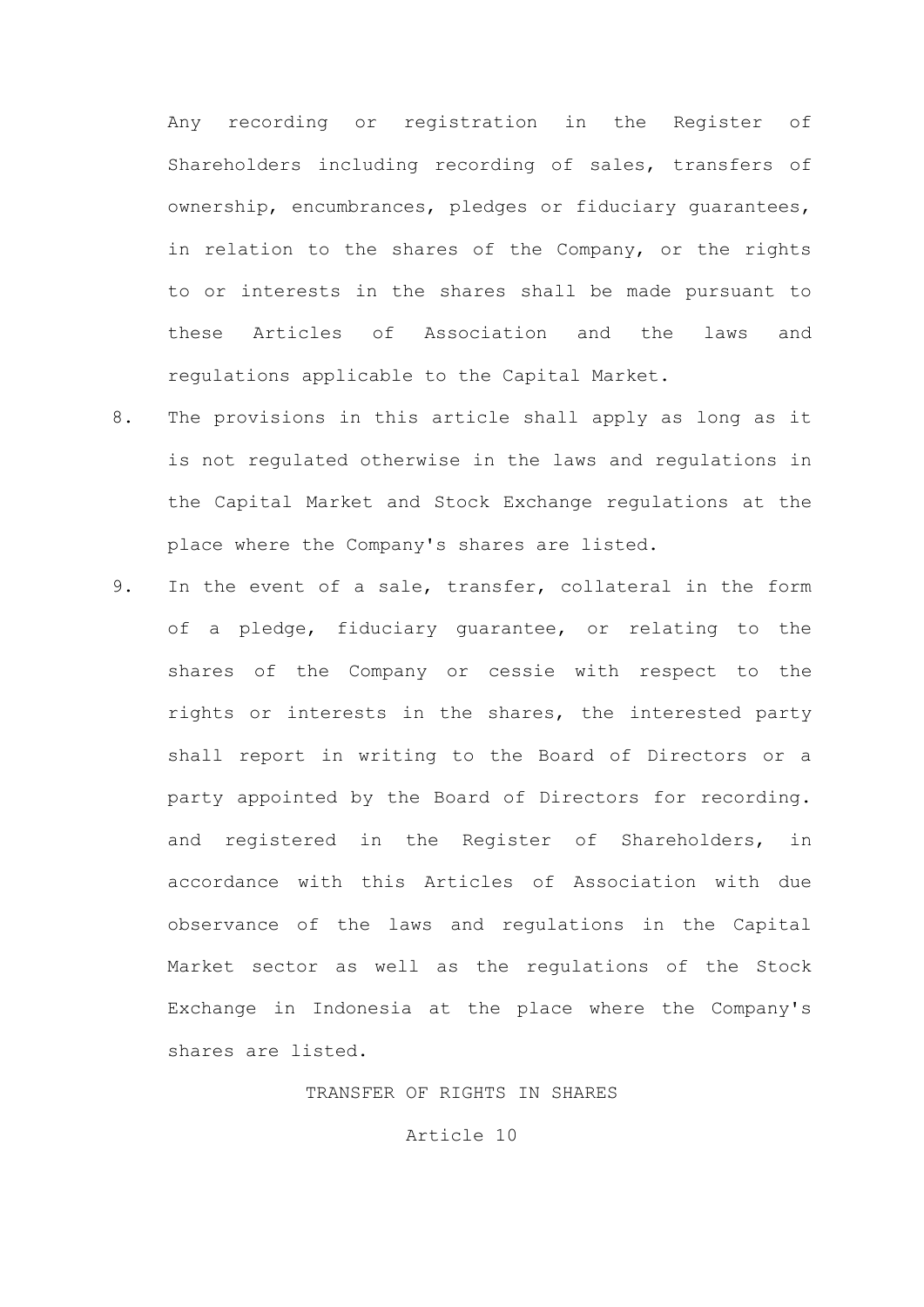- 1. In case of the change of the ownership of a share, the original owner being registered in the Register of Shareholders shall still be considered as the owner of the share until the name of the new owner is recorded in the Register of Shareholders with due observance to the prevailing laws and regulations and other legal provisions applicable to the Capital Market and the regulations of the Stock Exchange at the place at which the Company's shares are listed.
- 2. a. Unless otherwise provided in the laws and regulations, particularly those applicable to Capital Market, and in the Company's Articles of Association, the transfer of rights in shares shall be proven by a document signed by or in the name of the party transferring the right and by or in the name of the party receiving the transferred rights in the relevant share. The document on the transfer of rights in shares shall take the form as determined or approved by the Board of Directors.
	- b. The transfer of rights in the shares included in the Collective Custody shall be made by the transfer from one securities account to another securities account at the Custody and Settlement Institution, the Custodian Bank, and the Securities Company. The document on the transfer of rights in shares shall take the form as determined by and/or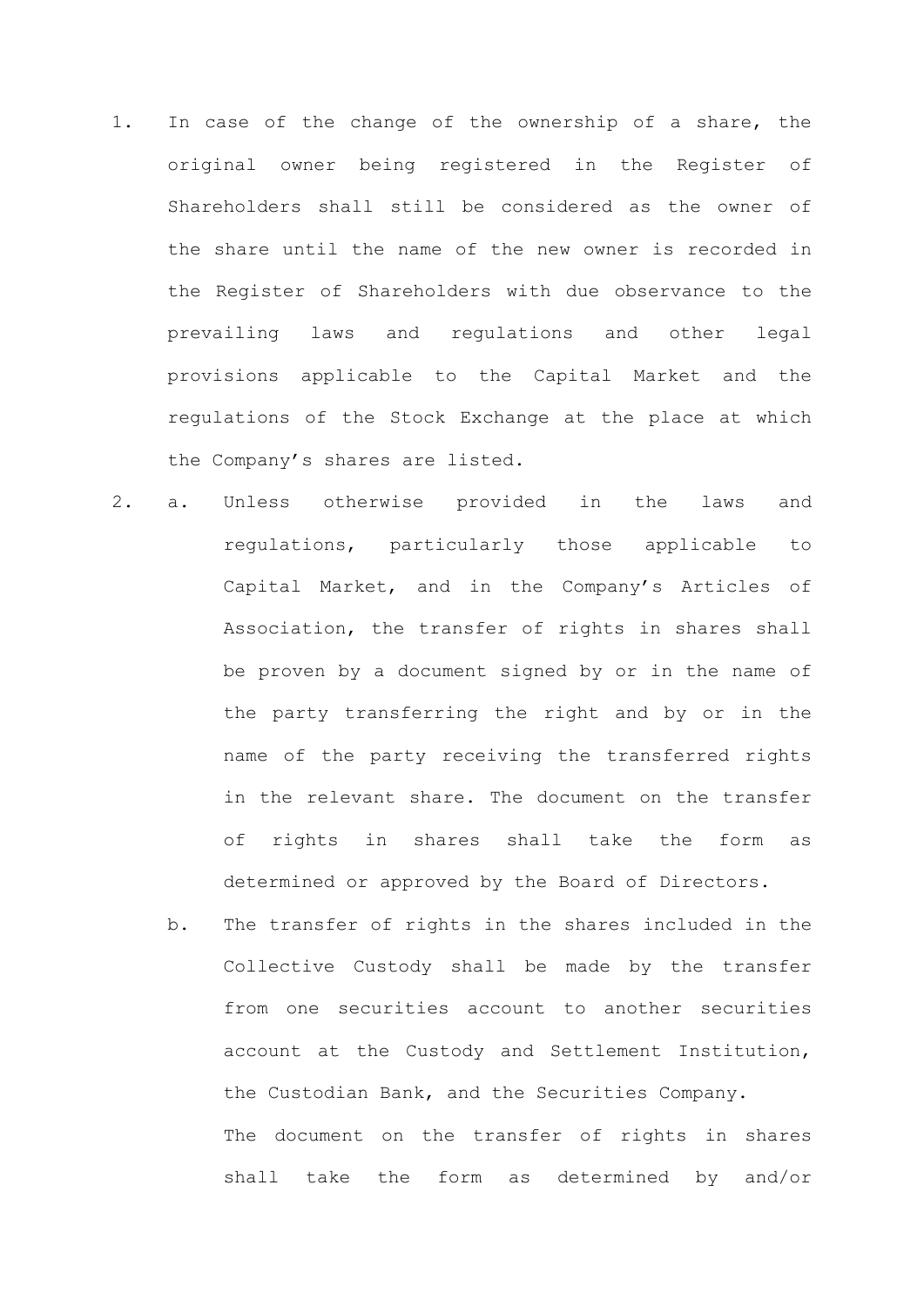acceptable to the Board of Directors provided that the document on the transfer of the rights in the shares listed on the Stock Exchange shall comply with the regulations applicable to the Stock Exchange on which the shares listed, subject to the laws and regulations in effect at the place at which the Company's shares are listed.

- 3. The Board of Directors may, and by giving reasons therefor, refuse to register the transfer of the rights in shares in the Register of Shareholders if the relevant provisions of these Articles of Association are not complied with, if the methods required in the provisions of this Articles of Association are not fulfilled or if one of the conditions in the permit granted to the Company or other matters required by the competent authority is not fulfilled.
- 4. If the Board of Directors refuses to register the transfer of the rights in shares, the Board of Directors shall send a notice of refusal to the party who intends to transfer his/her rights in shares not later than 30 (thirty) calendar days after the date on which the request for registration is received by the Board of Directors with due observance to the laws and regulations applicable to the Capital Market and the regulations of the Stock Exchange at the place at which the Company's shares are listed.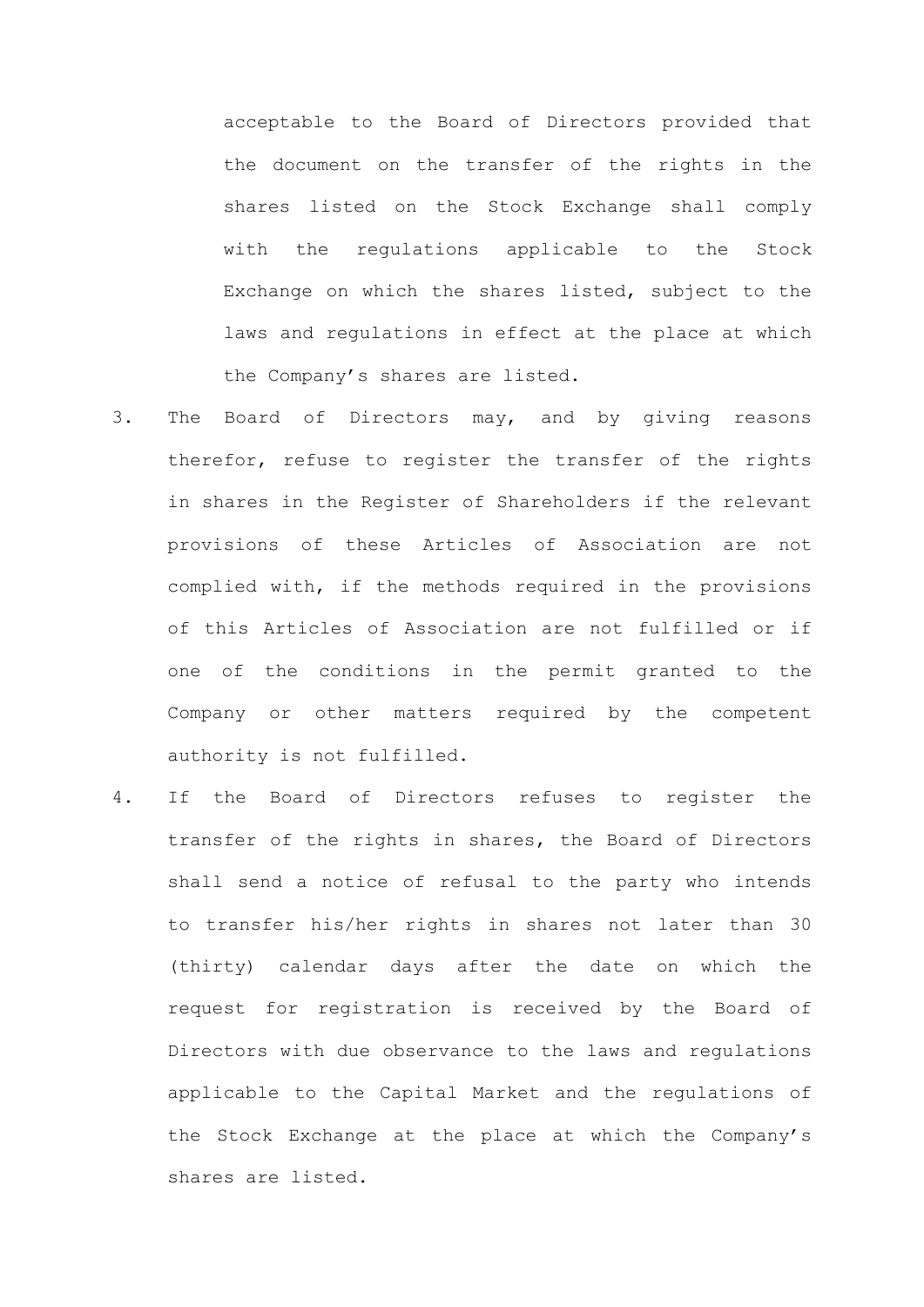- 5. Any refusal of the registration of the transfer of Shares of the Company listed in the Stock Exchange shall be made with due observance to the laws and regulations applicable to the Capital Market and the regulations of the Stock Exchange at the place at which the Company's shares are listed.
- 6. Any person who acquires the right in a share due to the death of a shareholder or other cause resulting in the ownership of a share passing to any other person by law may offer his/her title deeds, as the Board of Directors may at any time require, and request the Board of Directors in writing to register him/her as the holder of the share. The registration may only be made if the Board of Directors may accept by virtue of the title deeds and subject to the provisions in these Articles of Association.
- 7. All restrictions, prohibitions and provisions in these Articles of Association which regulate the right to transfer rights to shares and registration of transfer of rights to shares must also apply to any transfer of rights according to paragraph (6).
- 8. A shareholder requesting for a GSM as referred to in Article 11 paragraph 1 letter (1) shall not be allowed to transfer his/her shares for at least 6 (six) months as of the date of the GMS if his/her request for GMS is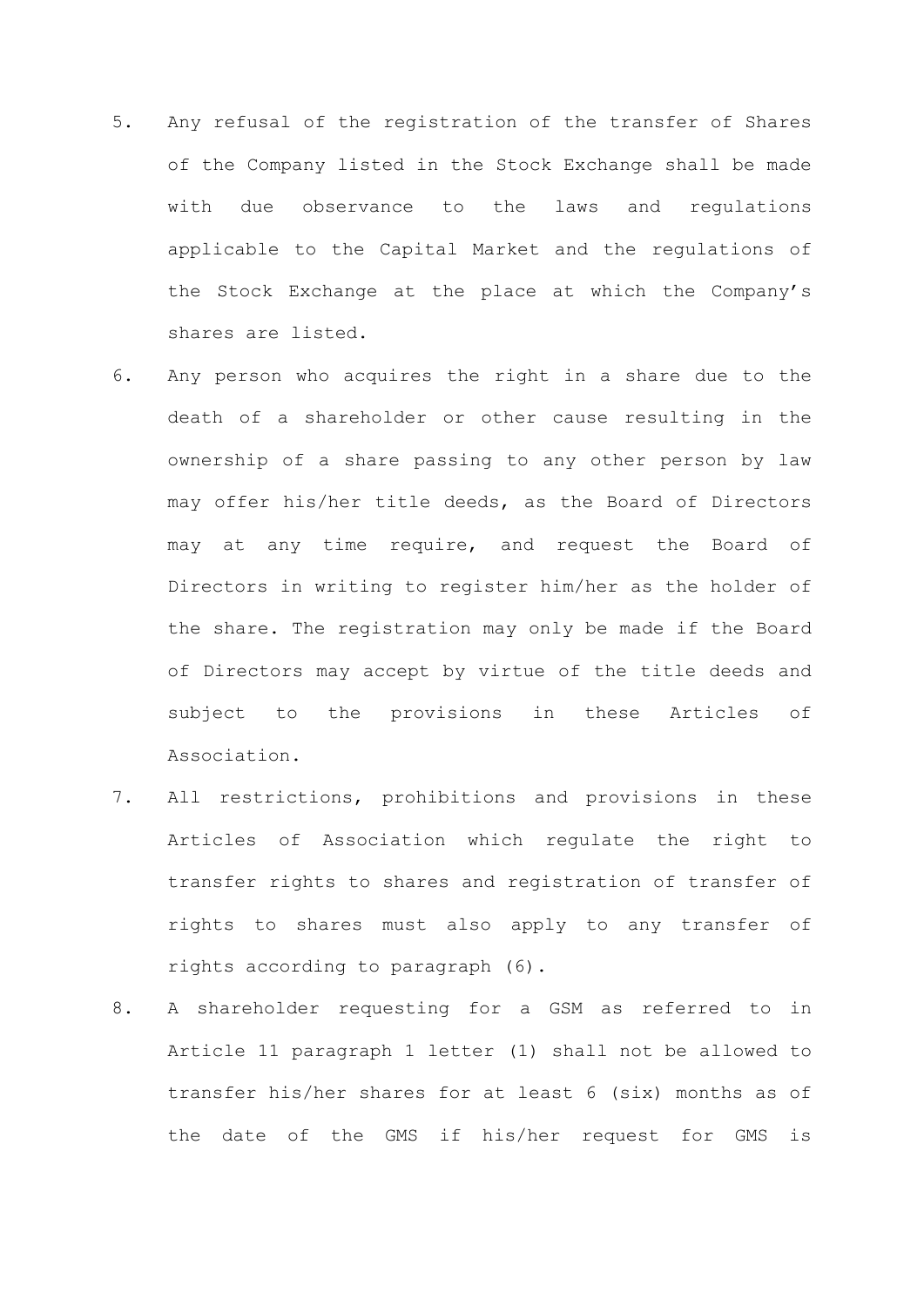fulfilled by the Board of Directors or the Board of Commissioners or by the order of the court.

9. The form of and procedure for the transfer of the rights in the shares traded at the Capital Market shall conform to the laws and regulations applicable to the Capital Market, and to the regulations of the Stock Exchange on which the shares are listed, except for the rights to Series A Dwiwarna Share which cannot be transferred to anyone.

## BOARD OF DIRECTORS

## Article 11

- 1. The Company shall be managed and directed by a Board of Directors The Board of Directors shall comprise at least 2 (two) persons, consisting of 1 (one) President Director and if necessary one of whom may be appointed as Deputy Director;
- 2. Requirements for members of the Board of Directors must comply with the following provisions:
	- a. UUPT;
	- b. laws and regulations in the Capital Market sector; and
	- c. other laws and regulations applicable to and related to the Company's business activities.
- 3. Those who may be appointed to be the members of the Board of Directors are individual persons who are qualified at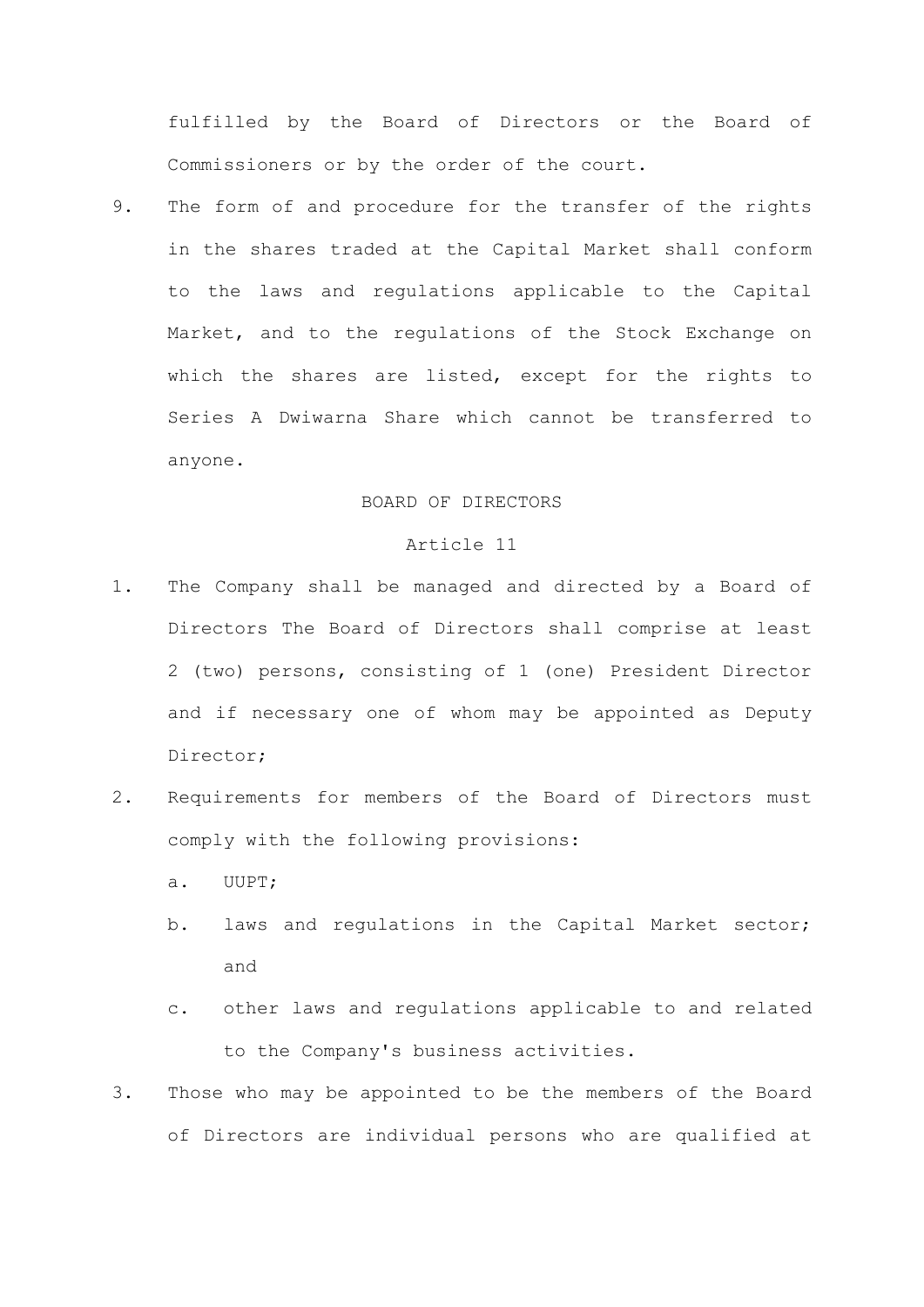the time of their appointment and during their term of office:

- a. have good behavior, moral and integrity;
- b. are capable of taking legal actions;
- c. within a period of 5 (five) years before the appointment and during the term of office they have not:
	- 1) been declared bankrupt;
	- 2) become the members of the Board of Directors and/or the members of the Board of Commissioners who are declared guilty of causing a company to be declared bankrupt; or
	- 3) been sentenced for committing a crime that causes loss to the state finances and/or loss to the financial sector; and
	- 4) become the members of the Board of Directors and/or the members of the Board of Commissioners:
		- a) who have not ever held the Annual GMS;
		- b) whose statement of accountability as the members of the Board of Directors and/or the members of the Board of Commissioners has not been approved by the GMS or who have not ever submitted to the GMS any statement of accountability as the members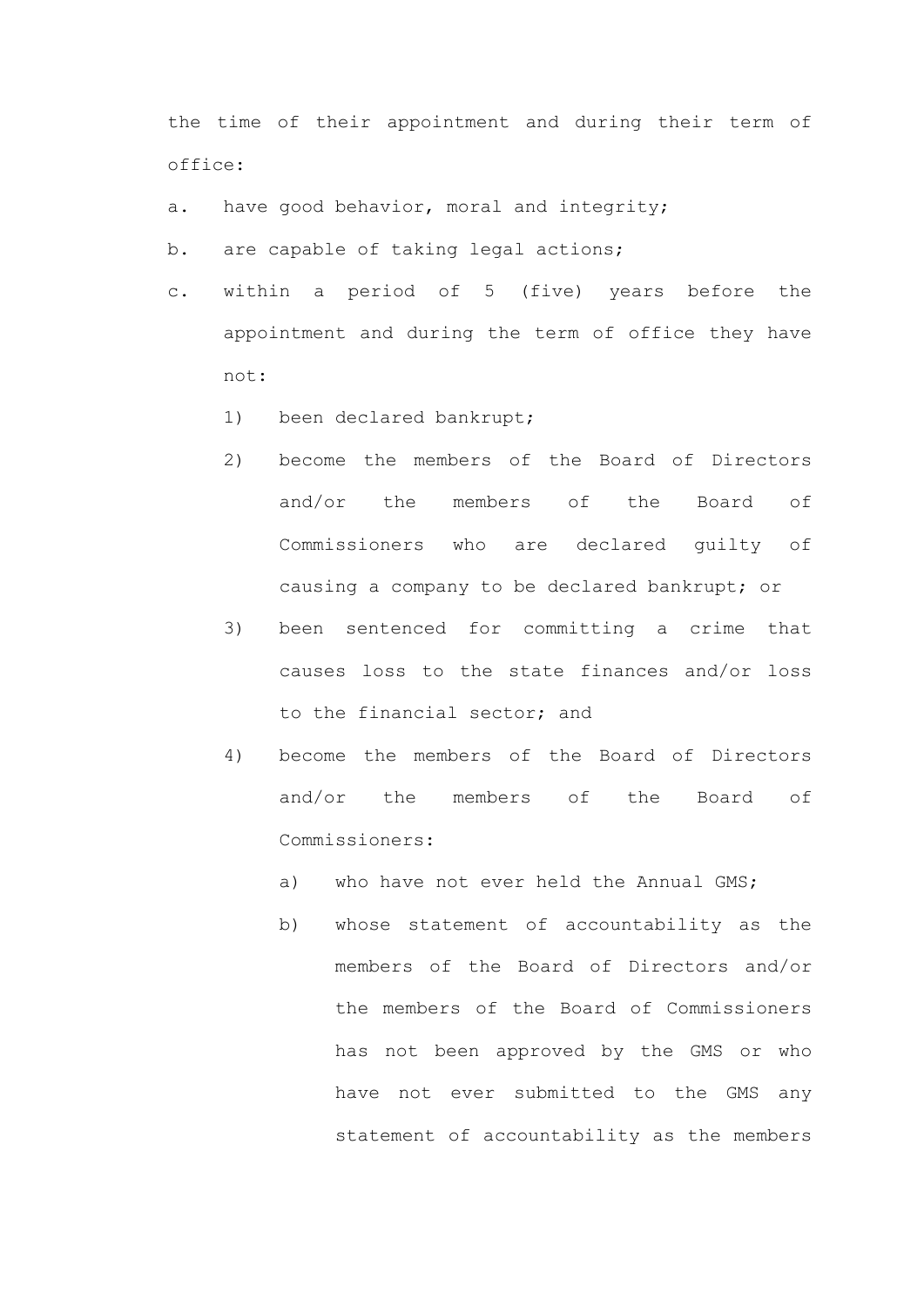of the Board of Directors and/or the members of the Board of Commissioners; and

- c) who have caused a company that has obtained permit, approval from, or been registered with the FSA not to meet its obligation to submit annual report and/or financial statement to the FSA during their term of office;
- d. have commitment to comply with the laws and regulations; and
- e. have knowledge and/or expertise in the fields as required by the Company.
- f. meet other requirements as provided for in paragraph (2) of this article.
- 4. Fulfillment of the requirements to be a member of the Board of Directors shall be proven by a written statement submitted to the Company. The statement regarding the fulfillment of requirements to be a member of the Board of Directors as referred to in paragraph 5 of this article shall be reviewed and documented by the Company.
- 5. The Company shall hold a GMS if it is intended to replace any unqualified member of the Board of Directors.
- 6. The appointment of a member of the Board of Directors who does not meet the requirements as referred to in paragraph (2) is null and void by law since the other members of the Board of Directors or the Board of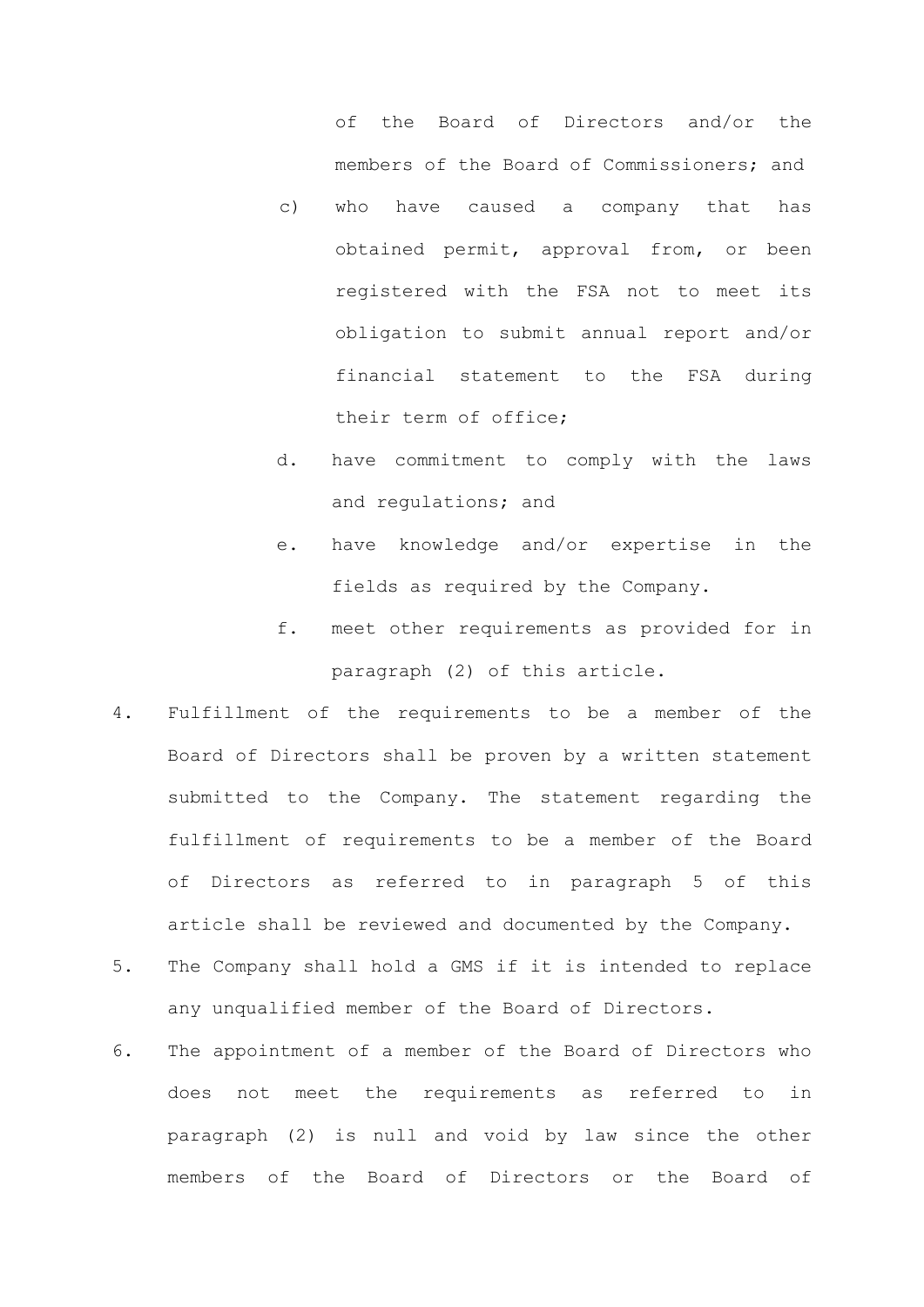Commissioners are aware of the non-fulfillment of the requirements, based on valid evidence, and the relevant member of the Board of Directors is notified in writing with due observance of the laws and requlations. invitation.

- 7. Within a period of no later than 2 (two) working days from the date of finding out that the appointment of a member of the Board of Directors does not meet the requirements, another member of the Board of Directors or the Board of Commissioners must announce the cancellation of the appointment of the member of the Board of Directors concerned in the announcement media with due observance of the provisions in the Capital Market sector, and no later than 7 (seven) days notifying the Minister of Law to be recorded in accordance with the laws and regulations.
- 8. Legal actions that have been taken for and on behalf of the Company by members of the Board of Directors who do not meet the requirements prior to the cancellation of the appointment of members of the Board of Directors remain binding and become the responsibility of the Company.
- 9. Any legal action taken for and on behalf of the Company by a member of the Board of Directors who does not meet the requirements after the cancellation of the appointment as referred to in paragraph (6) of a member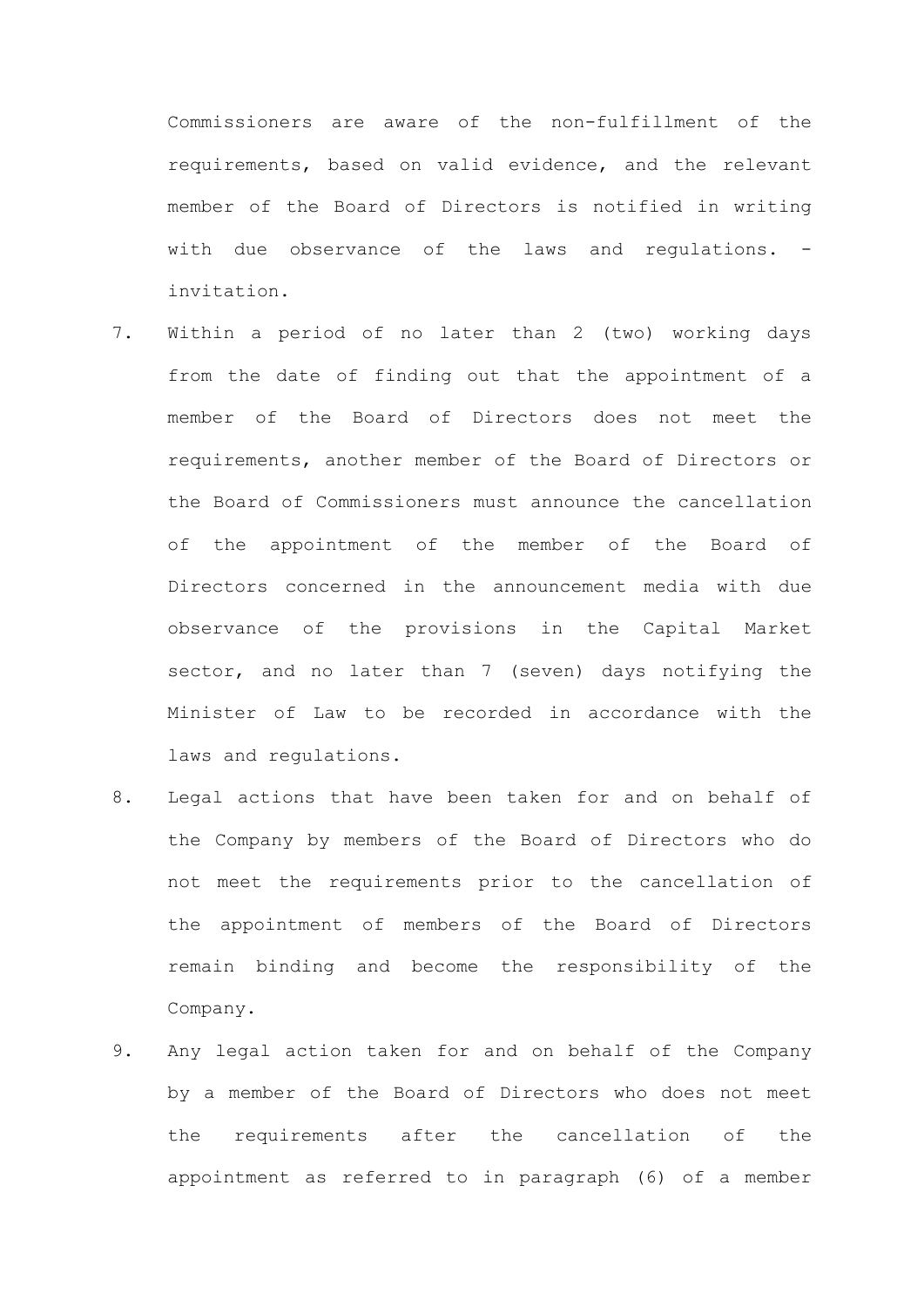of the Board of Directors is illegal and becomes the personal responsibility of the member of the Board of Directors concerned.

- 10. Members of the Board of Directors shall be appointed and dismissed by the GMS, which appointment shall be effective as of the date specified by the GMS appointing them and ending at the end of the 5th (fifth) Annual GMS after their appointment, with due observance to the FSA Regulation, unless specified otherwise by the GMS.
- 11. The resolutions of the GMS regarding the appointment and dismissal of members of the Board of Directors also determines the effective date of the appointment and dismissal. In the event that the GMS does not determine, the appointment and dismissal of the members of the Board of Directors shall take effect as of the closing of the GMS.
- 12. a. The members of the Board of Directors are appointed for a period commencing from the closing or the date determined by the GMS that appointed them and ends at the close of the 5 (fifth) Annual GMS after the date of their appointment, provided that they may not exceed a period of 5 (five) years, with due observance of the regulations. laws and regulations in the Capital Market sector, but without prejudice to the rights of the GMS to dismiss members of the Board of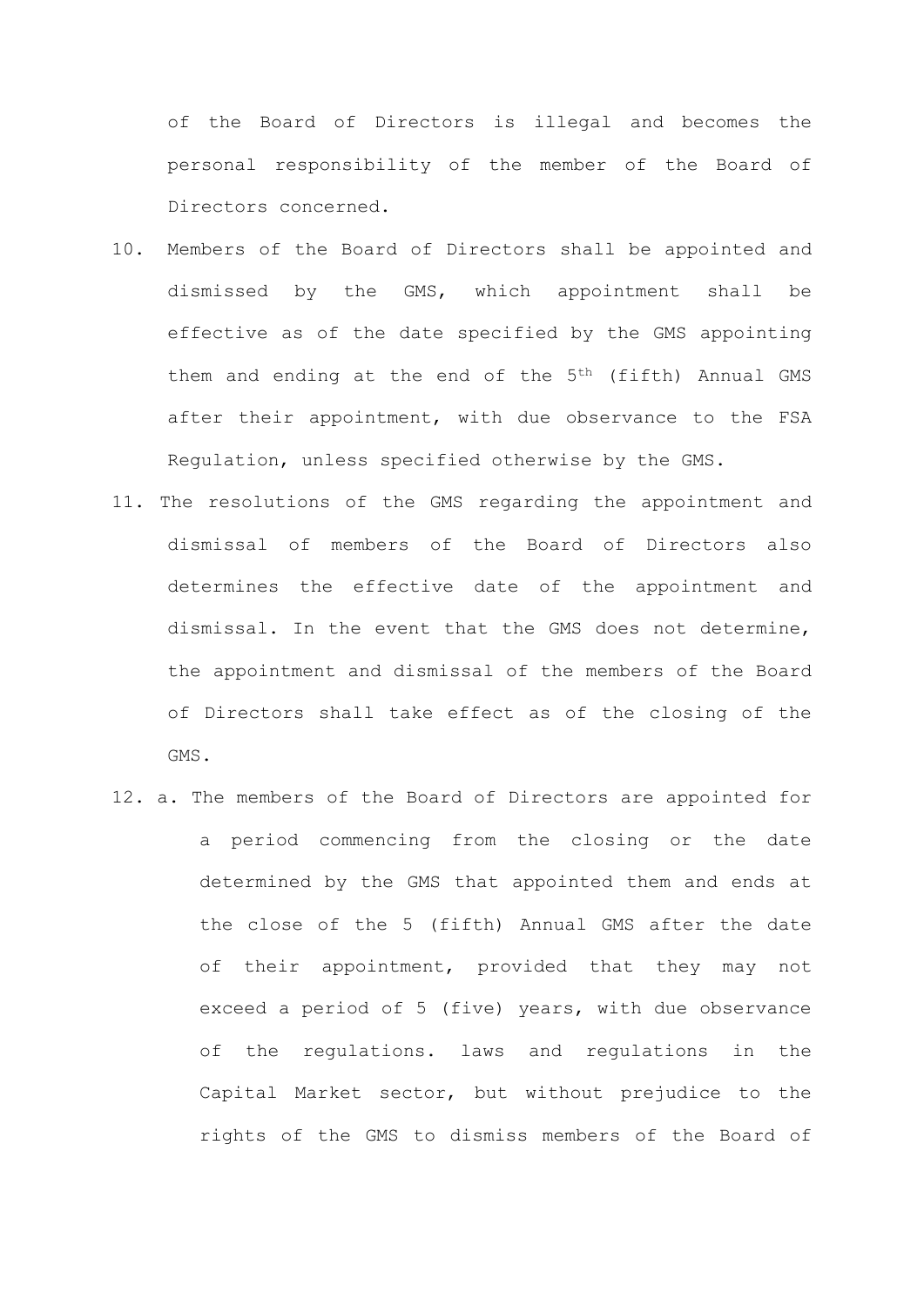Directors at any time before their term of office ends.

- b. Such dismissal is effective as of the closing of the GMS, unless otherwise determined by the GMS.
- c. Upon expiration of their term of office, the members of the Board of Directors may be reappointed by the GMS for another term of office.
- 13. The GMS may dismiss the members of the Board of Directors at any time by giving reasons for the dismissal.
- 14. The reasons for the dismissal of a member of the Board of Directors as referred to in this Article shall be given if it is evident that the member of the Board of Directors has failed to fulfill the requirements for their office due to, *inter alia*:
	- a. Not/unable to fulfill the obligations that have been agreed in the management contract;
	- b. Unable to carry out their duties properly;
	- c. Violating the provisions of this Articles of Association and/or laws and regulations;
	- d. commit any prejudicial act to the Company and/or the state.
	- e. Committed any acts that violate ethics and/or propriety that should be respected as the Board of Directors;
	- f. Found guilty by a court resolutions that has permanent legal force;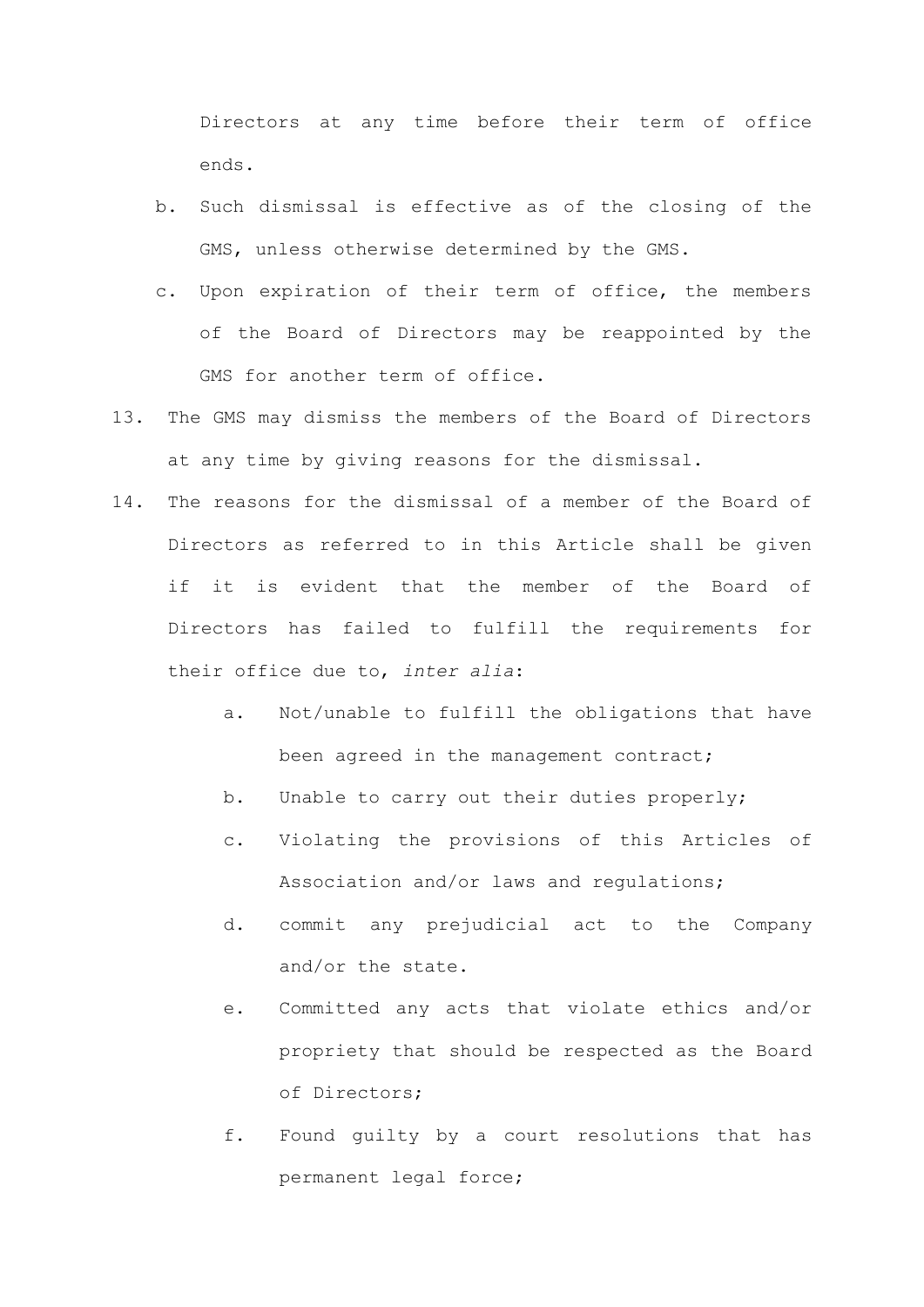- g. Resignation;
- h. Other reasons deemed appropriate by the GMS for the interests and objectives of the Company;
- 15. Resolution on such dismissal as referred to in paragraph (14) of this article shall be adopted after the Director concerned having been given the opportunity to defend himself/herself, except for the reason as provided for in letters f and g of paragraph (14)
- 16. Dismissal for reasons as referred to in paragraph (14) letters d and f of this article is a dismissal with no respect.
- 17. Members of the Board of Directors and members of the Board of Directors with members of the Board of Commissioners may not have blood relations up to the third degree, either in a straight line or a sideways line or marital relations/kinship relations arising from marital ties including son-in-law or brother-in-law.
- 18. In the event of a situation as referred to in paragraph (17) of this article, the GMS has the authority to dismiss one of them.
- 19. Members of Board of Directors may be given salaries, service fees and other allowances including bonus and superannuation in which the amount shall be determined by the GMS and the authority of the GMS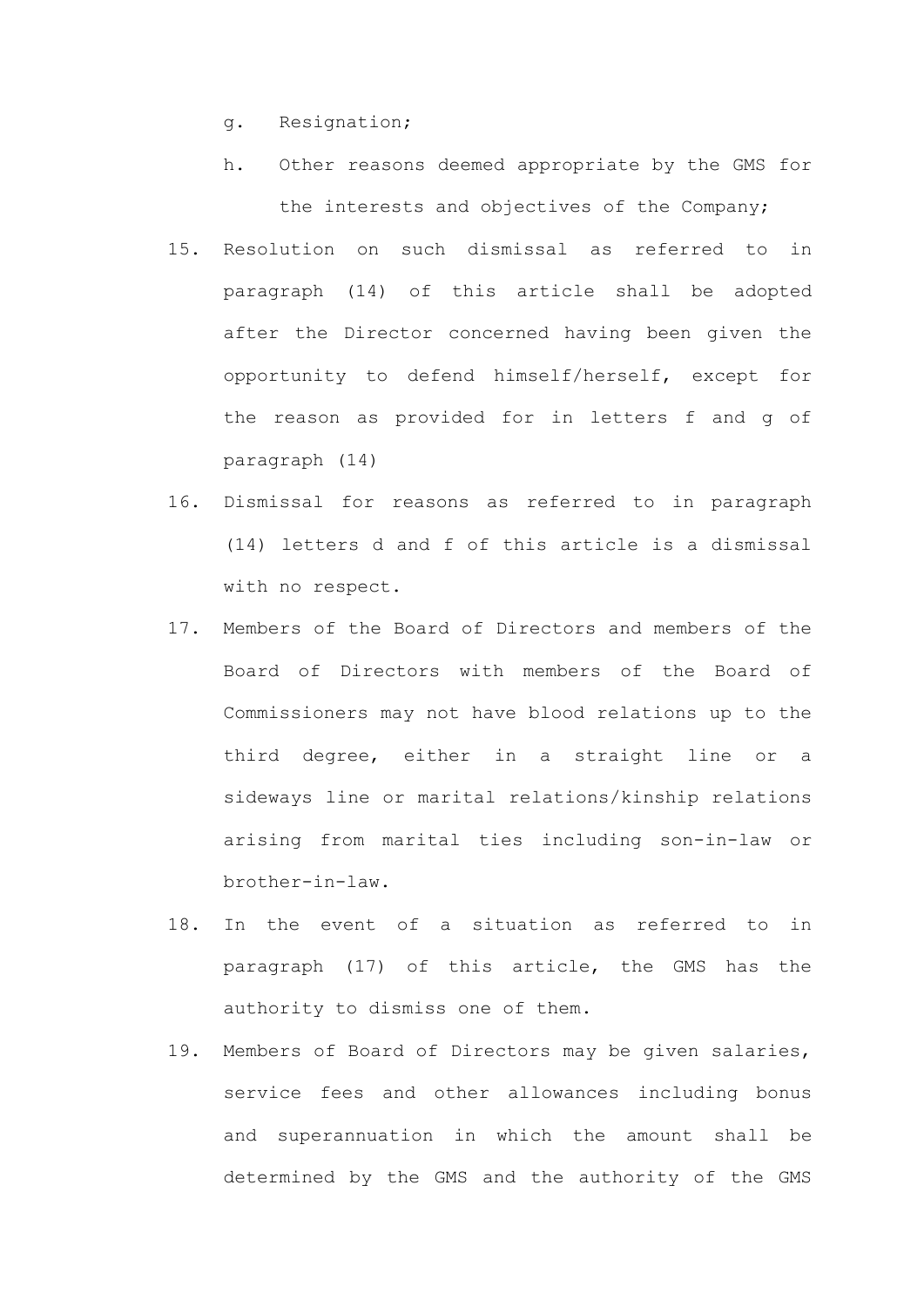to do so may be delegated to the Board of Commissioners.

- 20. In case of vacant office in the position of President Director:
	- a. another member of the Board of Directors appointed by the Board of Commissioners shall perform the obligations of the President Director and shall have the same authority and power as the President Director.
	- b. If for any reason the office of a member of the Board of Directors is vacant resulting in the number of members of the Board of Directors being less than 2 (two), in which the vacant position is for the President Director or other directors required by the regulations, as referred to in paragraph 2 of this Article, a GMS shall be convened to fill such the vacant office of the member of the Board of Directors within no later than 90 (ninety) calendar days upon such vacancy, with due observance to the prevailing Capital Market laws and regulations.
	- c. The GMS as referred to in letter b shall be convened within no later than 90 (ninety) calendar days upon such vacancy.
- 21. In case of vacant office in the position of President Director and for the period during which no replacement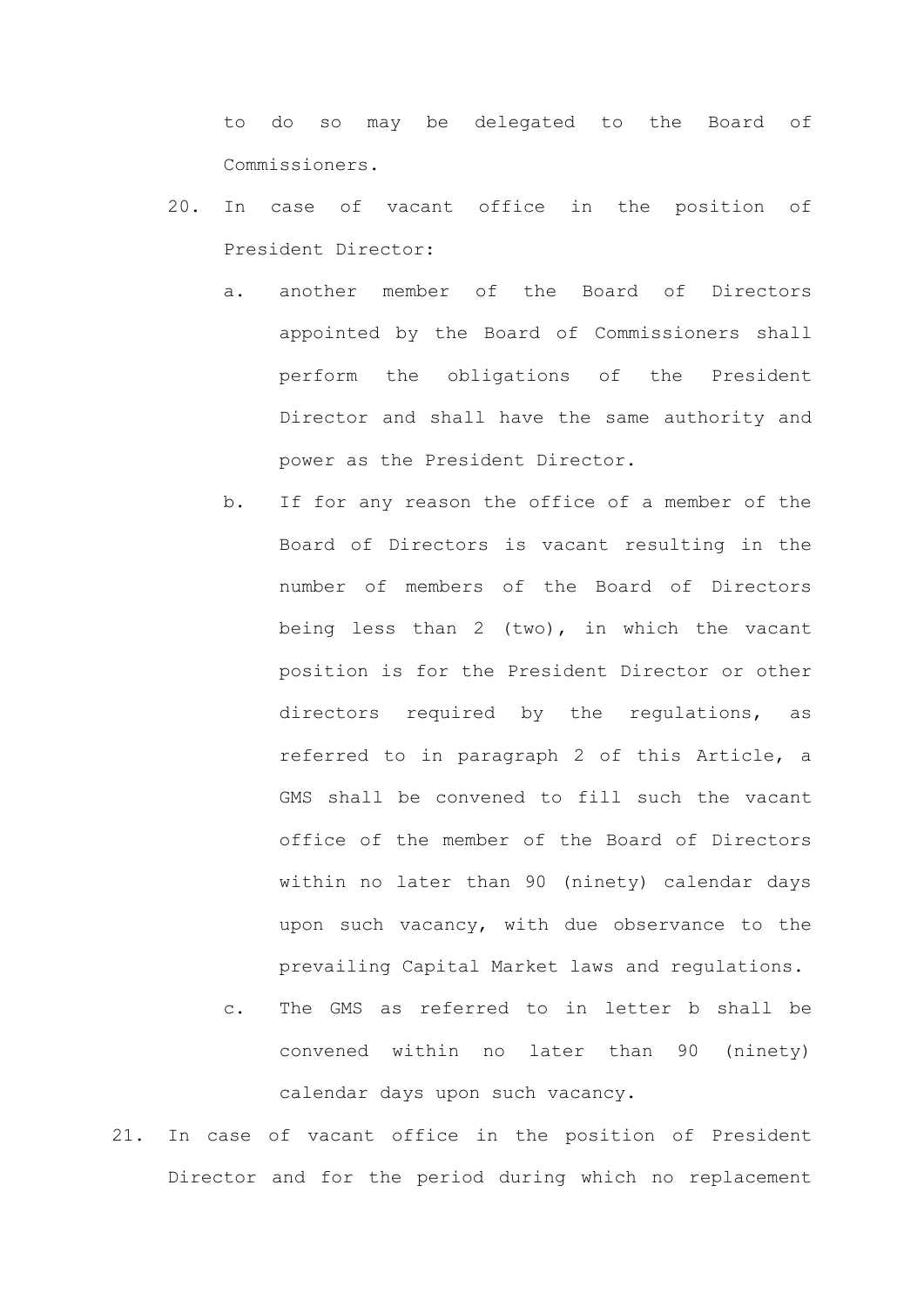is appointed or fills in the office, another member of the Board of Directors appointed by the Meeting of the Board of Directors shall perform the obligations of the President Director and shall have the same authority and power as the President Director, provided that the members of Board of Directors whose office term ends has only serve for 1 (one) office period.

- 22. a. If, due to any reason, a vacancy arises on the Board of Directors, a GMS shall be convened to fill that vacancy within 30 (thirty) days after such vacancy arises.
	- b. If, due to any reason, vacancies arise in all positions on the Board of Directors, the Company shall be temporarily managed by Board of Commissioners with the same power and authority.
- 23. a. A member of the Board of Directors has the right to resign from his/her office earlier. The resigning Director shall notify the Company in writing of his/her intention.
	- b. The Company shall convene a GMS to decide the resignation of the member of the Board of Directors within no later than 90 (ninety) calendar days after receipt of his/her letter of resignation.
	- c. The Company shall disclose to the public and notify the FSA no later than 2 (two) working days: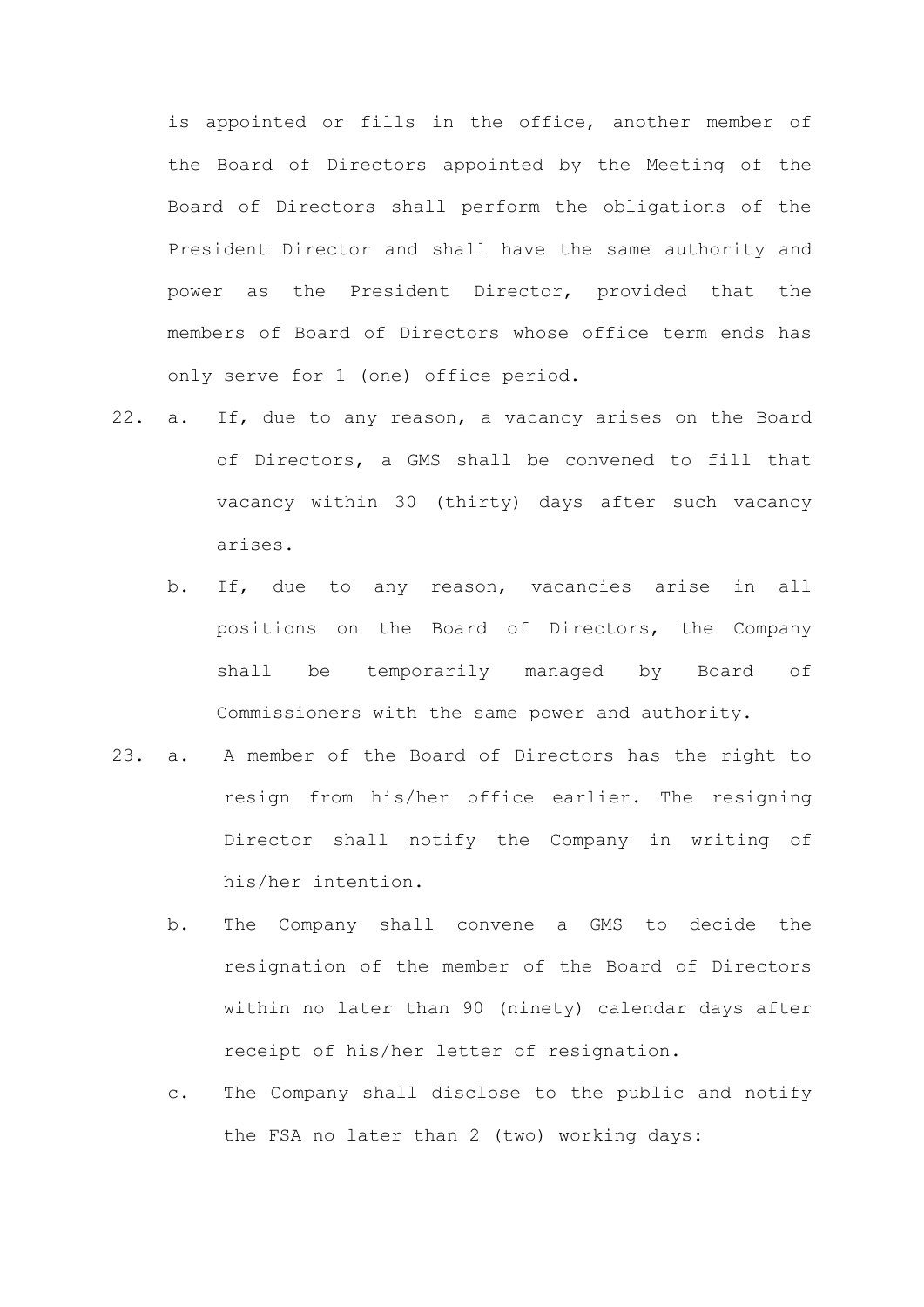- i. upon the receipt by it of resignation letter of any of its members of the Board of Directors as referred to in letter a of this paragraph and
- ii. the result of the GMS as referred to in letter b of this paragraph.
- d. Before his/her resignation becomes effective, the member of the Board of Directors shall still have the obligation of discharging his/her duties and responsibilities pursuant to these Articles of Association and the prevailing laws and regulations.
- e. A Director who resigns from his/her office as referred to in the foregoing paragraphs may still be required to provide his/her statement of accountability as a member of the Board of Directors from his/her appointment to the date on which his/her resignation is approved by the GMS.
- 24. The office held by the member of the Board of Directors shall automatically terminate if:
	- a. His/her resignation has become effective as provided for in letter b of paragraph (23);
	- b. He/she dies;
	- c. His/her office term ends;
	- d. He/she is dismissed under the resolution of the GMS
	- e. He/she is declared bankrupt by a commercial court having permanent legal standing or placed under guardianship by a judgment of the court; or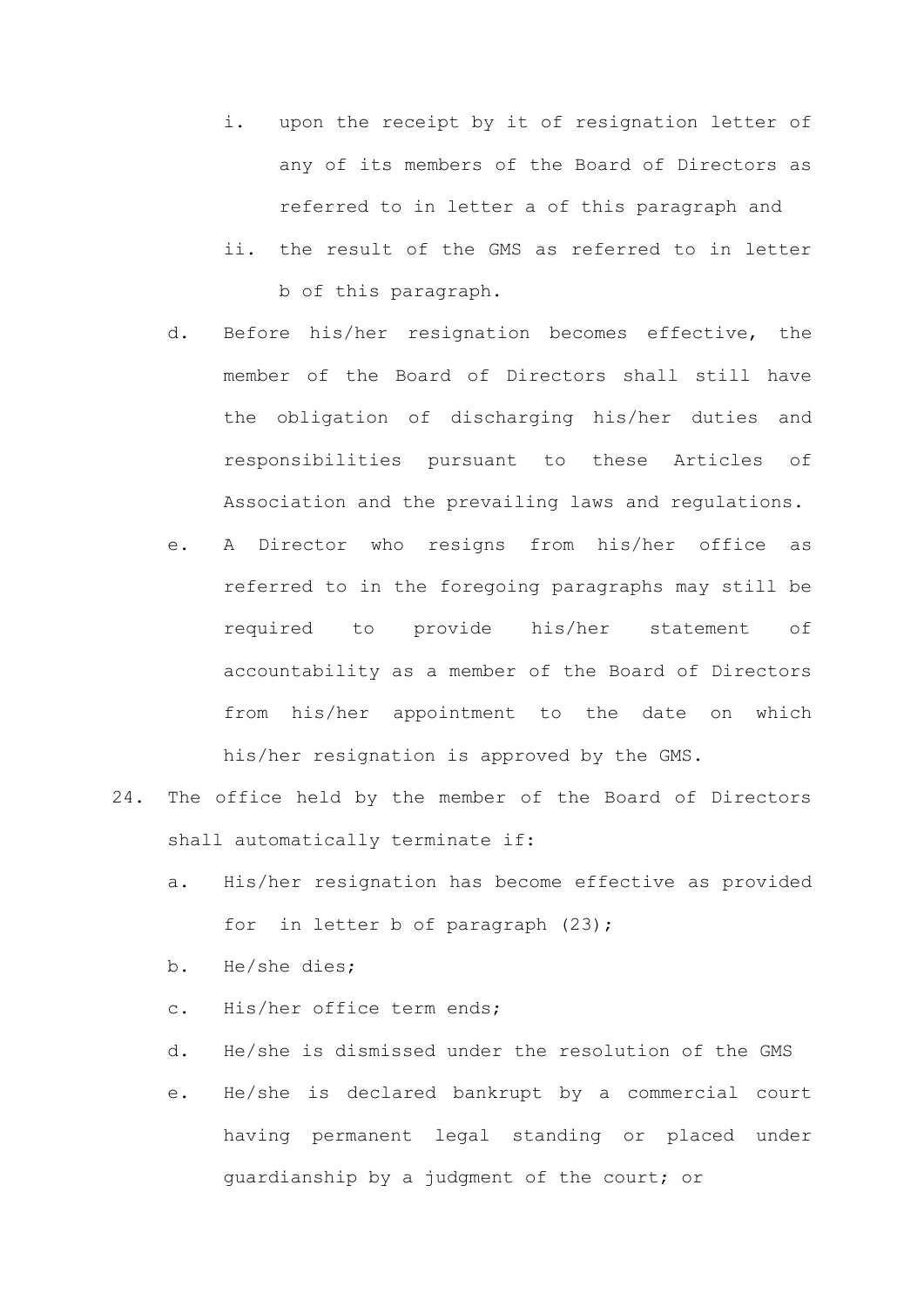- f. He/she meets no longer requirements for a member of the Board of Directors as provided in Articles of Association and the laws and regulations.
- 25. The provisions as referred to in paragraph (24) letter f include but are not limited to concurrent positions that are prohibited.
- 26. For members of the Board of Directors who resign before or after their term of office ends, except for resigning due to death, then the person concerned is obliged to submit accountability for his actions for which the GMS has not received accountability.
- 27. A member of the Board of Directors may be suspended at any time by the Board of Commissioners by giving reasons therefor, if they act contrary to these Articles of Association or there are indications of taking actions that are detrimental to the Company or neglecting their obligations or there are urgent reasons for the Company, taking into account the following provisions:
	- a. The suspension as referred to in letter a shall be notified in writing to the Director concerned by giving reasons therefor, with copy to the Board of Directors.
	- b. The notification as referred to in letter a is submitted no later than 2 (two) working days after the stipulation of the temporary suspension.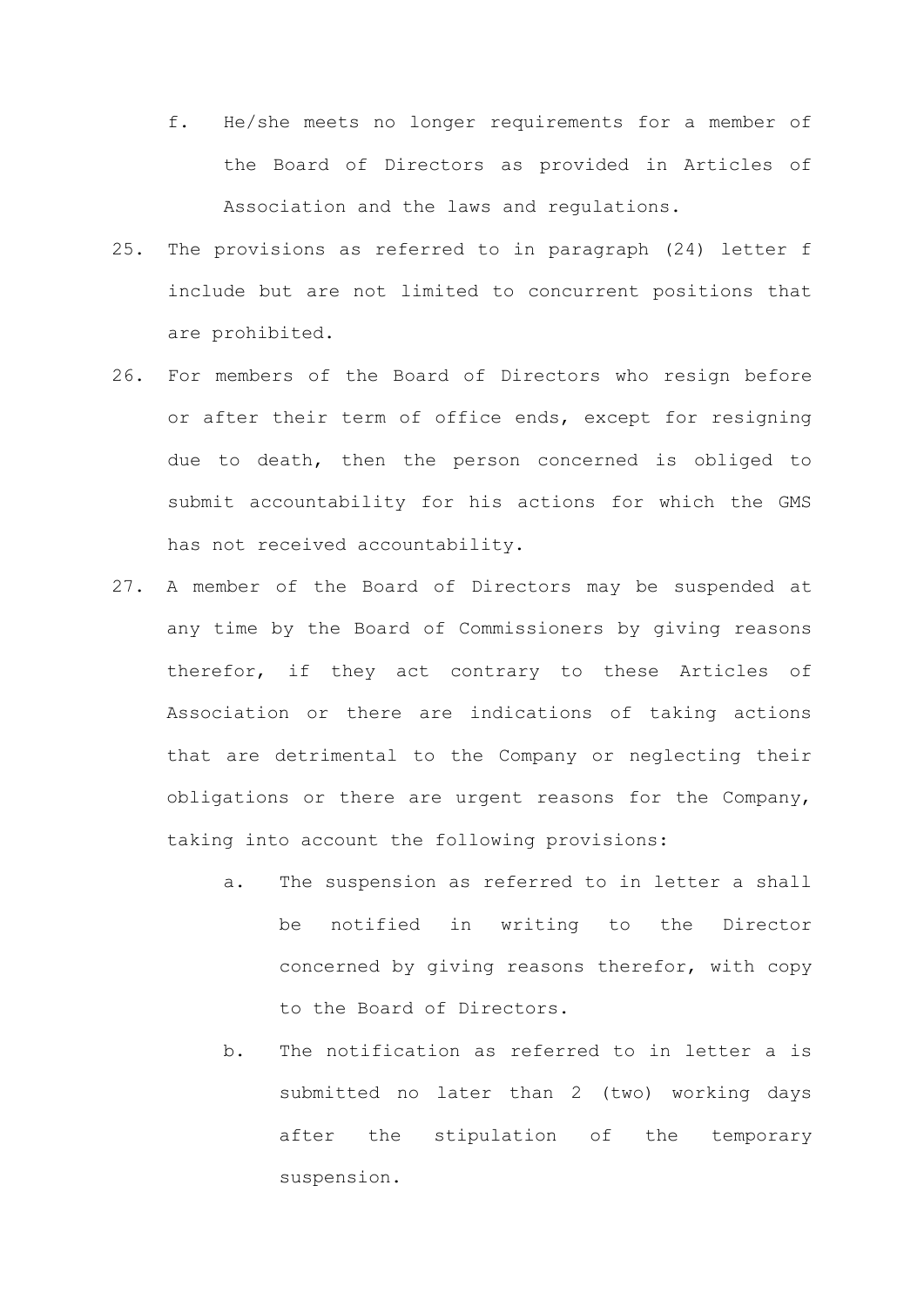- c. The suspended member of the Board of Directors as referred to in letter a of this paragraph shall have no authority to manage the Company in the interest of the Company in accordance with the purposes and objectives of the Company; and to represent the Company inside and outside the court of law
- d. In case of suspension of any member of the Board of Directors as referred to in letter a of this paragraph, the Board of Commissioners shall convene a GMS no later than 90 (ninety) calendar days as of the date of suspension.to resolve whether the resolutions on the suspension is revoked or affirmed.
- e. Upon the lapse of the abovementioned period of time as referred to in letter d of this paragraph no GMS is convened or in the event that the GMS fails to adopt a resolution on the suspension, the suspension as referred to in letter a of this paragraph shall become ineffective.
- f. Such limitation of authority as referred to in letter c of this paragraph shall be effective as of the date on which the suspension is decided by the Board of Commissioners until: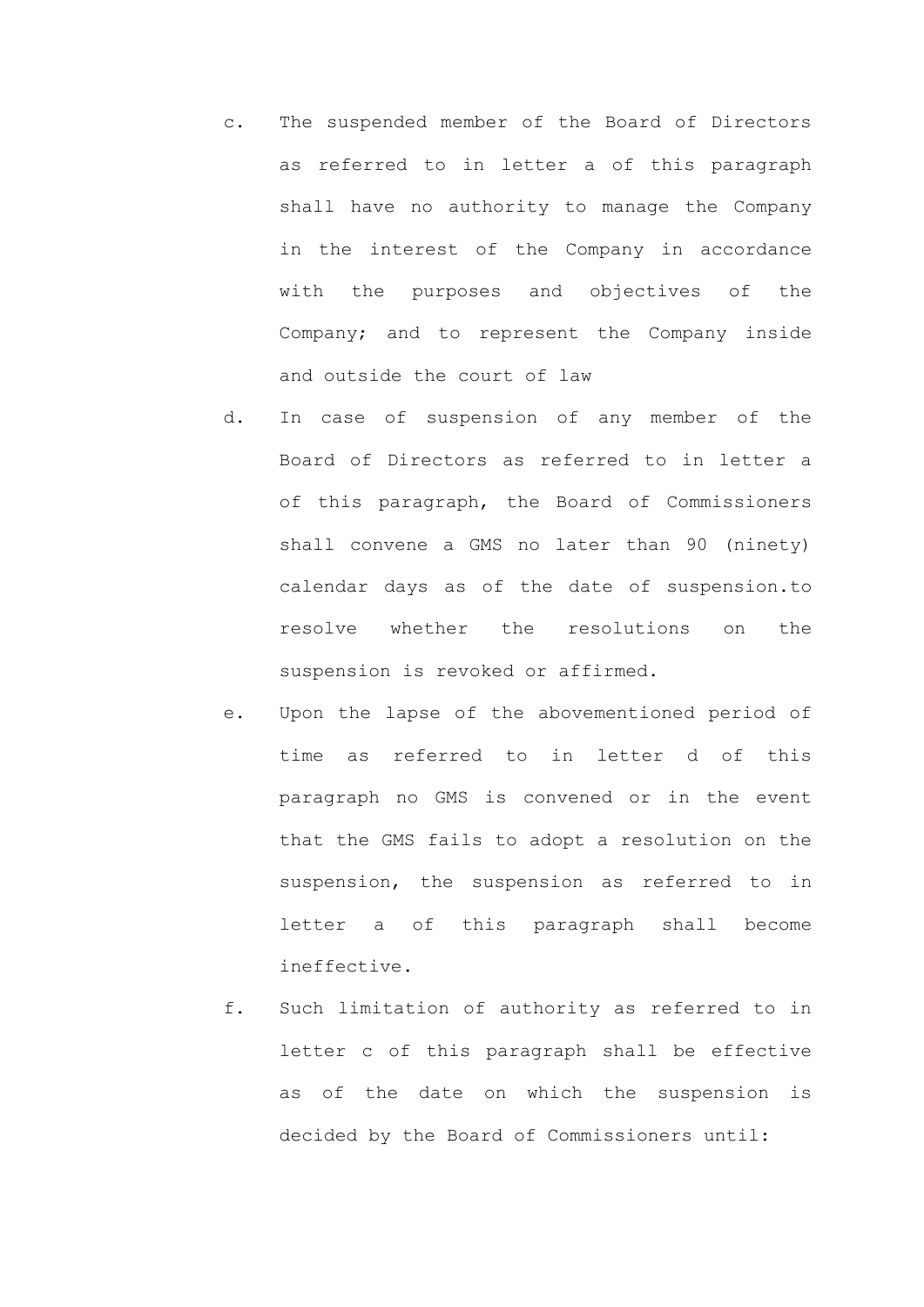- 1) there is a resolutions adopted by a GMS that affirms or cancels the suspension as referred to in letter c; or
- 2) the lapse of the period of time as referred to in letter d.
- g. At the GMS as referred to in letter c of this paragraph, the relevant member of the Board of Directors shall be given with an opportunity to defend himself/herself.
- h. Such suspension may not be extended or reinstated for the same reason, if the temporary suspension is declared void as referred to in letter e.
- i. If the GMS cancels the temporary dismissal or there is a situation as referred to in letter e, then the member of the Board of Directors concerned must carry out his duties again as appropriate.
- j. In the event that the GMS affirms such suspension, the relevant member of the Board of Directors shall be permanently dismissed.
- k. If the suspended member of the Board of Directors fails to attend the GMS, it shall be deemed that he/she decides not to exercise his/her right to defend himself/herself thereat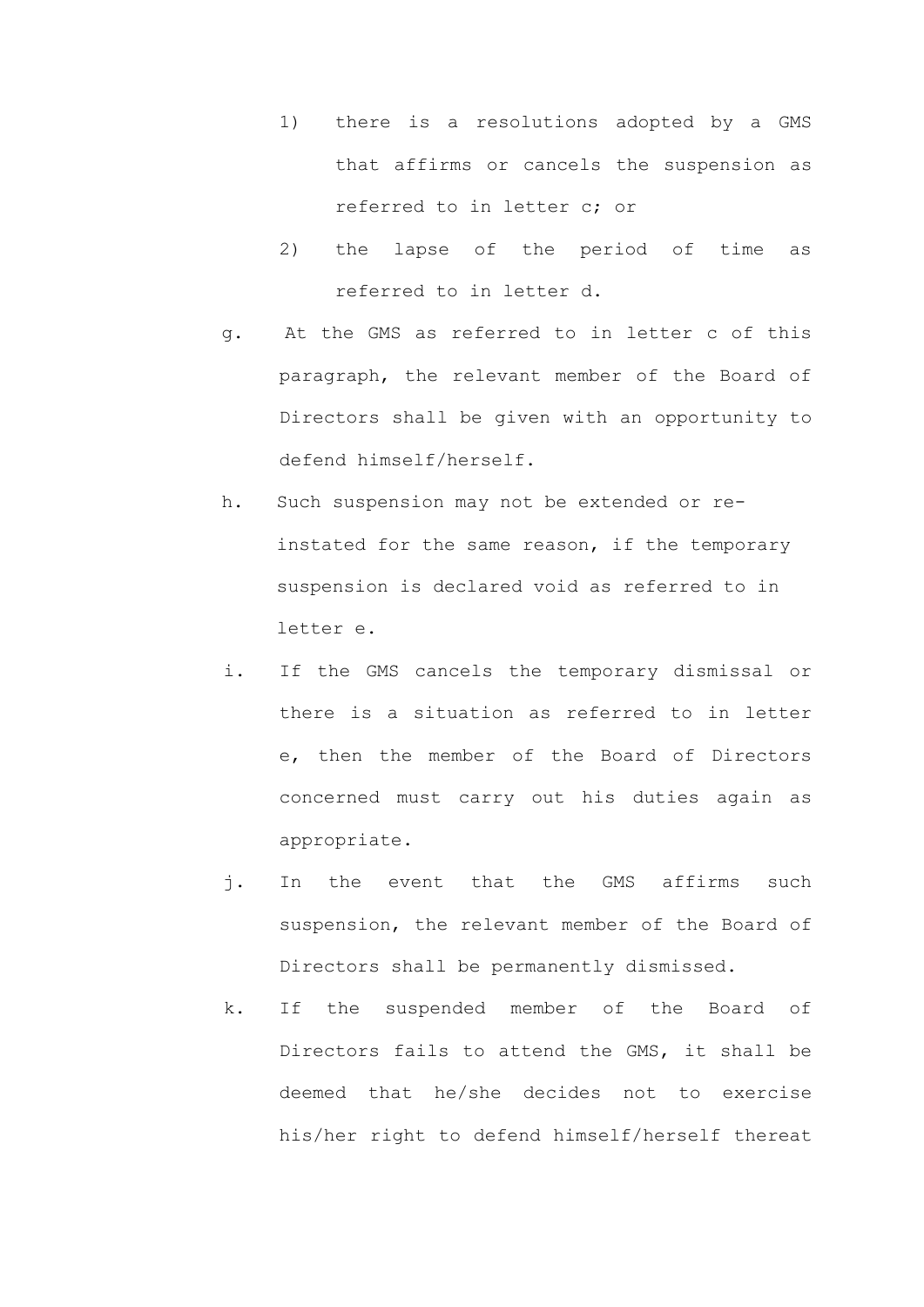and, therefore, he/she shall be deemed to accept any resolution adopted by the GMS.

- l. The Company shall disclose to the public and notify the FSA no later than 2 (two) working days:
	- 1) resolutions on temporary dismissal; and
	- 2) the result of holding a GMS to revoke or strengthen the resolutions on temporary dismissal as referred to in letter d, or information regarding the cancellation of the temporary dismissal by the Board of Commissioners due to the non-convenience of the GMS until the expiration of the period as referred to in letter e, no later than 2 (two) days work after the incident.
- 28. A member of the Board of Directors shall not have a double function if such double function such as follows:
	- a. Members of the Board of Directors in State-Owned Enterprises, Regional-Owned Enterprises, Private-Owned Enterprises;
	- b. Members of the Board of Commissioners and/or the Supervisory Board of State-Owned Enterprises;
	- c. Other structural and functional positions in central and or regional government agencies/institutions;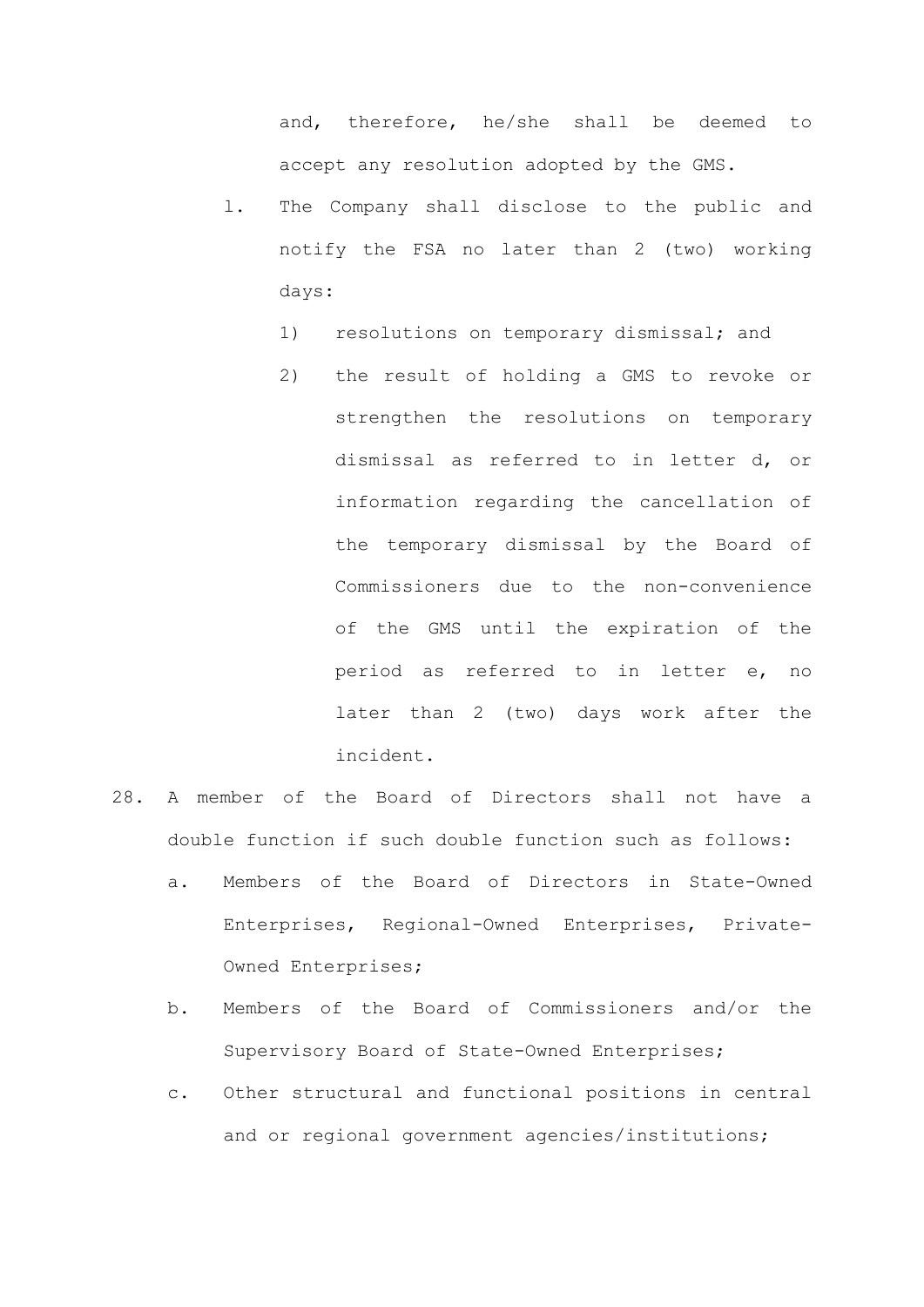- d. Political party administrators, members of DPR, DPD, Level I DPRD, and Level II DPRD and/or regional heads/deputy regional heads;
- e. Become a candidate/member of DPR, DPD, Level I DPRD, and Level II DPRD or candidate for regional head/deputy regional head;
- f. Other positions that may cause a conflict of interest; and/or
- g. Other positions in accordance with the provisions of the legislation.
- 29. For concurrent positions of the Board of Directors that are not included in the provisions of paragraph (28) of this article, approval from the Meeting of the Board of Commissioners is required.

DUTIES AND AUTHORITIES OF THE BOARD OF DIRECTORS

## Article 12

1. The Board of Directors shall have the duties of and responsibilities for taking all actions relating to the management of the Company in the interest of the Company and in line with the purposes and objectives of the Company as specified in the articles of association, while still observing and complying with the provisions of Article 5 letter c of this Articles of Association, as well as representing the Company both inside and outside the Court regarding all matters and all events with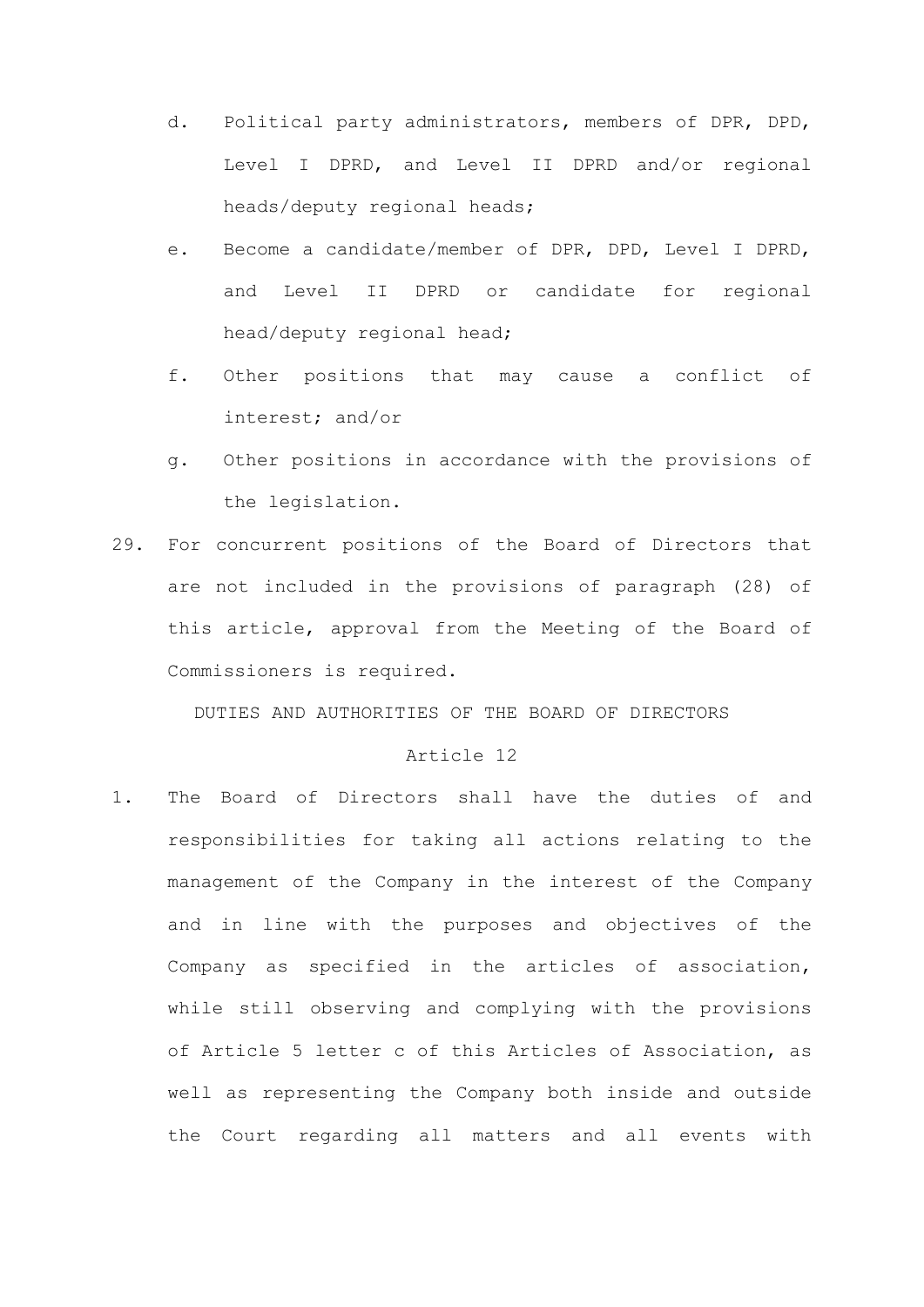restrictions as provided for in the laws and regulations, these Articles of Association and/or Resolutionss GMS.

- 2. In carrying out the tasks as referred to in paragraph (1), then:
	- a. The Board of Directors has the rights and powers, among others:
		- 1) Establish policies that are deemed appropriate in the management of the Company;
		- 2) Regulate the transfer of powers of the Board of Directors to represent the Company inside and outside the court to one or several persons specifically appointed for that purpose, including the Company's employees, either individually or jointly and/or other entities;
		- 3) Regulating provisions regarding the Company's employees including the determination of wages, pensions or oldage benefits and other income for the Company's employees based on the prevailing laws and regulations;
		- 4) Appoint and dismiss the Company's employees based on the Company's labor regulations and laws and regulations;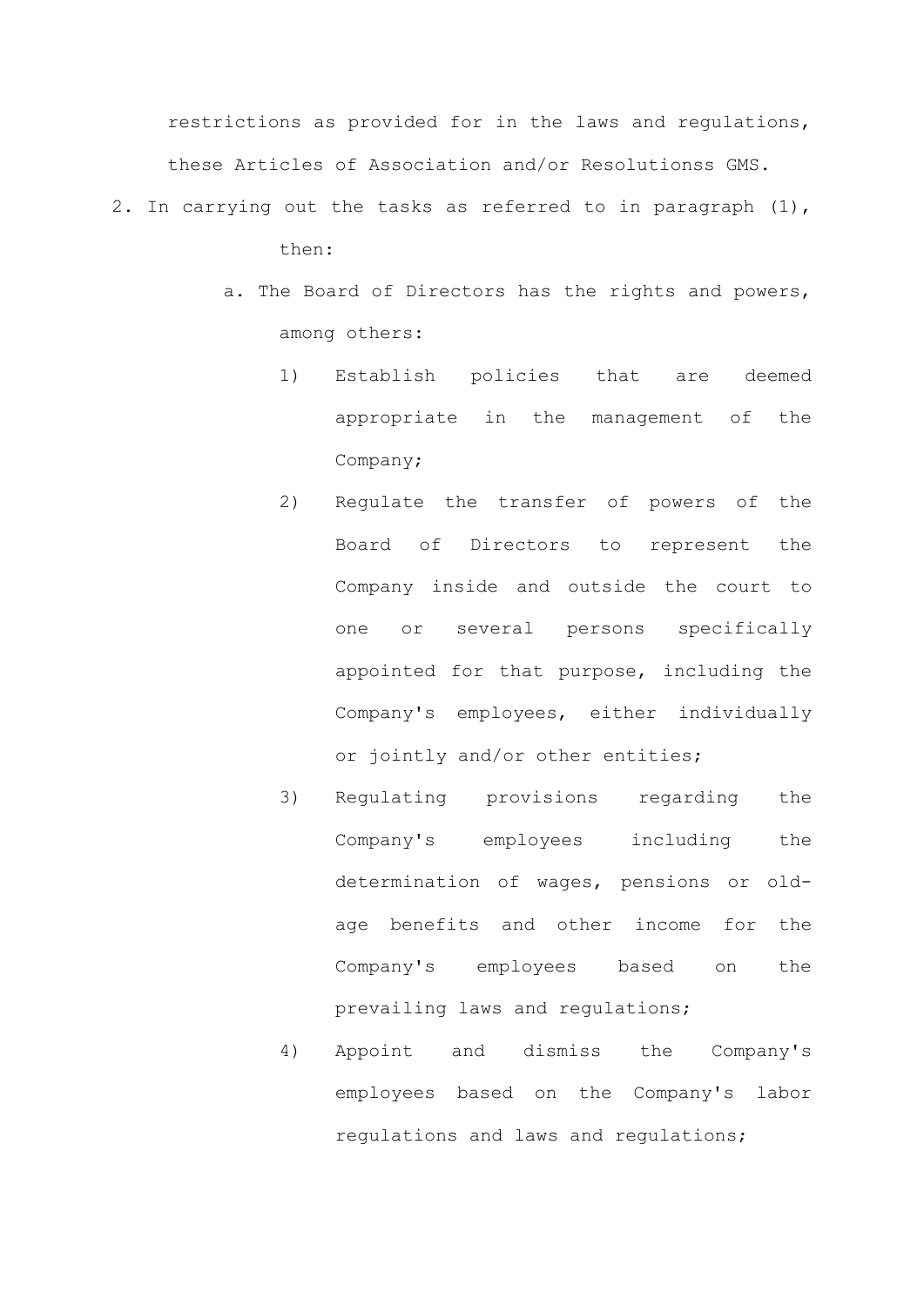- 5) Appoint and dismiss the Corporate Secretary and/or Head of the Internal Supervisory Unit with the approval of the Board of Commissioners;
- 6) Write off bad debts with the provisions as stipulated in these Articles of Association and which are subsequently reported to the Board of Commissioners and subsequently reported and accounted for in the Annual Report;
- 7) No longer collecting interest receivables, fines, fees and other receivables outside the principal made in the context of restructuring and/or settlement of receivables as well as other actions in the context of settling the Company's receivables with the obligation to report to the Board of Commissioners whose reporting provisions and procedures are stipulated by the Board of Commissioners.
- 8) Take all other measures and actions regarding the management and ownership of the Company's assets, bind the Company with other parties and/or other parties with the Company, and represent the company inside and outside the court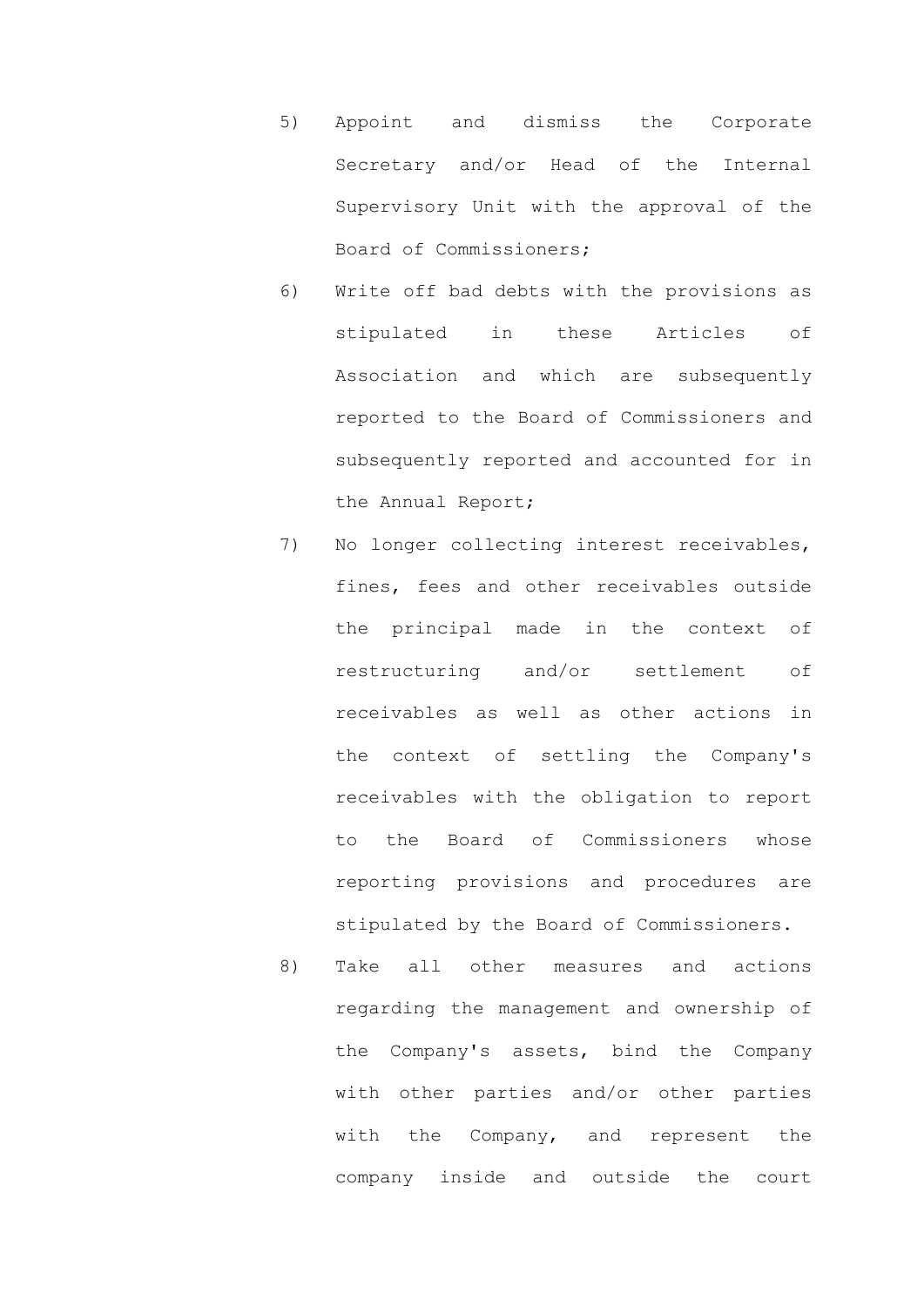regarding all matters and all events, with the restrictions as regulated in the laws and regulations, these Articles of Association and/or GMS Resolutions.

- b. The Board of Directors is obliged to:
	- 1) Strive for and ensure the implementation of the Company's business and activities in accordance with the aims and objectives as well as its business activities;
	- 2) Prepare on time the Company's Long Term Plan, Annual Work Plan and Budget and other work plans and amendments to be submitted to the Board of Commissioners and obtain approval from the Board of Commissioners;
	- 3) Make a Register of Shareholders, Special Register, Minutes of GMS, and Minutes of Meeting of the Board of Directors;
	- 4) Prepare an Annual Report which, among others, contains Financial Statements, as a form of accountability for the management of the Company, as well as the company's financial documents as referred to in the Law on Company Documents;
	- 5) Prepare Financial Statements in number 4 above based on Financial Accounting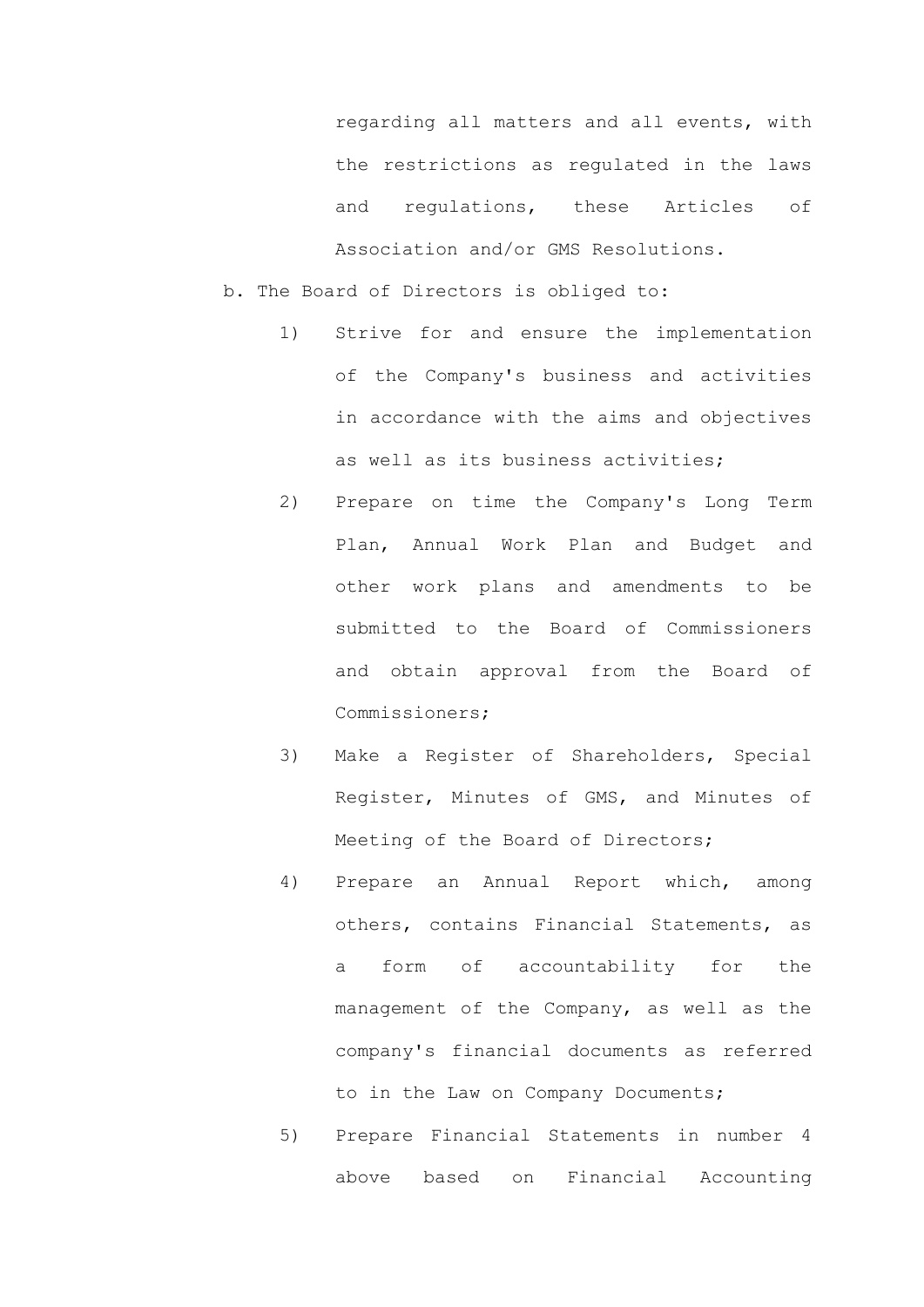Standards and submit to Public Accountants for auditing;

- 6) Submit the Annual Report after being reviewed by the Board of Commissioners within a period of no later than 5 (five) months after the Company's financial year ends to the GMS for approval and ratification;
- 7) Provide an explanation to the GMS regarding the Annual Report;
- 8) Submitting the Balance Sheet and Profit and Loss Report which has been approved by the GMS to the Minister in charge of Law in accordance with the provisions of the legislation;
- 9) Prepare other reports required by the provisions of the legislation;
- 10) Maintain the Register of Shareholders, Special Register, Minutes of GMS, Minutes of Meeting of the Board of Commissioners and Minutes of Meeting of the Board of Directors, Annual Report and company financial documents as referred to in number 4 and number 5, and other company documents;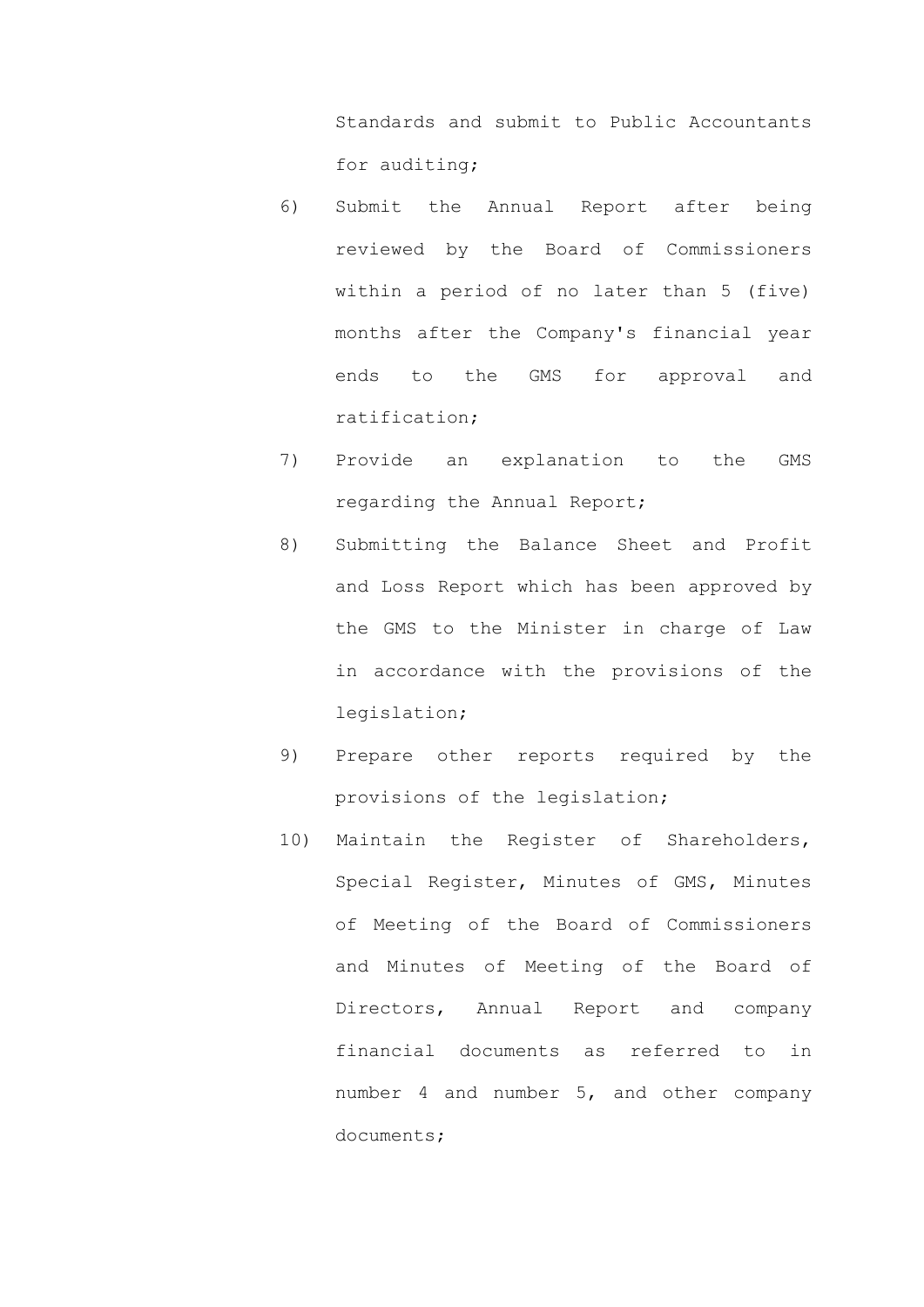- 11) Keep at the domicile of the company: Register of Shareholders, Special Register, Minutes of GMS, Minutes of Meeting of the Board of Commissioners and Minutes of Meeting of the Board of Directors, Annual Report and company financial documents as well as other company documents;
- 12) To hold and maintain the bookkeeping and administration of the Company in accordance with the norms that apply to a company;
- 13) Develop an accounting system in accordance with Financial Accounting Standards and based on the principles of internal control, especially the functions of management, recording, storage, and supervision;
- 14) Provide periodic reports according to the method and time in accordance with applicable regulations, as well as other reports whenever requested by the Board of Commissioners and/or holders of Series A Dwiwarna shares, with due observance of the prevailing laws and regulations,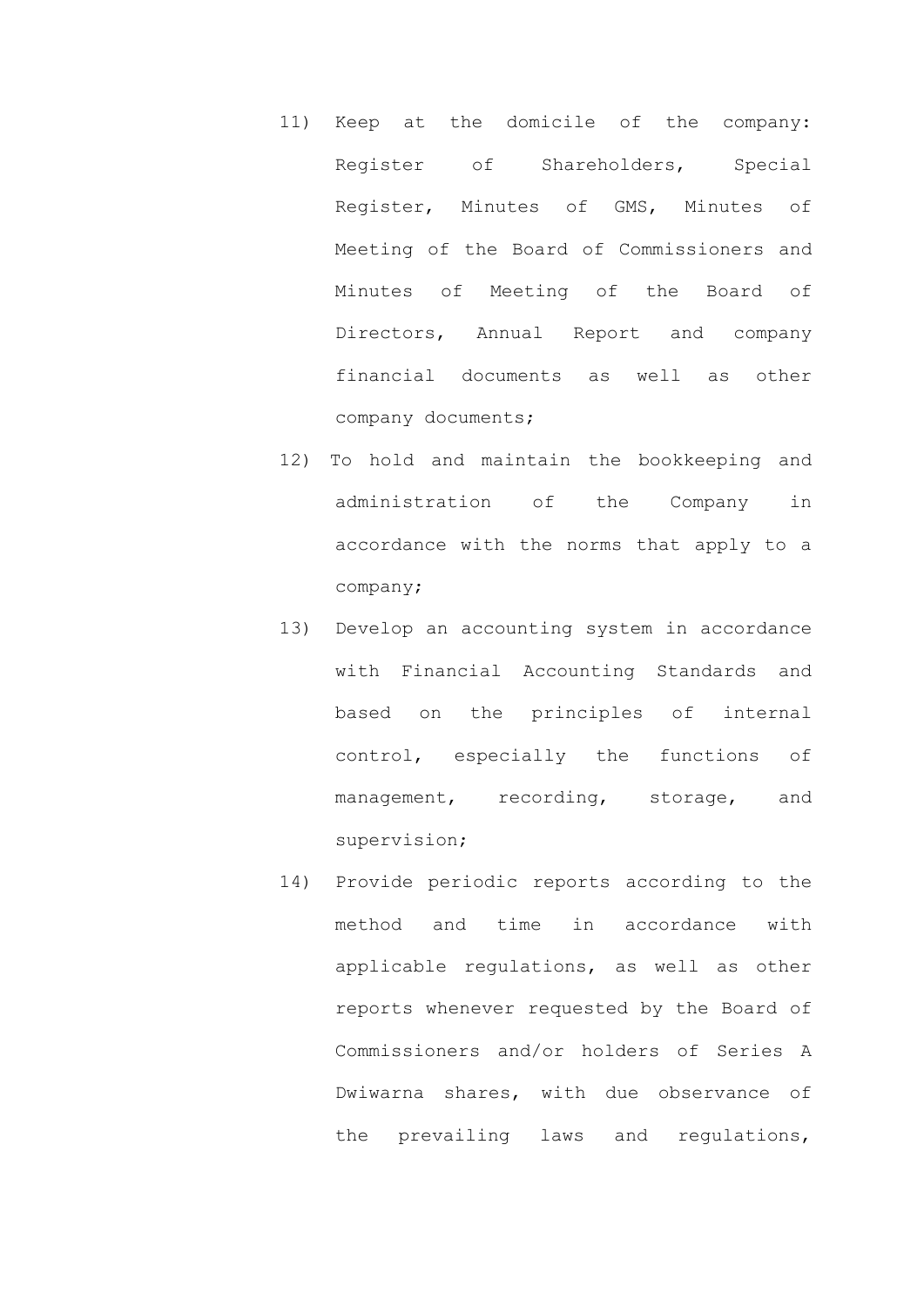especially regulations in the Capital Market sector;

- 15) Prepare the organizational structure of the Company complete with details and duties;
- 16) Provide an explanation of all matters that are asked or requested by members of the Board of Commissioners and shareholders of Series A Dwiwarna, with due observance of the laws and regulations in particular the prevailing regulations in the Capital Market sector;
- 17) Carry out other obligations in accordance with the provisions stipulated in these Articles of Association and determined by the GMS.
- 3. Each member of the Board of Directors shall perform his/her duties and responsibilities as referred to in paragraph 1 in good faith, with full responsibility and care to achieve the purposes and objectives of the Company.
- 4. In carrying out their duties, members of the Board of Directors must comply with these Articles of Association and the laws and regulations and must implement the principles of professionalism, efficiency, transparency,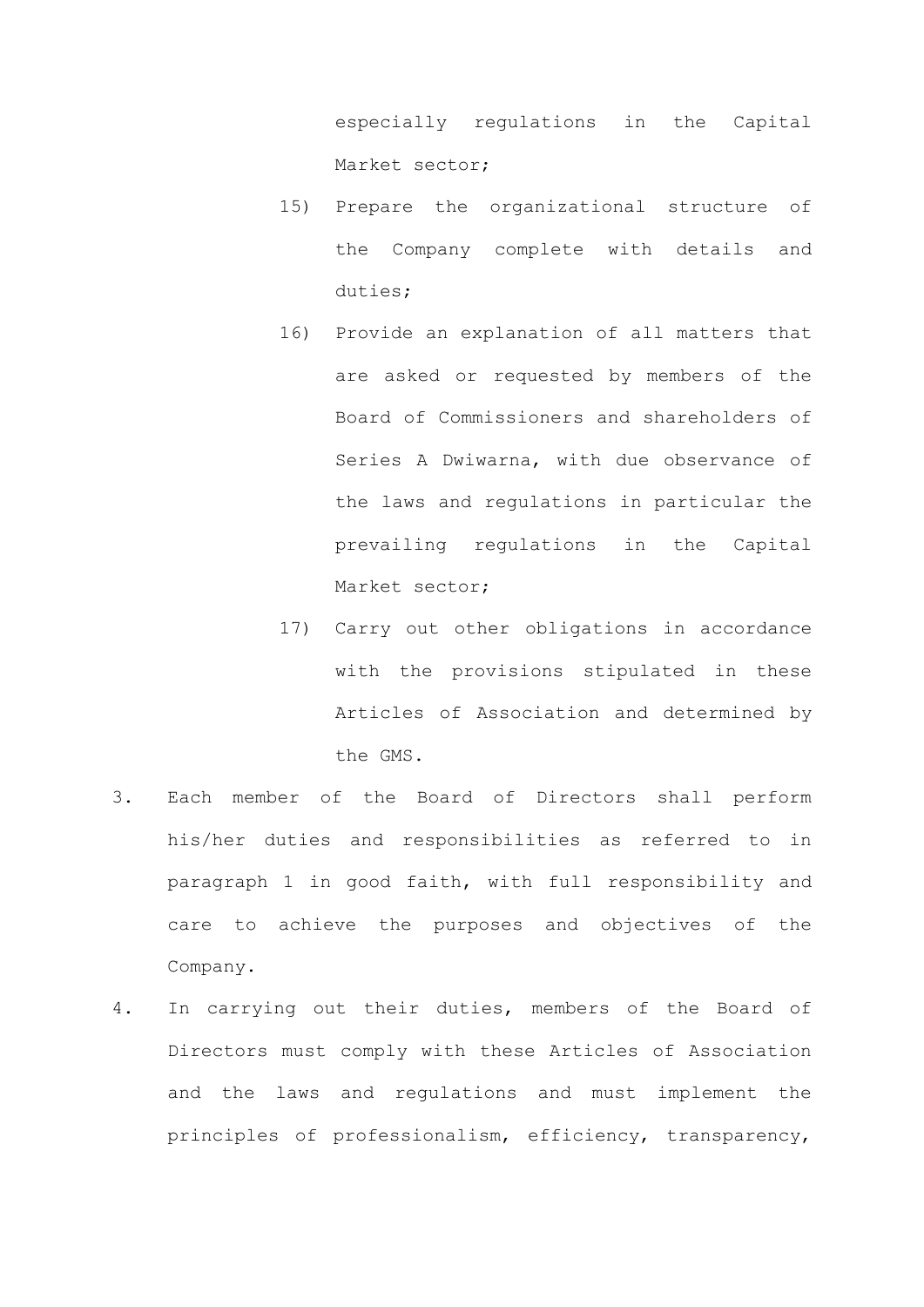independence, accountability, responsibility and fairness.

- 5. Each member of the Board of Directors is required to carry out the duties and responsibilities as referred to in paragraph (1) in good faith, full of responsibility, and prudence, for the interests and business of the Company by observing the applicable laws and regulations.
- 6. a. Each member of the Board of Directors shall jointly and severally be responsible for the losses sustained by the Company if he/she has been at fault or in failure in performing his/her duties.
	- b. The members of the Board of Directors shall not be held liable for any loss sustained by the Company as referred to in paragraph 7 of this Article when such member of the Board of Directors can prove that:
		- 1) the loss is not caused by his/her fault or failure;
		- 2) he/she has performed the management in good faith, responsibly and prudently in the interest of the Company and in accordance with the purposes and objectives of the Company;
		- 3) he/she has no conflict of interest, directly and indirectly, in the act of managing which results in loss; and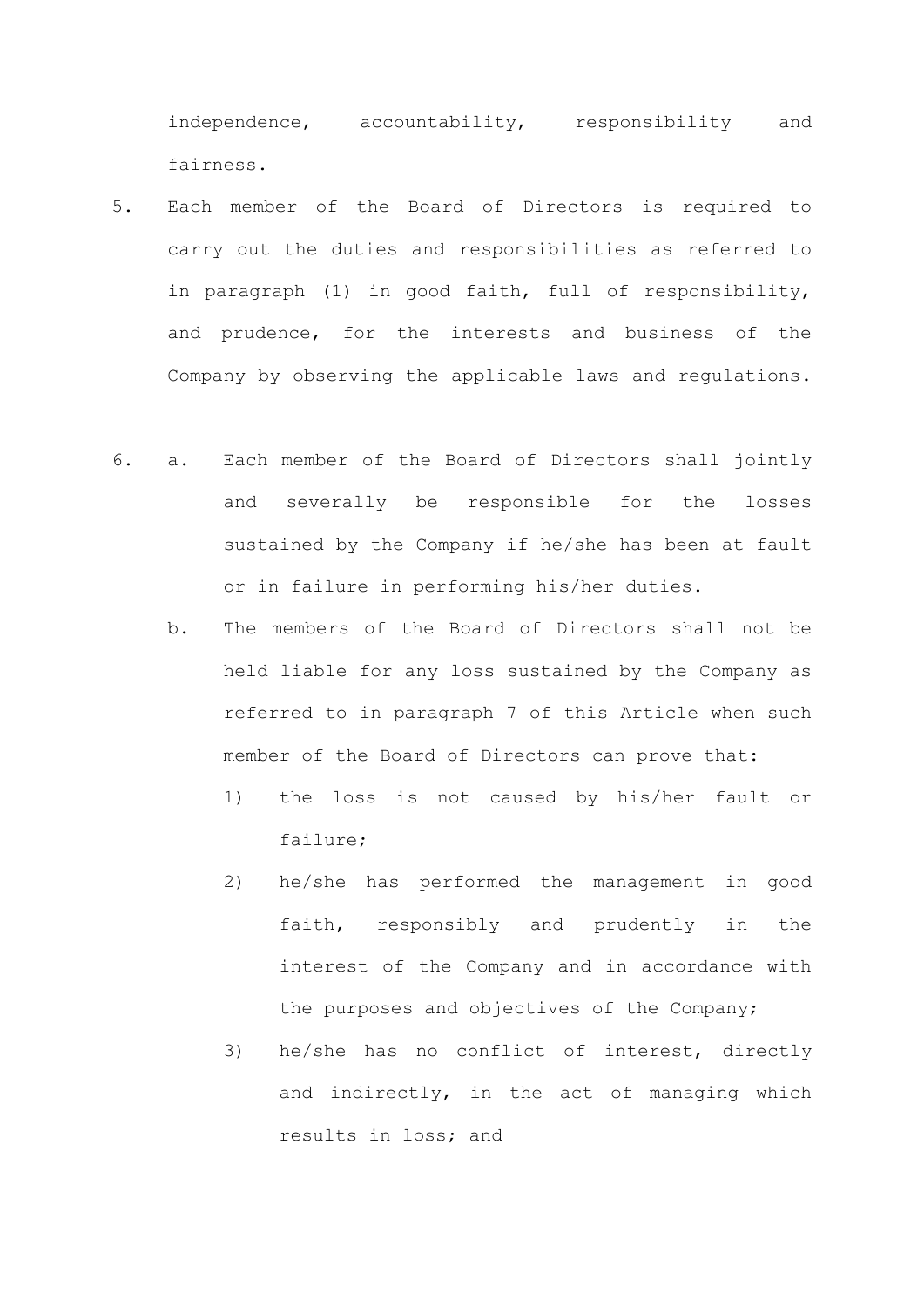- 4) he/she has taken necessary measures to prevent loss from arising or continuing.
- 7. i. The Action of the Board of Directors as referred to below shall obtain prior written approval from the Board of Commissioners:
	- a. to transfer ownership of and write off or (b) place guarantee for any debt over all or substantial part of the Company's asset with a value exceeding certain amount with due observance to the provisions applying in the Capital Market
	- b. Collaborating with business entities or other parties, in the form of joint operations (KSO), business cooperation (KSU), licensing cooperation, Build, Operate and Transfer (BOT), Build, Transfer and Operate (BTO) ), Build, Operate and Own (BOO) and other agreements of the same nature whose duration or value exceeds that determined by the Board of Commissioners;
	- c. Establish and change the Company's logo;
	- d. Establish an organizational structure 1 (one) level below the Board of Directors
	- e. Conducting equity participation, releasing capital participation including changes in capital structure with a certain value determined by the Board of Commissioners in other companies,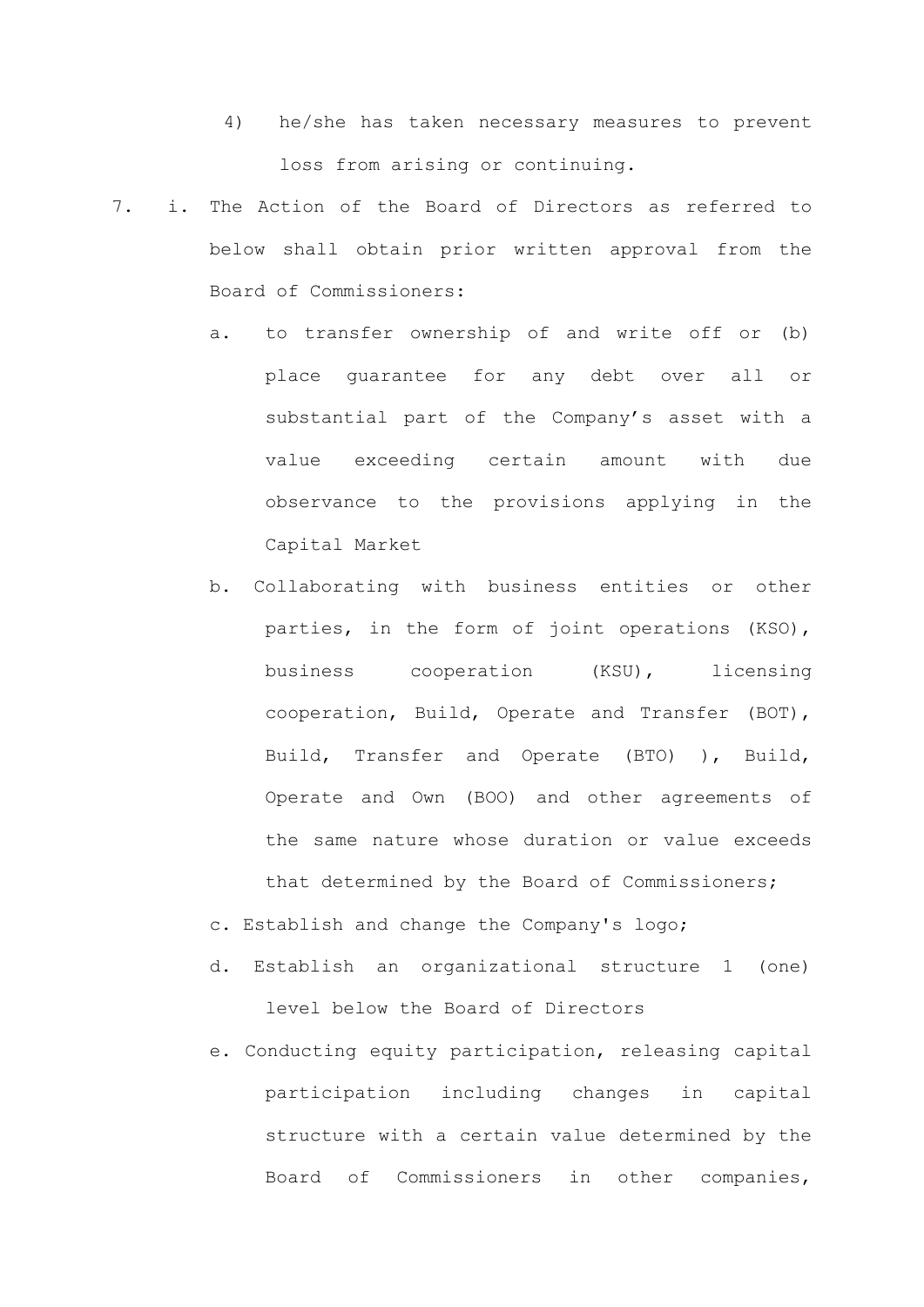subsidiaries and joint ventures that are not in the context of saving receivables by taking into account the provisions in the Capital Market sector;

- f. Establishing a subsidiary and/or joint venture with a certain value determined by the Board of Commissioners by taking into account the provisions in the Capital Market sector;
- g. Propose company representatives to become candidates for members of the Board of Directors and Board of Commissioners in subsidiaries that provide significant contributions to the company and/or have strategic value determined by the Board of Commissioners.
- h. Merging, consolidating, taking over, separating, and dissolving subsidiaries and joint ventures with a certain value determined by the Board of Commissioners with due observance of the provisions in the Capital Market sector;
- i. Bind the Company as guarantor (borg or avalist) with a certain value determined by the Board of Commissioners by taking into account the provisions in the Capital Market sector;
- j. Receive medium/long term loans and provide medium/long term loans with a certain value determined by the Board of Commissioners by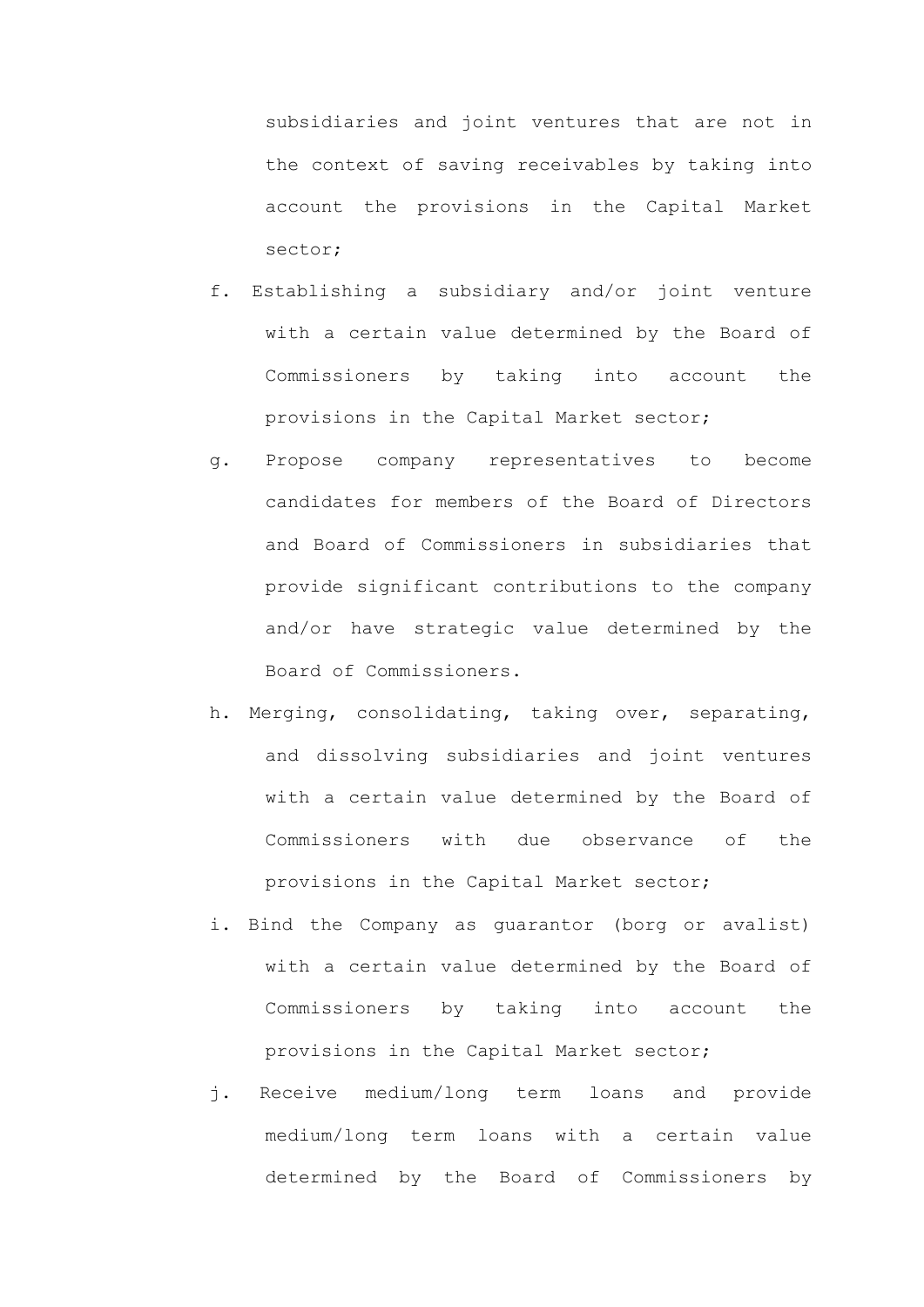taking into account the provisions in the Capital Market sector;

- k. Providing short/medium/long term loans that are not operational in nature, except for loans to subsidiaries that are sufficient to report to the Board of Commissioners;
- l. Write off from the books of bad debts and dead goods inventory in a value that exceeds the limit set by the Board of Commissioners;
- m. Take actions that are included in material transactions as stipulated by the laws and regulations in the capital market sector with a certain value determined by the Board of Commissioners, unless such actions are included in material transactions that are excluded by the laws and regulations in force in the Capital Market sector;
- n. Actions that have not been specified in the RKAP;
- o. Release the right to a production operation mining business permit or the right to a mining business license in other legal forms that have entered the production operation stage.
- ii. Special approval from the Board of Commissioners with regard to paragraph 7(i) letter (a), (b), (e), (f), (g), (h), (i), (j), (k), (l ), and (m), with certain limitations and/or criteria, determined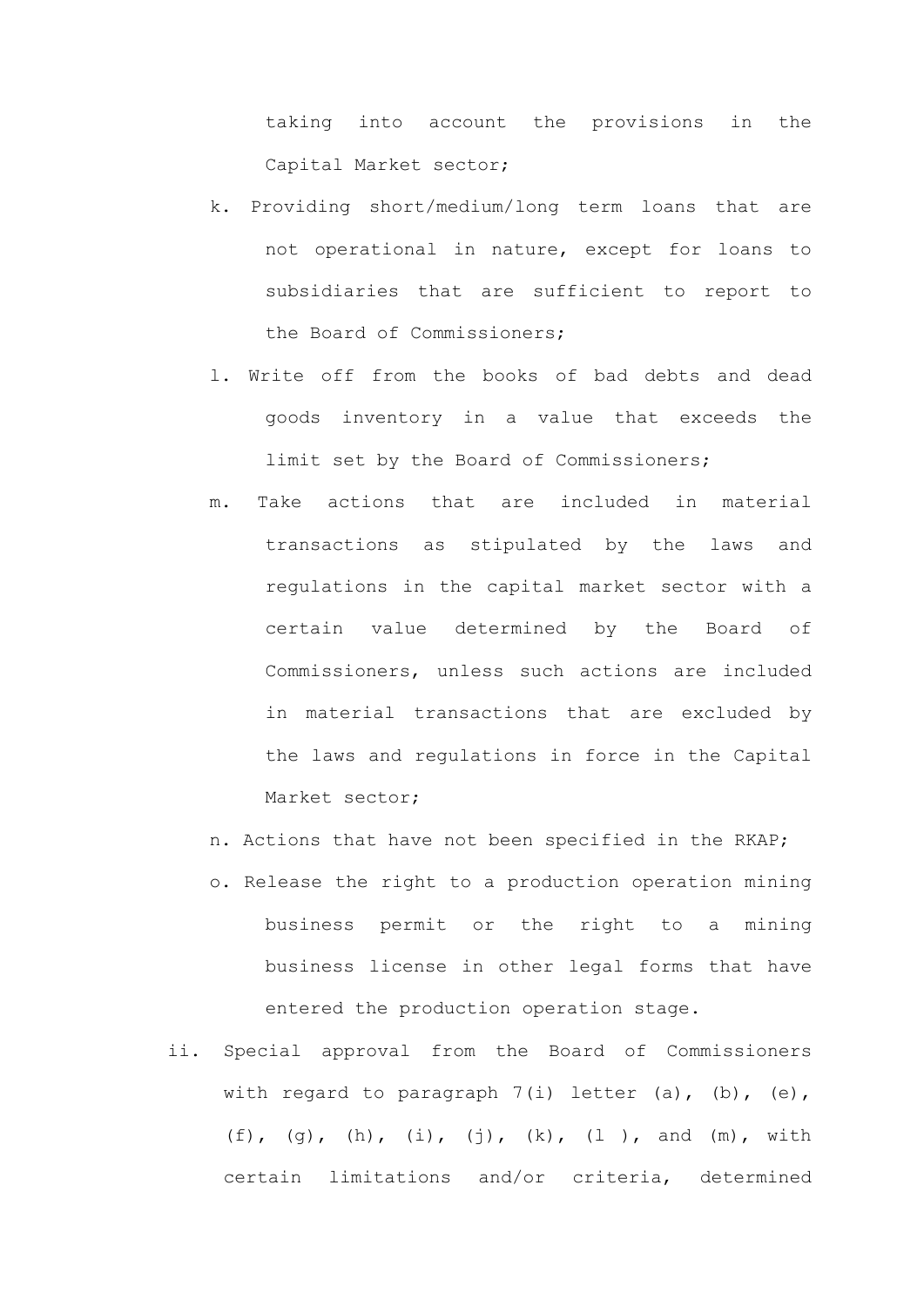after obtaining the approval of the Series A Dwiwarna Shareholder.

- iii. The determination of limits and/or criteria by the Board of Commissioners in paragraphs 7(i) and 7(ii) of this article is carried out after obtaining the approval of the Series A Dwiwarna Shareholder.
- iv. The approval authority for the Series A Dwiwarna Shareholder as referred to in point (ii) may be delegated to the largest Series B shareholder.
- v. The actions of the Board of Directors as referred to in letter (b), this paragraph as long as necessary in the context of carrying out the main business activities commonly carried out in the relevant business field with due observance of the provisions of laws and regulations, do not require approval from the Board of Commissioners and/or GMS
- 7. Within a maximum period of 30 (thirty) days from the receipt of the application or explanation and complete documents from the Board of Directors, the Board of Commissioners must provide the resolutions as referred to in paragraph (7) of this Article.
- 9. The Board of Directors shall obtain the approval of the GMS:
	- a. To transfer ownership of the Company's assets and write off the Company's asset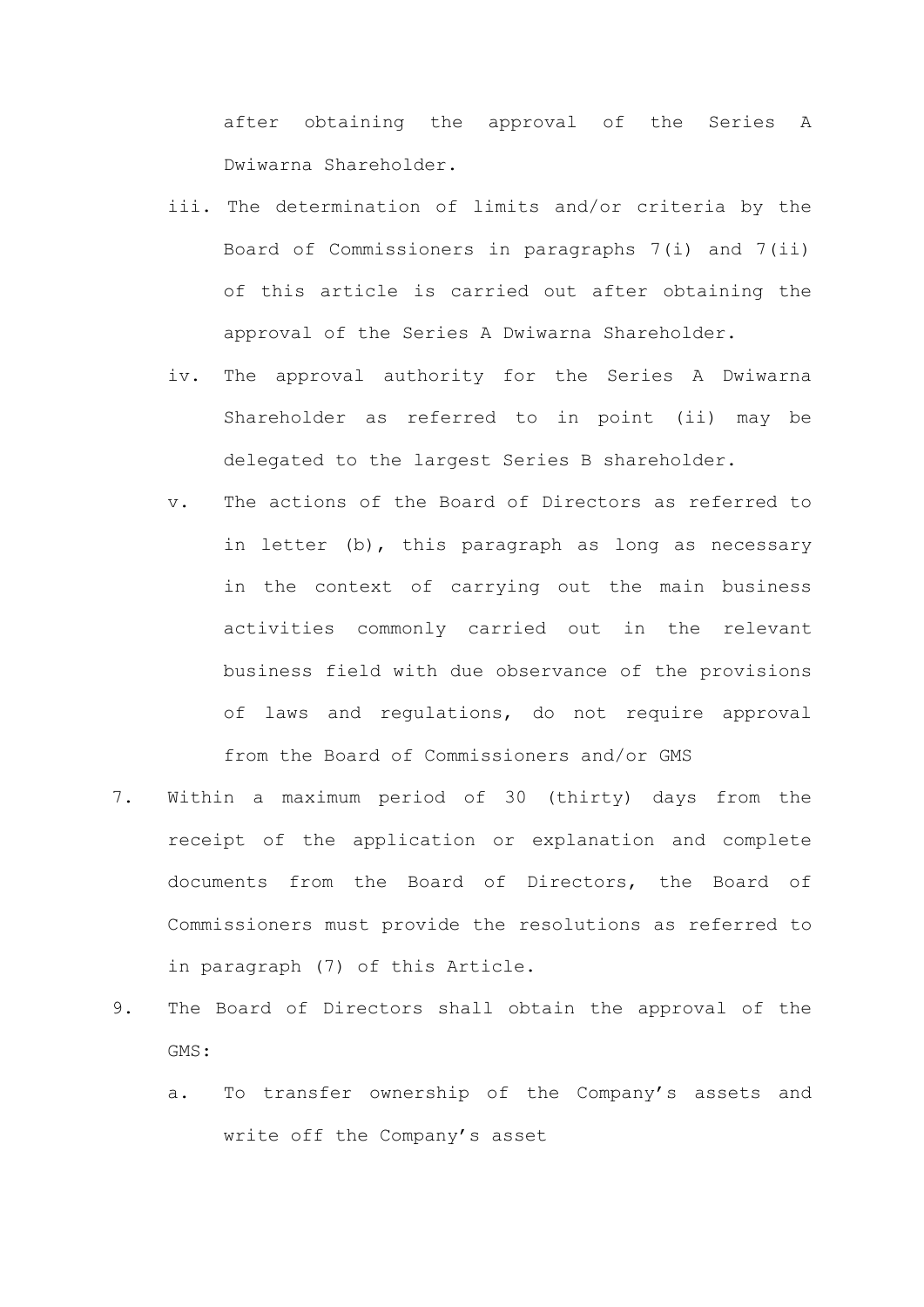b. To place guarantee for any debt over the Company's assets

constituting 50% (fifty percent) of the Company's total net assets either in a single transaction or several independent or related transactions as provided for in Article 3

- 10. a. Any act below may only be taken by Board of Directors upon obtaining written response from the Board of Commissioners and approval of the Company's GMS:
	- (1) to perform Material Transaction, Affiliate Transaction as referred to in the prevailing Capital Market laws and regulations, and any transaction requiring shall comply with the provisions of the prevailing Capital Market laws and regulations.
	- (2) Transaction having a Conflict of Interest as referred to in the prevailing Capital Market laws and regulations, and any transaction requiring shall comply with the provisions of the prevailing Capital Market laws and regulations.

(3) Other transactions to meet the laws and legislations prevailing in the Capital Market.

b. If within 30 (thirty) days after receiving the application or explanation and documents from the Board of Directors, the Board of Commissioners does not provide a written response, then the GMS may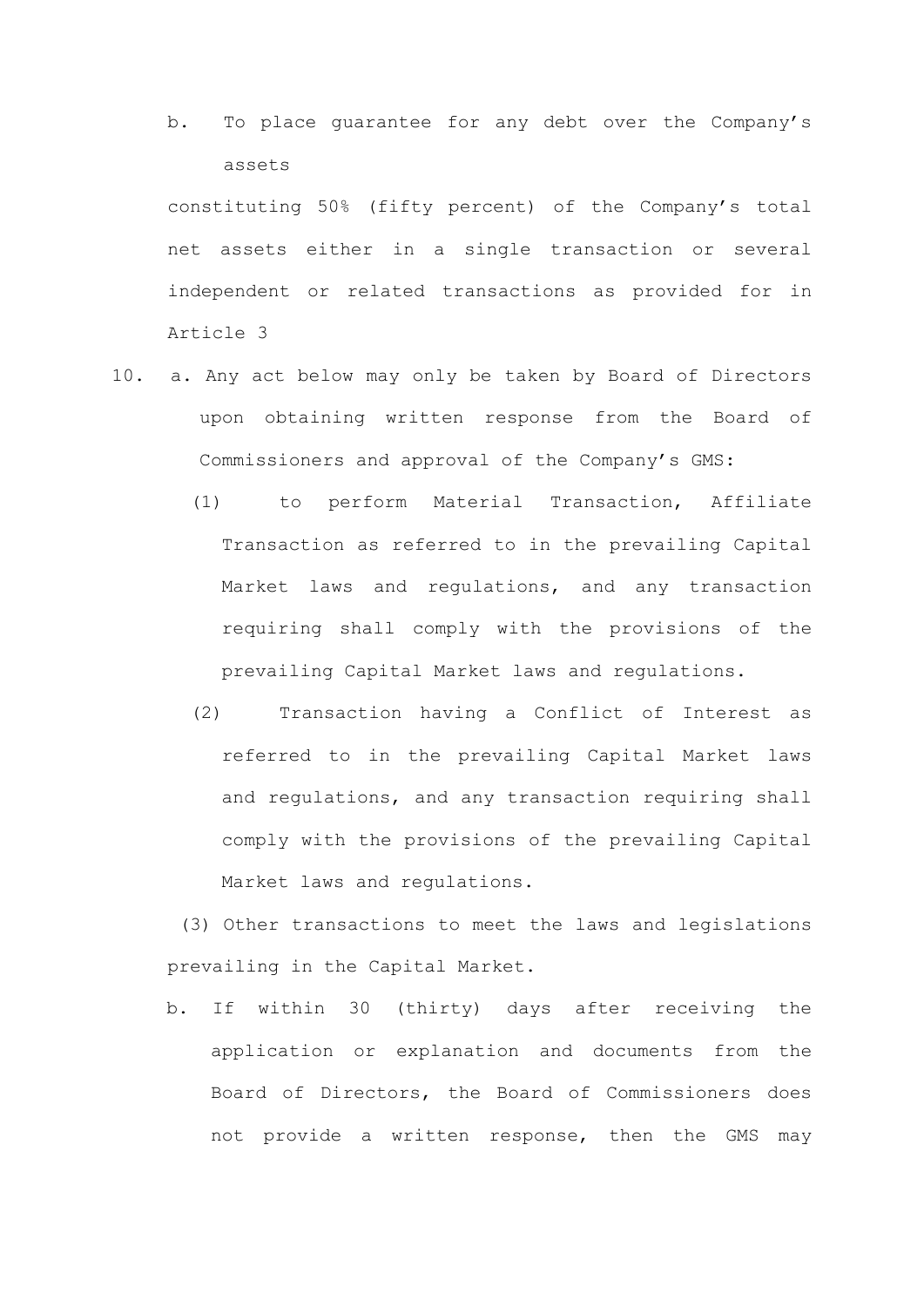issue a decision without a written response from the Board of Commissioners.

- 11. The legal actions as referred to in paragraph (9) and paragraph (10) carried out without the approval of the GMS, remain binding on the Company as long as the other party in the legal action has good intentions.
- 12. The GMS may reduce restrictions on the actions of the Board of Directors as regulated in these Articles of Association or determine other restrictions on the Board of Directors other than those stipulated in these Articles of Association.
- 13. The management policy is determined in the Board of Directors Meeting with due regard to and subject to the provisions of Article 5 letter c of these Articles of Association
- 14. The President Director, together with another member of the Board of Directors, has the right and authority to act for and on behalf of the Board of Directors and to represent the Company as specified by the Resolutions of the Board of Directors with due observance to letter c of Article 5 of this Articles of Association.
- 15. If it is not stipulated otherwise in the Company's management policy as referred to in paragraph (14), the President Director has the right and authority to act for and on behalf of the Board of Directors and to represent the Company both inside and outside the Court.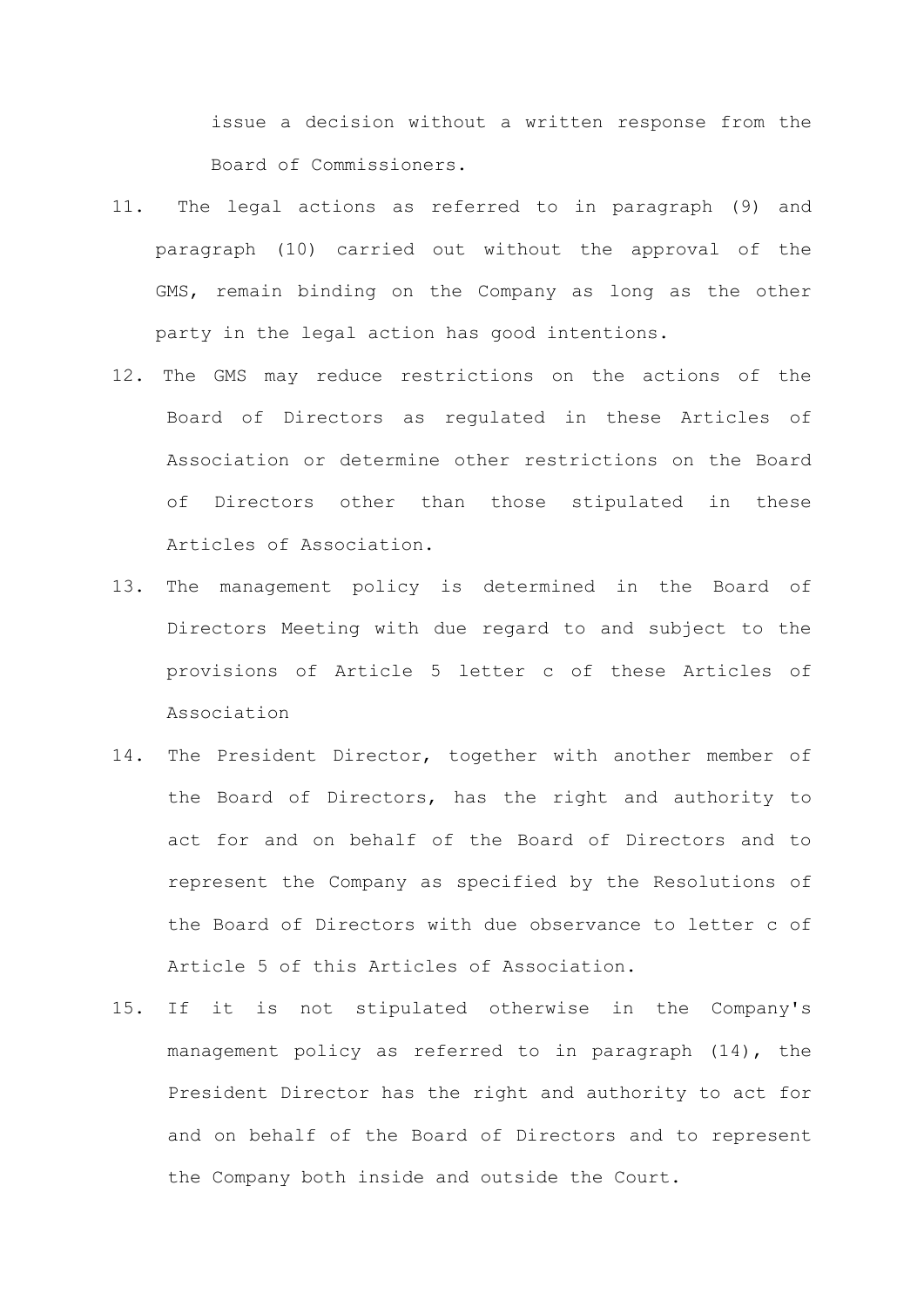- 16. a. In case the President Director is absent or hindered by any reasons whatsoever, it being unnecessary to provide proof of such impediment to any third party, the Deputy President Director is authorized to act for and on behalf of the Board of Directors and carry out the duties of the President Director or the President Director appointing in writing one of the members of the Board of Directors who is authorized to act for and on behalf of the Board of Directors and carry out the duties of the President Director and/or Deputy President Director if at the same time the deputy President Director is absent or unavailable.
	- b. If the Deputy President Director is absent or hindered by any reasons whatsoever, it is being unnecessary to provide proof of such impediment to any third party, then the Deputy President Director shall appoint in writing a member of the Board of Directors who is authorized to carry out the duties of the Deputy President Director, or the Deputy President Director. appoint in writing a member of the Board of Directors who is authorized to act for and on behalf of the Board of Directors and carry out the duties of the President Director and/or Deputy President Director if the President Director is absent or unable to attend.
	- c. If the GMS does not appoint a Deputy President Director, then in the event that the President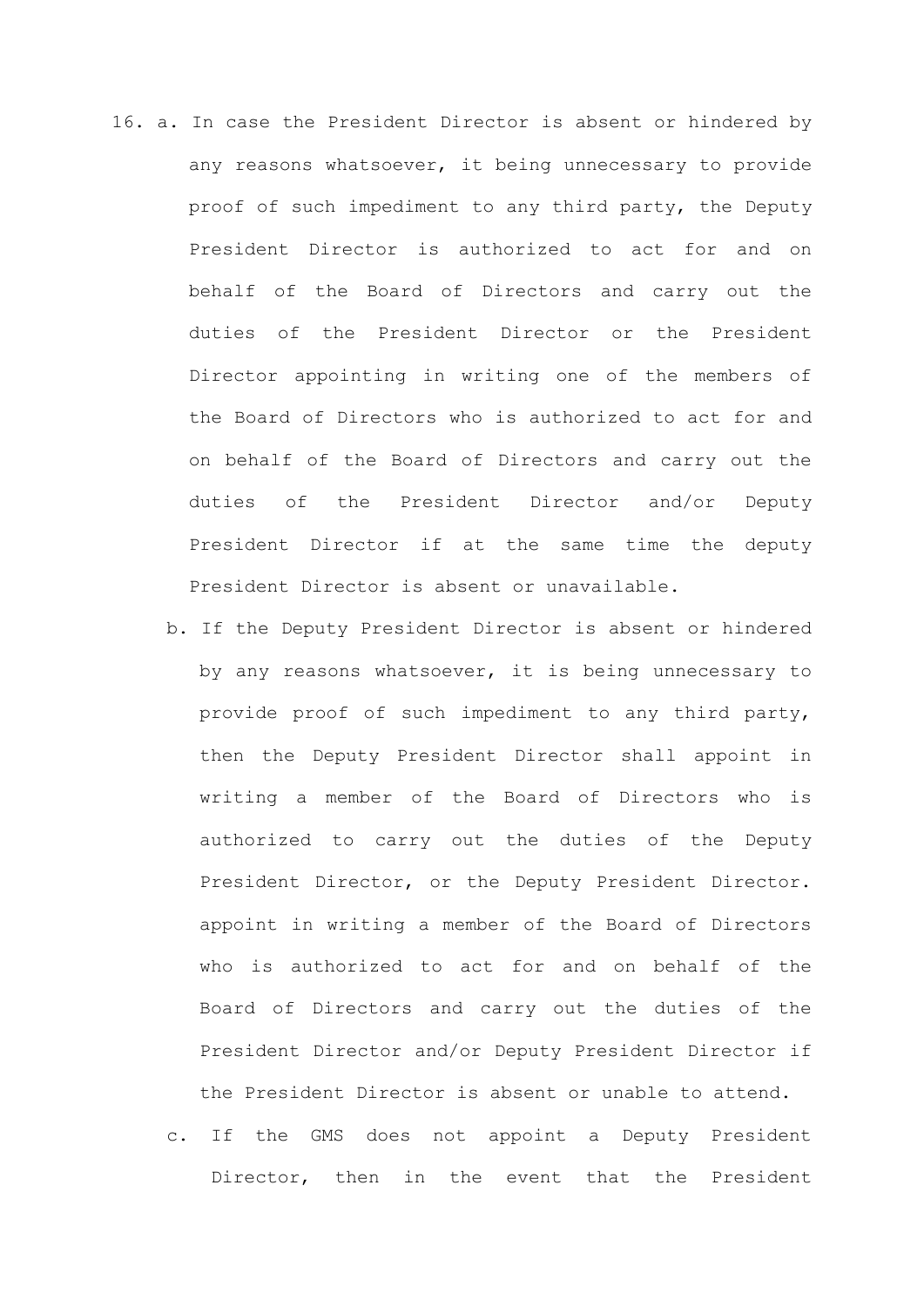Director is absent or hindered by any reasons whatsoever, it is being unnecessary to provide proof of such impediment to any third party, the President Director shall appoint in writing a member of the Board of Directors who is authorized to act for and on behalf of the President Director. the name of the Board of Directors and carry out the duties of the President Director.

- 17. In the event that the President Director does not make an appointment, then the member of the Board of Directors who has served the longest in office is authorized to act for and on behalf of the Board of Directors and carry out the duties of the President Director.
- 18. The Board of Directors for certain actions on their own responsibility, has the right to appoint one or more persons as representatives or proxies, by granting them or them the power to carry out certain actions as regulated in a power of attorney.
- 19. The division of the duties and authorities of the members of the Board of Directors shall be determined by the GMS. In the event that the GMS do not determine such division, the division of the duties and authorities among the Directors shall be determined by virtue of the resolutions of the Board of Directors.
- 20. The Board of Directors in managing the Company carries out the instructions given by the GMS as long as it does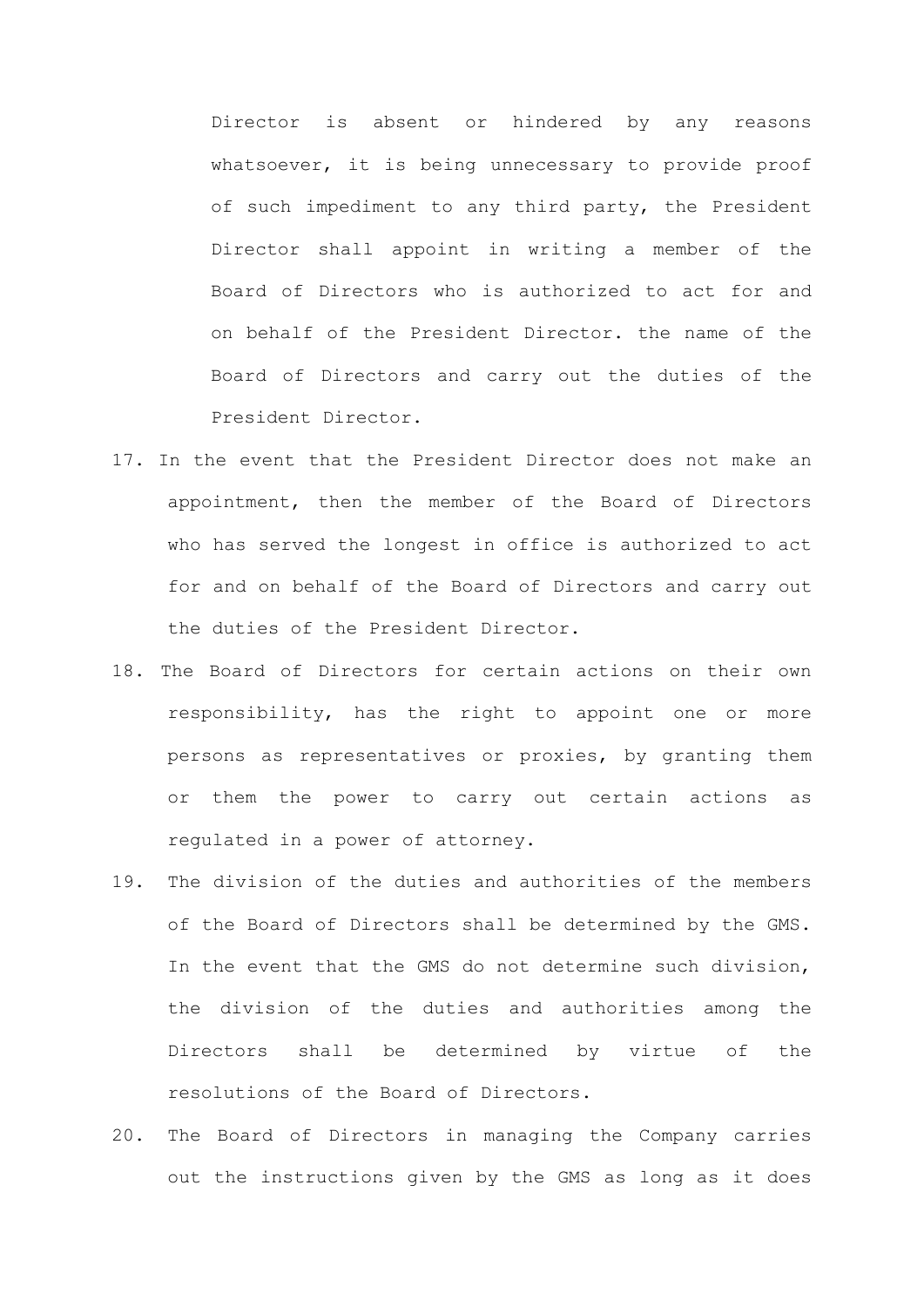not conflict with the laws and regulations and/or these Articles of Association.

- 21. Members of the Board of Directors are not authorized to represent the Company if:
	- a. There is a case in Court between the Company and the relevant member of the Board of Directors; or
	- b. The member of the Board of Directors concerned has interests that conflict with the interests of the Company.
- 22. If there is a conflict of interest in respect of the Company's interest and a Director's personal interest as referred to in paragraph 21, the Company shall be represented by:
	- (a) other member of the Board of Directors, who has no conflict of interest with the Company as appointed by the other members of
	- (b) in the event that all members of the Board of Directors have conflict of interest with the Company, the Company in such an event shall be represented by the Board of Commissioners
	- (c) any person appointed by GMS if all members of the Board of Directors and Commissioners have conflict of interests.

MEETING OF THE BOARD OF DIRECTORS

#### Article 13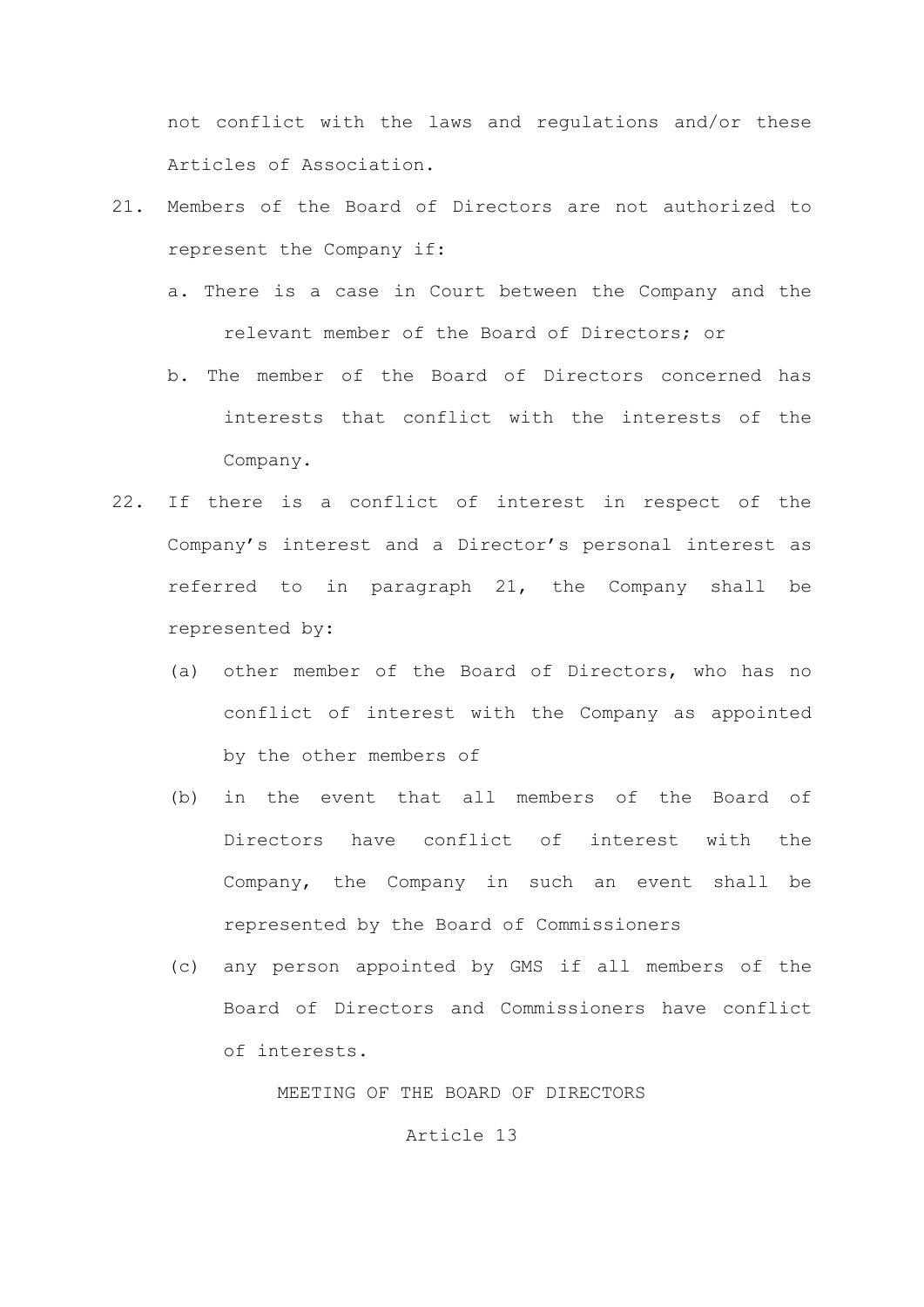- 1. Meeting of the Board of Directors shall be convened regularly at least 1 (one) time every month.
- 2. The Board of Directors shall hold a Meeting of the Board of Directors together with the Board of Commissioners on a regular basis at least 1 (one) time every 4 (four) months.
- 3. Meeting of the Board of Directors may be convened at any time if:
	- a. deemed necessary by one or more member of the Board of Directors

b. at the written request of the Board of Commissioners 4. Notice to call for a Meeting of the Board of Directors shall be served by the Director authorized to represent the Board of Director.

5. a. Notice of the Meeting of the Board of Directors shall be sent by registered mail, facsimile, electronic mail or personally delivered, against proper receipt, to each member of the Board of Directors the latest 5 (five) days before the date of meeting, excluding notice date and meeting date.

b. A prior notice to call for a meeting of the Board of Directors shall not be required for meetings scheduled under the resolutions of the Meeting of the Board of Directors or if all members of the Board of Directors are to be present or represented at the meeting.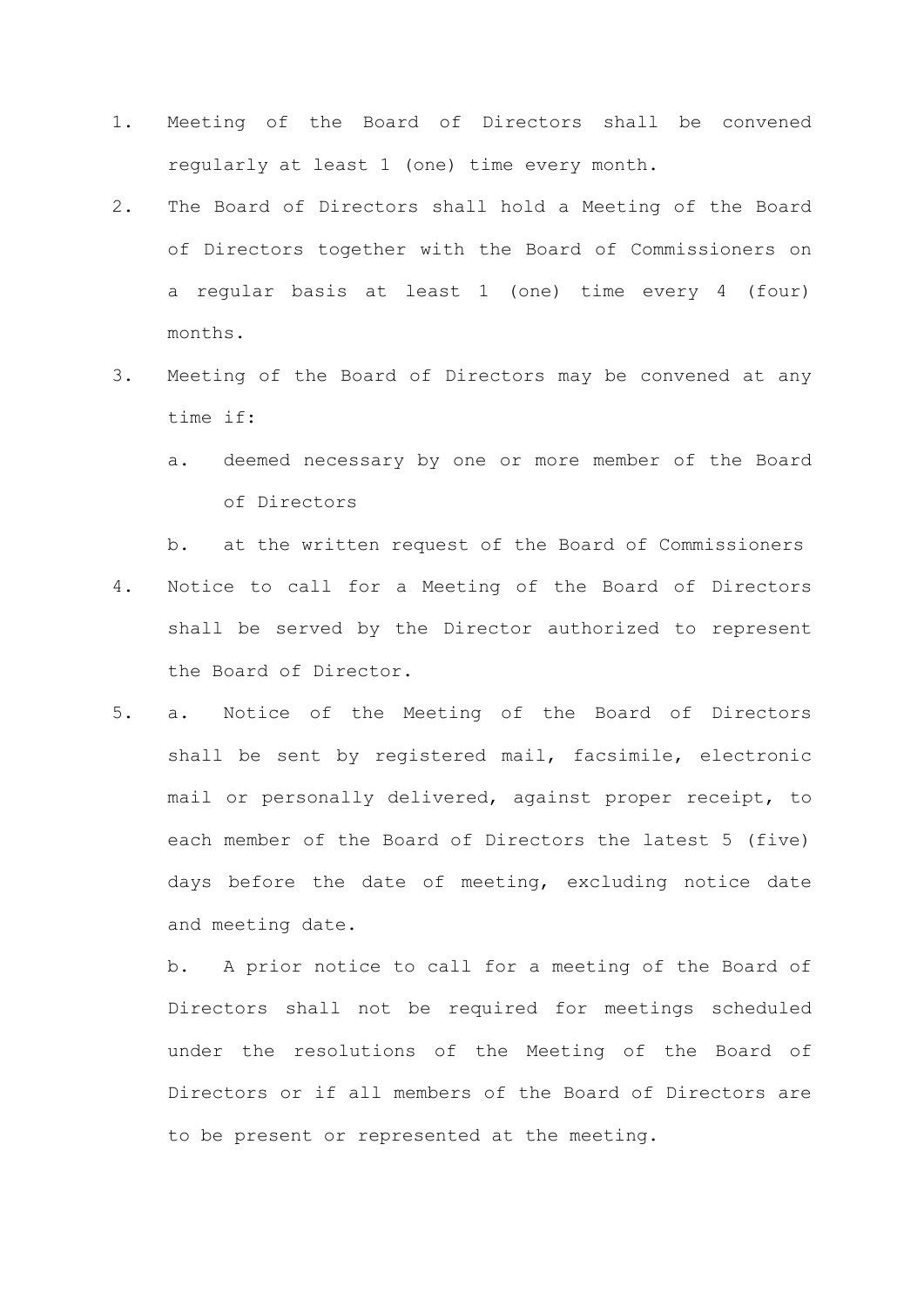- 6. The notice to call for the meeting as referred to in paragraph (5) shall indicate the agenda, date, time and place of the Meeting. Meeting of the Board of Directors may be held at the Company's domicile or at the place of its main business activities or at the domicile of Stock Exchange on which its shares are listed, or elsewhere within the territory of the Republic of Indonesia.
- 7. All meetings of the Board of Directors shall be chaired by the President Director.

In case the President Director is absent or hindered by any reasons whatsoever, it being unnecessary to provide proof of such impediment to any third party, the Deputy Director shall chair the meeting, or in the absence of the President Director and the Deputy Director or one of the Directors appointed by the Deputy Director to shall chair the meeting of the Board of Directors

- 8. If the GMS does not appoint a Deputy President Director, then in the event that the President Director is absent or hindered by any reasons whatsoever, it is being unnecessary to provide proof of such impediment to any third party, the President Director shall appoint in writing a member of the Board of Directors authorized to act to and on behalf of the Board of Directors and carry out the duties of the President Director.
- 9. In the event that the President Director does not make an appointment, the member of the Board of Directors who has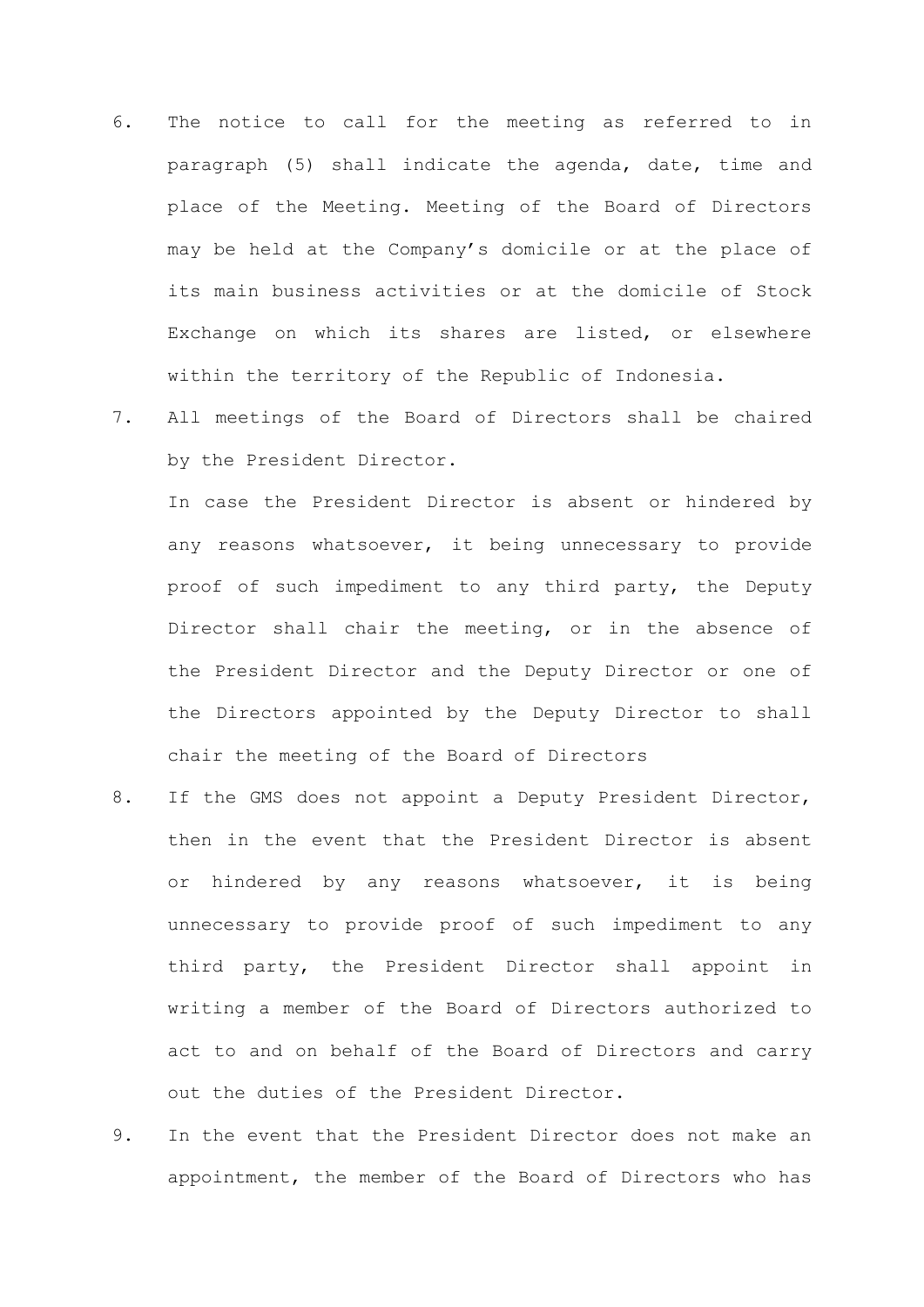served the longest in office is authorized to act for and on behalf of the Board of Directors and carry out the duties of the President Director.

- 10. In the event that the longest serving Director as a member of the Board of Directors of the Company is more than 1 (one) person, then the Director as referred to in paragraph (9) of this Article is the oldest in age who acts as chairman of the Board of Directors Meeting.
- 11. One member of the Board of Directors may only represent one other member of the Board of Directors by virtue of power of attorney.
- 12. A member of the Board of Directors who is unable to attend a meeting of the Board of Directors may submit his opinion in writing and signed, then submitted to the President Director or Deputy President Director or to other members of the Board of Directors who will chair the Board of Directors Meeting, regarding whether he supports or does not support the matter will be discussed and this opinion will be considered as a validly cast vote in the Board of Directors Meeting.
- 13. Meeting of the Board of Directors as referred to in paragraph 1 may be held and shall be lawful and entitled to adopt binding resolutions if attended, in person or by proxy, by more than 1/2 (half) of members of the Board of Directors.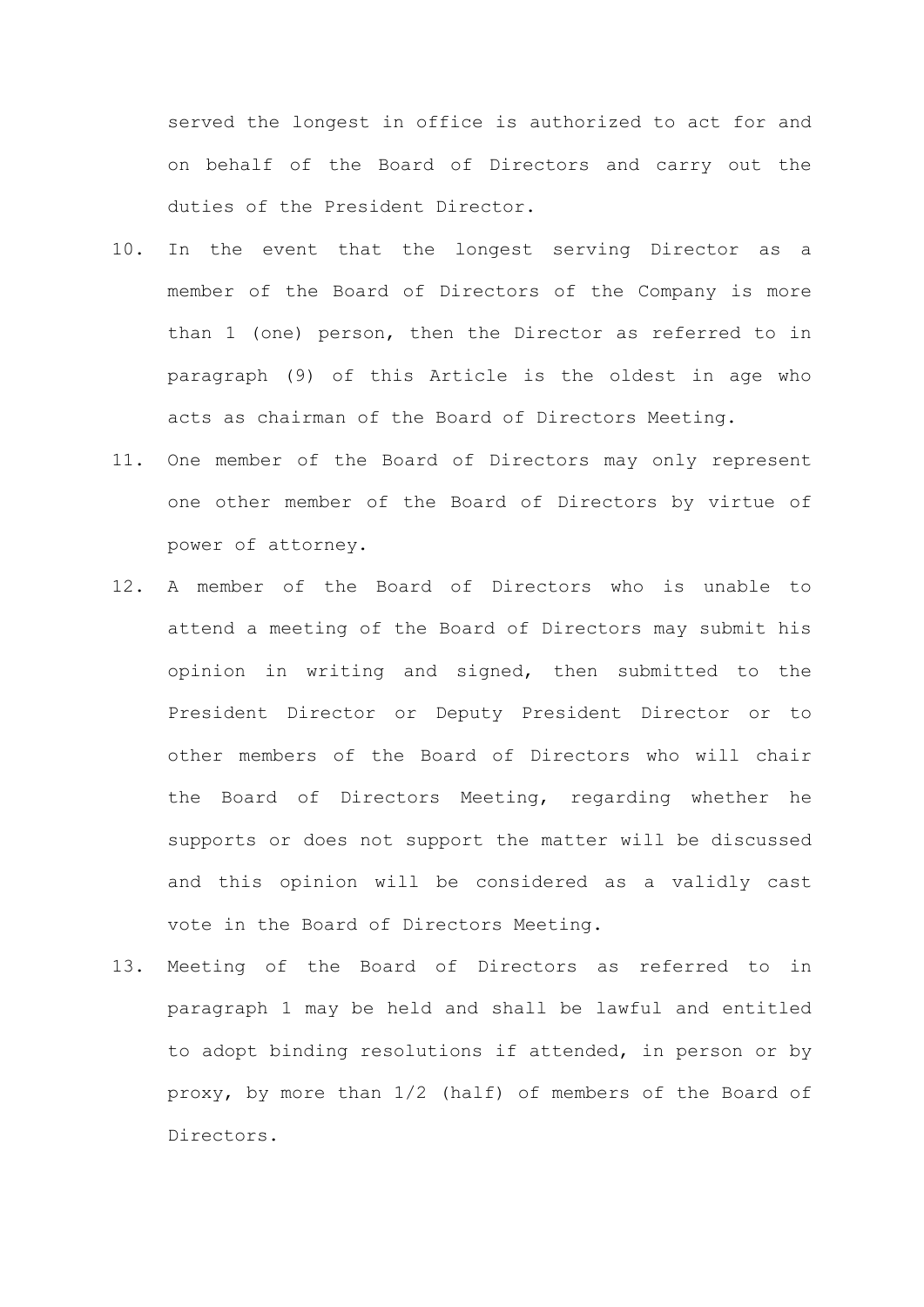- 14. In the event that there is more than one proposal, then a re-election is carried out so that one of the proposals receives more than 1/2 (one half) of the total votes cast.
- 15. All resolutions of the meeting of the Board of Directors as referred to in paragraph 1 shall be adopted on the basis of the principle of the deliberation to reach a consensus. In case of failure to adopt a resolution on the basis of the principle of deliberation to reach a consensus, the resolution shall be adopted by a simple majority votes, approved by more than 1/2 (half) of members of the Board of Directors attending the Meeting.
- 16. In the Meeting of Board of Directors, Each member of the Board of Directors has the right to cast 1 (one) vote and 1 (one) additional vote for another member of the Board of Directors whom he/she represents.
- 17. Blank votes and void votes shall be deemed not to have been legally cast and, accordingly, to be non-existent and shall not be counted in the calculation of the number of vote cast.
- 18. Voting concerning an individual shall be made by an unsigned, folded ballot papers, while voting concerning other matters shall be conducted orally, unless the Chairman of the Meeting determines otherwise without any objection from those present.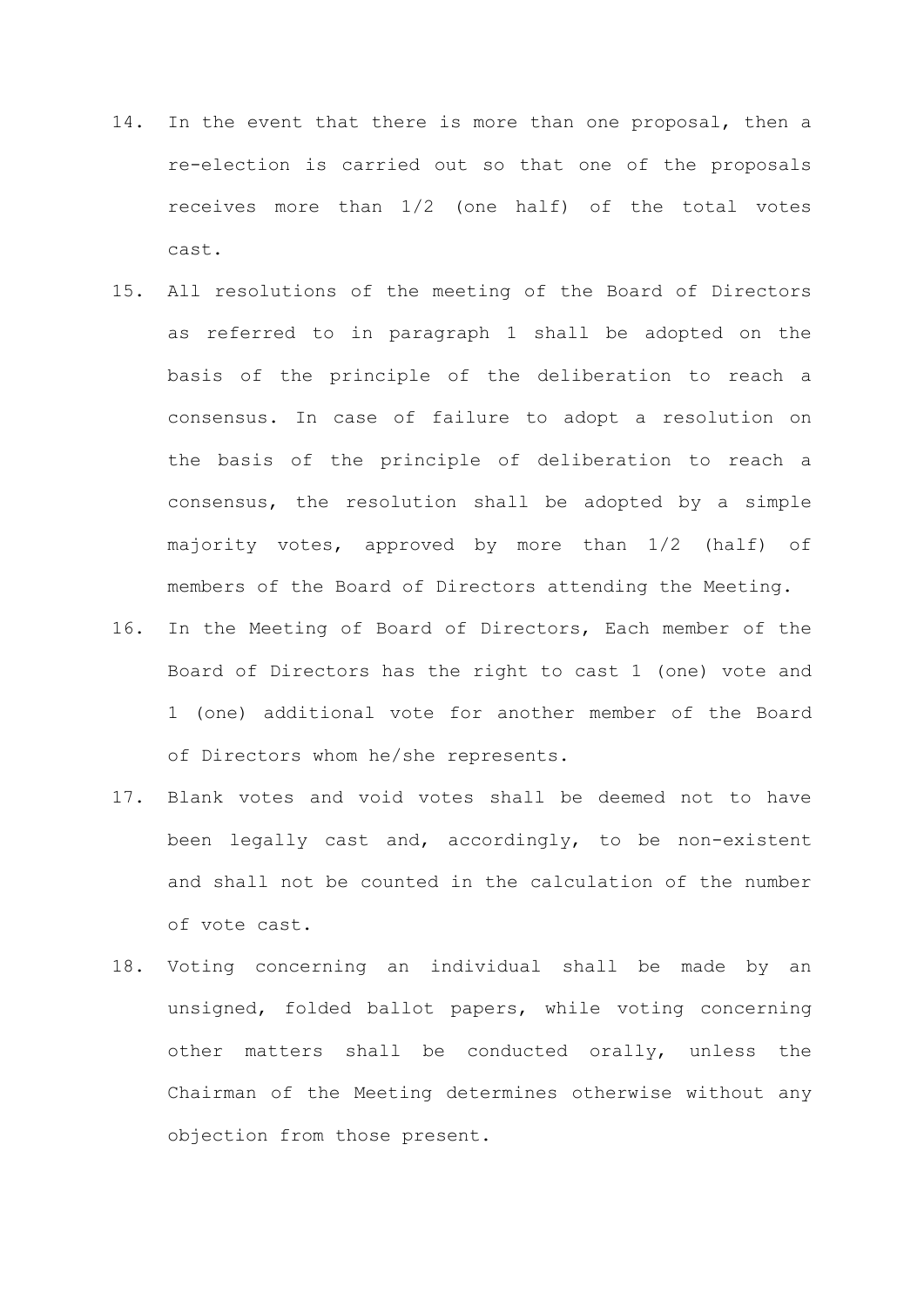19. a. The Resolution of the Meeting as referred to in paragraph (1) must be set out into a Minutes of meeting. The Minutes of meeting of Board of Directors shall be made by one of the persons present in the meeting appointed by meeting Chairman, and then signed by meeting Chairman and one of the members of Board of Directors or and distributed to all members of Board of Directors.

b. The Resolution of the Meeting as referred to in paragraph (1) must be set out into a Minutes of meeting. The Minutes of meeting of Board of Directors shall be made by one of the persons present in the meeting appointed by meeting Chairman, and then signed by meeting Chairman and one of the members of Board of Directors or and distributed to all members of Board of Directors

c. In the event there is any member of the Board of Directors and/or any member of the Board of Commissioners not signing the result of the meeting as referred to in paragraphs a and b, the said member shall provide his/her reason in writing and in a separate letter attached to the minutes of meeting.

d. The minutes of meeting of the Board of Directors as referred to in paragraphs a and b shall be documented by the Company.

e. The Minutes of Meeting of the Board of Directors shall serve as valid evidence for the members of the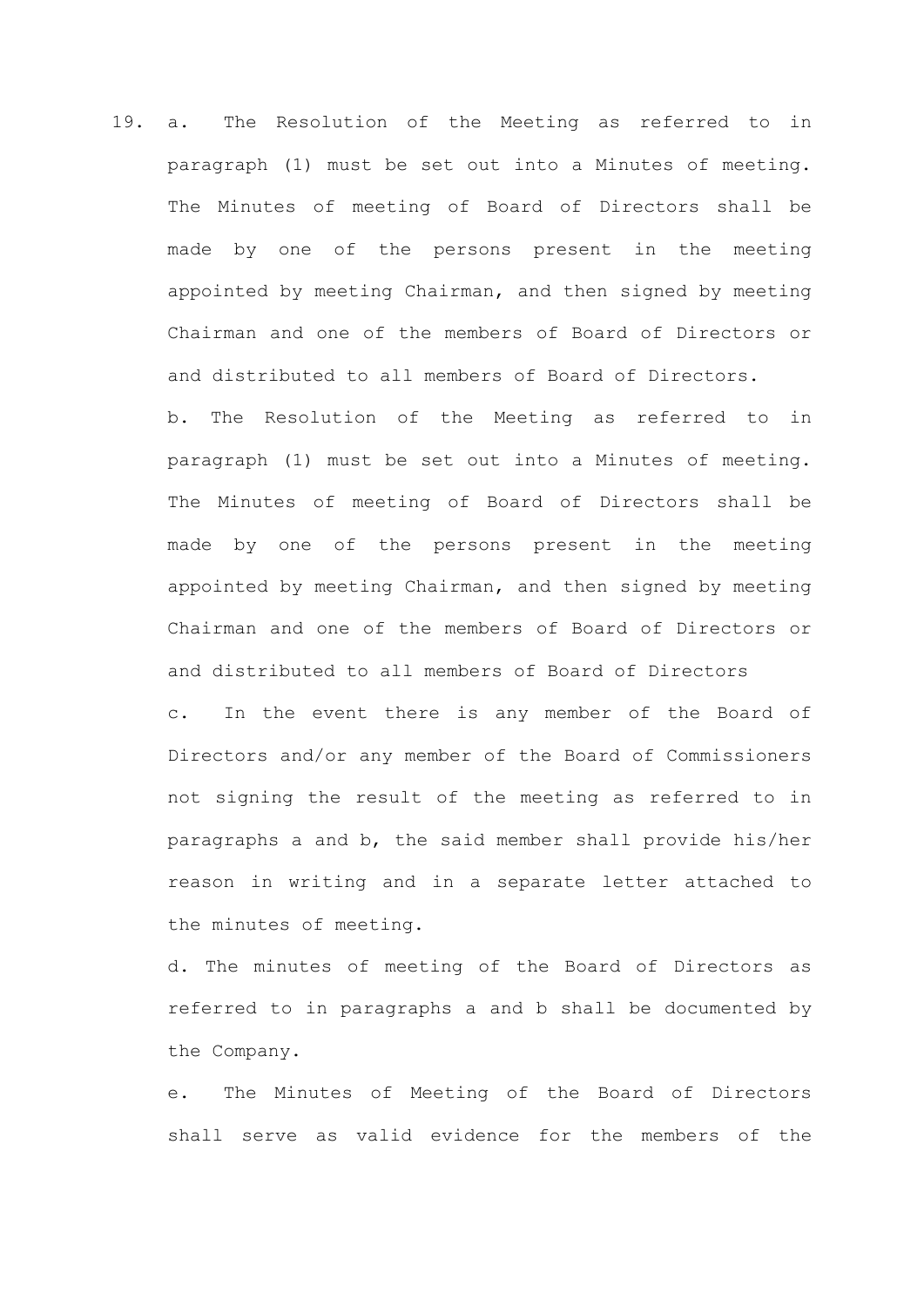Board of Directors and/or any third party regarding the resolution/s adopted at the Meeting.

- 20. a. The Board of Directors may also adopt valid and binding resolutions without convening a Meeting of the Board of Directors, provided that all members of the Board of Directors have been notified in writing of the proposals to be discussed and all such members have given and signed their written approval to the proposal.
	- b. The resolution adopted in such a manner shall have the same effect of the resolution lawfully adopted at a Meeting of the Board of Directors.
- 21. In the event that members of the Board of Directors are unable to physically attend the meeting, He/She may attend the Meeting through teleconference, video conference, or any other electronic media according to the prevailing regulations.
- 22. Any member of Board of Directors personally in any manner, either directly or indirectly, having the interest in a transaction, contract or proposed contract, to which the company is one party, shall state the nature of his interest in a meeting of Board of Directors and he shall not be entitled to participate in a voting concerning matters relating to such transaction or contract.

#### BOARD OF COMMISSIONERS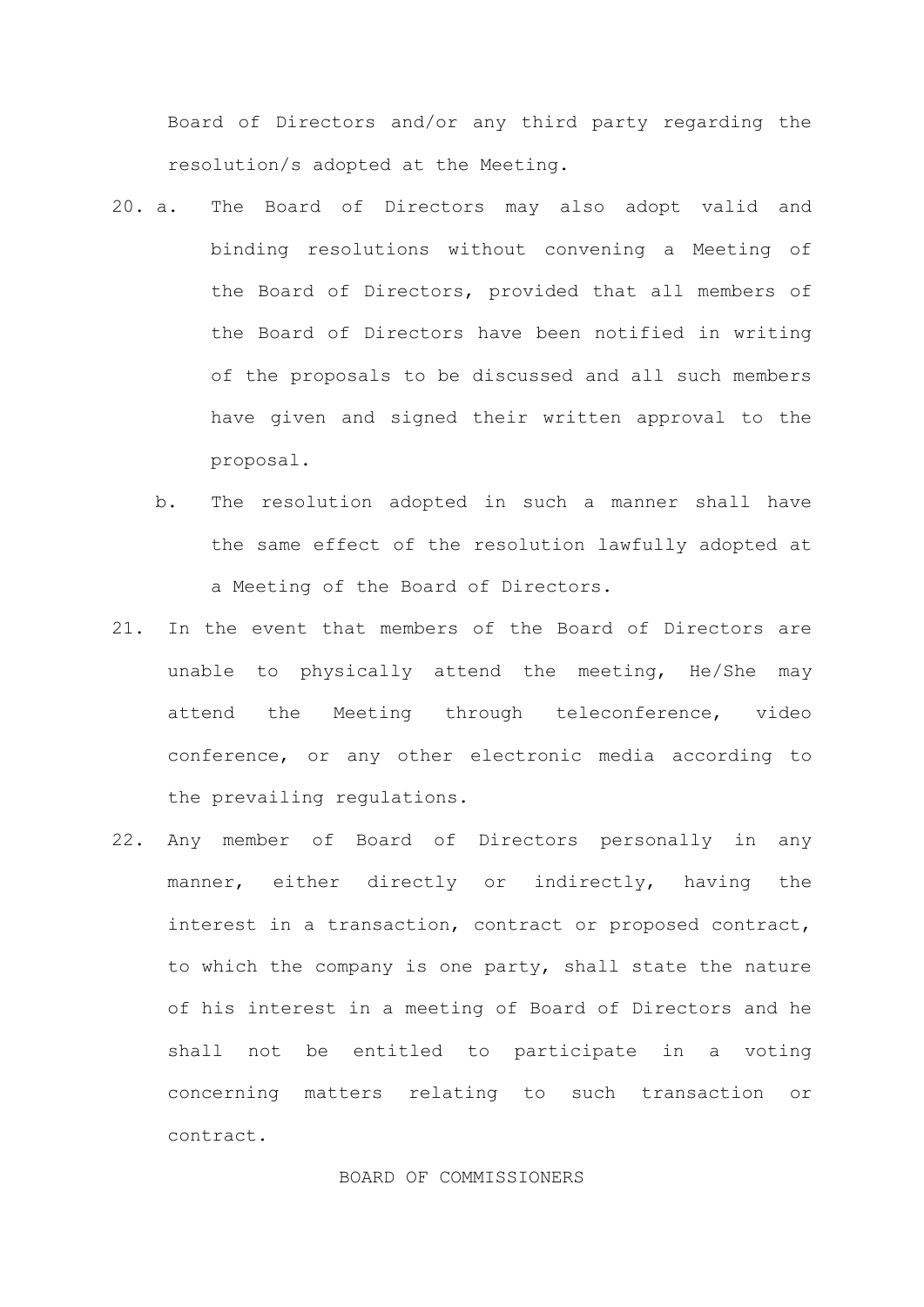- 1. a. The supervision of the Company is carried out by the Board of Commissioners whose number is adjusted to the needs consisting of at least 2 (two) people, one of whom is appointed as the President Commissioner, and if necessary one of them can be appointed as the Deputy President Commissioner.
	- b. The Board of Commissioners consists of Commissioners and Independent Commissioners. The number of Independent Commissioners is in accordance with the provisions and laws and regulations.
- 2. Each member of the Board of Commissioners may not act severally, but he/she shall act in accordance with the resolution of the Board of Commissioners or by the order of the Board of Commissioners.
- 3. Requirements for members of the Board of Commissioners must comply with the following provisions:
	- a. UUPT;
	- b. laws and regulations in the Capital Market sector; and
	- c. other laws and regulations applicable to and related to the Company's business activities.
- 4. Those who may be appointed to be the members of the Board of Commissioners are individual persons who are qualified at the time of their appointment and during their term of office: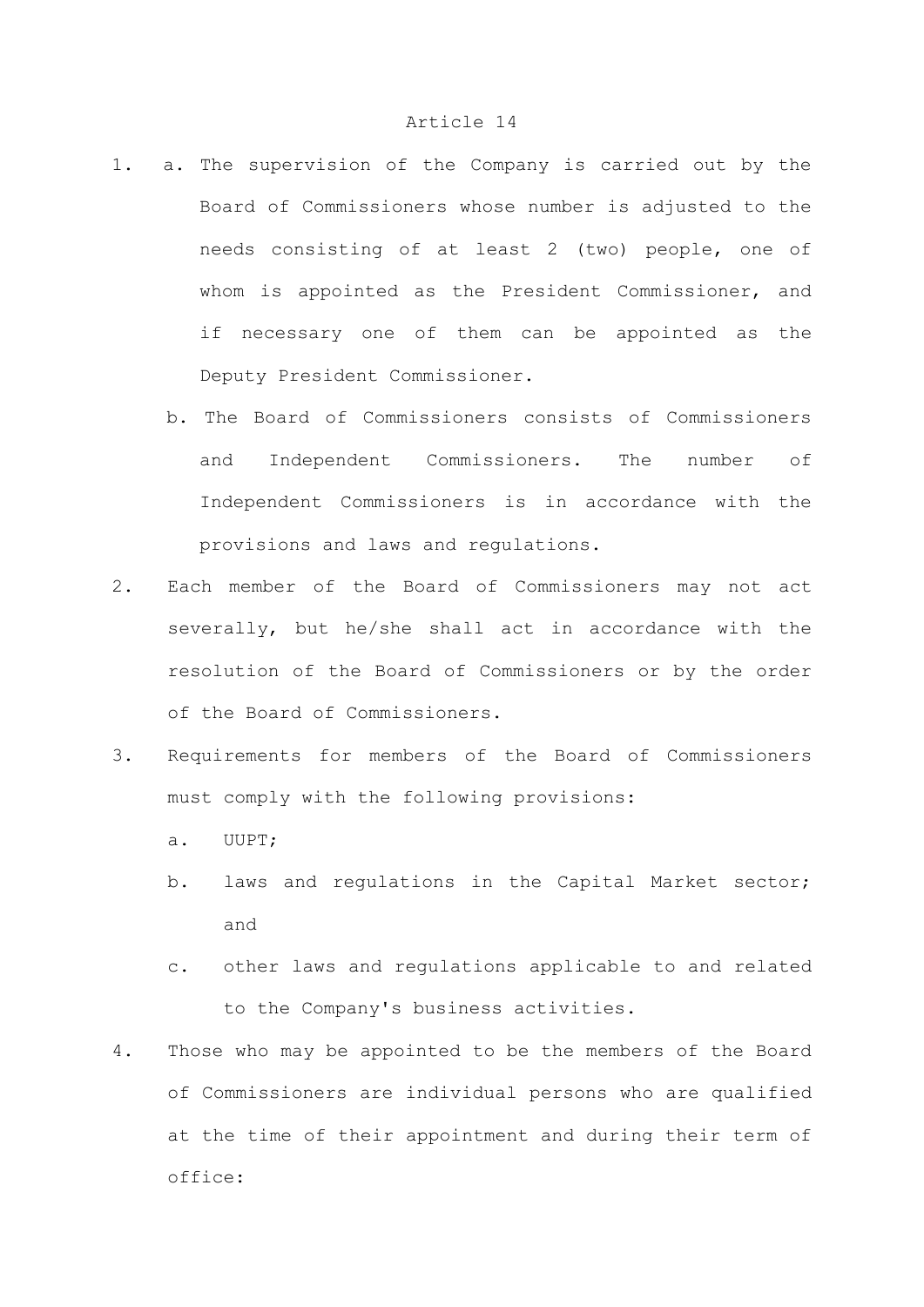- a. have good behavior, moral and integrity;
- b. are capable of taking legal actions;
- c. within a period of 5 (five) years before the appointment and during the term of office they have not:
	- 1) been declared bankrupt;
	- 2) become the members of the Board of Directors and/or the members of the Board of Commissioners who are declared guilty of causing a company to be declared bankrupt; or
	- 3. been sentenced for committing a crime that causes loss to the state finances and/or loss to the financial sector; and
	- 4. become the members of the Board of Directors and/or the members of the Board of Commissioners:
		- a) who have not ever held the Annual GMS;
		- b) whose statement of accountability as the members of the Board of Directors and/or the members of the Board of Commissioners has not been approved by the GMS or who have not ever submitted to the GMS any statement of accountability as the members of the Board of Directors and/or the members of the Board of Commissioners; and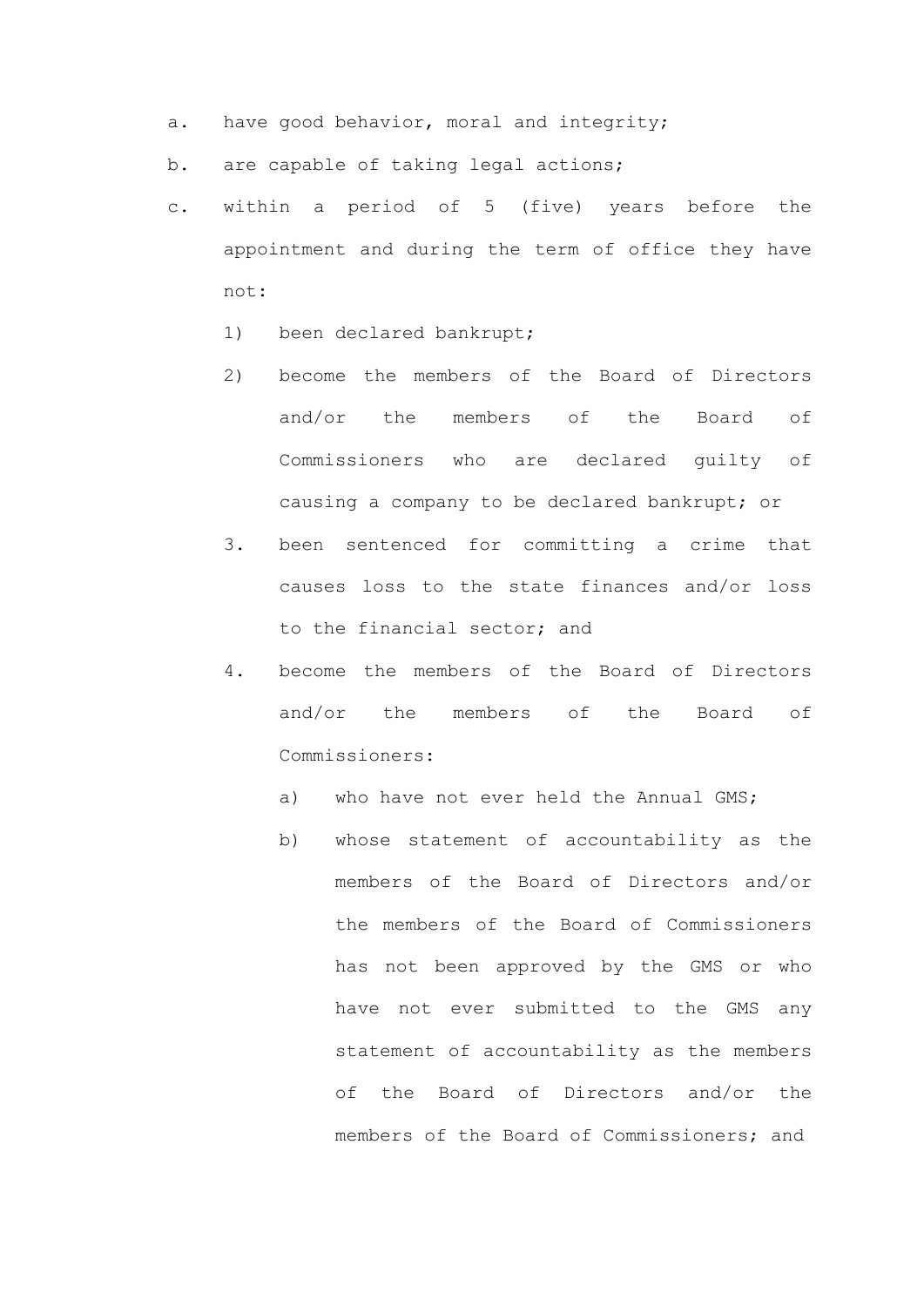- c) who have caused a company that has obtained permit, approval from, or been registered with the FSA not to meet its obligation to submit annual report and/or financial statement to the FSA
- d. have commitment to comply with the laws and regulations; and
- e. have knowledge and/or expertise in the fields as required by the Company.
- f. meeting other requirements as provided for by paragraph (3)
- 5. Fulfillment of the requirements to be a member of the Board of Commissioners shall be proven by a written statement signed by the candidate member of Board of Commissioner and submitted to the Company.
- 6. The Company shall hold a GMS if it is intended to replace any unqualified member of the Board of Commissioners.
- 7. The appointment of a member of the Board of Commissioners who does not meet the requirements as referred to in paragraph (3), is null and void by law from the moment the other member of the Board of Commissioners or the Board of Directors finds out that the requirements have not been fulfilled, based on valid evidence, and the member of the Board of Commissioners concerned is notified in writing. , taking into account the laws and regulations.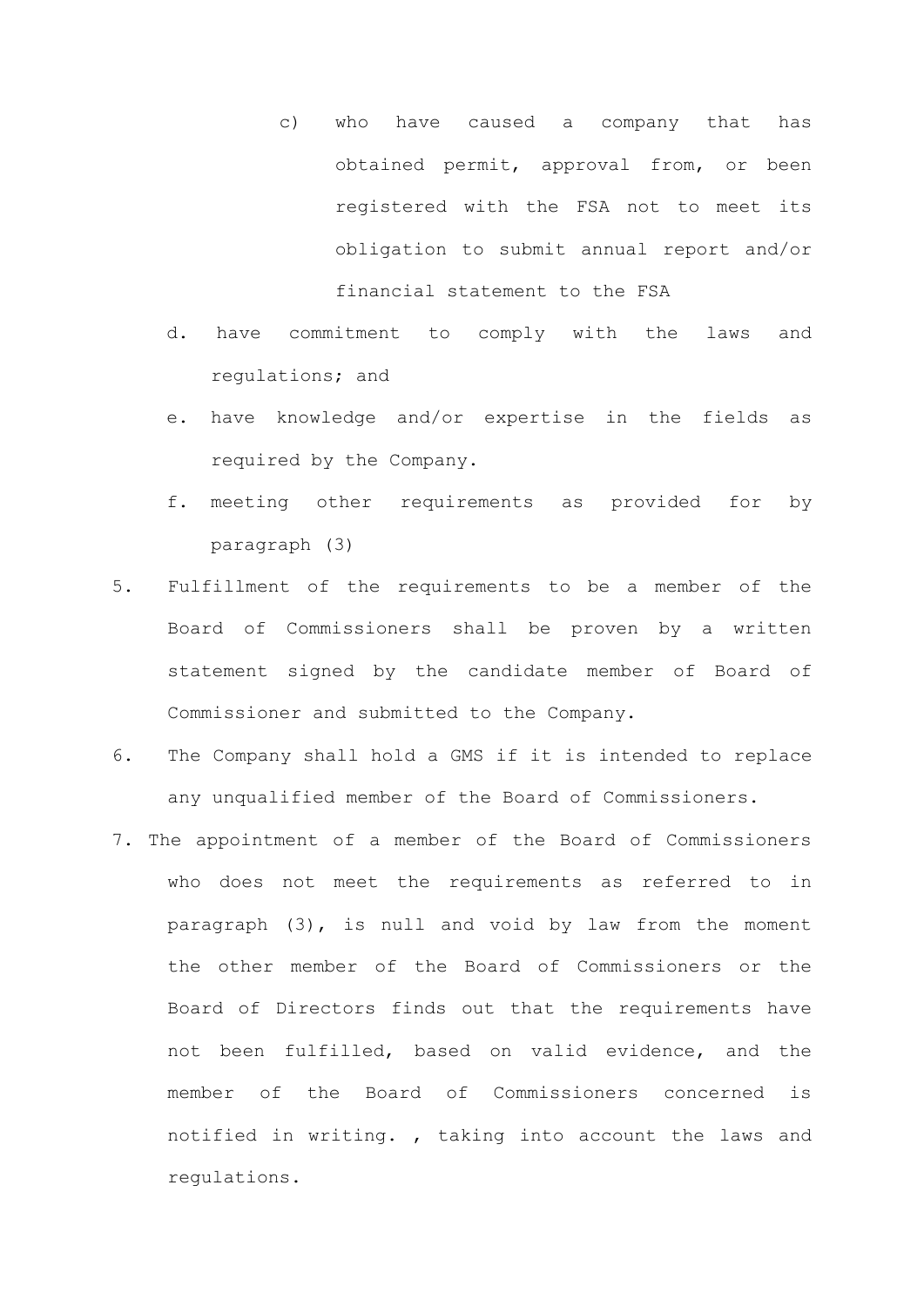- 8. Within a period of no later than 2 (two) working days from the date of finding out that the appointment of a member of the Board of Commissioners does not meet the requirements, another member of the Board of Commissioners must announce the cancellation of the appointment of the member of the Board of Commissioners concerned in the announcement media, and no later than 7 (seven) days notify the Minister in the field of Law to be recorded in accordance with the laws and regulations.
- 9. Legal actions that have been taken for and on behalf of the Company by members of the Board of Commissioners who do not meet the requirements prior to the cancellation of the appointment of members of the Board of Commissioners remain binding and become the responsibility of the Company.
- 10. Legal actions taken for and on behalf of the Company by members of the Board of Commissioners who do not meet the requirements after the cancellation of the appointment of members of the Board of Commissioners are illegal and become the personal responsibility of the members of the Board of Commissioners concerned.
- 11. In addition to meeting the criteria as referred to in paragraphs (3) and (4), the appointment of members of the Board of Commissioners is carried out by considering integrity, dedication, understanding of company management issues related to one of the management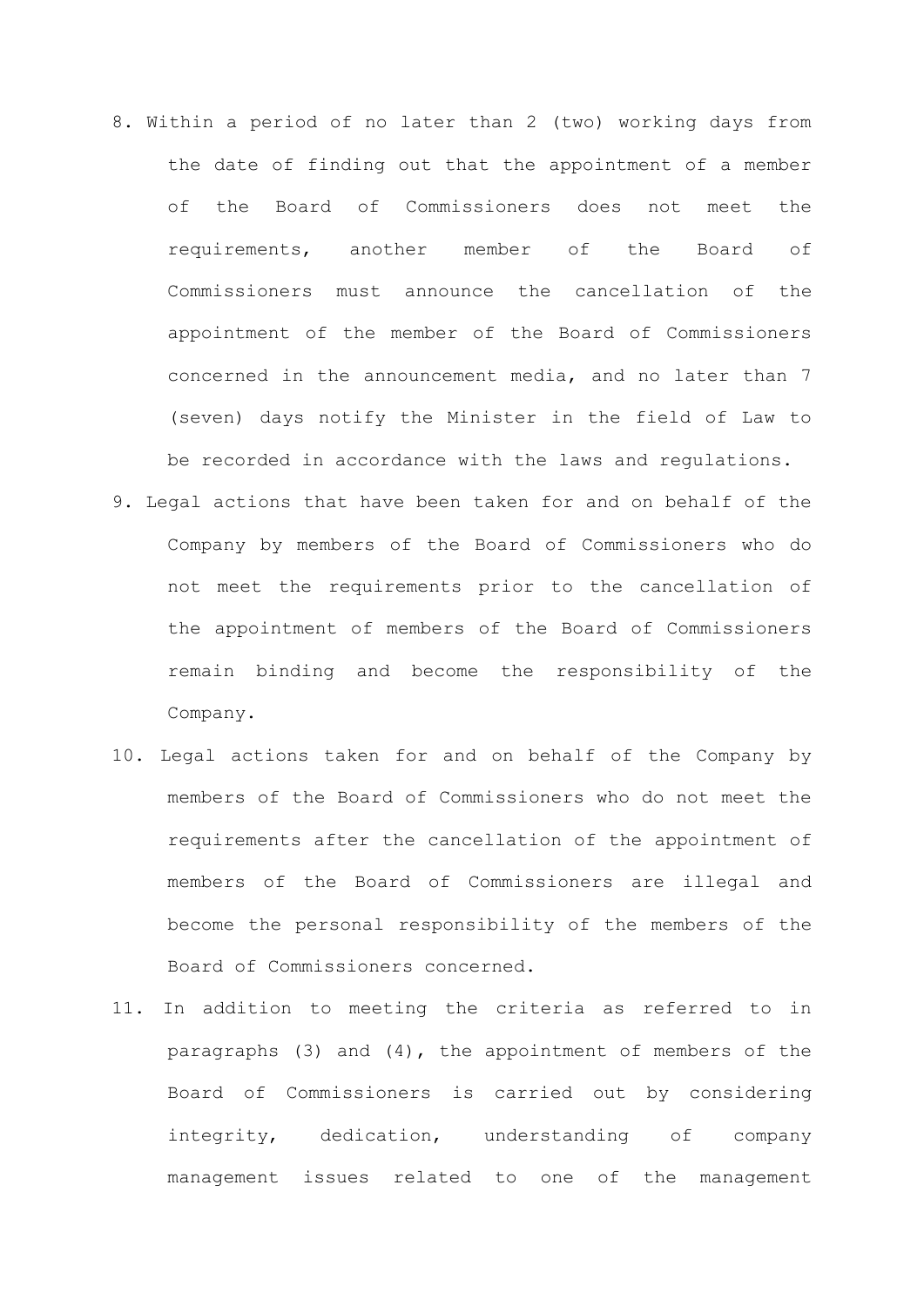functions, having adequate knowledge in the field of the Company's business, and can provide sufficient time to carry out its duties and other requirements based on the laws and regulations.

- 12. The members of the Board of Commissioners are appointed and dismissed by the GMS, with due observance of the provisions in this Articles of Association, where the GMS is attended by the Series A Dwiwarna shareholder and the resolution of the meeting must be approved by the Series A Dwiwarna shareholder. This provision also applies to the GMS held in order to revoke or strengthen the resolutions to temporarily dismiss members of the Board of Directors by the Board of Commissioners.
- 13. The resolutions of the GMS regarding the appointment and dismissal of members of the Board of Commissioners shall also determine the effective date of the appointment and dismissal.

In the event that the GMS does not determine, the appointment and dismissal of the members of the Board of Commissioners shall take effect as of the closing of the GMS.

14. a. The members of the Board of Commissioners are appointed for a period commencing from the date determined by the GMS that appointed them and ends at the close of the 5th (fifth) Annual GMS after the date of their appointment, provided that they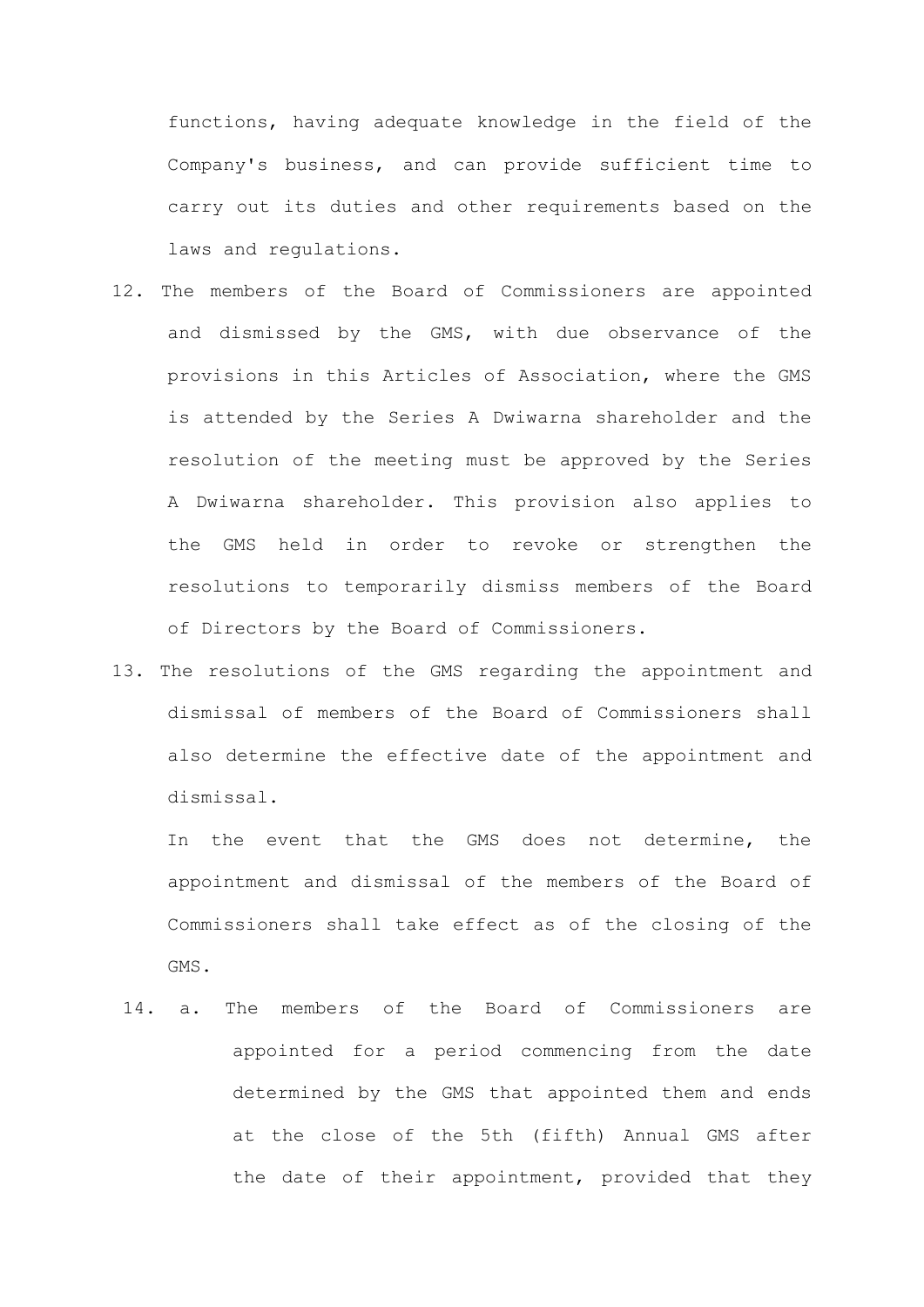may not exceed a period of 5 (five) years, with due observance of the laws and regulations. invitation in the Capital Market sector, but without prejudice to the rights of the GMS to dismiss members of the Board of Commissioners before their term of office ends.

- b. After their term of office ends, members of the Board of Commissioners may be reappointed by the GMS for one term.
- 15. Members of the Board of Commissioners may be dismissed at any time based on the resolutions of the GMS by stating the reasons.
- 16. The reason for the dismissal of a member of the Board of Commissioners as referred to in paragraph (15) is carried out if based on the facts, the member of the Board of Commissioners concerned includes:
	- a. unable to carry out their duties properly;
	- b. violate the provisions of this Articles of Association and/or the laws and regulations;
	- c. involved in actions that are detrimental to the Company and/or the state;
	- d. take actions that violate ethics and/or propriety that should be respected as a member of the Board of Commissioners;
	- e. found guilty by a court resolutions that has permanent legal force;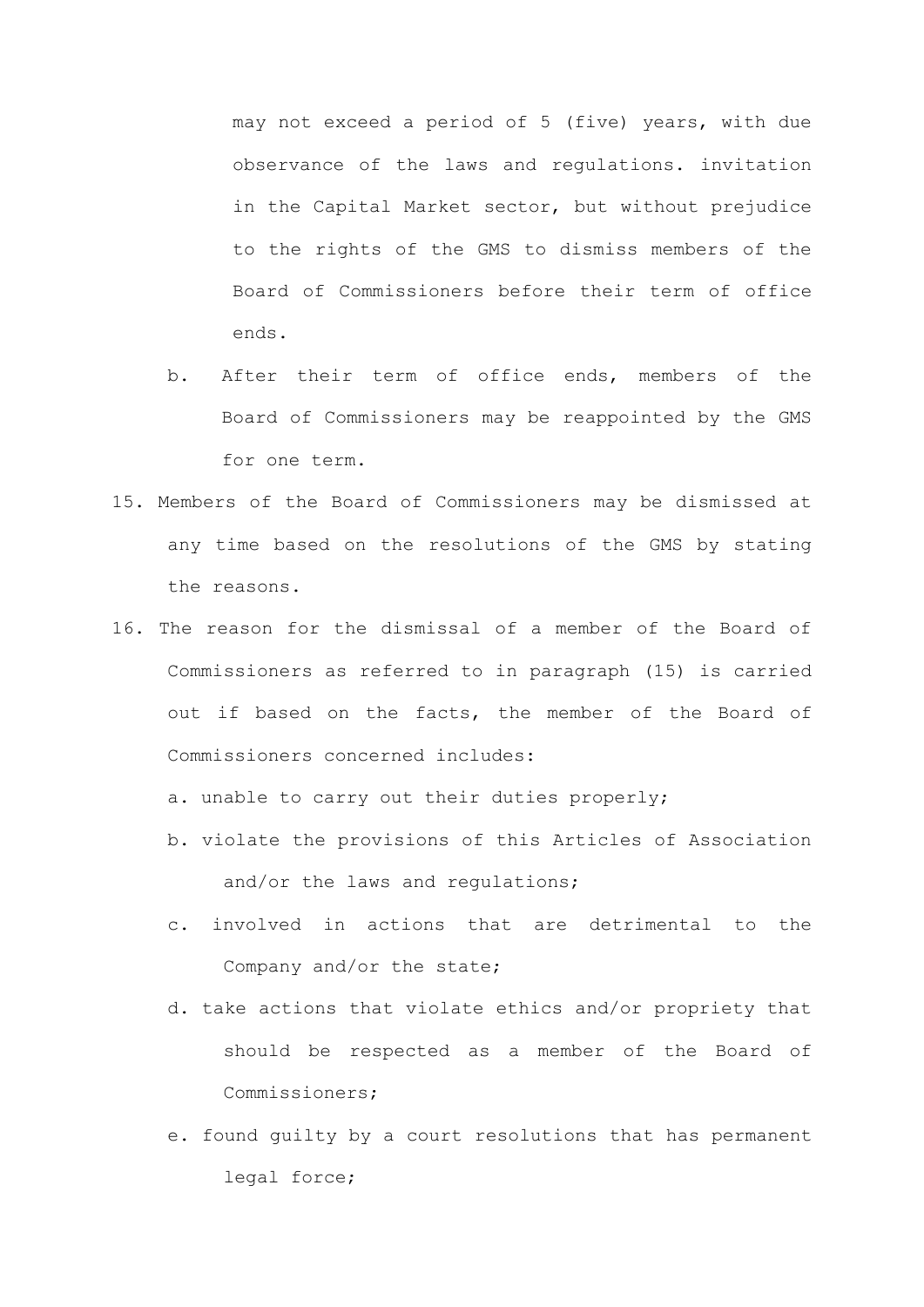f. resign.

- 17. In addition to the reasons for dismissing members of the Board of Commissioners as referred to in paragraph (16) letters a to f, members of the Board of Commissioners may be dismissed by the GMS based on other reasons deemed appropriate by the GMS for the interests and objectives of the Company.
- 18. The resolutions to dismiss for reasons as referred to in paragraph (16) letter a, letter b, letter c, letter d and paragraph (17), is taken after the person concerned is given the opportunity to defend himself in the GMS.
- 19. Dismissal for the reasons as referred to in paragraph (16) letter c and letter e is a dismissal with no respect.
- 20. Between members of the Board of Commissioners and between members of the Board of Commissioners and members of the Board of Directors there may be no blood relations up to the third degree, either vertically or horizontally or by marriage (son-in-law or brother-in-law).
- 21. In the event of a situation as referred to in paragraph (20), the GMS has the authority to dismiss one of them
- 22. The division of the duties and authorities of the members of the Board of Commissioners shall be determined amongst themselves. For the effective performance of their duties, the Board of Commissioners may be assisted by the Secretary of Board of Commissioner appointed by the Board of Commissioners.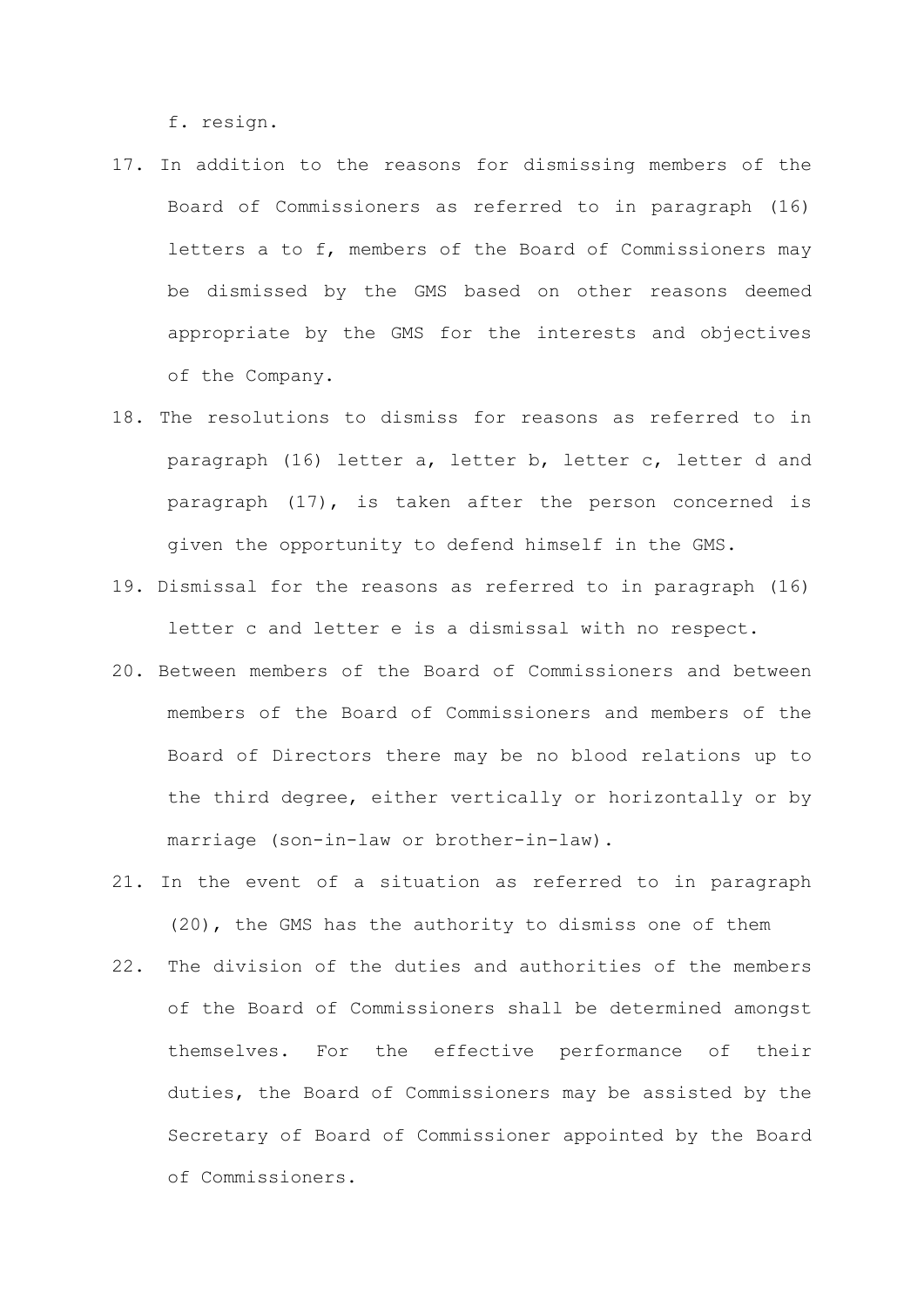- 23. In case of vacant office in the position of President Commissioners:
	- a. If for any reason the office of a member of the Board of Directors is vacant resulting in the number of members of the Board of Commissioner being less than 2 (two), one of which is President Commissioner or if the vacant position is for President Commissioner, a GMS shall be convened
	- b. The GMS as referred to in letter b shall be convened within no later than 90 (ninety) calendar days upon such vacancy.
- 24. If at any time for any reason all the positions of the members of the Board of Commissioners of the Company are vacant, then the Series A Dwiwarna Shareholder may temporarily appoint an acting member of the Board of Commissioners to carry out the work of the Board of Commissioners with the same authority, provided that within a period of no later than 90 (ninety) days after the vacancy occurs, a GMS must be held to fill the vacancy for the position of the Board of Commissioners.
- 25. a. A member of the Board of Commissioners has the right to resign from his/her office earlier by notifying the Company in writing of his/her intention.
	- b. The Company shall convene a GMS to decide the resignation of the member of the Board of Commissioners within no later than 90 (ninety)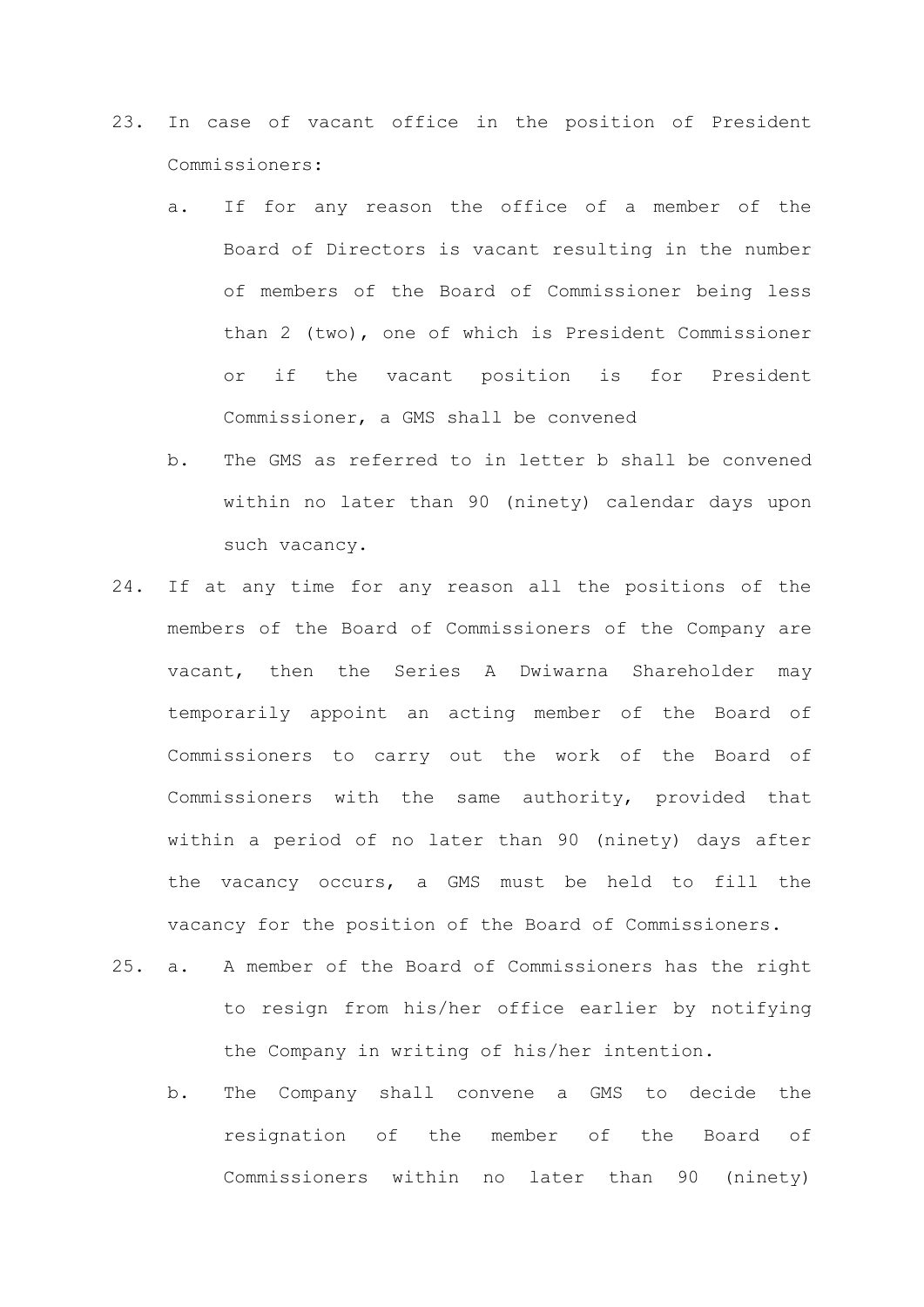calendar days after receipt of his/her letter of resignation.

- c. The Company shall disclose to the public and notify the FSA no later than 2 (two) working days upon the receipt by it of resignation letter of any of its members of the Board of Commissioners as referred to in letter a of this paragraph and of the result of the GMS as referred to in letter b of this paragraph.
- d. Before his/her resignation becomes effective, the member of the Board of Commissioners shall still have the obligation of discharging his/her duties and responsibilities pursuant to these Articles of Association and the prevailing laws and regulations.
- e. A Commissioner who resigns from his/her office as referred to in the foregoing paragraphs may still be required to provide his/her statement of accountability as a member of the Board of Commissioners from his/her appointment to the date on which his/her resignation is approved by the GMS.
- f. The discharge of responsibilities of the resigning member of the Board of Commissioners shall be granted upon approval of an Annual GMS.
- g. In the event that a member of the Board of Commissioners resigns resulting in the number of members of the Board of Commissioners being less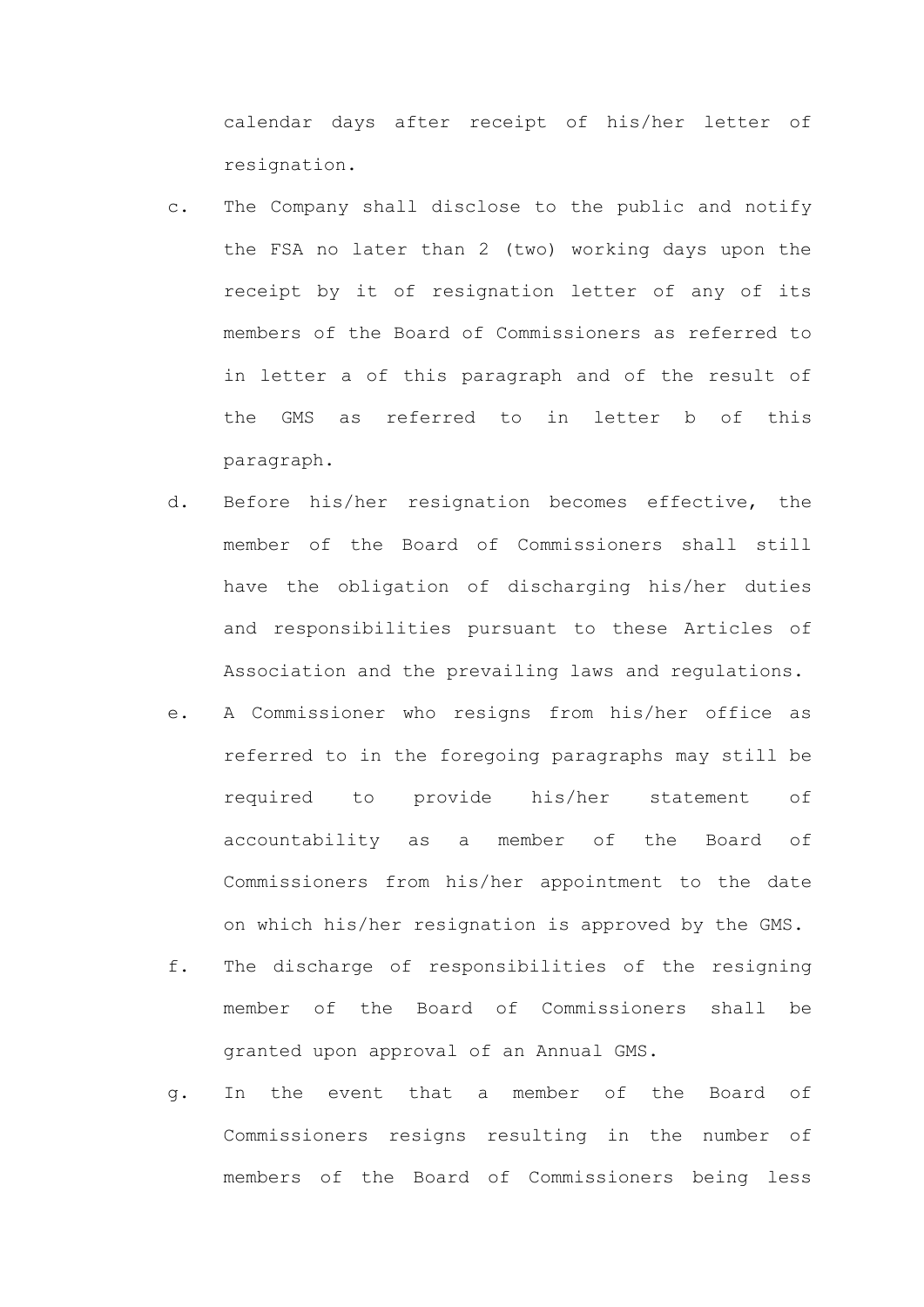than 3 (three) people, then the resignation is valid if it has been determined by the GMS and a new member of the Board of Commissioners has been appointed, thus meeting the minimum requirements for the number of members of the Board of Commissioners.

- 26. The office held by the member of the Board of Commissioners shall automatically terminate if any of the following occurs:
	- a. His/her resignation is effective as provided for in letter b of paragraph (25)
	- b. He/she dies;
	- c. His/her office term ends
	- d. He/she is dismissed under the resolution of the GMS
	- e. He/she is declared bankrupt by a commercial court having permanent legal standing or placed under guardianship by a judgment of the court; or
	- f. He/she meets no longer requirements for a member of the Board of Directors as provided in Articles of Association and the laws and regulations.
- 27. The provisions as referred to in paragraph (24) letter f include but are not limited to concurrent positions that are prohibited.
- 28. For members of the Board of Commissioners who resign before or after their term of office ends, except for resigning due to death, then the person concerned is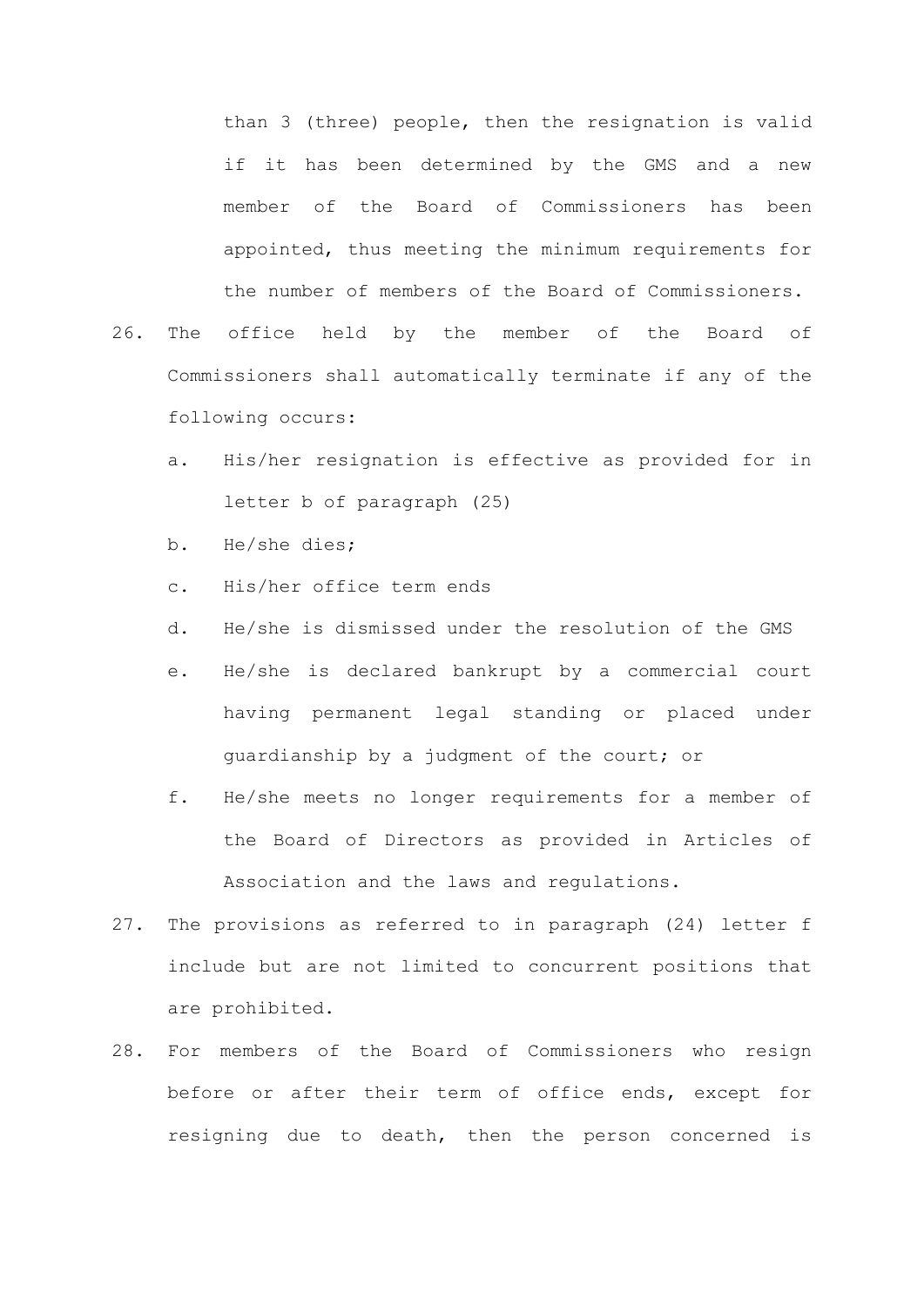obliged to submit accountability for his actions for which the GMS has not received accountability.

- 29. A member of the Board of Directors shall not have a double function if such double function such as follows:
	- a. Members of the Board of Directors in State-Owned Enterprises, Regional-Owned Enterprises, Private-Owned Enterprises, except for members of the Board of Directors in State-Owned Enterprises as the largest Series B Shareholders;
	- b. political party administrators, members of DPR, DPD, Level I DPRD, and Level II DPRD and/or regional heads/deputy regional heads;
	- c. other positions in accordance with the provisions of the legislation.
	- d. other positions that may cause a conflict of interest; and/or
- 30. Members of the Board of Commissioners are given honorarium and allowances/facilities including tantiem and post-service benefits, the types and amounts of which are determined by the GMS with due observance of the provisions of the legislation.

DUTIES AND AUTHORITIES OF THE BOARD OF COMMISSIONERS

### Article 15

1. The Board of Commissioners shall have the supervisory duties and shall be responsible for the supervision of the management policy, the conduct of the management in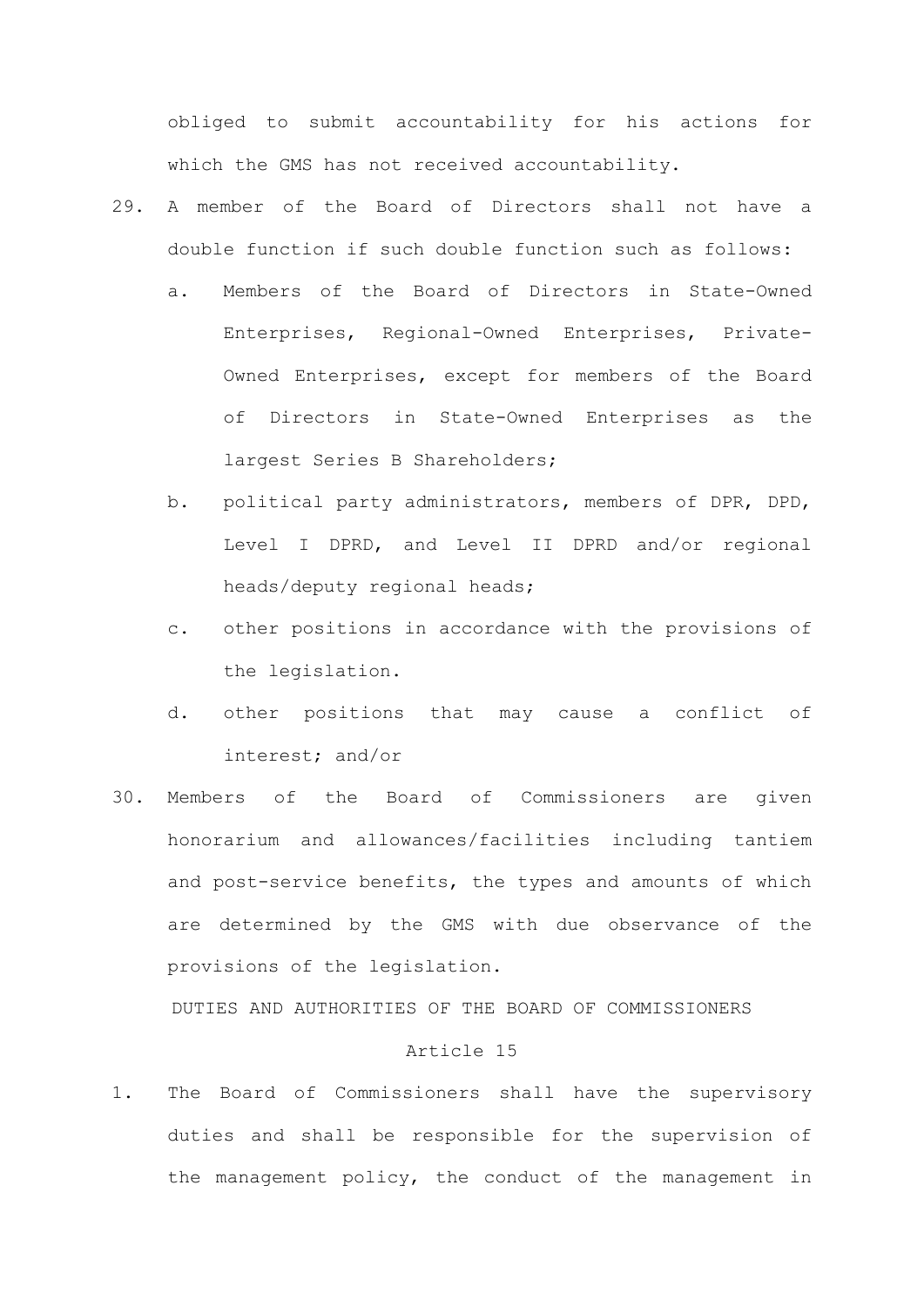general, in respect of the Company or the Company's business, as well as the giving of advices to the Board of Directors, including supervision of the implementation of the Company's Long-Term Plan, Work Plan and Company's Budget as well as the provisions of these Articles of Association and GMS Resolutions, as well as laws and regulations, for the benefit of the Company and in accordance with the purposes and objectives of the Company.

- 2. In carrying out the tasks as referred to in paragraph  $(1):$ 
	- a. The Board of Commissioners is authorized to:
		- 1) examine books, letters, and other documents, check cash for verification purposes and other securities and examine the Company's assets;
		- 2) enter the yards, buildings, and offices used by the Company;
		- 3) request an explanation from the Board of Directors and/or other officials regarding all issues related to the management of the Company;
		- 4) knowing all policies and actions that have been and will be implemented by the Board of Directors;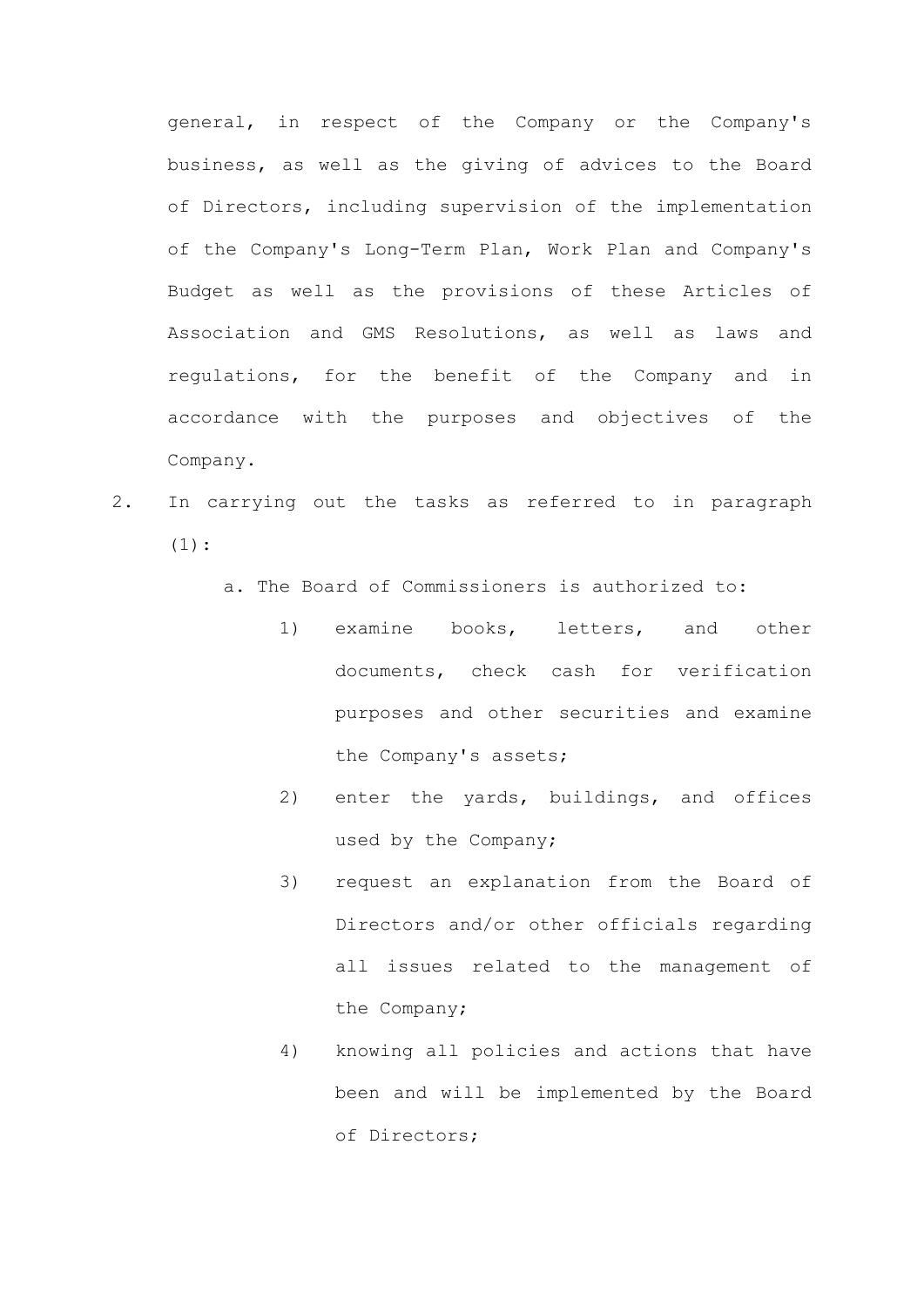- 5) requesting the Board of Directors and/or other officials under the Board of Directors with the knowledge of the Board of Directors to attend the Board of Commissioners meeting;
- 6) appoint and dismiss a Secretary to the Board of Commissioners;
- 7) temporarily dismiss members of the Board of Directors in accordance with the provisions of these Articles of Association;
- 8) establish the Audit Committee, Remuneration and Nomination Committee, Risk Monitoring Committee and other committees, if deemed necessary by taking into account the company's capabilities;
- 9) employ experts for certain matters and within a certain period of time at the expense of the Company, if deemed necessary.
- 10) take actions to manage the Company under certain conditions for a certain period of time in accordance with the provisions of this Articles of Association.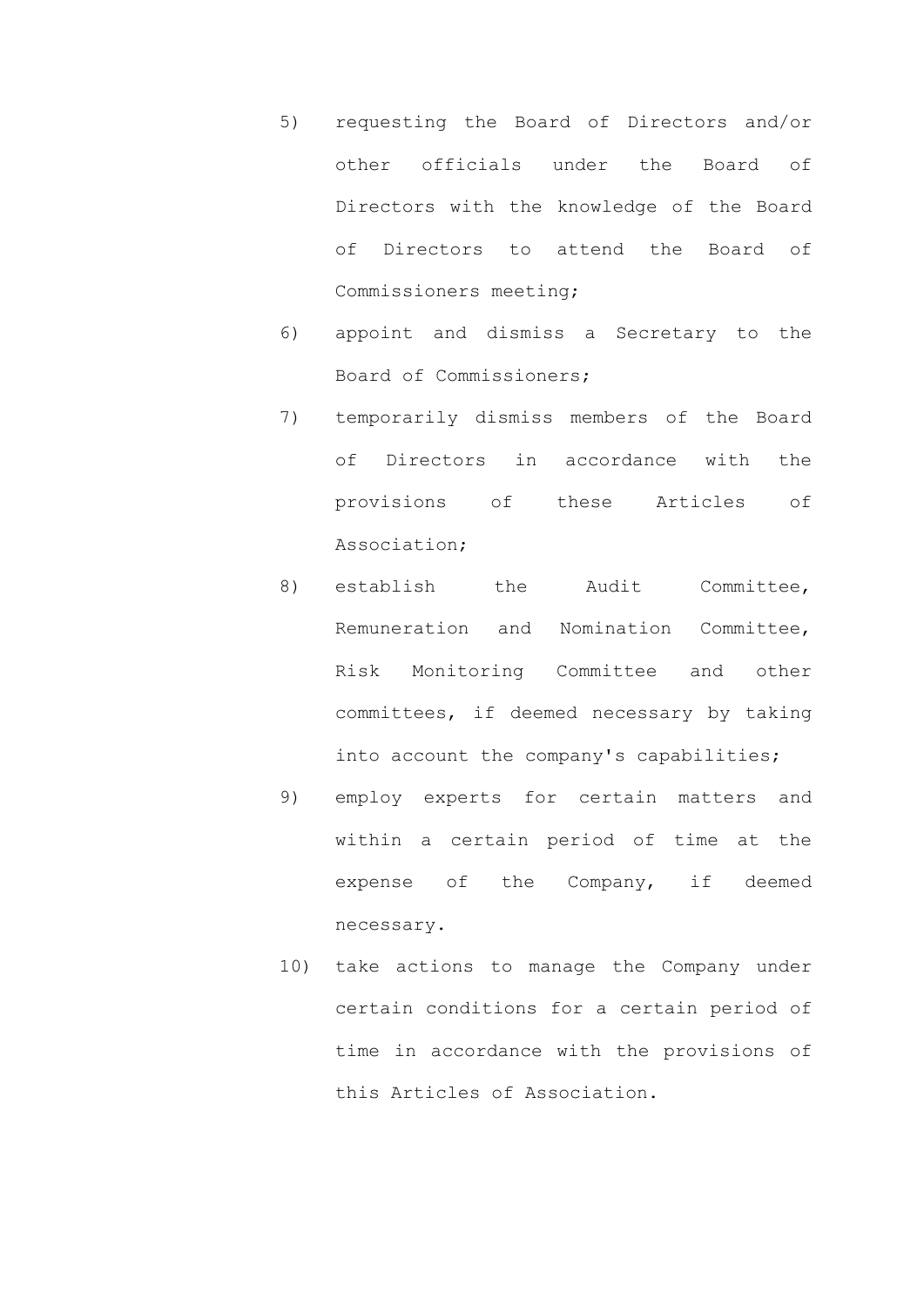- 11) Approve the appointment and dismissal of the Corporate Secretary and/or Head of the Internal Supervisory Unit.
- 12) attend the meeting of the Board of Directors and provide views on the matters discussed;
- 13) exercise other supervisory powers as long as they do not conflict with the laws and regulations, these Articles of Association, and/or the resolutions of the GMS.
- b. The Board of Commissioners is obliged to:
	- 1) provide advice to the Board of Directors in carrying out the management of the Company;
	- 2) provide opinion and approval of the Company's Annual Work Plan and Budget as well as other work plans prepared by the Board of Directors, in accordance with the provisions of these Articles of Association;
	- 3) follow the development of the Company's activities, provide opinions and suggestions to the GMS regarding any issues deemed important to the management of the Company;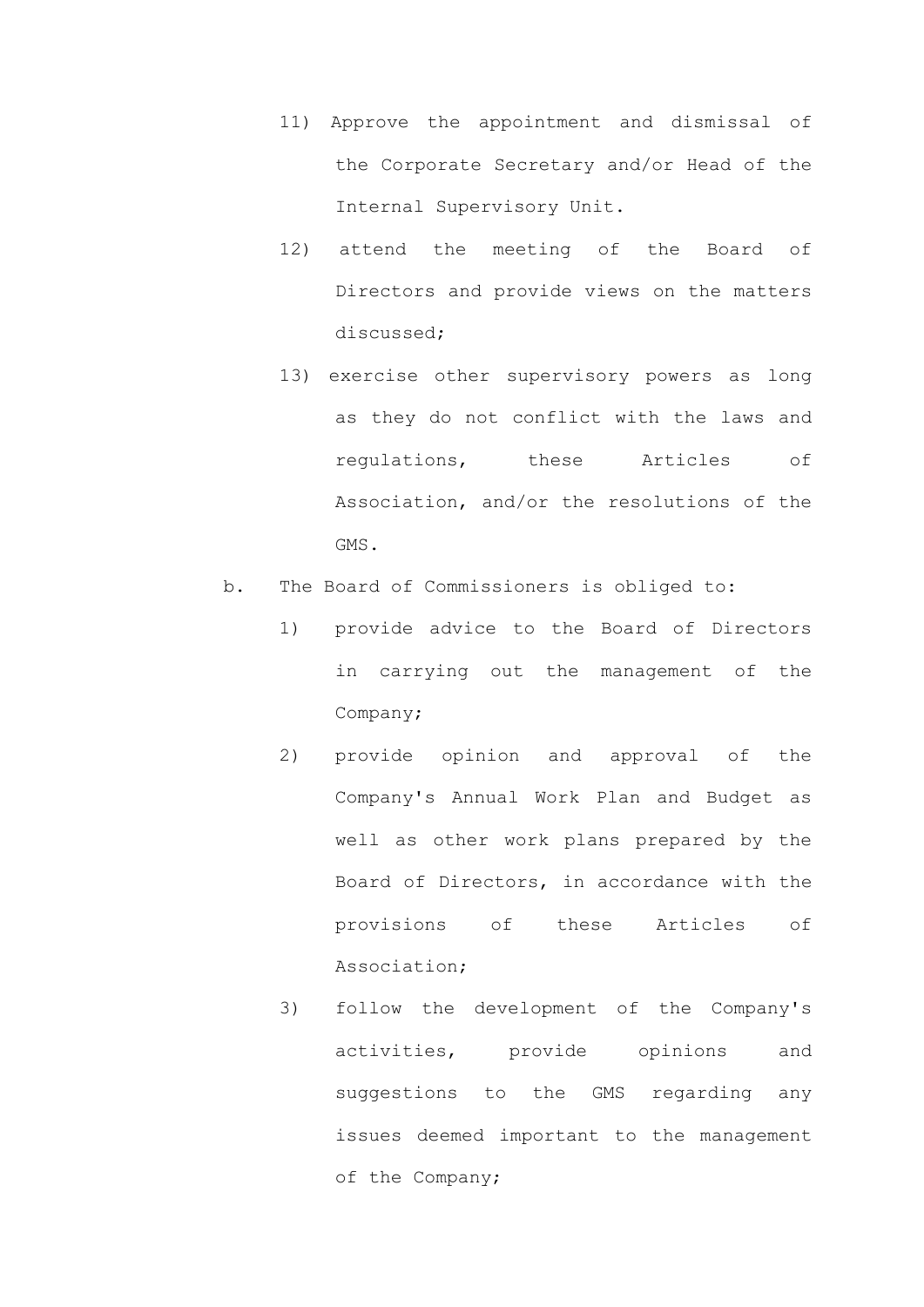- 4) report to the Series A Dwiwarna Shareholder if there are signs of a decline in the Company's performance;
- 5) propose to the GMS the appointment of a Public Accountant who will audit the Company's books.
- 6) examine and review periodic reports and annual reports prepared by the Board of Directors and sign the annual report.
- 7) provide explanations, opinions and suggestions to the GMS regarding the Annual Report, if requested;
- 8) make the minutes of the meeting of the Board of Commissioners and keep a copy thereof;
- 9) report to the Company regarding the ownership of their shares and/or their families in the said Company and other companies;
- 10) provide a report on the supervisory duties that have been carried out during the last financial year to the GMS.
- 11) Provide an explanation of all matters asked or requested by the Series A Dwiwarna shareholder by taking into account the laws and regulations,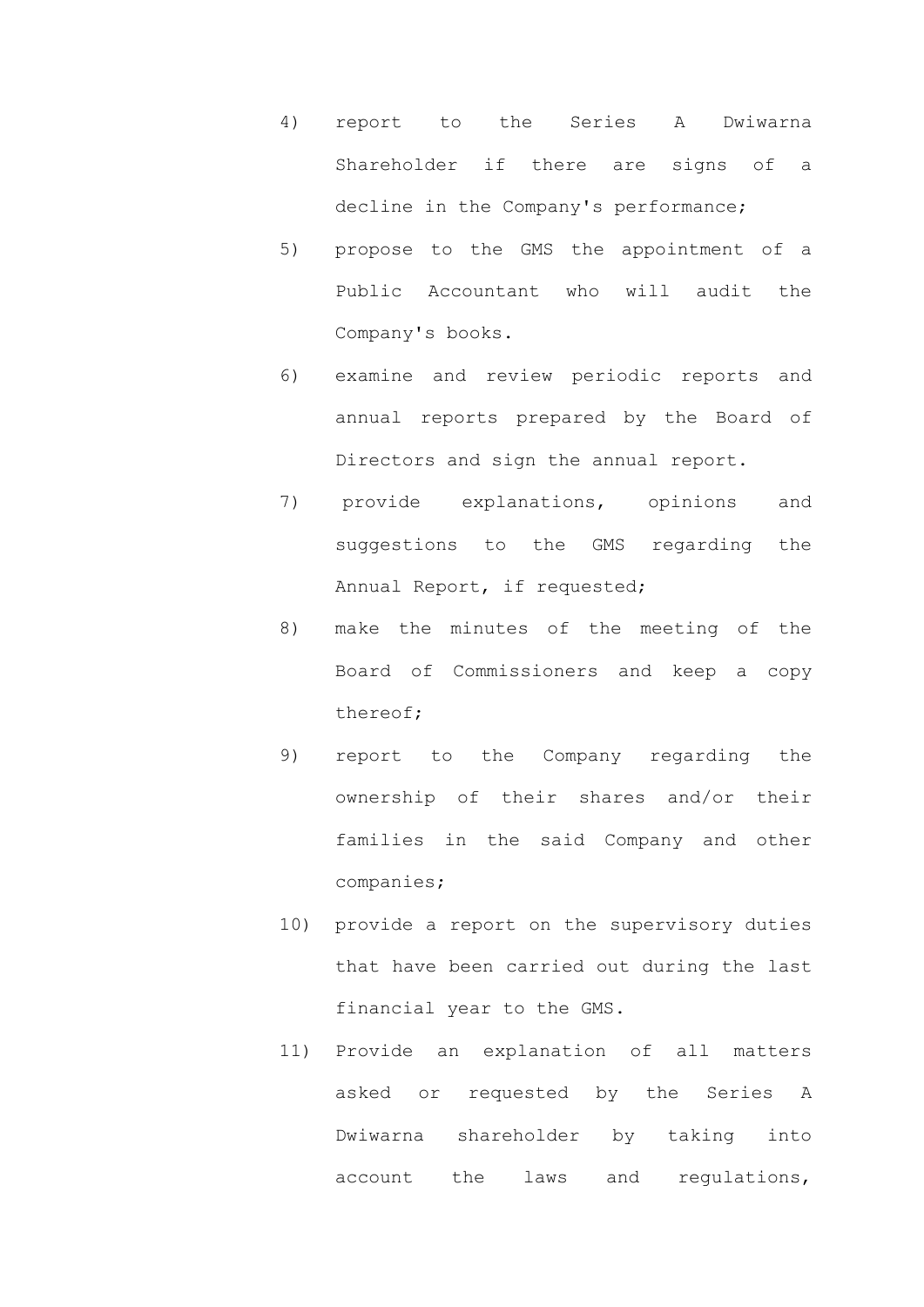especially those applicable in the Capital Market sector.

- 12) carry out other obligations in the context of the task of supervising and providing advice, as long as it does not conflict with the laws and requlations, these Articles of Association, and/or the resolutions of the GMS.
- 3. In carrying out these duties, each member of the Board of Commissioners must:
	- a. Comply with these Articles of Association and the laws and regulations as well as the principles of professionalism, efficiency, transparency, independence, accountability, responsibility, and fairness;
	- b. Demonstrate Good faith, prudence and responsibility in carrying out supervisory duties and providing advice to the Board of Directors for the benefit of the Company and in accordance with the purposes and objectives of the Company.
- 4. In certain circumstances, the Board of Commissioners shall hold the Annual GMS and any other GMS as stipulated in the laws and regulations and the articles of association.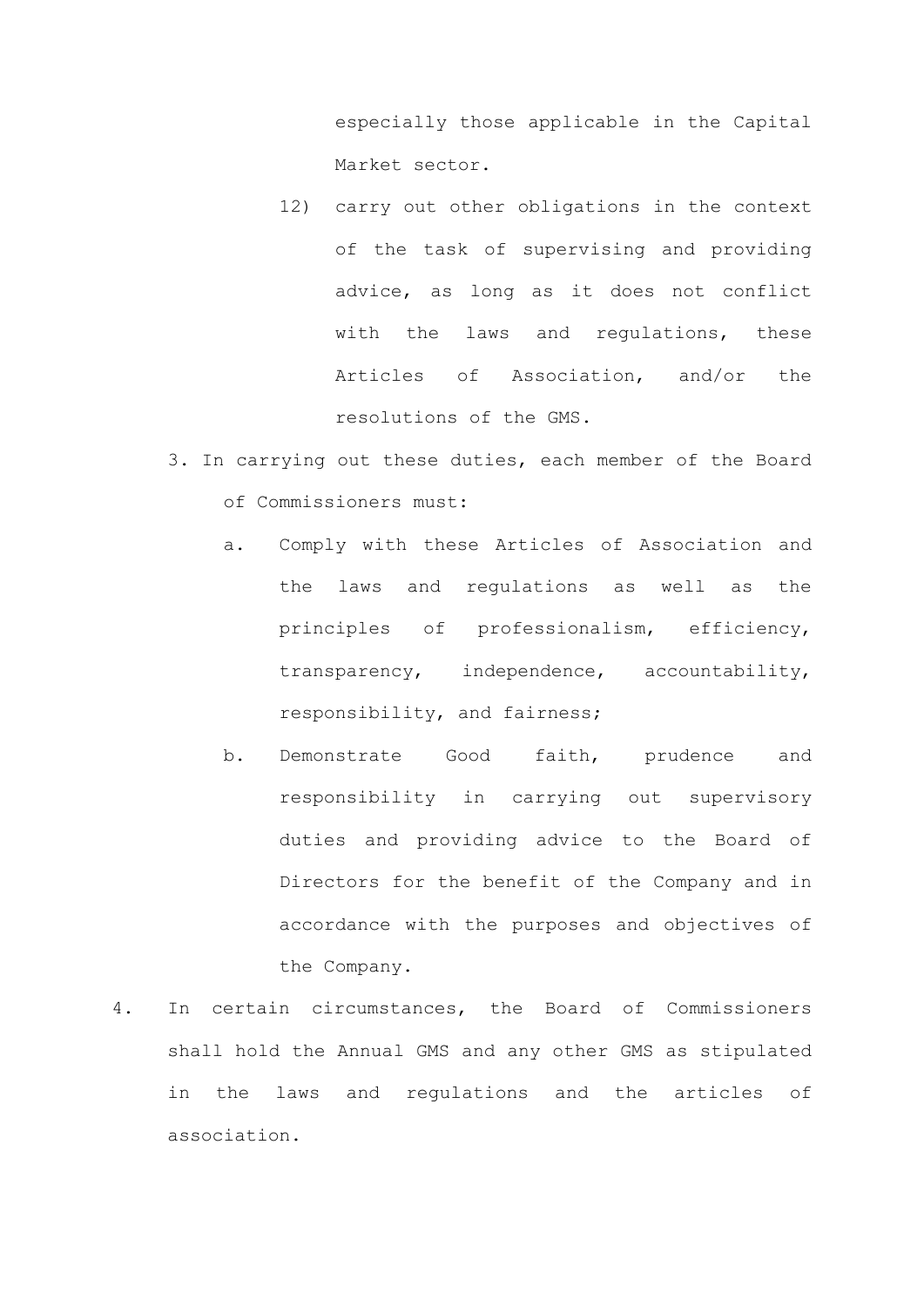- 5. a. Each member of the Board of Commissioners shall jointly and severally be responsible for the losses sustained by the Company if he/she has been at fault or in failure in performing his/her duties.
	- b. The members of the Board of Commissioners shall not be held liable for any loss sustained by the Company as referred to in paragraph 7 of this Article when such member of the Board of Commissioners can prove that:
		- 1. the loss is not caused by his/her fault or failure;
		- 2. he/she has performed the management in good faith, responsibly and prudently in the interest of the Company and in accordance with the purposes and objectives of the Company;
		- 3. he/she has no conflict of interest, directly and indirectly, in the act of managing which results in loss; and
		- 4. he/she has taken necessary measures to prevent loss from arising or continuing. MEETING OF THE BOARD OF COMMISSIONERS

#### Article 16

1. All resolutions of the Board of Commissioners shall be adopted in the meeting of Board of Commissioners.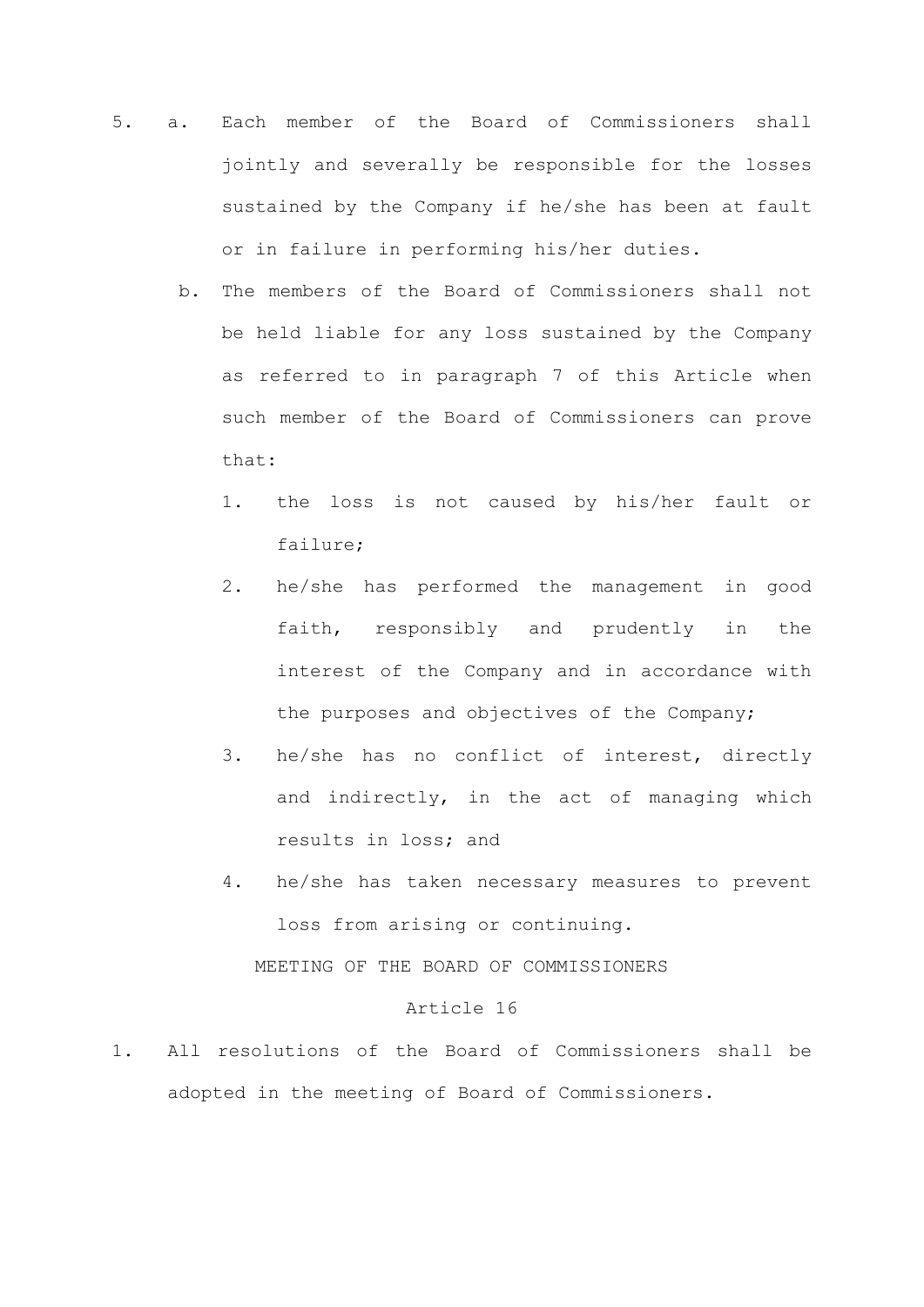- 2. The Board of Commissioners shall convene a Meeting of the Board of Commissioners at least 1 (one) time every 2 (two) months.
- 3. The Board of Commissioners shall hold a Meeting of the Board of Directors together with the Board of Directors on a regular basis at least 1 (one) time every 4 (four) months.
- 4. Meeting of the Board of Directors may be convened at any time at the written request of a member the Board of Commissioners by stating the agenda to be discusses in the Meeting.
- 5. Notice to call for a Meeting of the Board of Commissioner shall be served by the President Commissioner. If the President Commissioner is absent or unable or unwilling to preside over the Meeting for any reason whatsoever, it being unnecessary to provide proof of such disability or absence to any third party, then Notice of the Meeting shall be served by Deputy President Commissioner. If the President Commissioner is absent or unable or unwilling to preside over the Meeting for any reason whatsoever, it being unnecessary to provide proof of such disability or absence to any third party, then Notice of the Meeting shall be served by a Member of Board of Commissioners.
- 6. If the President Commissioner is absent or unable or unwilling to preside over the Meeting for any reason whatsoever, it being unnecessary to provide proof of such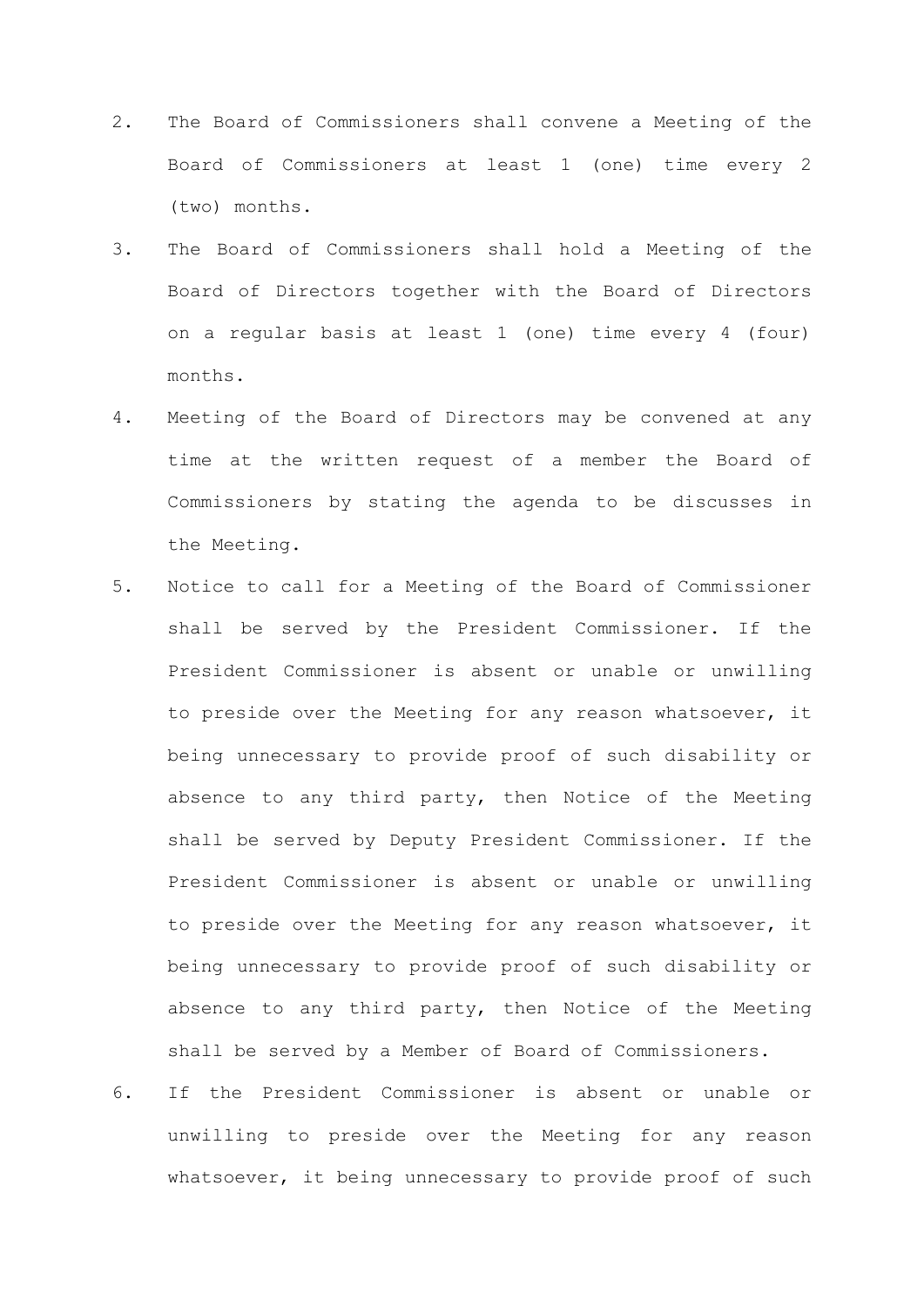disability or absence to any third party, then the Meeting of the Board of Commissioners shall be chaired by a Commissioner appointed by the members of the Board of Commissioners present at the Meeting.

- 7. a. Notice of the Meeting of the Board of Directors shall be made in writing and sent by registered mail, facsimile, electronic mail or personally delivered, against proper receipt, to each member of the Board of Directors the latest 5 (five) days before the date of meeting, excluding notice date and meeting date, or within a shorter period in case of Emergency.
	- b. A prior notice to call for a meeting of the Board of Directors shall not be required for meetings scheduled under the resolutions of the Meeting of the Board of Commissioners or if all members of the Board of Directors are to be present or represented at the meeting.
- 8. The notice to call for the meeting as referred to in paragraph (5) shall indicate the agenda, date, time and place of the Meeting. Meeting of the Board of Directors may be held at the Company's domicile or at the place of its main business activities or at the domicile of Stock Exchange on which its shares are listed, or elsewhere within the territory of the Republic of Indonesia.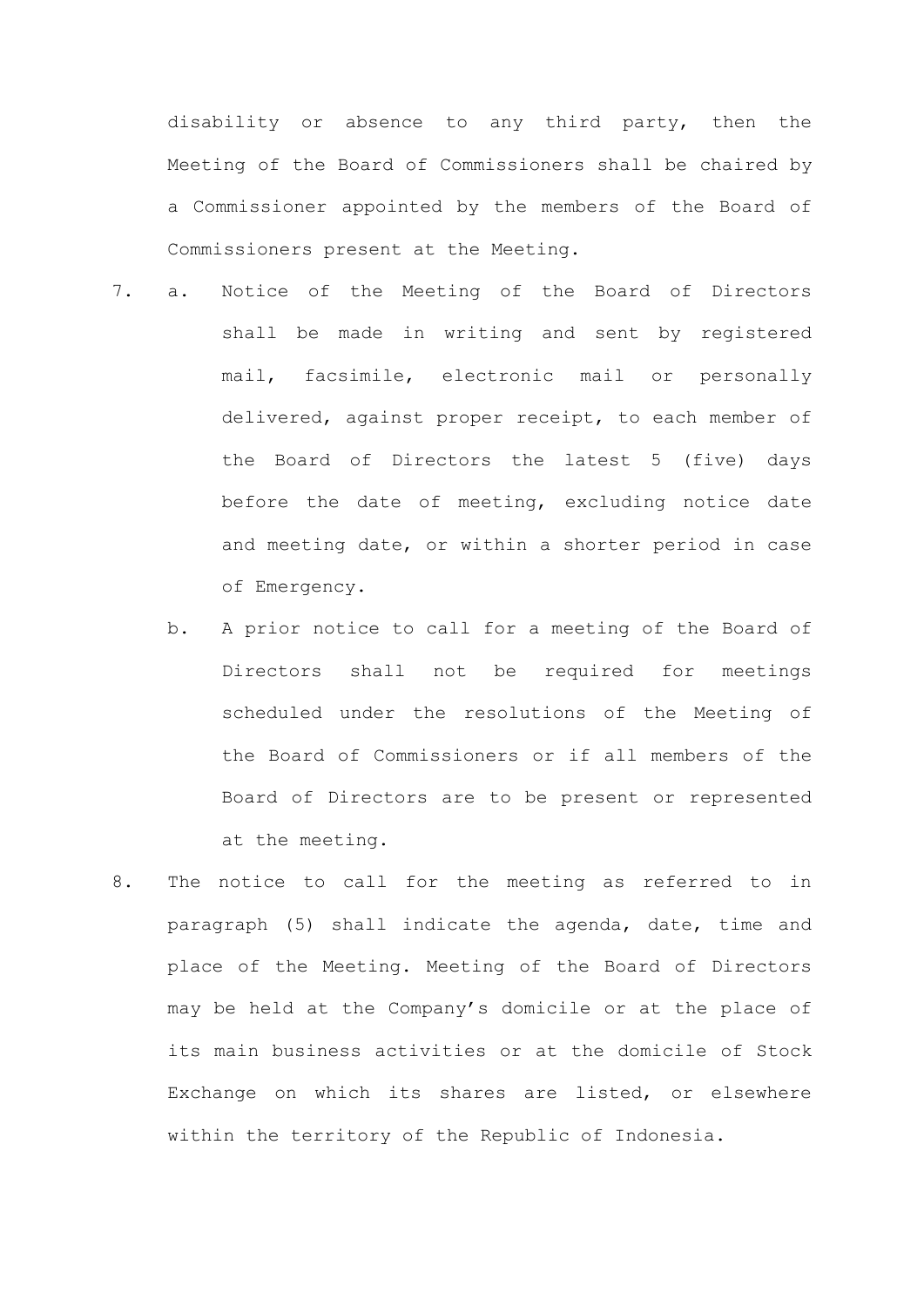- 9. All meetings of the Board of Directors shall be chaired by the President Commissioner.
- 10 a. In case the President Commissioner is absent or hindered by any reasons whatsoever, it being unnecessary to provide proof of such impediment to any third party, the Deputy President Commissioner shall chair the meeting, or in the absence of the President Director and the Deputy Director or one of the Directors appointed by the Deputy Director to shall chair the meeting of the Board of Directors
	- b. If the GMS does not appoint a Vice President Commissioner, then in the event that the President Commissioner is absent or hindered by any reasons whatsoever, it being unnecessary to provide proof of such impediment to any third party, the President Commissioner shall appoint in writing a member of the Board of Directors who is authorized to act for and on behalf of the name of the Board of Directors and carry out the duties of the President Commissioner.
- 11. In the event that the President Commissioner does not make an appointment, the member of the Board of Commissioners who has served the longest as a member of the Board of Commissioners acts as chairman of the meeting of the Board of Commissioners. Meetings of the Board of Commissioners are valid and have the right to make binding resolutions if attended and or represented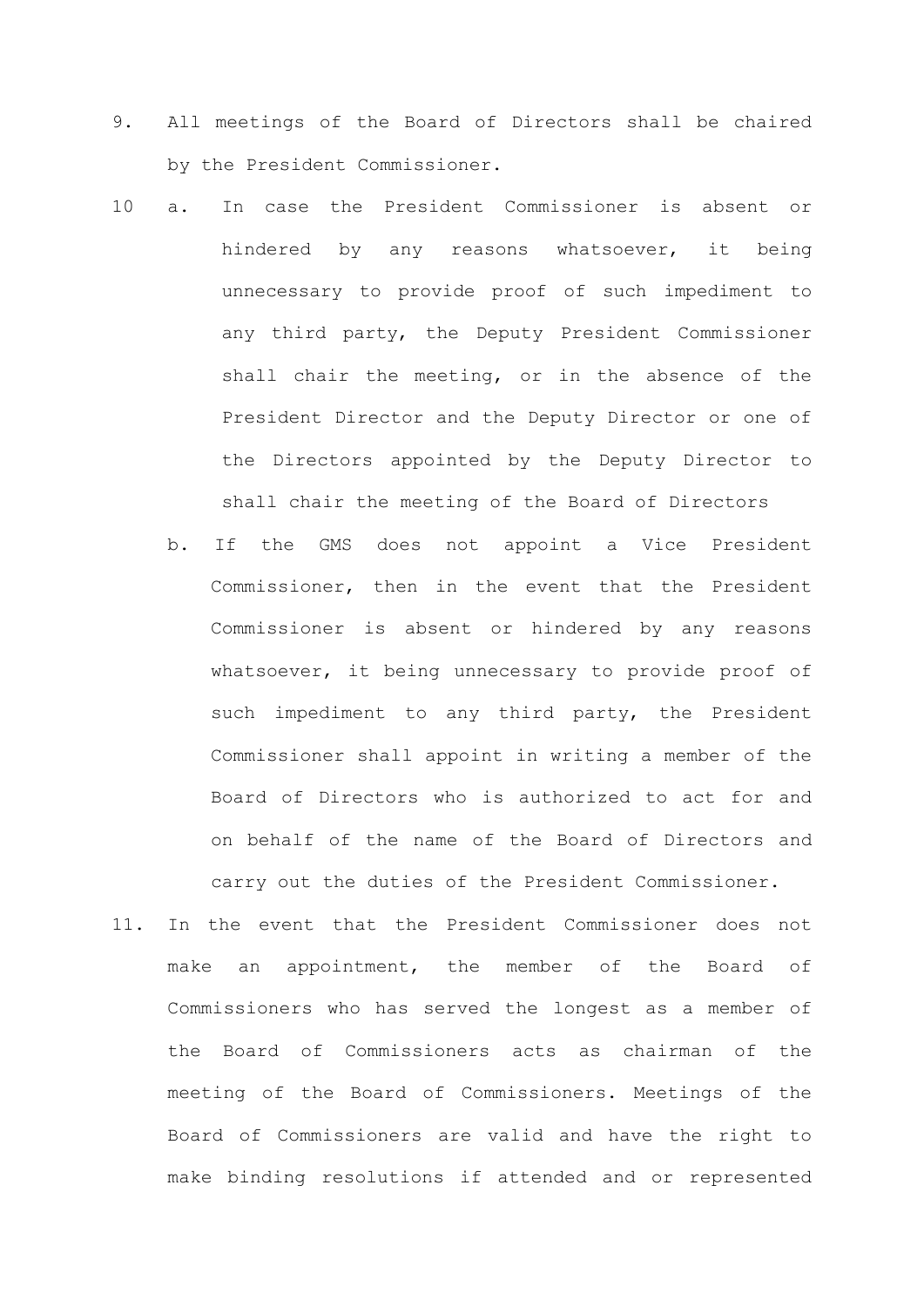by more than 1/2 (one half) of the total members of the Board of Commissioners.

- 12. In the event that the longest serving member of the Board of Commissioners of the Company is more than 1 (one) person, then the Commissioner as referred to in paragraph (9) of this Article is the oldest in age who acts as chairman of the Board of Directors Meeting.
- 13. In the event that there is more than one proposal, a reelection shall be conducted so that one of the proposals obtains more than 1/2 (one half) of the total votes cast.
- 14. In the Meeting of Board of Commissioner, Each member of the Board of Commissioner has the right to cast 1 (one) vote and 1 (one) additional vote for another member of the Board of Commissioner whom he/she represents.
- 15. Blank votes and void votes shall be deemed as affirmative vote. Void votes shall be deemed non-existent and shall not be counted in the calculation of the number of vote cast.
- 16. Voting concerning individual shall be made in writing in unsigned and folded ballot papers, unless otherwise permitted by meeting Chairman voting concerning other matters shall be made orally.
- 17. All resolutions of the meeting of the Board of Commissioners as referred to in paragraph 1 shall be adopted on the basis of the principle of the deliberation to reach a consensus. In case of failure to adopt a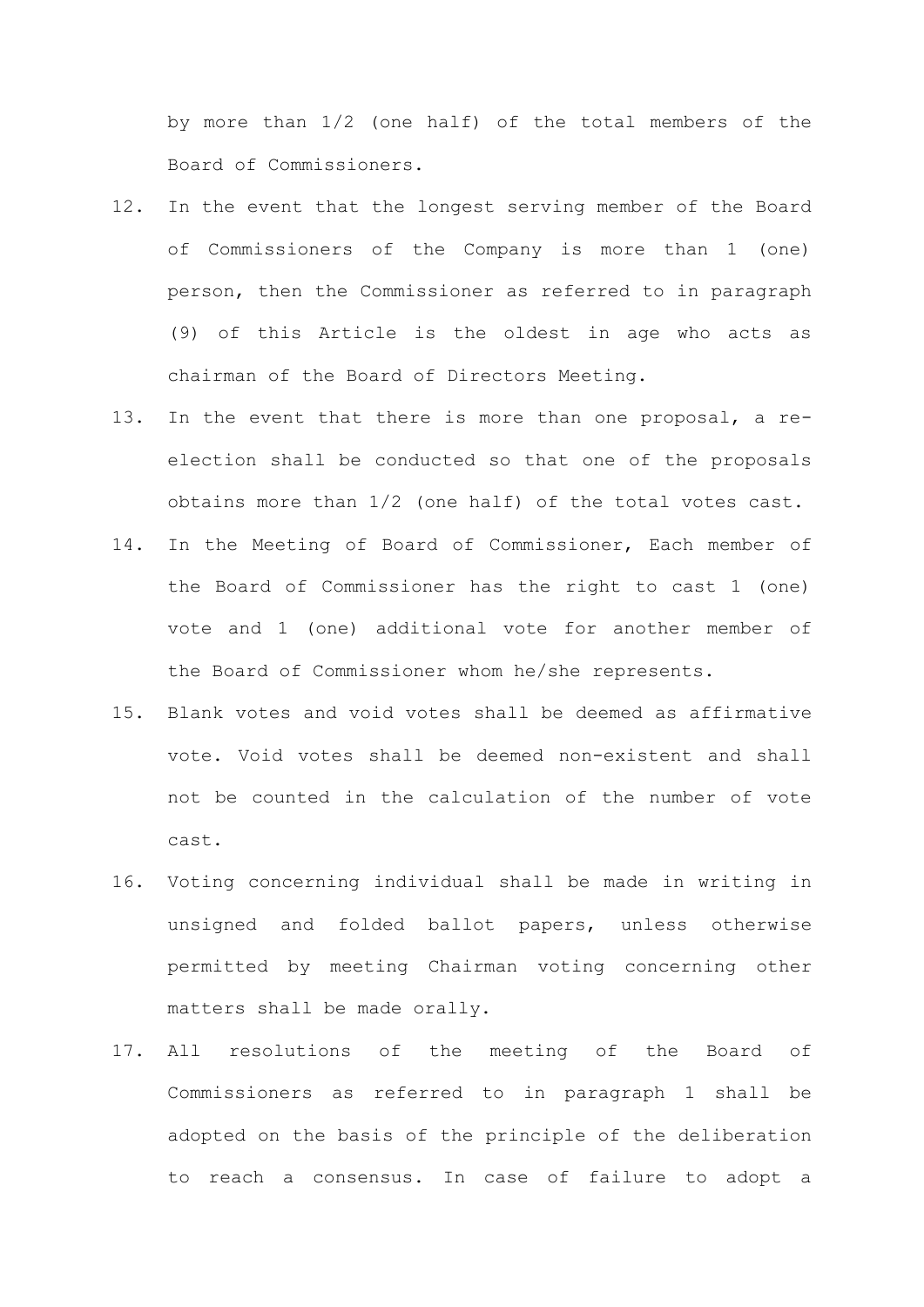resolution on the basis of the principle of deliberation to reach a consensus, the resolution shall be adopted by a simple majority votes, approved by more than 1/2 (half) of members of the Board of Commissioners attending the Meeting.

18. a. The result of the meeting as referred to in paragraph (2) shall be set out in the minutes of meeting by a person present at the meeting and signed by all members of the Board of Commissioners attending the meeting, and distributed to all members of the Board of Commissioners.

b. The result of the meeting as referred to in paragraph (3) shall be set out in the minutes of meeting, signed by all members of the Board of Commissioners and members of the Board of Commissioners attending the meeting, and distributed to all members of the Board of Commissioners and the Board of Commissioners.

c. In the event there is any member of the Board of Commissioners and/or any member of the Board of Commissioners not signing the result of the meeting as referred to in paragraphs a and b, the said member shall provide his/her reason in writing and in a separate letter attached to the minutes of meeting.

d. The minutes of meeting of the Board of Commissioners as referred to in paragraphs a and b shall be documented by the Company.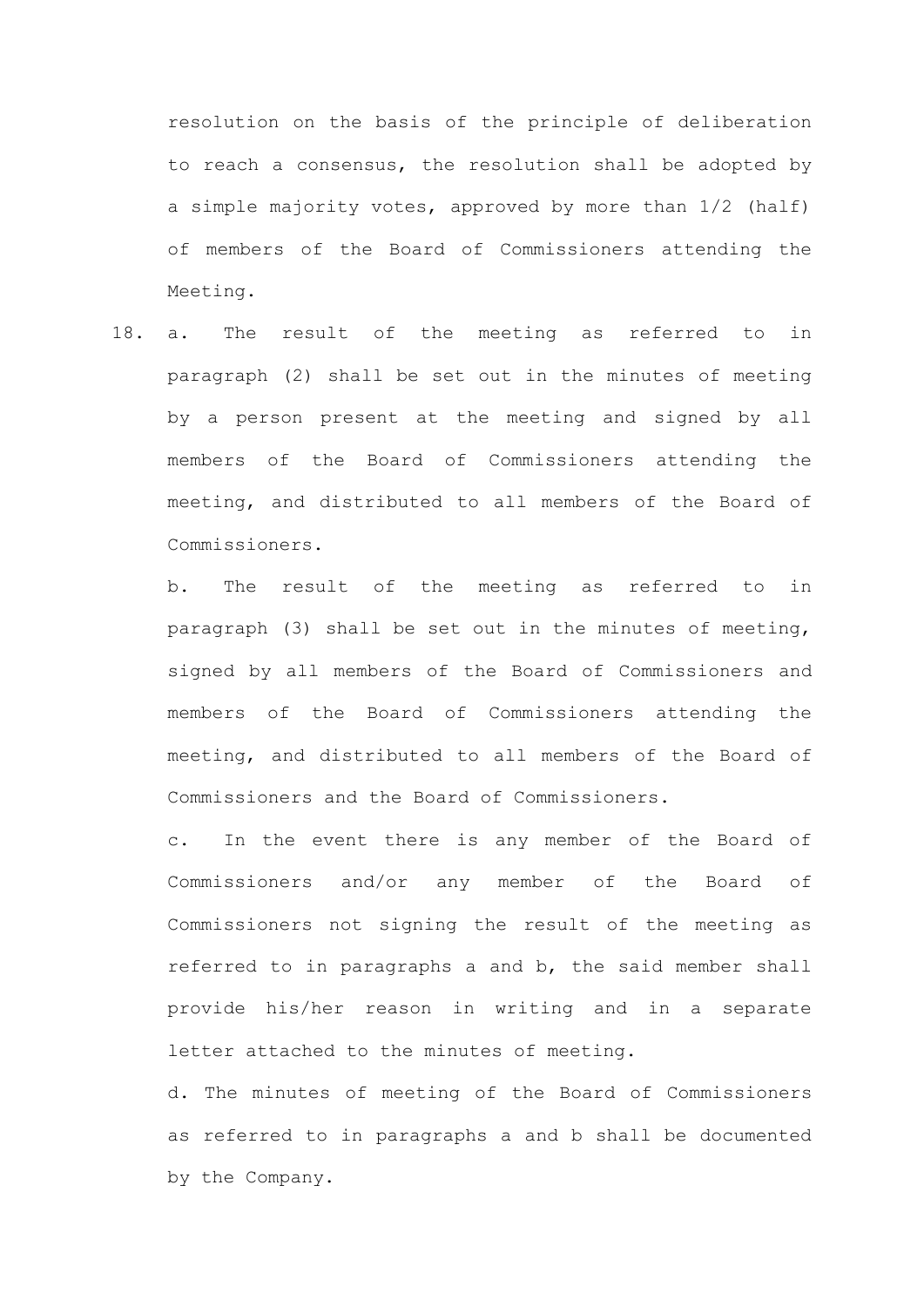e. The Minutes of Meeting of the Board of Commissioners shall serve as valid evidence for the members of the Board of Commissioners and/or any third party regarding the resolution/s adopted at the Meeting.

- 19. a. The Board of Commissioners may also adopt valid and binding resolutions without convening a Meeting of the Board of Commissioners, provided that all members of the Board of Commissioners have been notified in writing of the proposals to be discussed and all such members have given and signed their written approval to the proposal. b. The resolution adopted in such a manner shall have the same effect of the resolution lawfully adopted at a Meeting of the Board of Commissioners.
- 20. In the event that members of the Board of Commissioners are unable to physically attend the meeting, He/She may attend the Meeting through teleconference, video conference, or any other electronic media according to the prevailing regulations.
- 21. Any member of Board of Commissioners personally in any manner, either directly or indirectly, having the interest in a transaction, contract or proposed contract, to which the company is one party, shall state the nature of his interest in a meeting of Board of Commissioners and he shall not be entitled to participate in a voting concerning matters relating to such transaction or contract.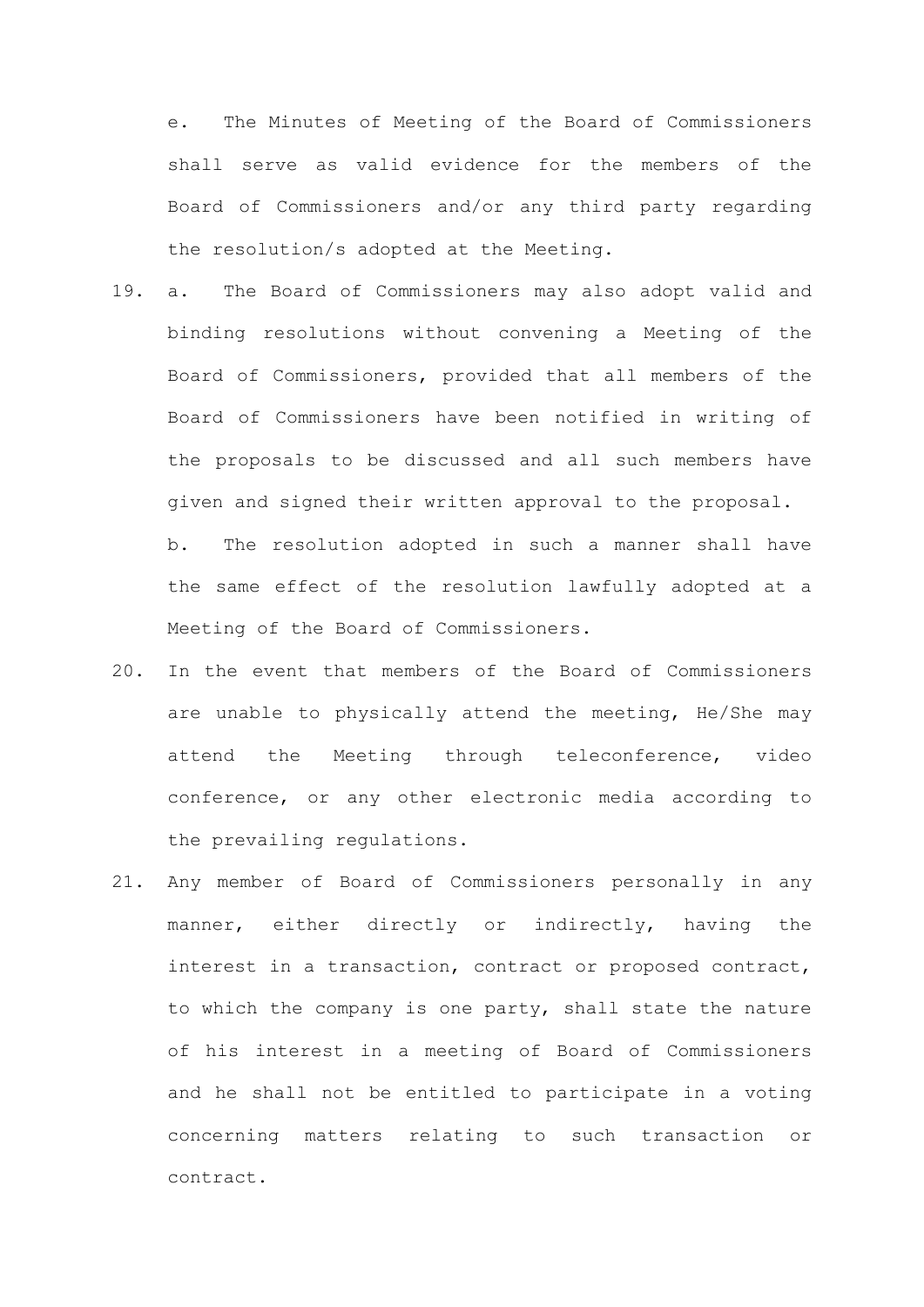#### BUSINESS PLAN AND ANNUAL BUDGET

#### Article 17

- 1. The Board of Directors is required to prepare the Company's Annual Work Plan and Budget for each financial year, which at least contains:
	- a. mission, business objectives, business strategy, company policies, and work programs/activities;
	- b. the Company's budget which is detailed for each work program/activity budget;
	- c. financial projections of the Company and its subsidiaries; and
	- d. other matters that require the resolutions of the Board of Commissioners.
- 2. The Board of Commissioners is required to prepare a work program for the Board of Commissioners which is an integral part of the Company's Annual Work Plan and Budget prepared by the Board of Directors as referred to in paragraph (1).
- 3. The draft of the Company's Annual Work Plan and Budget which has been signed by all members of the Board of Directors shall be submitted to the Board of Commissioners, no later than 30 (thirty) days before the start of the new financial year or within the time stipulated in the laws and regulations, for approval from the Board of Commissioners.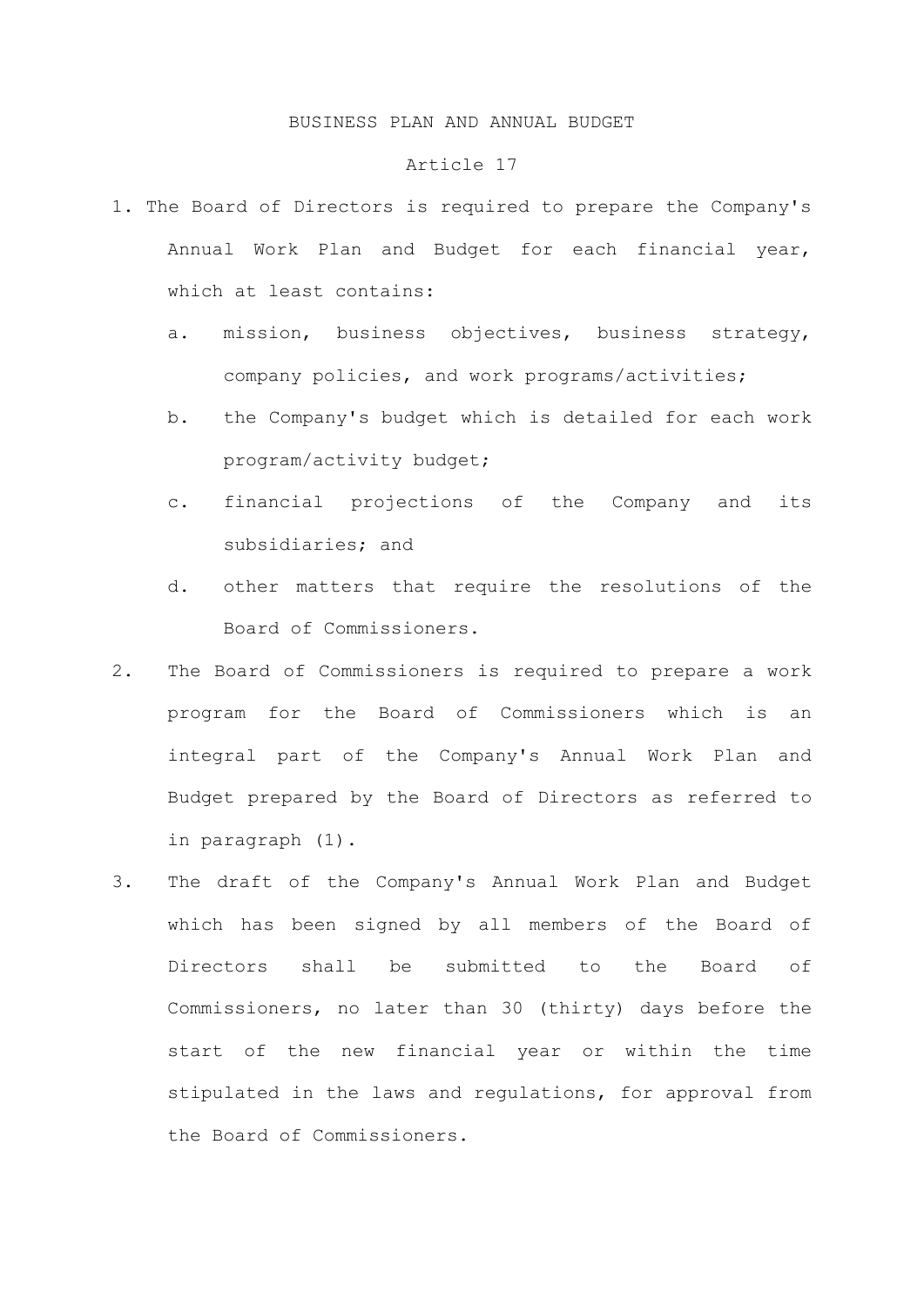- 4. The draft of the Company's Annual Work Plan and Budget is approved by the Board of Commissioners no later than 30 (thirty) days after the current fiscal year (the year of the relevant Company's Annual Work Plan and Budget) or within the time stipulated in the laws and regulations.
- 5. In the event that the draft of the Company's Work Plan and Budget has not been submitted by the Board of Directors and/or the Company's Work Plan and Budget has not been approved within the period as referred to in paragraph (4), the previous year's Company's Work Plan and Budget shall apply.

# FISCAL YEAR AND ANNUAL REPORT

#### Article 18

- 1. The fiscal year of the Company shall commence on the 1st (first) day of January and end on the 31st (thirty first) day of December. At each end of December each year, the Company's books shall be closed.
- 2. The Board of Directors is required to prepare an Annual Report which contains at least:
	- a. an overview of important financial data;
	- b. stock information (if any);
	- c. the report of the Board of Directors;
	- d. the report of the Board of Commissioners;
	- e. Company profile;
	- f. management analysis and discussion;
	- g. corporate governance;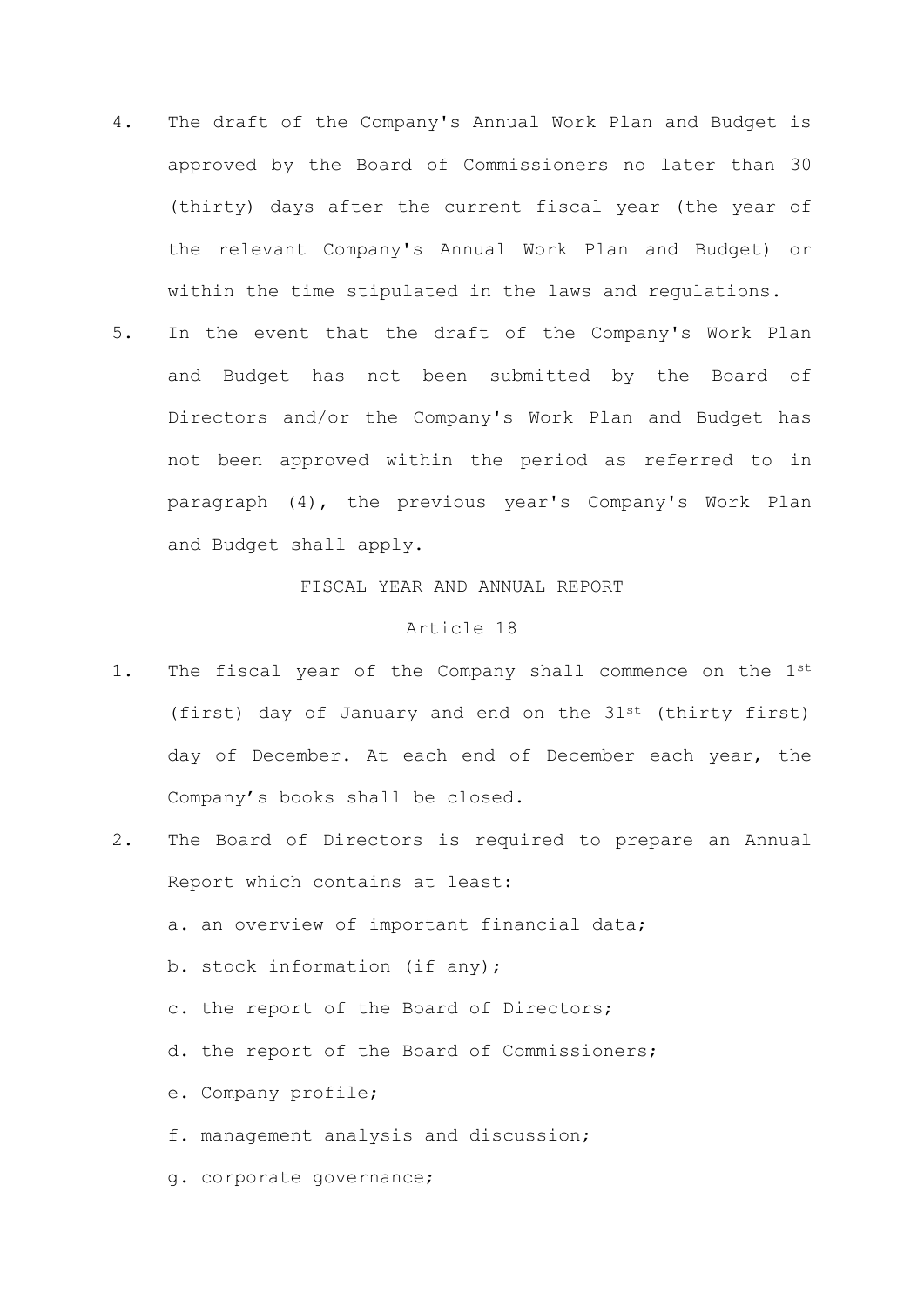h. the Company's social and environmental responsibility;

- i. audited annual financial report;
- j. statement letter of members of the Board of Directors and members of the Board of Commissioners regarding the responsibility for the Annual Report.
- 3. The Board of Commissioners is required to compile a report on the supervisory duties carried out by the Board of Commissioners during the last financial year which is an integral part of the annual report prepared by the Board of Directors as referred to in paragraph (2).
- 4. The draft Annual Report including the financial statements that have been audited by a public accountant, which has been signed by all members of the Board of Directors shall be submitted to the Board of Commissioners for review and signature prior to submission to the Annual GMS for approval and approval.
- 5. The Annual Report as referred to in paragraph (2) which has been signed by all Members of the Board of Directors and all Members of the Board of Commissioners shall be submitted by the Board of Directors to the Annual GMS no later than 5 (five) months after the end of the Financial Year with due observance of the applicable provisions.
- 6. In the event that a member of the Board of Directors and the Board of Commissioners does not sign the said annual report, the reasons must be stated in writing or the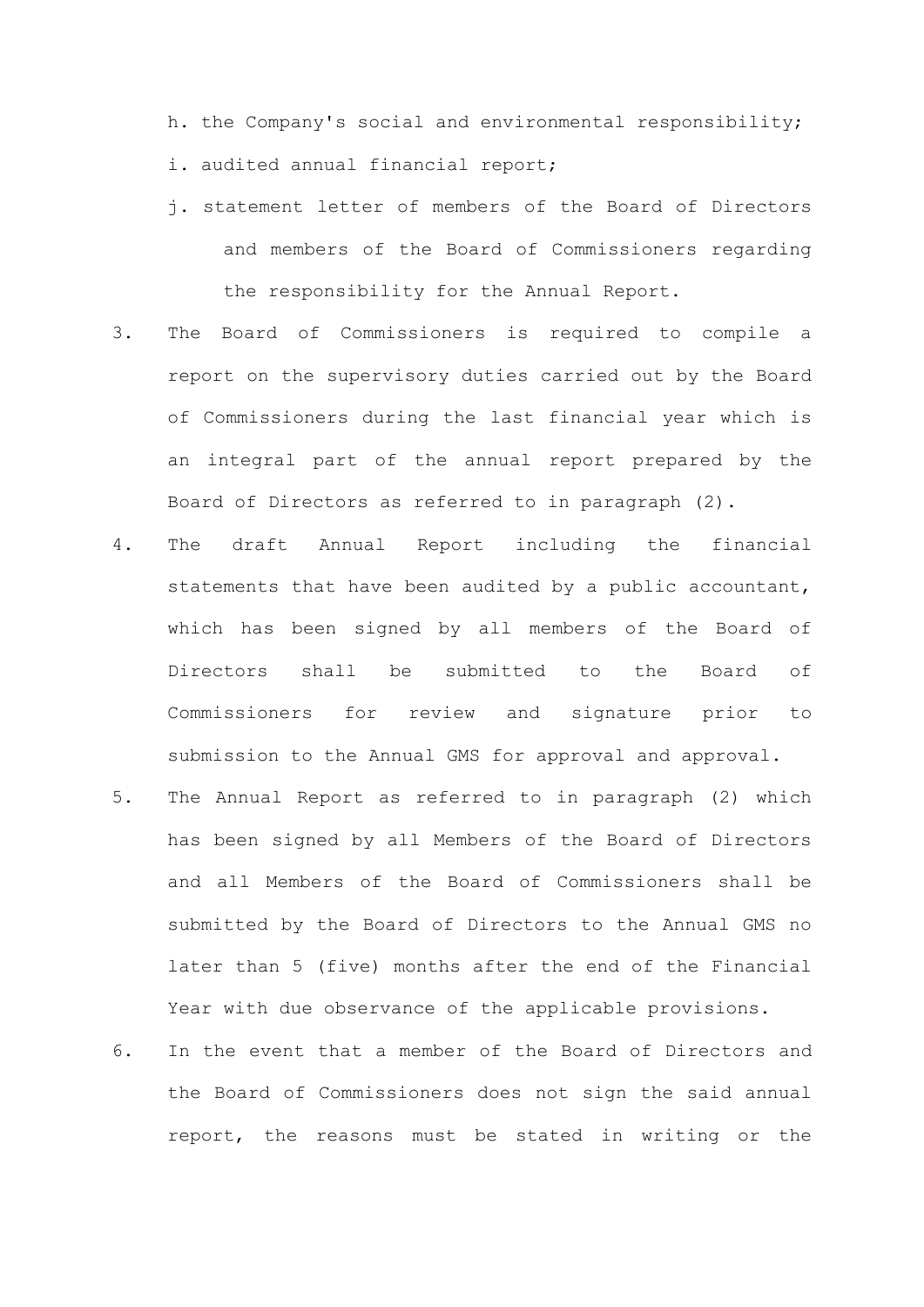reasons stated by the Board of Directors in a separate letter attached to the annual report.

- 7. In the event that a member of the Board of Directors or a member of the Board of Commissioners does not sign the annual report as referred to in paragraph (5) and does not provide a written reason, the person concerned is deemed to have approved the contents of the annual report.
- 8. Approval of the Annual Report, including the ratification of the financial statements as referred to in paragraph (2), is carried out by the Annual GMS no later than the end of the 5th (fifth) month after the financial year ends.
- 9. Approval of the annual report, including the ratification of the annual financial report as well as the report on the supervisory duties of the Board of Commissioners and the resolutions on the use of profits shall be determined by the Annual GMS.
- 10. Approval of the Annual Report, including the report on supervisory duties by the Board of Commissioners and ratification of the financial statements by the Annual GMS, means granting settlement and release to members of the Board of Directors and members of the Board of Commissioners for the management and supervision that have been carried out during the past financial year, to the extent that such actions turns out in the annual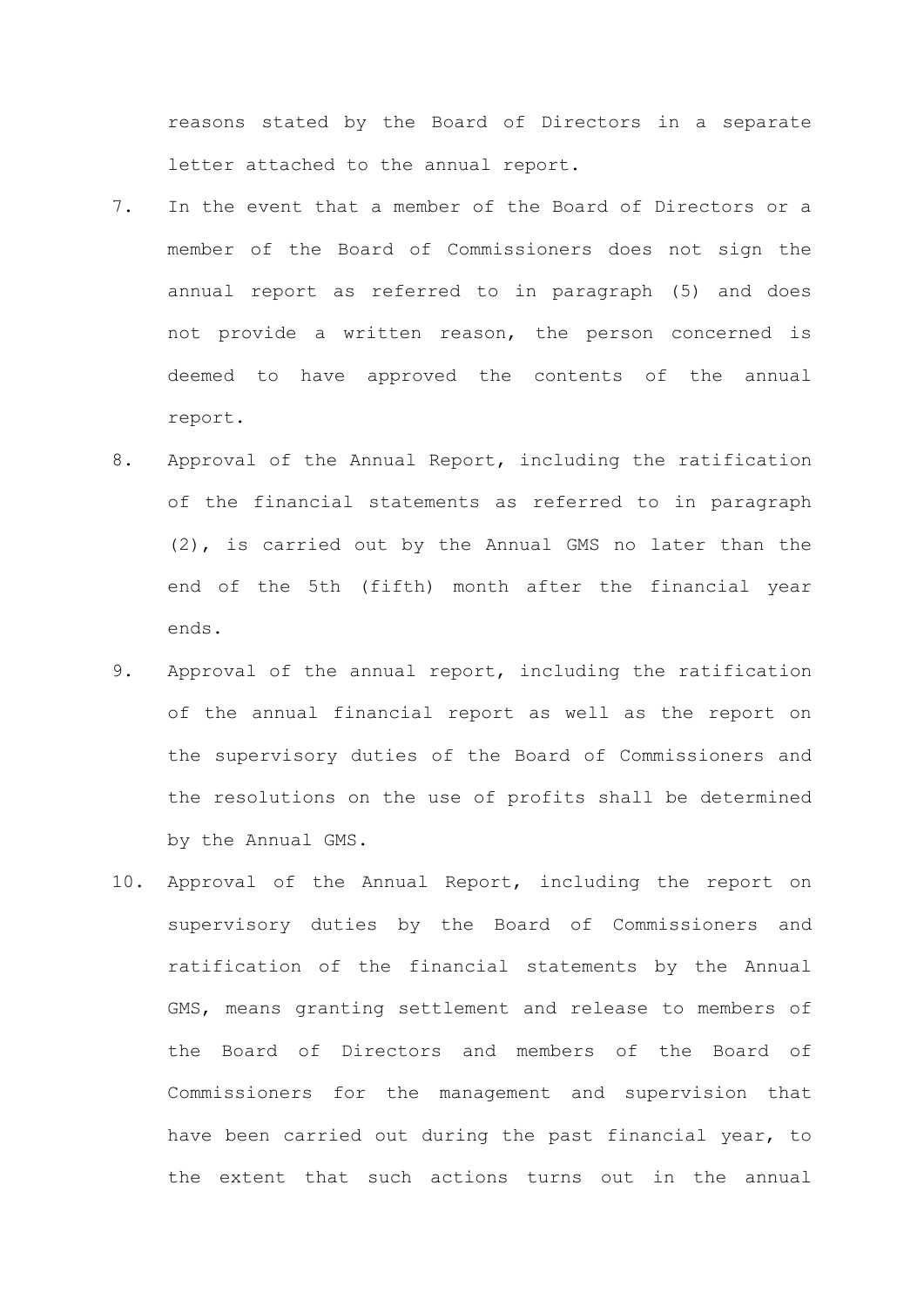report, including financial statements, reports on supervisory duties by the Board of Commissioners, and in accordance with applicable regulations.

- 11. The Annual Report including the Financial Statements as referred to in paragraph (4) must be made available at the Company's Head Office from the date of invitation until the date of the Annual GMS.
- 12. The Company shall advertise the Balance Sheet and Statement of Income in daily newspapers in Indonesian language and having national circulation in accordance with the procedure as specified in the Regulation applicable to the Capital Market.

## REPORTING

## Article 19

- 1. The Board of Directors is required to prepare periodic reports containing the implementation of the Company's Work Plan and Budget.
- 2. Periodic reports as referred to in paragraph (1) include quarterly reports and annual reports.
- 3. In addition to the periodic reports as referred to in paragraph (2), the Board of Directors may at any time also provide special reports to the Board of Commissioners.
- 4. Periodic reports and other reports as referred to in paragraphs (1) and (3), shall be submitted in the form,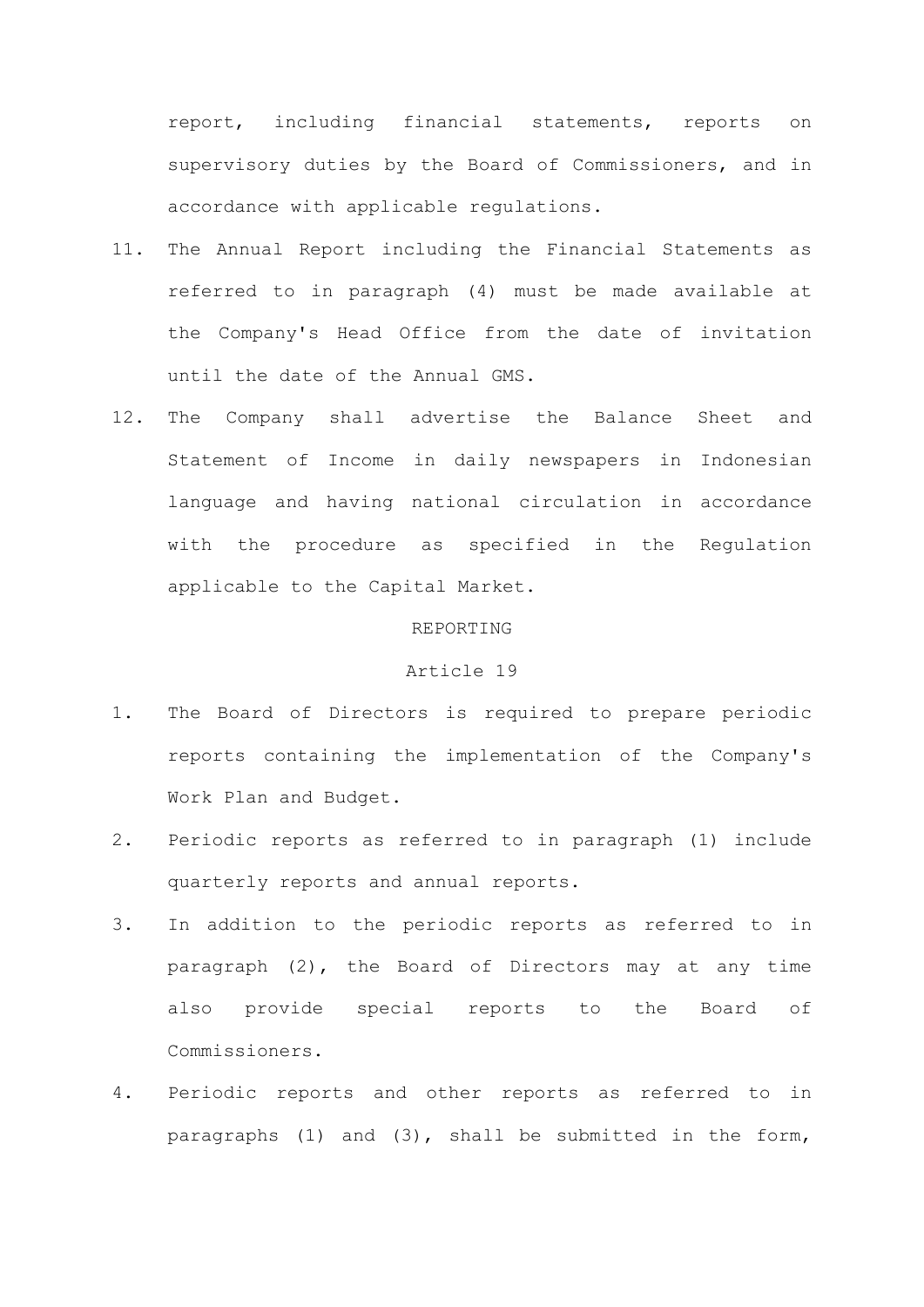content and procedures for preparation in accordance with the provisions of laws and regulations.

5. The Board of Directors must submit a quarterly report to the Board of Commissioners no later than 30 (thirty) days after the end of the quarterly period.

GENERAL MEETINGS OF SHAREHOLDERS

- 1. The GMS of the Company shall be:
	- a. The Annual GMS as provided for in Article 21; and
	- b. Other GMS which hereinafter referred to as Extraordinary GMS as provided for in Article 22
- 2. Unless otherwise expressly provided in these Articles of Association, the term "GMS" shall mean both Annual GMS and Extraordinary GMS.
- 3. The Board of Directors shall hold an Annual GMS and Extraordinary GMS at the request of the Company's Board of Commissioners or the shareholders with due observance to the provisions of paragraph (4) of this article.
- 4. Request for GMS by Shareholders:
	- a. A GMS may be convened at the request of:
		- i. Holder of Dwiwarna Series A Shares
		- ii. Board of Commissioners
		- iii. 1 (one) or more shareholder collectively representing at least 1/10 (one-tenth) or more of the total voting shares issued by the Company may request for a GMS with due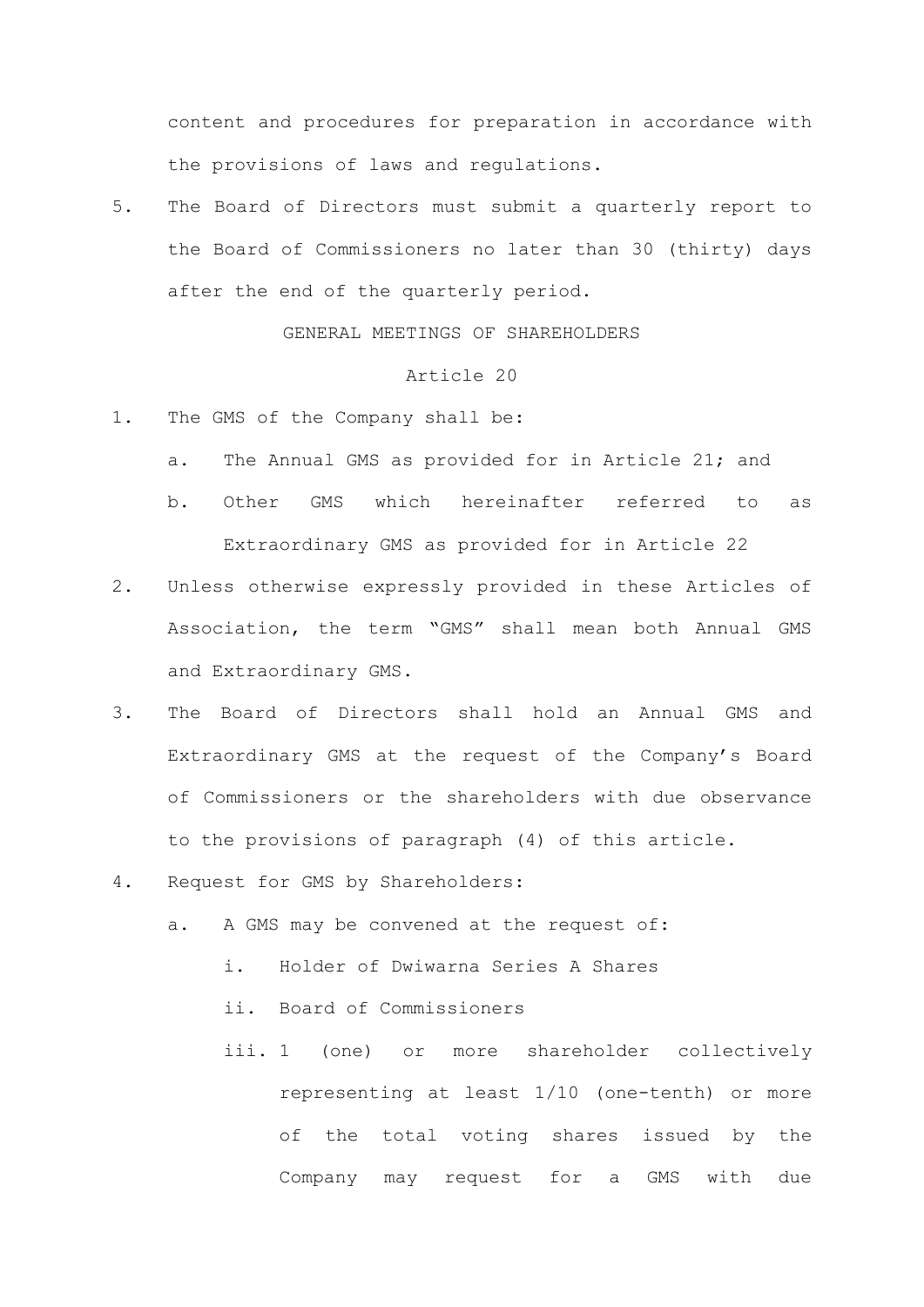observance to the provisions of this Articles of Associations and the Law and Legislations.

- b. The request for a GMS as referred to in letter a of this paragraph shall be submitted to the Board of Directors through a registered mail along with the reason therefor.
- c. The request for a GMS as referred to in (1) of this paragraph shall:
	- 1) be made in good faith;
	- 2) consider the interest of the Company;
	- 3) be along with the reason and material related to the matters to be resolved at a GMS; and
	- 4) not contravene any prevailing laws and regulations and the Company's articles of association.
- d. The proposal for holding a GMS from the shareholders as referred to in letter a must be a request that requires a GMS resolutions and according to the assessment of the Board of Directors has met the requirements in letter c.
- e. The Board of Directors shall announce the GMS to the shareholders no later than 15 (fifteen) days as of the date on which the request for a GMS as referred to in letter a of this paragraph is received by the Board of Directors.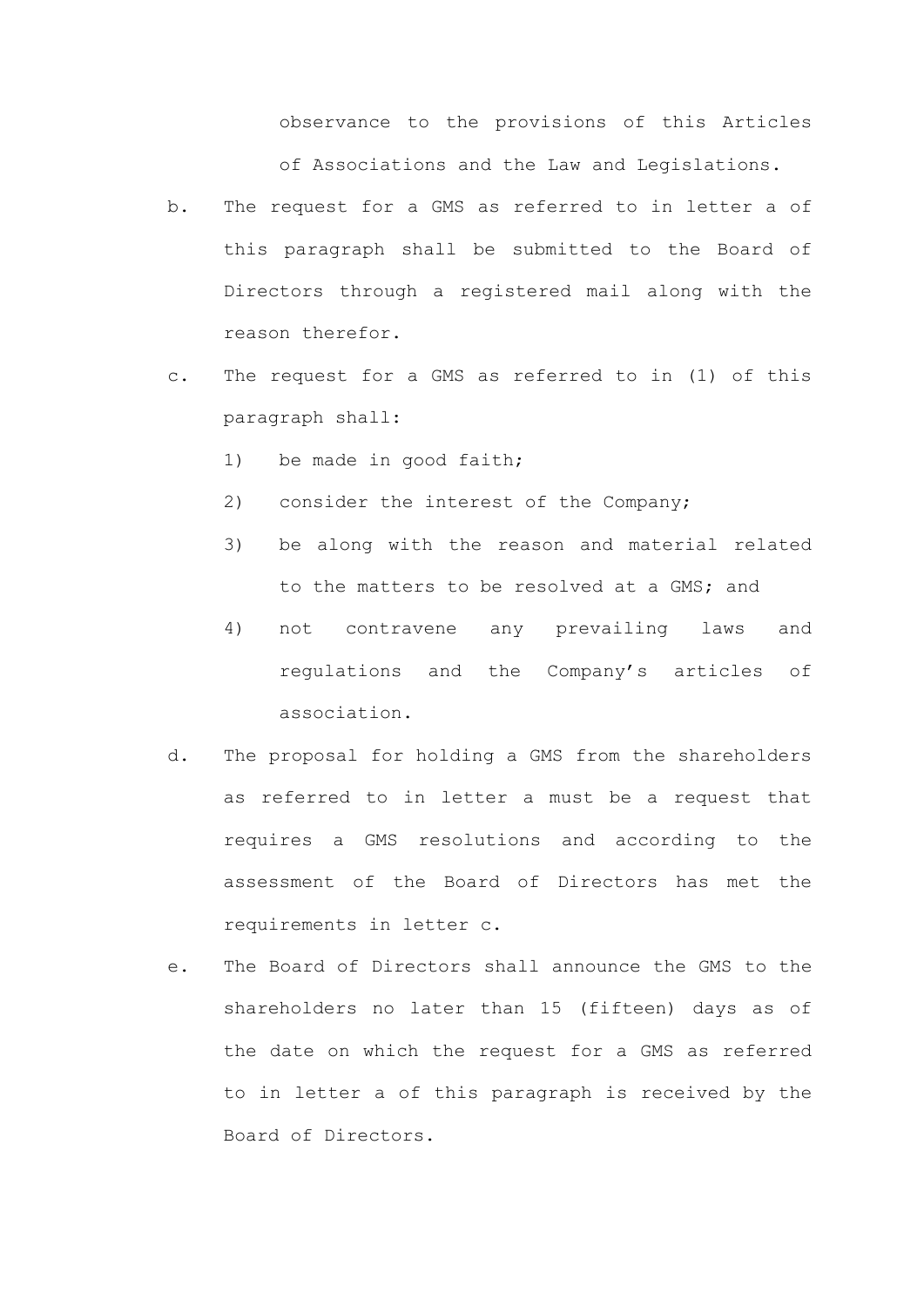- f. In case of failure of the Board of Directors to announce the GMS as referred to in letter e of this paragraph, the shareholder may submit its request for GMS to the Board of Commissioners.
- g. The Board of Directors shall announce the GMS to the shareholders no later than 15 (fifteen) days as of the date on which the request for a GMS as referred to in letter g of this paragraph is received by the Board of Directors.
- h. In case of failure of the Board of Directors or the Board of Commissioners to announce the GMS within the period as referred to in (4) and (6) of this paragraph, the Board of Directors or the Board of Commissioners shall announce:
	- 1. that there is a request for GMS from the shareholder as referred to in (1) of this paragraph; and
	- 2. the reason for the failure to hold the GMS.
- i. The announcement as referred to in (7) of this paragraph shall be made no later than 15 (fifteen) days upon receipt of the request for GMS from the shareholder as referred to in letters a and f of this paragraph.
- j. The announcement as referred to in letters e, g, and h of this paragraph shall be made at least through: 1. the website posting the e-GMS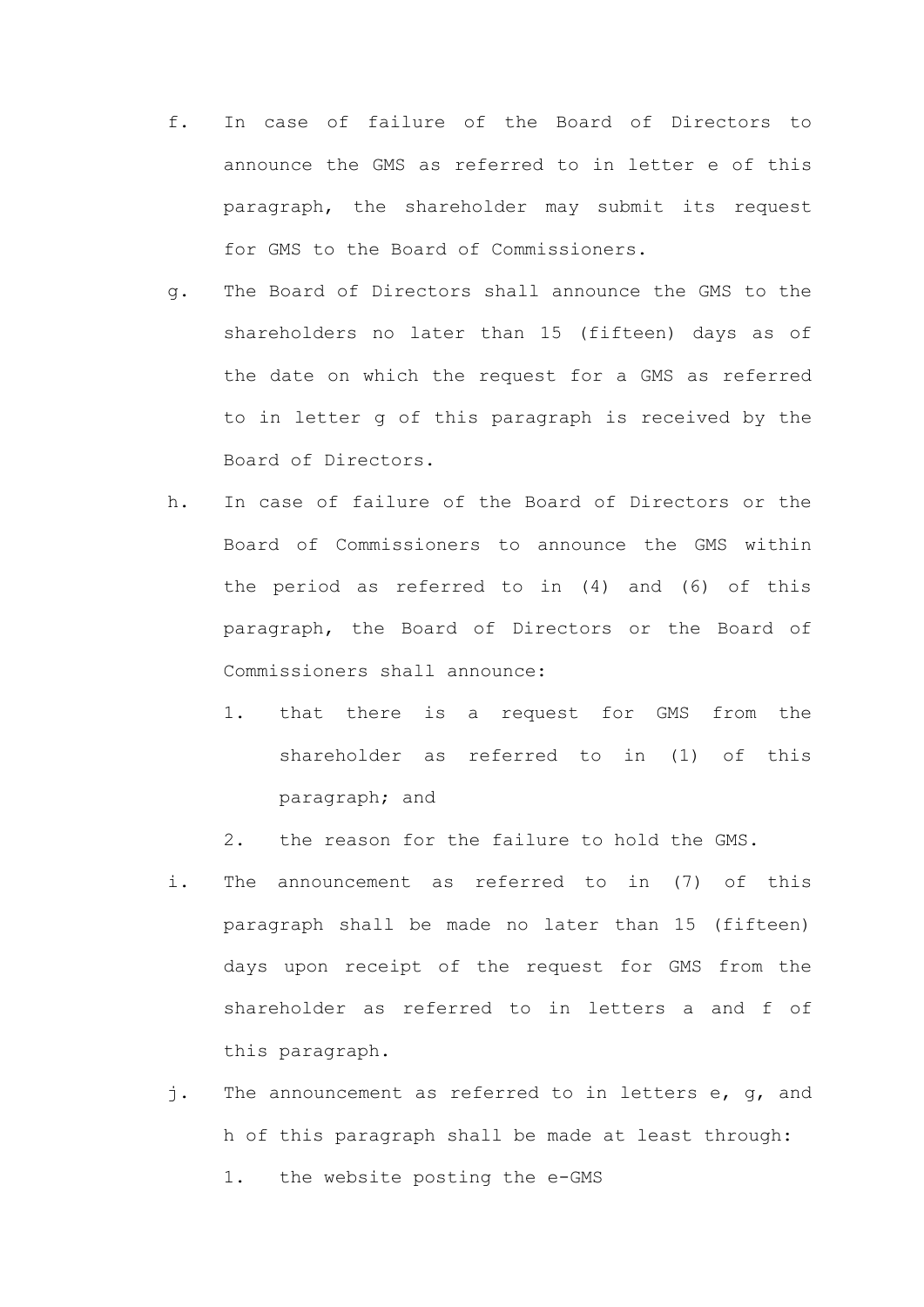2. the website of the Stock Exchange; and

3. the website of the Company,

in foreign and Indonesian language, provided that the foreign language used shall be at least English.

- k. Any announcement made in foreign language as referred to in letter j of this paragraph shall contain the same information as that of its Indonesian counterpart.
- l. In case of inconsistency in interpretation between the foreign language version and the Indonesian version of the information as referred to in (10) of this paragraph, the Indonesian version shall prevail.
- m. In case of failure of the Board of Commissioners to announce the GMS as referred to in letter g of this paragraph, the shareholder as referred to in letter a of this paragraph may submit the request for GMS to the chairman of any district court having jurisdiction over the Company's domicile to issue a judgment permitting the performance of the requested GMS.
- n. The shareholder who has obtained the judgment permitting the performance of GMS as referred to in letter m of this paragraph shall:
	- 1) make announcement, notice to call for GMS, announcement of summary of minutes of GMS, with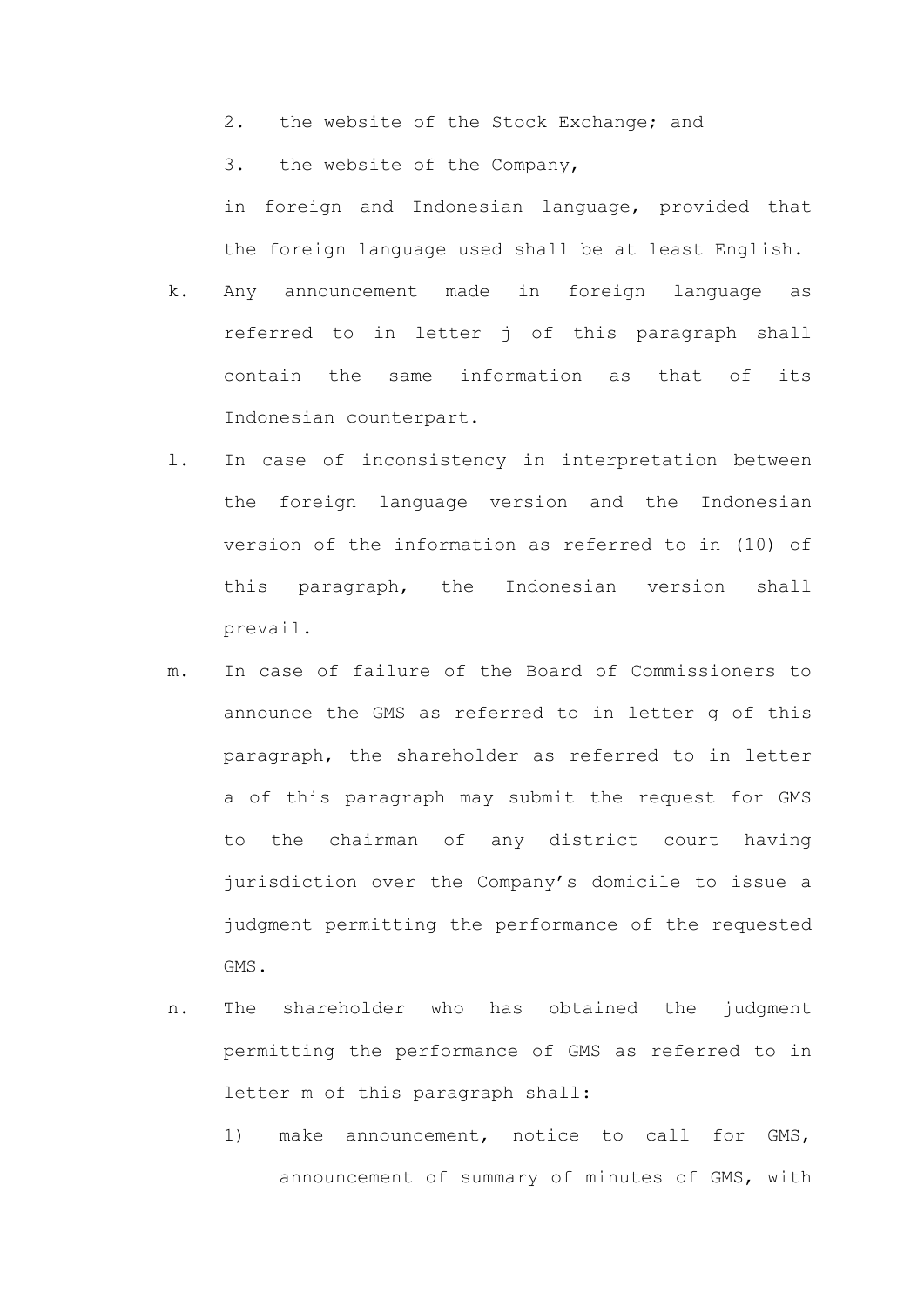respect to the GMS held in accordance with the Regulation of the FSA.

- 2) make notice for GSM and notify the FSA in accordance with the Regulation of the FSA of evidence of announcement, evidence of notice for meeting, minutes of GMS, and evidence of announcement of summary of minutes of GMS with respect to the GMS being held.
- 3) enclose any document containing the names of shareholders and amount of their respective shareholding in the Company as approved by the judgment of the court to hold the GMS and the judgment of the court with the notice as referred to in letter (b) to the FSA in connection with the GMS to be held.
- o. The shareholder as referred to in (1) of this paragraph shall not be required to transfer the shares it holds as specified in Article 10 paragraph (9).
- p. In case of failure of the Board of Directors or the Board of Commissioners to announce the GMS within the period as referred to in letter a of this paragraph, the Board of Directors or the Board of Commissioners shall, within a period of 15 (fifteen) days commencing since the date of call for GMS is received, announce: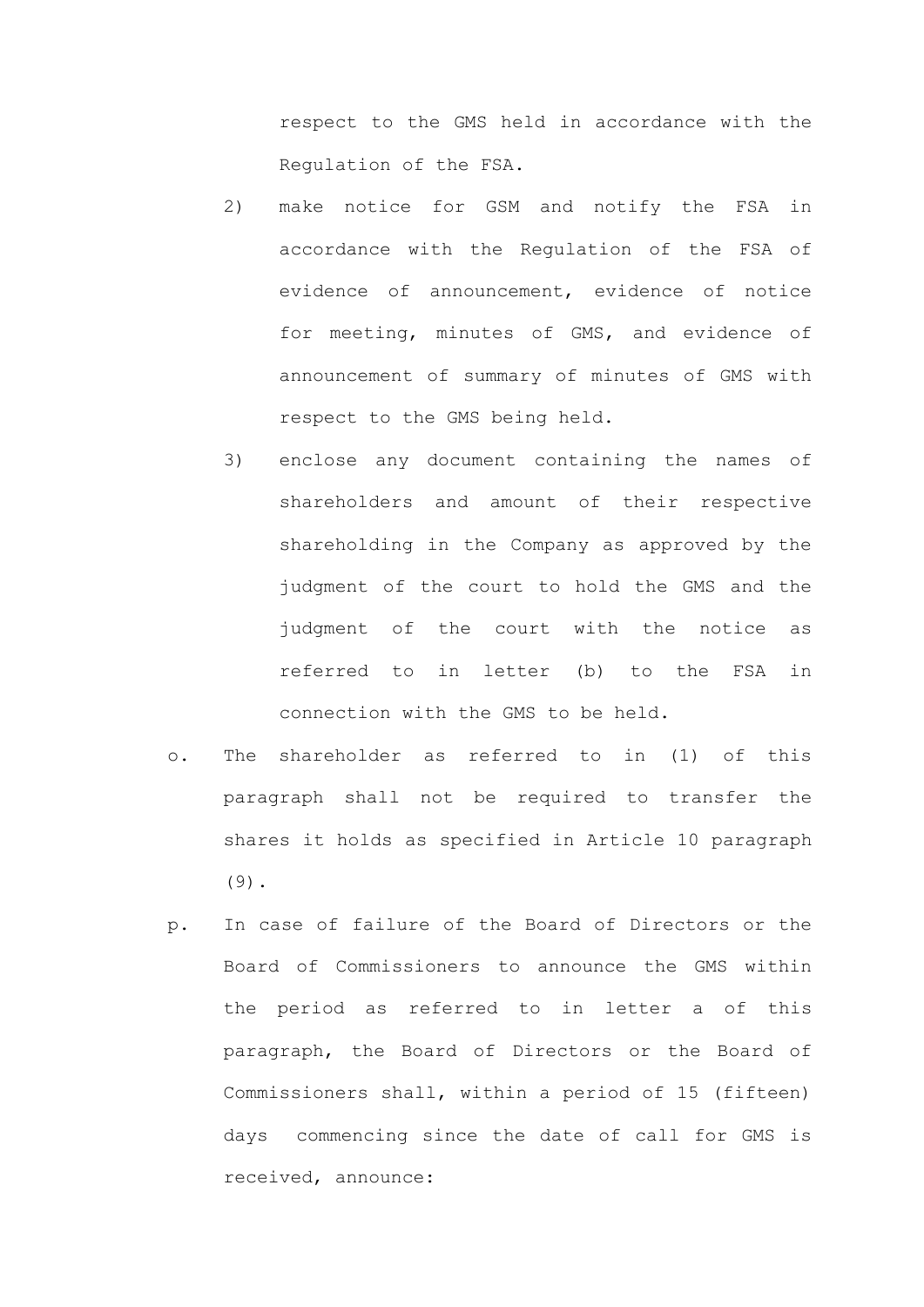- a. that there is a request for GMS from the Board of Commissioner which has not been held.
- b. the reason for the failure to hold the GMS.
- q. In the event that the Board of Directors has made the announcement as referred to in letter p of this paragraph or the period of 15 (fifteen) days has elapsed, the Board of Commissioners shall convene the GMS itself.
- r. The Board of Commissioners is required to make the announcement of the GMS to shareholders no later than 15 (fifteen) days from the date of announcement as referred to in letter p of this paragraph or the period of 15 (fifteen) days as referred to in number 2 of this paragraph has passed.
- S. The Board of Commissioners is required to deliver notification of the meeting agenda to the Financial Services Authority no later than 5 (five) working days prior to the announcement as referred to in letter r of this paragraph.
- t. In the notification of the GMS agenda at the request of the Board of Commissioners, it must also contain information that the Board of Directors does not conduct the GMS at the request of the Board of Commissioners, if the Board of Commissioners conducts the proposed GMS itself.

ANNUAL GENERAL MEETING OF SHAREHOLDERS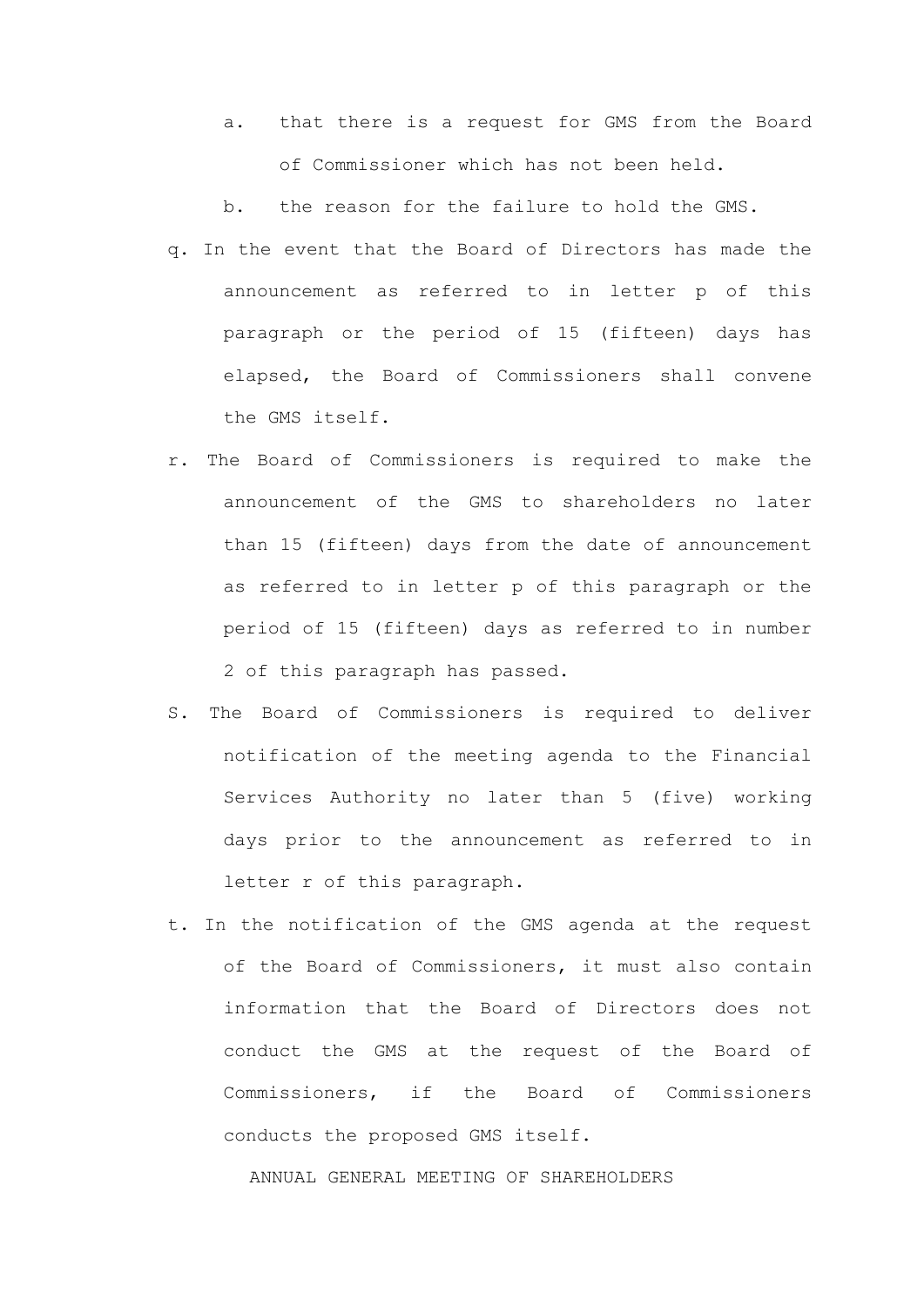- 1. Annual General Meeting of Shareholders shall be convened annually, after the end of fiscal year in accordance with prevailing laws and regulation.
- 2. At the Annual GMS the Board of Directors shall present:
	- a. The Annual Report as referred to in Article 19 of these Articles of Association.
	- b. The proposal for the utilization of the net profits of the Company, if the Company has a positive balance;
	- c. appointment of a Public Accounting Firm registered with OJK as proposed by the Board of Commissioners, to audit the Company's Financial Statements for the current year, including audits of internal control over financial reporting; in accordance with the applicable provisions of the capital market authority where the Company's shares are registered and/or listed.
	- d. The Board of Directors may propose other matters in the interest of the Company in accordance with the provisions of this Articles of Association.
- 3. The giving of approval to the Annual Report by the Annual GMS shall mean the release and discharge of the members of the Board of Directors and the members of the Board of Commissioners from their responsibility for management and supervision conducted and carried out in the previous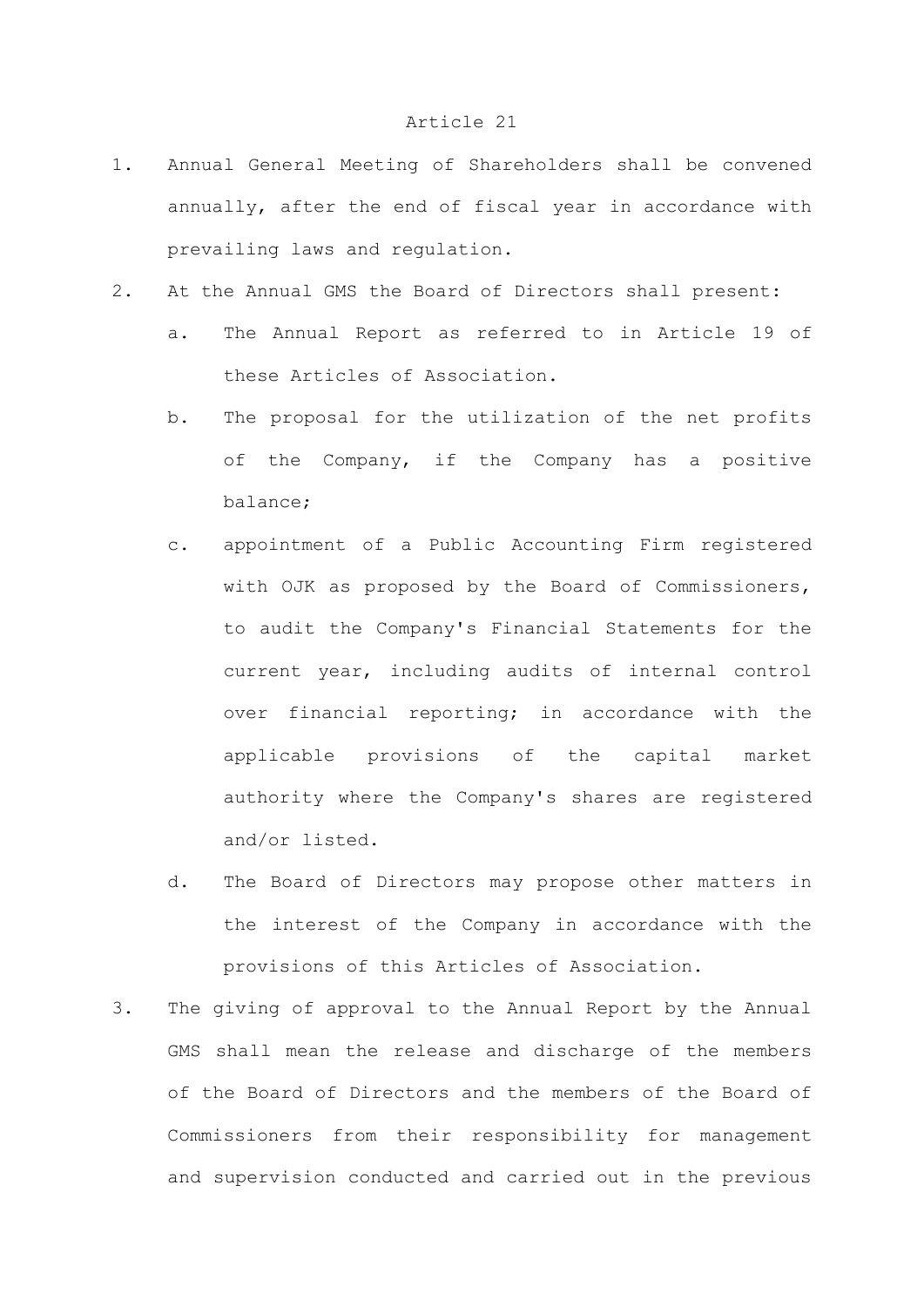fiscal year, to the extent that their acts of managing and supervising are reflected in the annual report, except for any act of embezzlement, fraud and other criminal offenses.

# OTHER GENERAL MEETING OF SHAREHOLDERS

# Article 22

Other General Meetings of Shareholders may be held at any time based on the need for the benefit of the Company.

PLACE, NOTICE, ANNOUNCEMENT, CALL, AND TIME OF GENERAL MEETING

## OF SHAREHOLDERS

- 1. The Company shall determine the place and time of a GMS.
- 2. A GMS shall be held within the territory of the Republic of Indonesia. The GMS shall be convened at:
	- a. the Company's domicile;
	- b. the place where the Company conducts its main business activities;
	- c. the capital city of the province where the Company's domicile or main business activities are located; or
	- d. the domicile of the Stock Exchange on which the Company's shares are listed.
- 3. The Board of Directors convenes the GMS preceded by the notification of the GMS to the OJK, the announcement of the GMS and the summons for the GMS as specified in this article.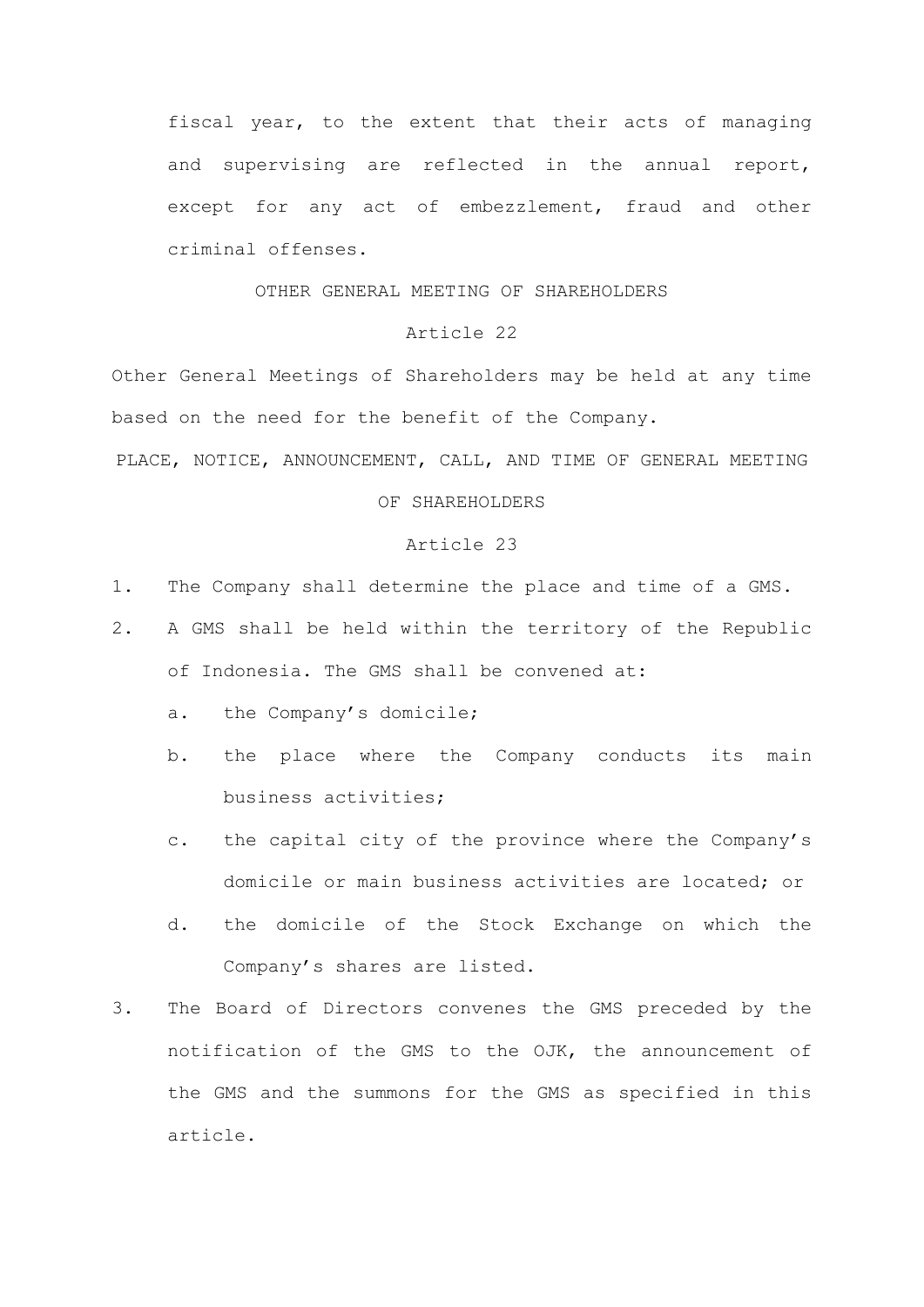- 4. Notice of GMS to the FSA shall be made under the following conditions:
	- a. The Company shall give prior notice regarding the meeting agenda/s to the FSA no later than 5 (five) working days prior to the Announcement of GMS, excluding the announcement date.
	- b. The meeting agenda as referred to letter a of this paragraph shall be disclosed clearly and in details.
	- c. In case of change in the meeting agenda as referred to in letter b of this paragraph, the Company shall notify the FSA of such change no later than the date of Notice to call for GMS.
	- d. The provisions of letters a, b, and c of this article shall apply mutatis mutandis to the notice of GMS by the shareholder who has obtained a judgment of court permitting the performance of a GMS as referred to in letter n of Article 20 paragraph (4).
- 5. Announcement of GMS shall be made under the following conditions:
	- a. The Company shall announce the GMS to the shareholders no later than 14 (fourteen) days prior to the date of notice of GMS, excluding the announcement date and the notice date.
	- b. The announcement of GMS as referred to in (1) of this paragraph shall at least contain: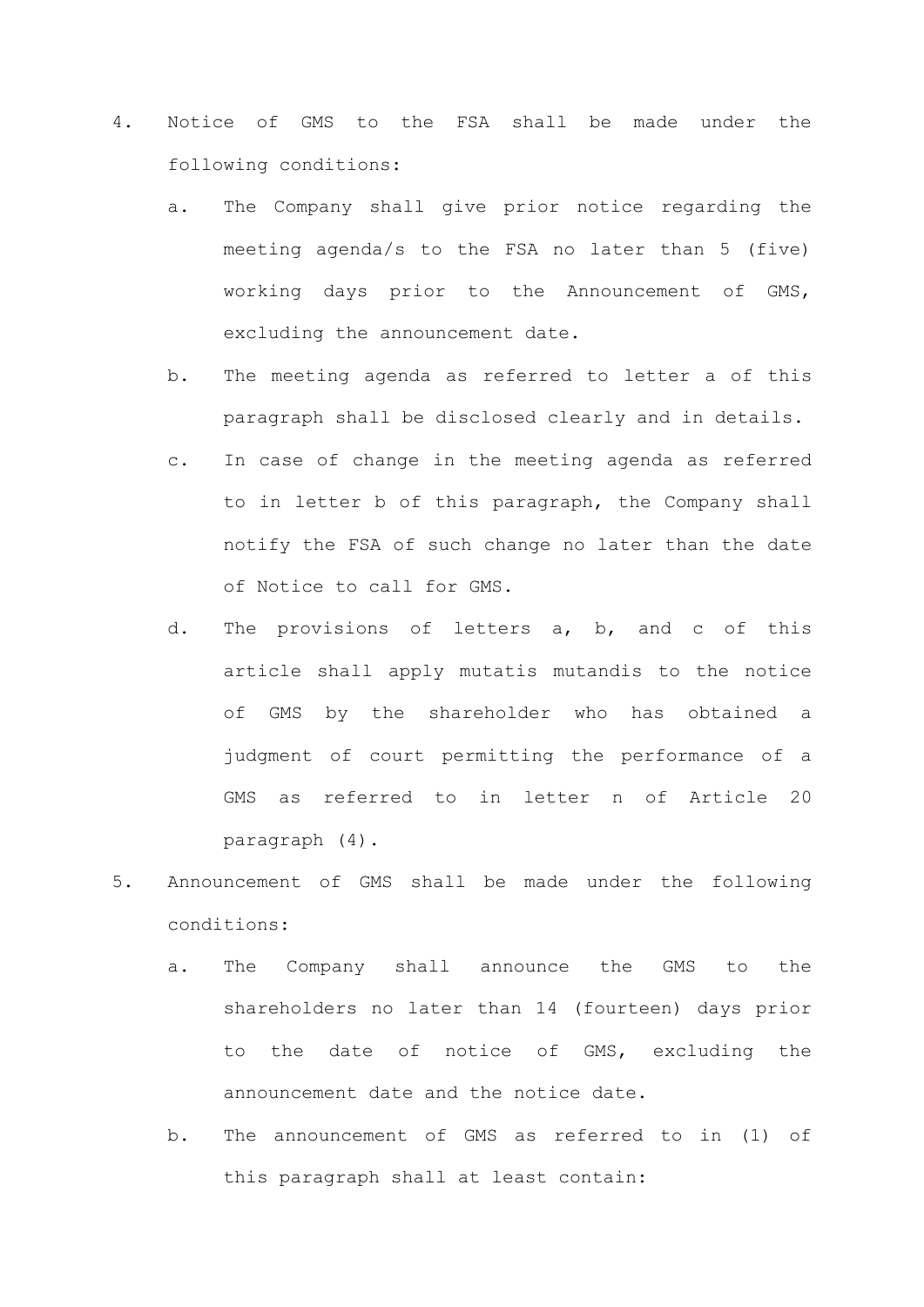- 1) requirements with respect to shareholders entitled to attend the GMS;
- 2) requirements with respect to shareholders entitled to propose meeting agenda;
- 3) the meeting date; and
- 4) date of notice to call for GMS.
- c. In the event that the GMS is held at the request of the shareholder or Board of Commissioner, in addition to those as referred to letter b of this paragraph, the announcement of GMS as referred to letter a shall contain information stating that the Company holds the GMS at the request of the shareholder or Board of Commissioner.
- d. The announcement of GMS to the shareholders as referred to in (1) of this paragraph shall be made at least through:
	- i. the website posting the e-GMS
	- ii. the website of the Stock Exchange; and
	- iii. the website of the Company,
	- in foreign and Indonesian language, provided that the foreign language used shall be at least English.
- e. Any announcement of GMS made in foreign language as referred to in (4)c of this paragraph shall contain the same information as that of its Indonesian counterpart.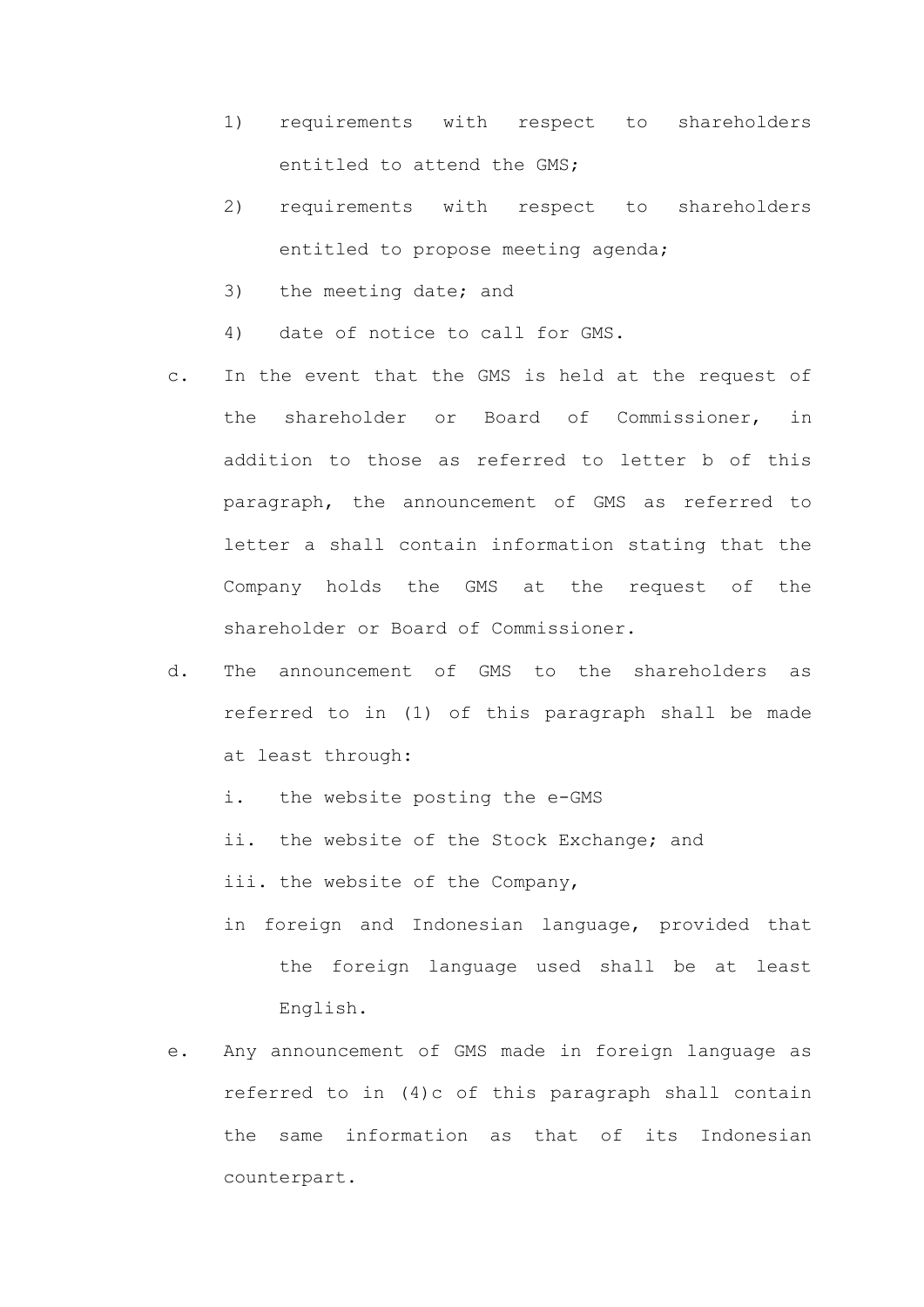- f. In case of inconsistency in interpretation between the foreign language version and the Indonesian version of the announced information, the Indonesian version shall prevail.
- g. The evidence of announcement of GMS as referred to in (4) a of this paragraph shall be submitted to the FSA no later than 2 (two) working days of the relevant announcement.
- h. The provisions of letters a to f this article shall apply mutatis mutandis to the announcement of GMS by the shareholder who has obtained a judgment of court permitting the performance of a GMS as referred to in letter n of Article 20 paragraph (4).
- 6. Proposal of Meeting Agendas may be submitted by the shareholders with the following conditions:
	- a. Shareholders may propose the meeting agendas in writing to the Board of Directors no later than 7 (seven) days prior to the Notice for GMS.
	- b. The shareholders entitled to propose the meeting agendas as referred to in letter a of this paragraph shall be:
		- (1) Holder of Series A Dwiwarna Shares
		- (2) (one) or more shareholder collectively representing at least 1/20 (one-twentieth) or more of the total voting shares issued by the Company.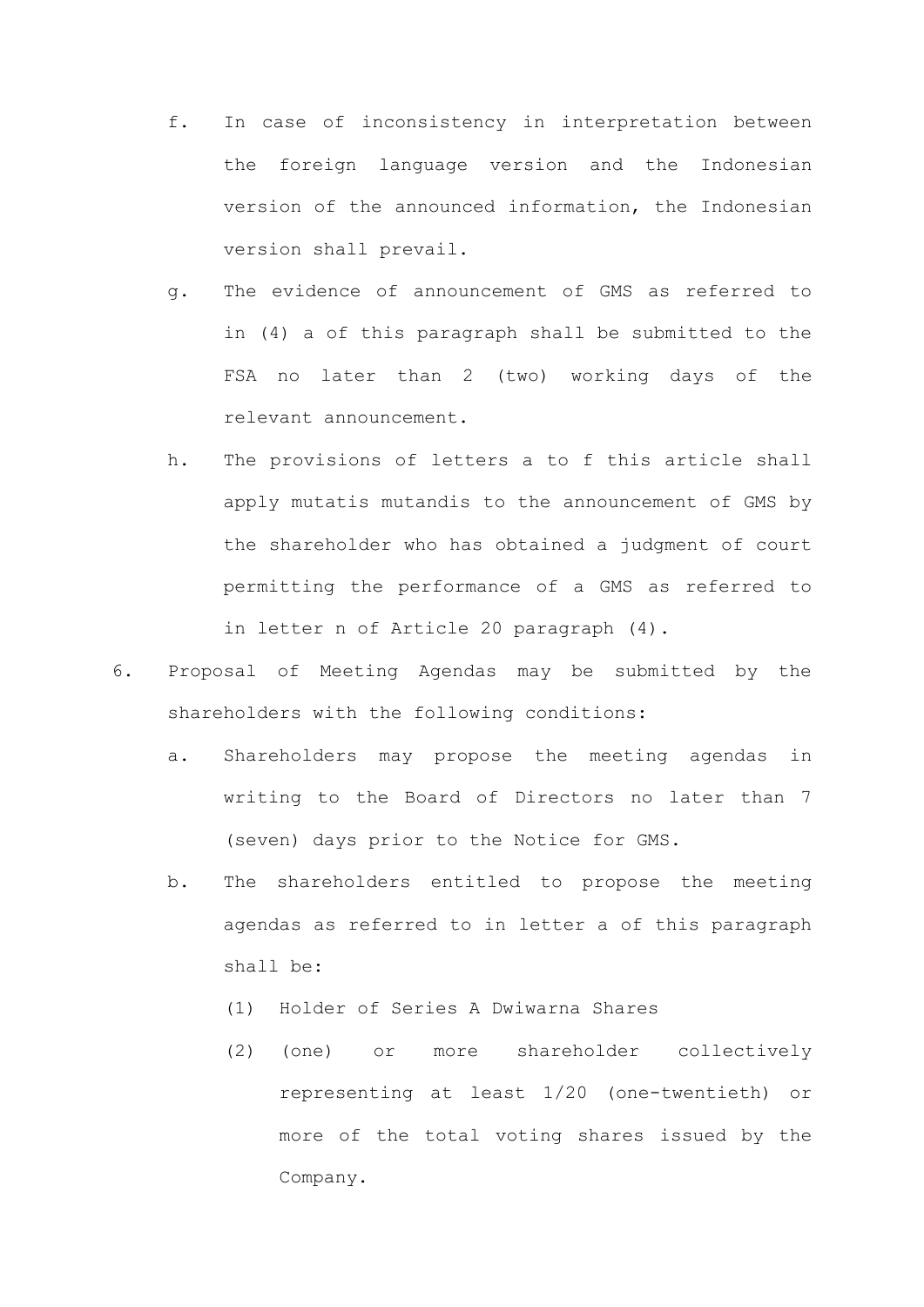- c. The request for a GMS as referred to in (1) of this paragraph shall:
	- 1) be made in good faith;
	- 2) consider the interest of the Company;
	- 3) be along with the reason and material for the meeting agendas; and
	- 4) not contravene any prevailing laws and regulations.
- d. The meeting agendas proposed by the shareholders as referred to in letter a of this paragraph shall constitute agendas requiring a resolution of a GMS.
- o. The Company shall mention the meeting agendas proposed by the shareholders as referred to in (1) until (4) of this paragraph in the meeting agenda section of the Notice for GMS.
- 7. Notice for GMS shall be made under the following conditions::
	- a. The Company shall make notice to call for GMS to the shareholders no later than 21 (twenty one) days prior to GMS, excluding the notice date and the meeting date.
	- b. The notice to call for GMS as referred to in (1) of this paragraph shall at least contain the following information:
		- 1) date of GMS;
		- 2) time of GMS;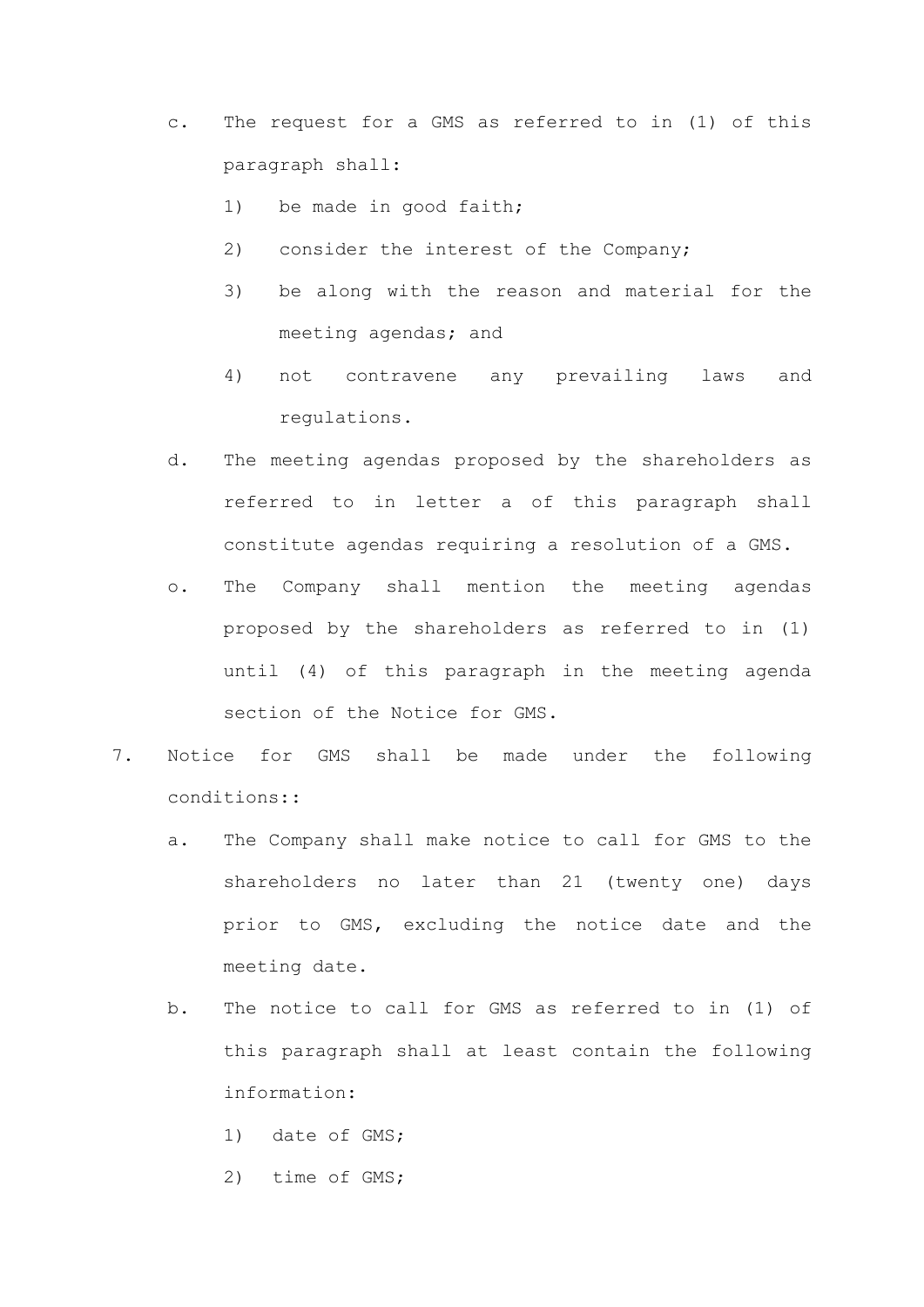- 3) place of GMS;
- 4) requirements with respect to shareholders entitled to attend the GMS;
- 5) meeting agendas, including explanation of each of the meeting agendas; and
- 6) information stating that the materials related to the meeting agendas are available for the shareholders as of date of the notice to call for GMS until the meeting date.
- 7) information stating that shareholders may confer power via e-GMS
- c. The notice to call for GMS to the shareholders as referred to in (1) of this paragraph shall be made at least through:
	- a. the website posting the e-GMS;
	- b. the website of the Stock Exchange; and
	- c. the website of the Company,

in foreign and Indonesian language, provided that the foreign language used shall be at least English.

- d. Any notice to call for GMS made in foreign language shall contain the same information as that of its Indonesian counterpart.
- e. In case of inconsistency in interpretation between the foreign language version and the Indonesian version of the notice to call for GMS, the Indonesian version shall prevail.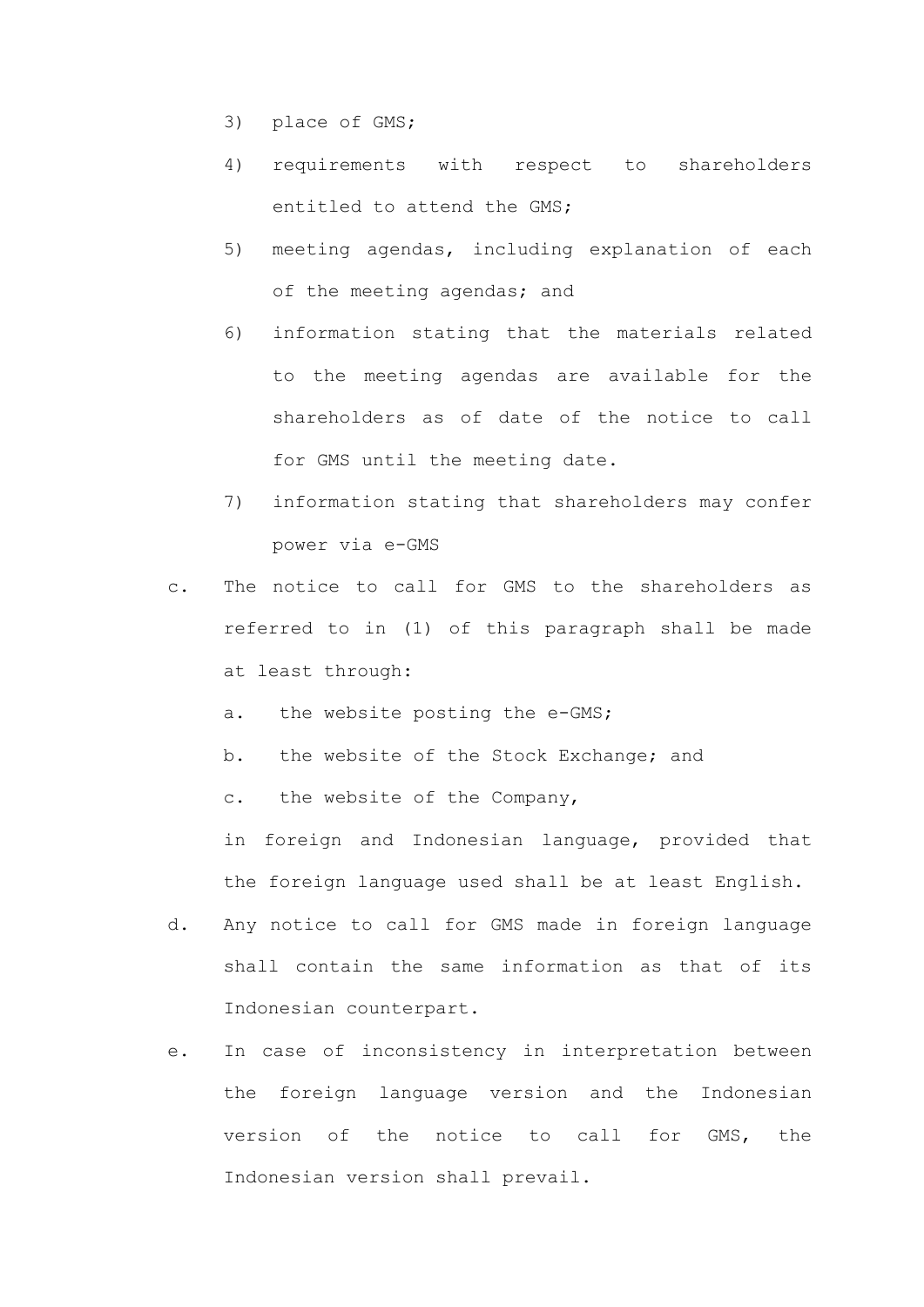- f. The notice to call for GMS for discussing the issues related to conflict of interest shall be served with due observance to the Capital Market regulation.
- g. Without limiting the remaining provisions hereof, the notice shall be made by the Board of Directors or the Board of Commissioners in the manner as stipulated in these Articles of Association, with due observance to the Capital Market regulation.
- h. The provisions of letter a to g of this article shall apply mutatis mutandis to the notice to call for GMS by the shareholder who has obtained a judgment of court permitting the performance of a GMS as referred to in letter n Article 20 paragraph (4).
- 8. The notice to call for the second GMS shall be made with the following conditions:
	- a. The notice to call for the second GMS shall be made no later than 7 (seven) days prior to the meeting date.
	- b. The notice to call for the second GMS shall contain the information that first GMS had been convened, but the quorum was not present. This provision shall apply without prejudice to the Capital Market regulation and any other laws and regulations and the regulations of the Stock Exchange on which the Company's shares are listed.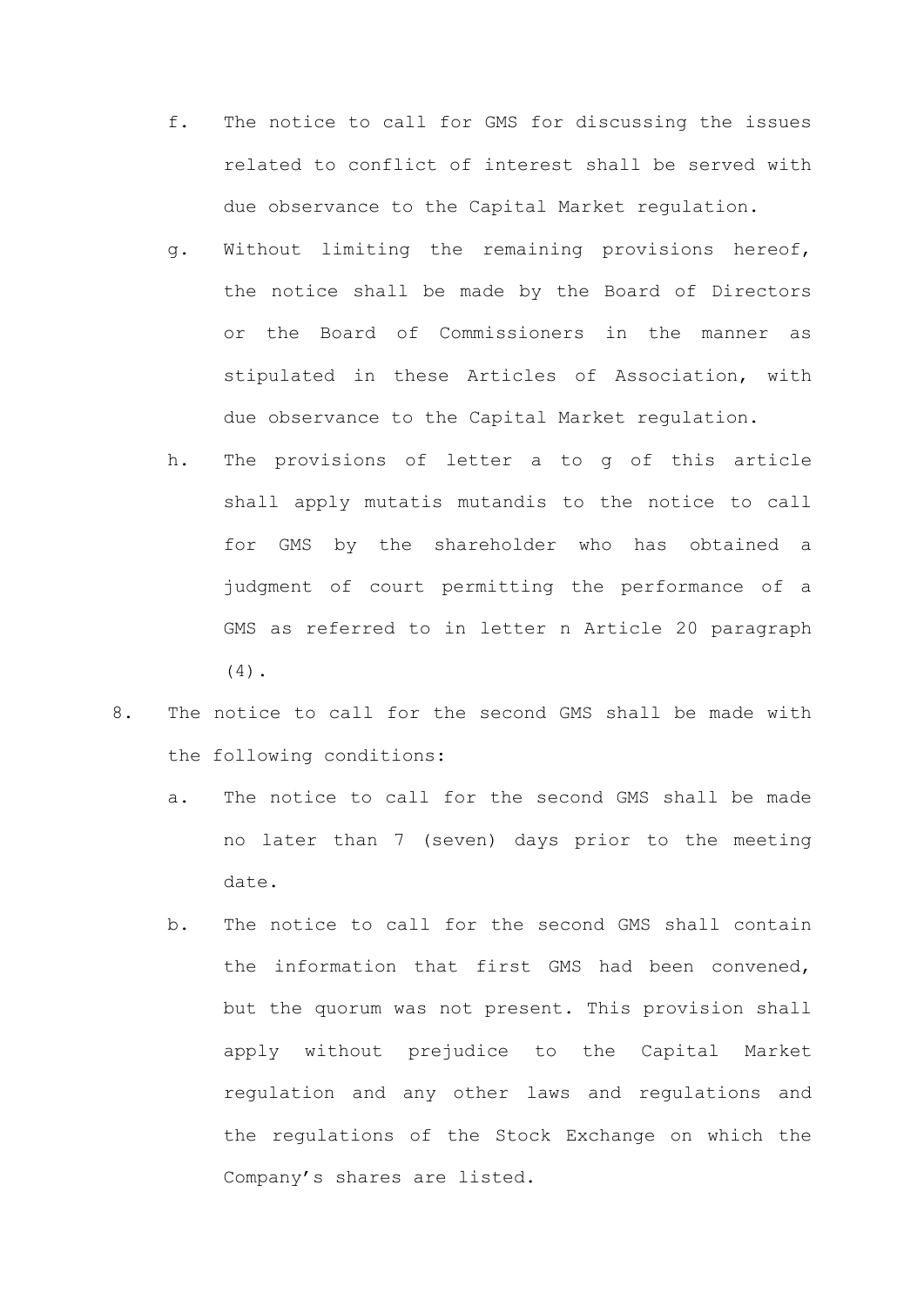- c. The second GMS shall be held not sooner than 10 (ten) days and not later than 21 (twenty one) days after the date of the first GMS.
- d. The provision on notice media and notice revision as provided for in letters c to g of paragraph 7 and letters g and paragraph 11 shall apply mutatis mutandis to the notice to call for the second GMS.
- 9. The notice to call for the third GMS shall be made with the following conditions:
	- a. The notice to call for the third GMS at the request of the Company shall be determined by the FSA.
	- b. The notice to call for the third GMS shall contain the information that second GMS had been convened, but the quorum was not present.
- 10. Materials of Meeting Agendas shall be prepared with the following conditions:
	- a. The Company shall make available the materials of meeting agendas to the shareholders which can be downloaded from the website of the Company and/or e-RUPS;
	- b. The materials of meeting agendas as referred to in letter a of this paragraph shall be available as of the Notice for GMS until the Meeting date;
	- c. In the event that any provision of the prevailing laws and regulations requires the Company to make materials of meeting agendas available earlier than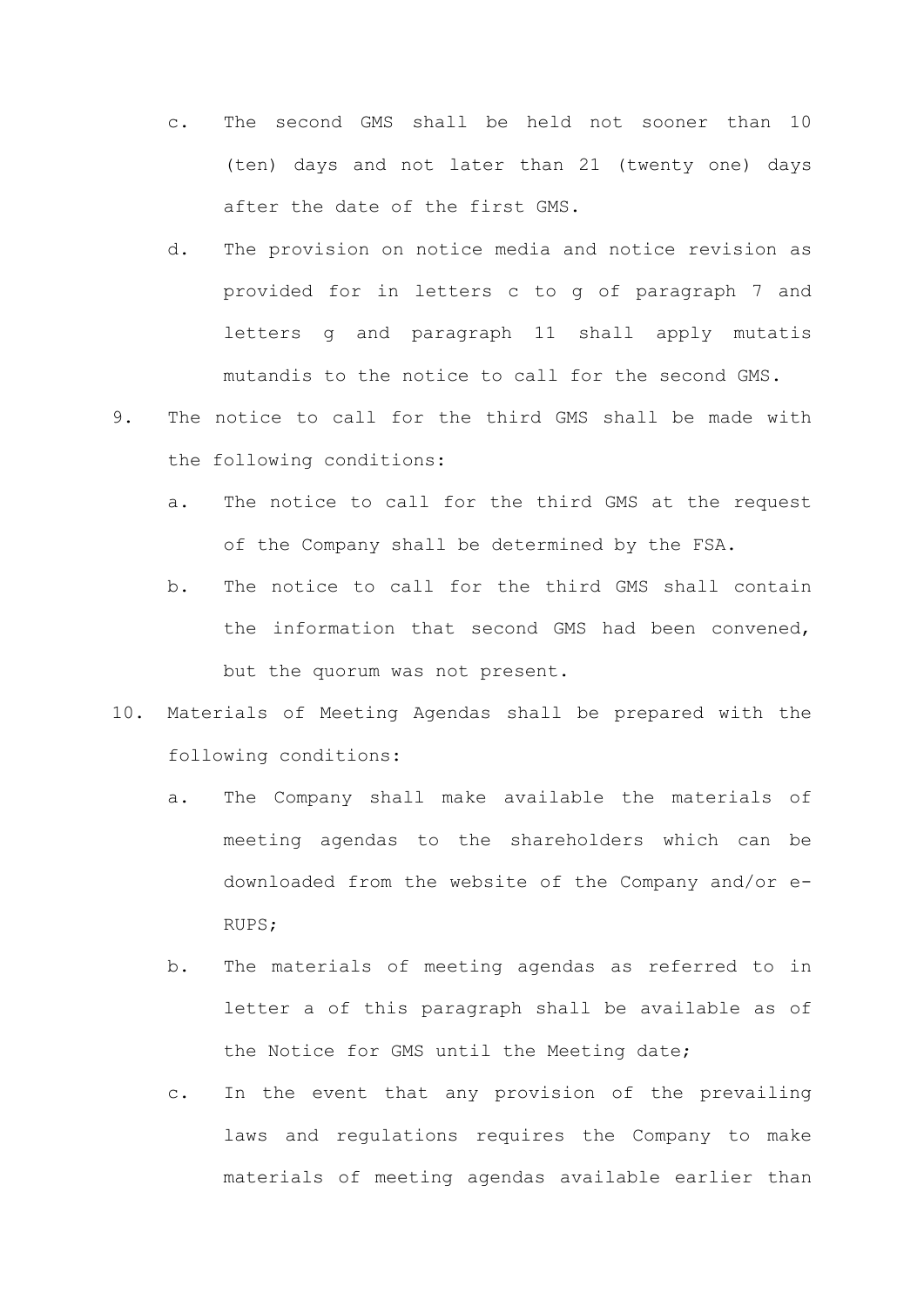specified in letter b of this paragraph, such materials shall be made available in accordance with such provision of the prevailing laws and regulations.

- d. In the event that the GMS is a GMS which is only attended by Independent Shareholders, the Company is required to provide a statement form with sufficient stamp duty to be signed by the Independent Shareholders prior to the implementation of the GMS, at least stating that:
	- 1) the person concerned is truly an Independent Shareholder; and
	- 2) if it is later proven that the statement is not true, the person concerned may be subject to sanctions in accordance with the provisions of the legislation.
- 11. GMS Notice Revision may be made under the following conditions:
	- a. The Company shall revise the notice to call for GMS in case of change in the information contained in the issued notice to call for GMS as referred to in letter b of paragraph (7) of this article.
	- b. In the event that the revision of notice to call for GMS as referred to in letter a of this paragraph contains information with respect to change in meeting date and/or additional meeting agenda, the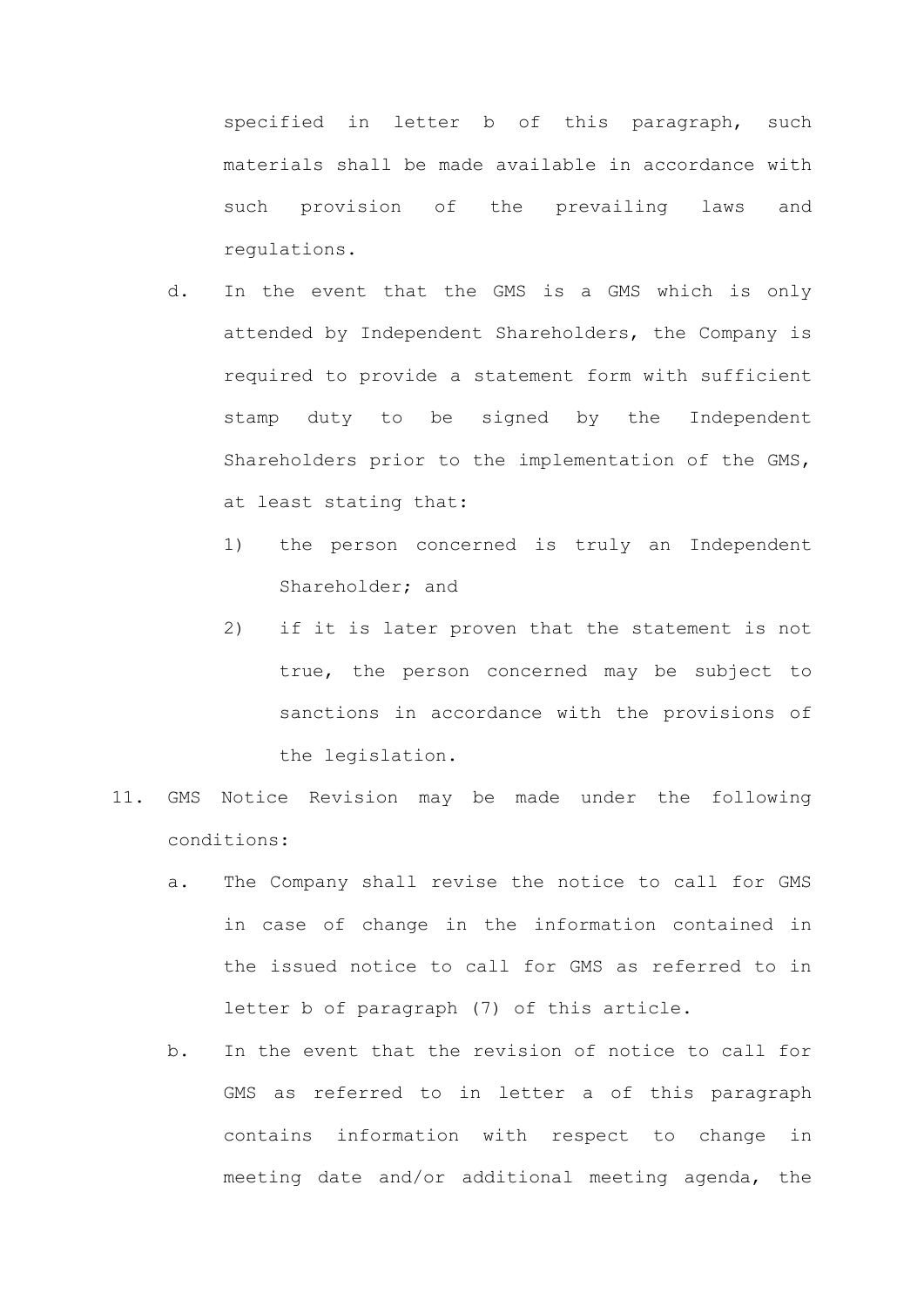Company shall be obligated to issue another notice to call for GMS in accordance with the procedure as specified in paragraph (7) of this article.

c. If the change in information regarding the date of holding the GMS and/or the addition of the agenda for the GMS is made through no fault of the Public Company or on the orders of the Financial Services Authority, the provisions on the obligation to recall the GMS as referred to in letter (b) do not apply, as long as the Financial Services Authority does not order another notice to be made.

CHAIRMAN, PROCEEDINGS, AND MINUTES OF

THE GENERAL MEETING OF SHAREHOLDERS

- 1. GMS shall be chaired by Chairperson of GMS under the following conditions:
	- a. The GMS shall be chaired by one of the Commissioners appointed by the Board of Commissioners.
	- b. In case all members of the Board of Commissioners are absent or hindered by whatsoever reasons the GMS shall be chaired by one of the Directors appointed by the Board of Directors.
	- c. In case all members of the Board of Commissioners or members of the Board of Directors are absent or hindered by whatsoever reason as referred to in letters a and b of this paragraph, the GMS shall be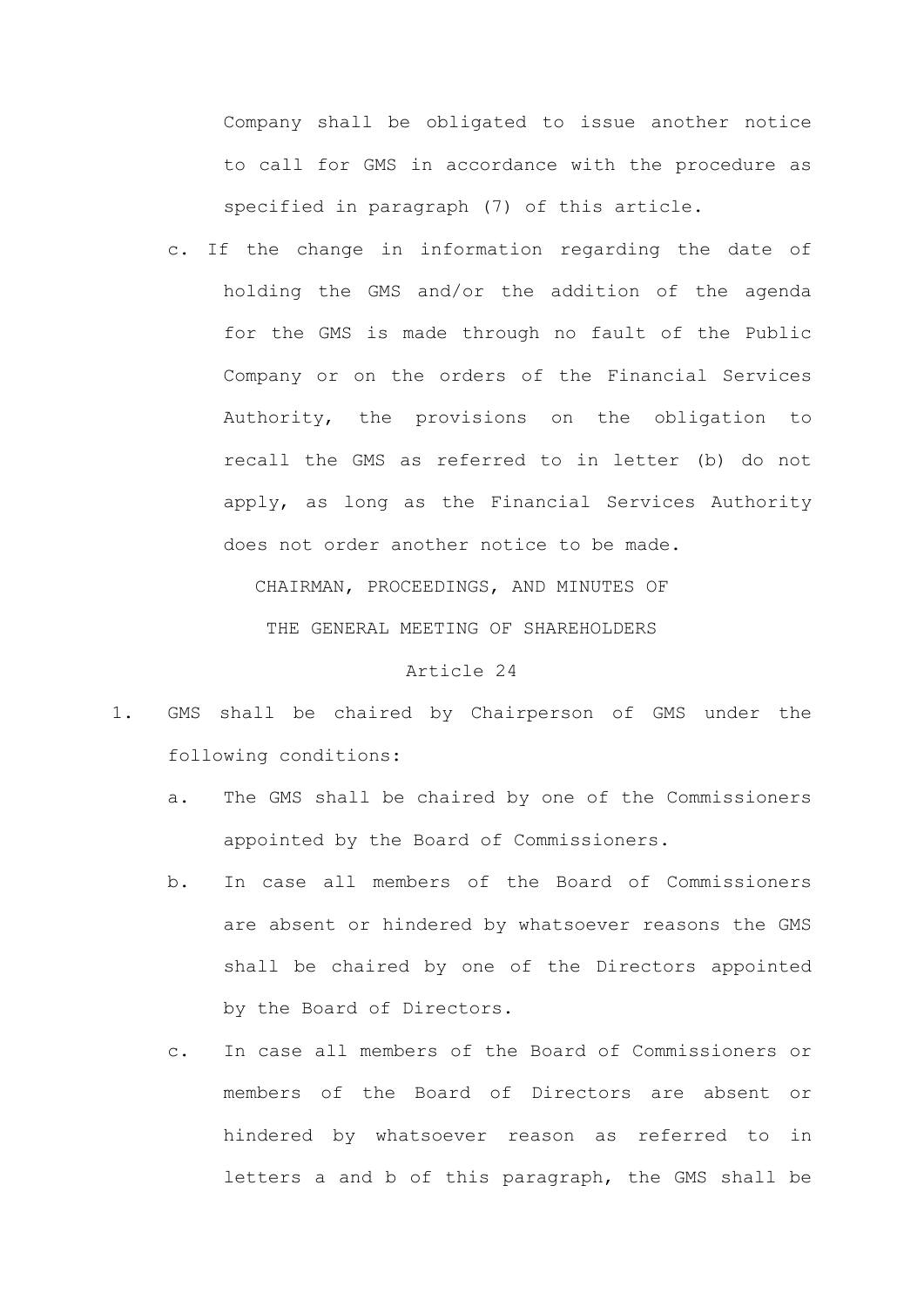chaired by one of the Shareholders attending the GMS appointed from and by those present at the GMS.

- d. In case the Commissioner appointed by the Board of Commissioners to chair the GMS has a conflict of interest in the business to be transacted at the GMS, the GMS shall be presided over by another member of the Board of Commissioners who has no conflict of interest and appointed by the Board of Commissioners.
- e. In case all members of the Board of Commissioners have a conflict of interest, the Meeting shall be presided over by one of the Directors appointed by the Board of Directors.
- f. In case one of the Directors appointed by the Board of Directors to chair the GMS has conflict of interest in the business to be transacted thereat, the GMS shall be presided over by another member of the Board of Directors having no conflict of interest.
- g. In case all members of the Board of Directors have the conflict of interest, the GMS shall be presided over by a non-controlling shareholder appointed by the majority of shareholders attending the GMS.
- h. The Chairman of Meeting is authorized to ask those present at the Meeting for evidence of entitlement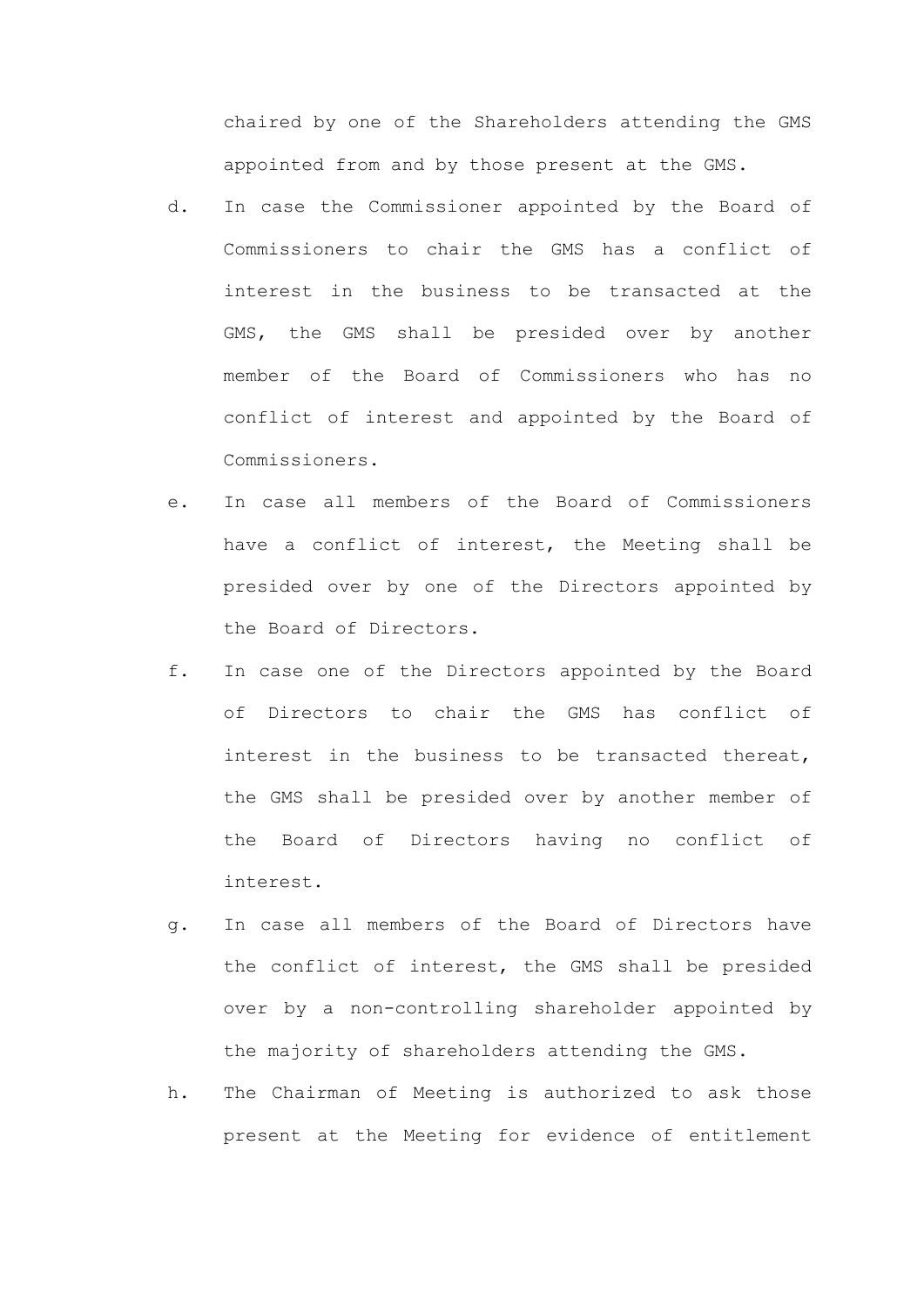to be present thereat or have the proxy produce the power of attorney to him

- 2. The Company shall convene the GMS under the following conditions:
	- a. At the GMS, the proceedings of the GMS shall be provided to the shareholders present thereat.
	- b. The items of the procedures for the GMS as referred to in letter a of this paragraph shall be read out prior to the commencement of the GMS.
	- c. At the opening of the GMS, the chairman of the meeting shall provide explanation to the shareholders, containing at least the following information:
		- 1. the Company's general condition in brief;
		- 2. meeting agendas;
		- 3. mechanism of resolutions making in connection with the meeting agendas; and
		- 4. procedure for the exercise of the shareholders' right to ask question and/or give opinion.
- 3. The Company is required to make Minutes of the GMS with the following provisions:
	- a. Minutes of the GMS are made in Indonesian. The minutes of the GMS are valid evidence to all shareholders and third parties regarding the resolutions and everything that happens in the GMS.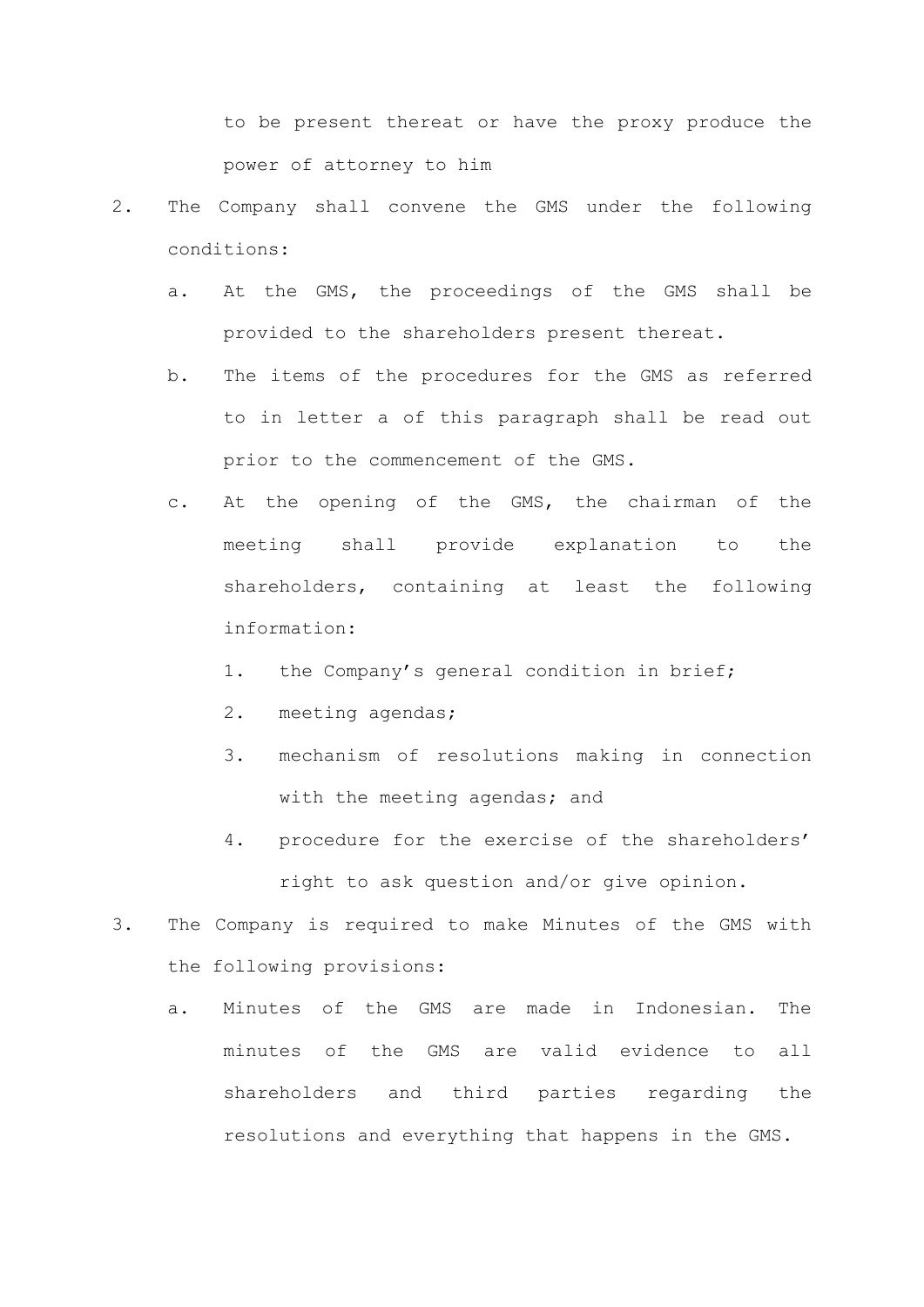- b. Minutes of the GMS must be drawn up and signed by the GMS leadership and at least 1 (one) shareholder appointed from and by the GMS participants.
- c. The signature as referred to in letter b is not required if the minutes of the GMS are made in the form of a deed of minutes of the GMS made by a notary.
- d. The minutes of the GMS as referred to in letters a and b must be submitted to the OJK no later than 30 (thirty) days after the GMS is held.
- e. In the event that the time for submitting the minutes of the GMS as referred to in letter d falls on a holiday, the minutes of the GMS must be submitted no later than the next working day.
- 4. The Company is required to make a Summary of the Minutes of the GMS with the following provisions:
	- a. The summary of the minutes of the GMS must contain at least the following information:
		- 1) the date of the GMS, the place of the GMS, the time of the GMS, and the agenda of the GMS;
		- 2) members of the Board of Directors and members of the Board of Commissioners present at the GMS;
		- 3) the number of shares with valid voting rights present at the GMS and the percentage of the total shares with valid voting rights;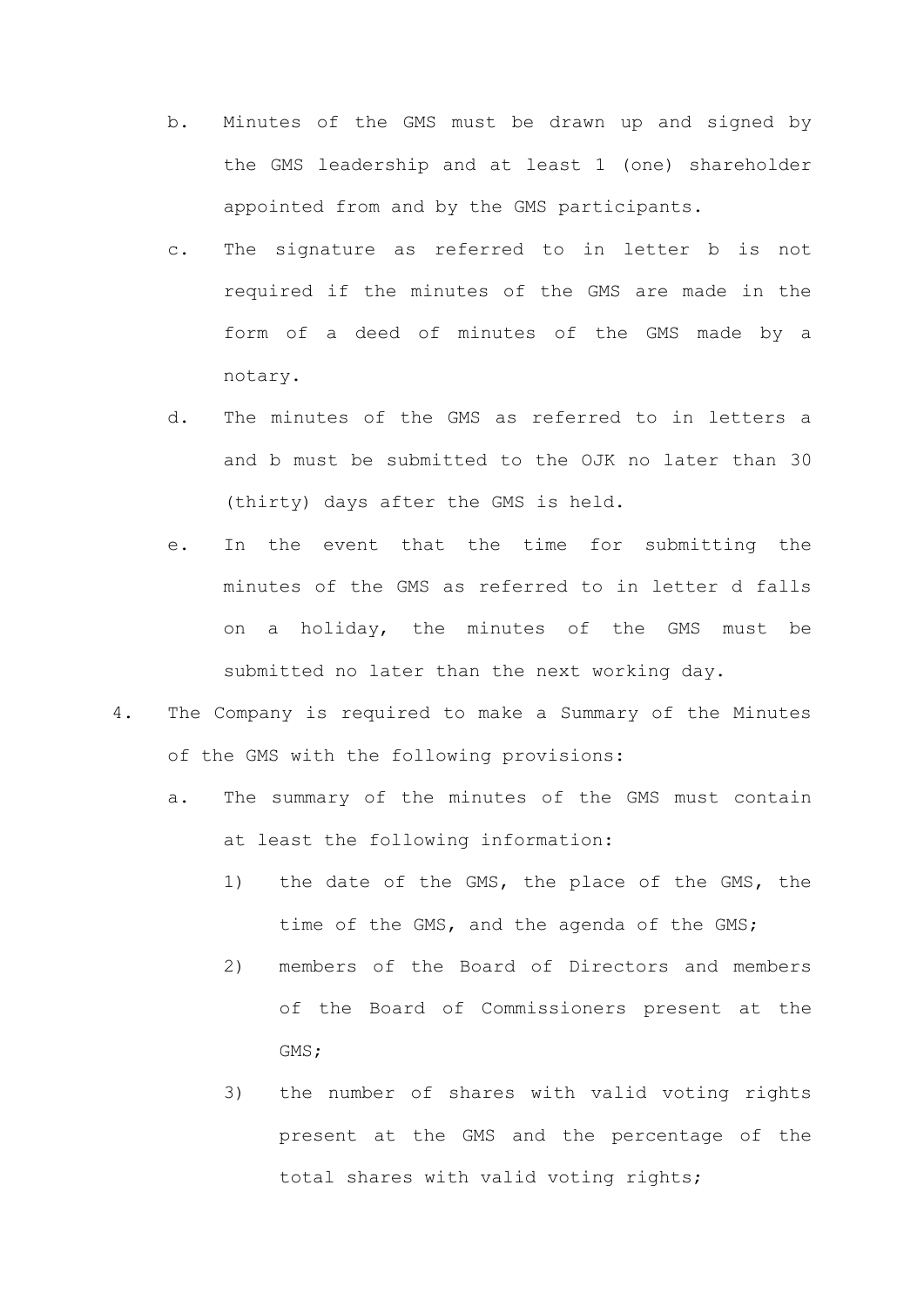- 4) whether or not there is an opportunity for shareholders to ask questions and/or provide opinions regarding the agenda of the GMS;
- 5) the number of shareholders who ask questions and/or provide opinions regarding the agenda of the GMS, if the shareholders are given the opportunity;
- 6) GMS resolution adoption mechanism;
- 7) voting results which include the number of votes agree, disagree, and abstain (not voting) for each agenda of the GMS, if the resolutions is made by voting;
- 8) GMS resolutions; and
- 9) implementation of cash dividend payments to entitled shareholders, if there is a GMS resolutions related to the distribution of cash dividends.
- b. Summary of Minutes of GMS shall be made available for shareholders as referred to in letter a of this paragraph at least through: i. the website posting the e-GMS; ii. the website of the Stock Exchange; and iii. the website of the Company,

in foreign and Indonesian language, provided that the foreign language used shall be at least English.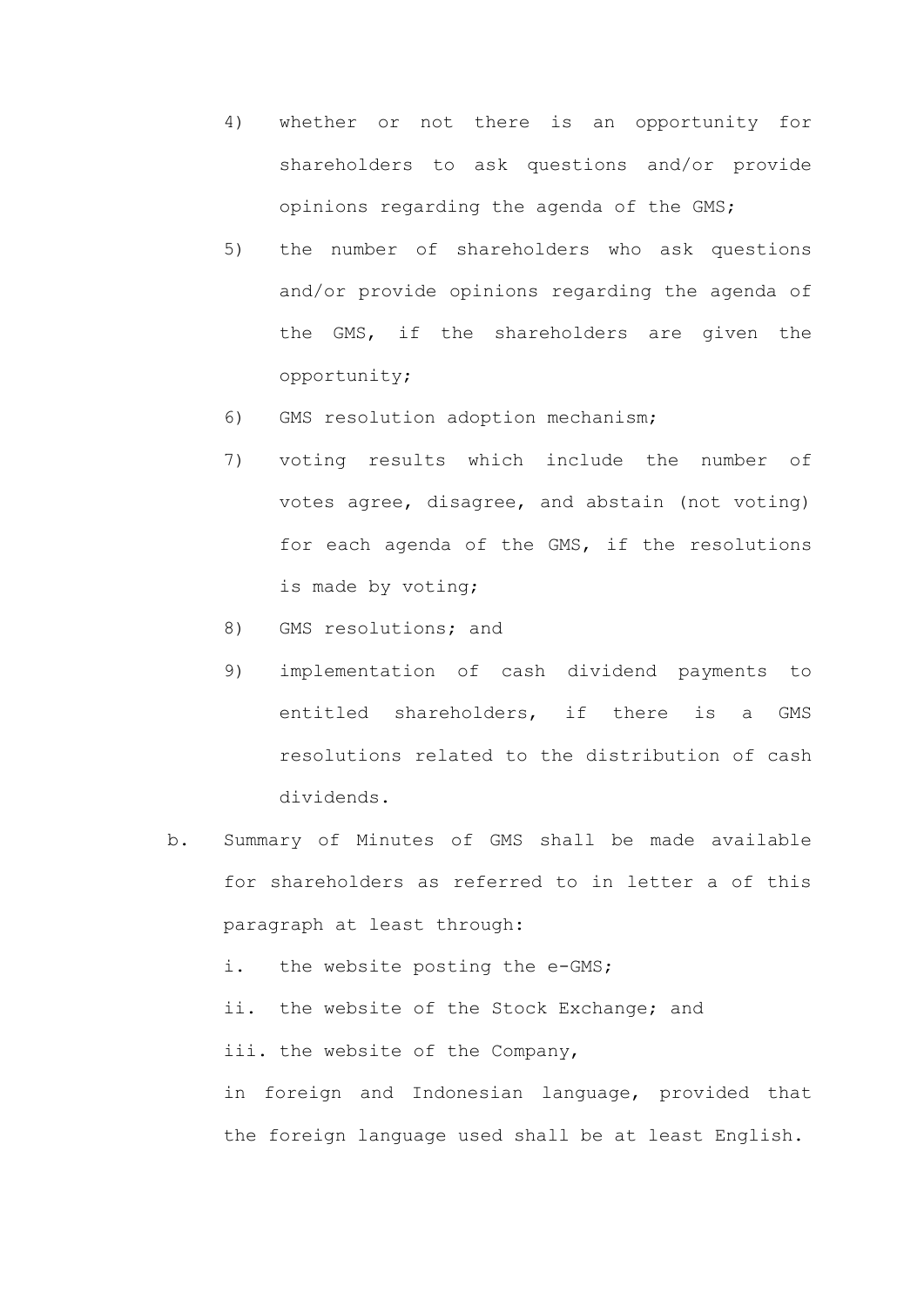- c. Any notice to call for GMS made in foreign language shall contain the same information as that of its Indonesian counterpart.
- d. In case of inconsistency in interpretation between the foreign language version and the Indonesian version of the summary of minutes of GMS as referred to in (4) of this paragraph, the Indonesian version shall prevail.
- (e) The summary of minutes of GMS as referred to in (3) of this paragraph shall be announced to the public no later than 2 (two) working days as of the meeting date.
- (f) The evidence of announcement of the summary of minutes of GMS as referred to in (3) letter a of this paragraph shall be submitted to the FSA no later than 2 (two) working days of the relevant announcement.
- (g) The provisions of paragraphs 3 letters d, and e, and paragraphs (4) letters e, and f of this paragraph shall apply mutatis mutandis to:
	- 1. the submission to the FSA the minutes of GMS and the summary of minutes of GMS announced; and
	- 2. the announcement of the summary of minutes of GMS with respect to the GMS convened by the shareholders who has obtained a judgment of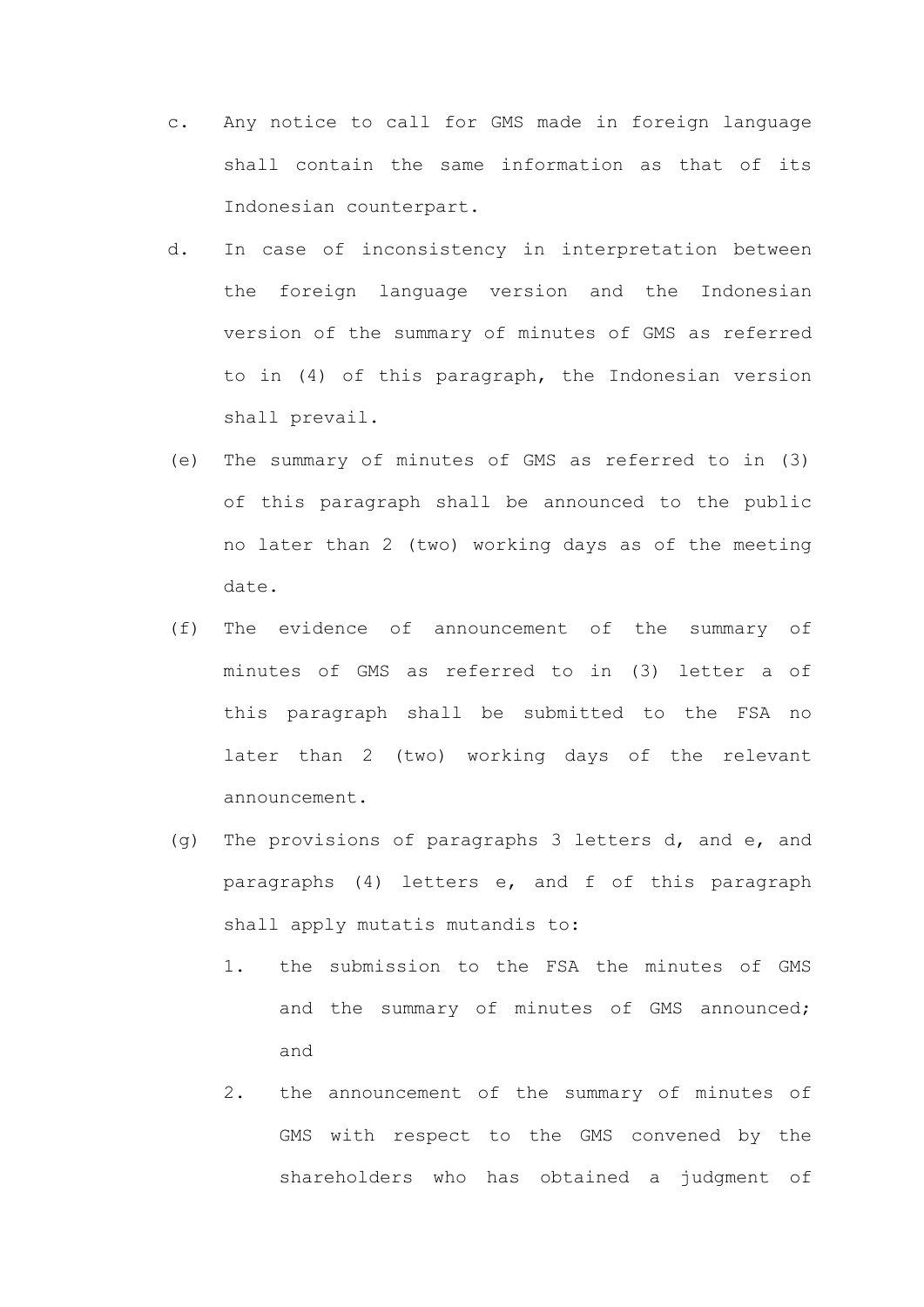court permitting the performance of a GMS as referred to in letter n of Article 20 paragraph(4).

QUORUM, VOTING RIGHTS, AND RESOLUTIONS AT GENERAL MEETING OF SHAREHOLDERS AND MINUTES OF GENERAL MEETING OF SHAREHOLDERS

- 1. As long as it is not regulated otherwise in this Articles of Association, the quorum of attendance and resolutions of the GMS on matters that must be decided at the GMS shall be made by following the following provisions:
	- a. Attended by shareholders who represent more than 1/2 (one half) of the total shares with valid voting rights and the resolutions is valid if approved by more than (one half) of the total shares with valid voting rights attend the GMS unless this Law and/or Articles of Association determines a larger quorum.
	- b. In the event that the quorum of attendance as referred to in letter a is not reached, the second GMS is valid and has the right to make binding resolutions if attended by shareholders representing at least 1/3 (one third) of the total shares with valid voting rights. and a resolutions is valid if it is approved by more than 1/2 (one half) of the total shares with voting rights present at the GMS unless this Law and/or Articles of Association determines a larger quorum.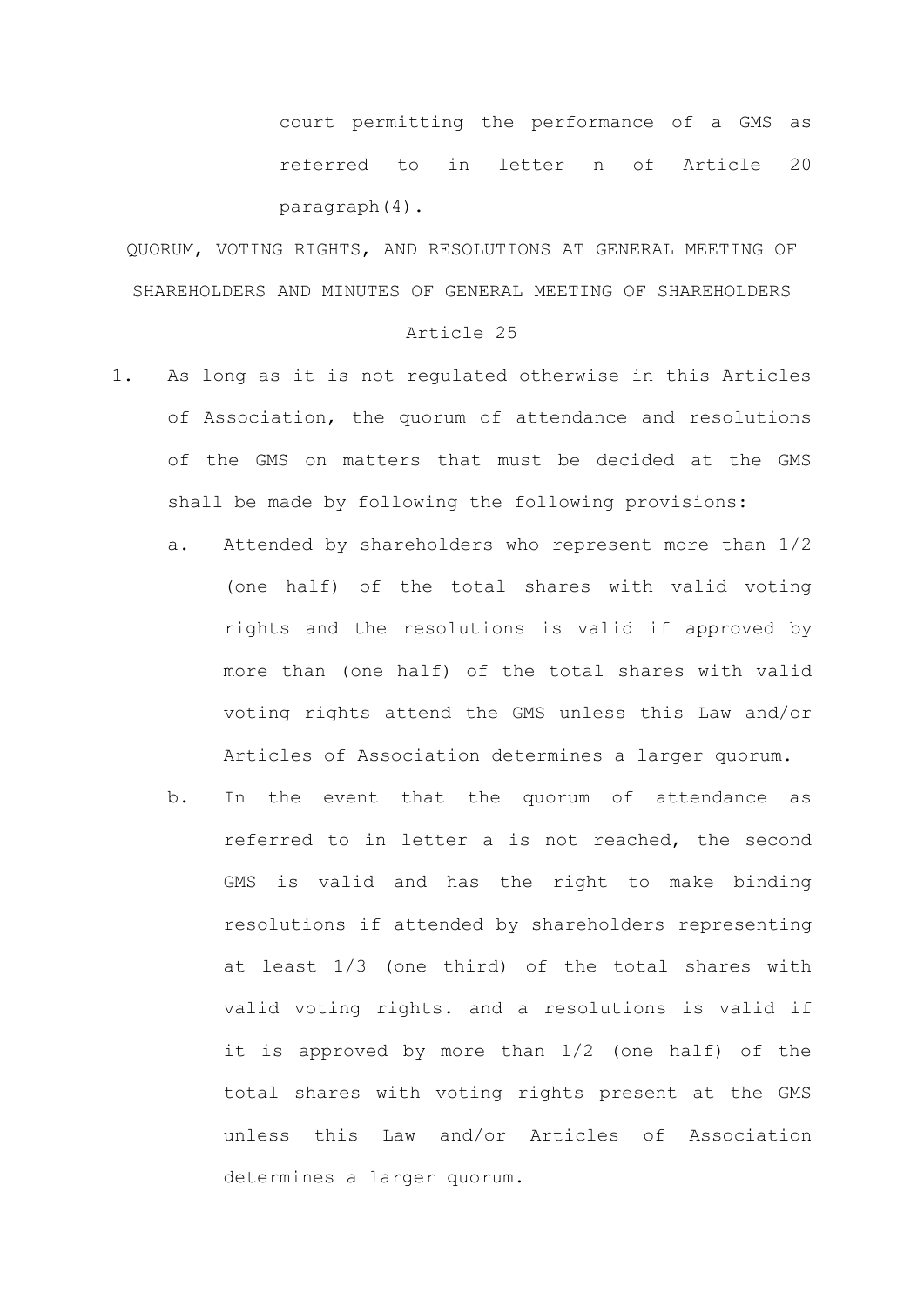- c. In the event that the quorum of attendance at the second GMS as referred to in letter b is not reached, the third GMS may be held provided that the third GMS is valid and has the right to make resolutions if attended by shareholders of shares with valid voting rights in the attendance quorum and resolutions quorum determined by OJK at the request of the Company.
- 2. The GMS for the agenda of transferring the Company's assets or making collateral for the debts of the Company's assets which constitute more than 50% (fifty percent) of the total net assets of the Company in 1 (one) transaction or better related to each other or not carried out with the following provisions: following:
- a. The GMS must be attended by Series A Dwiwarna shareholders and other shareholders who represent at least 3/4 (three quarters) of the total shares with valid voting rights and the resolution is valid if approved by the Series A Dwiwarna shareholders and other shareholders and/or their legal representatives who together represent more than 3/4 (three quarters) of the total shares with voting rights present at the GMS;
- b. In the event that the quorum of attendance as referred to in letter a is not reached, then the second GMS is valid if attended by the Series A Dwiwarna shareholders and other shareholders and/or their legal representatives who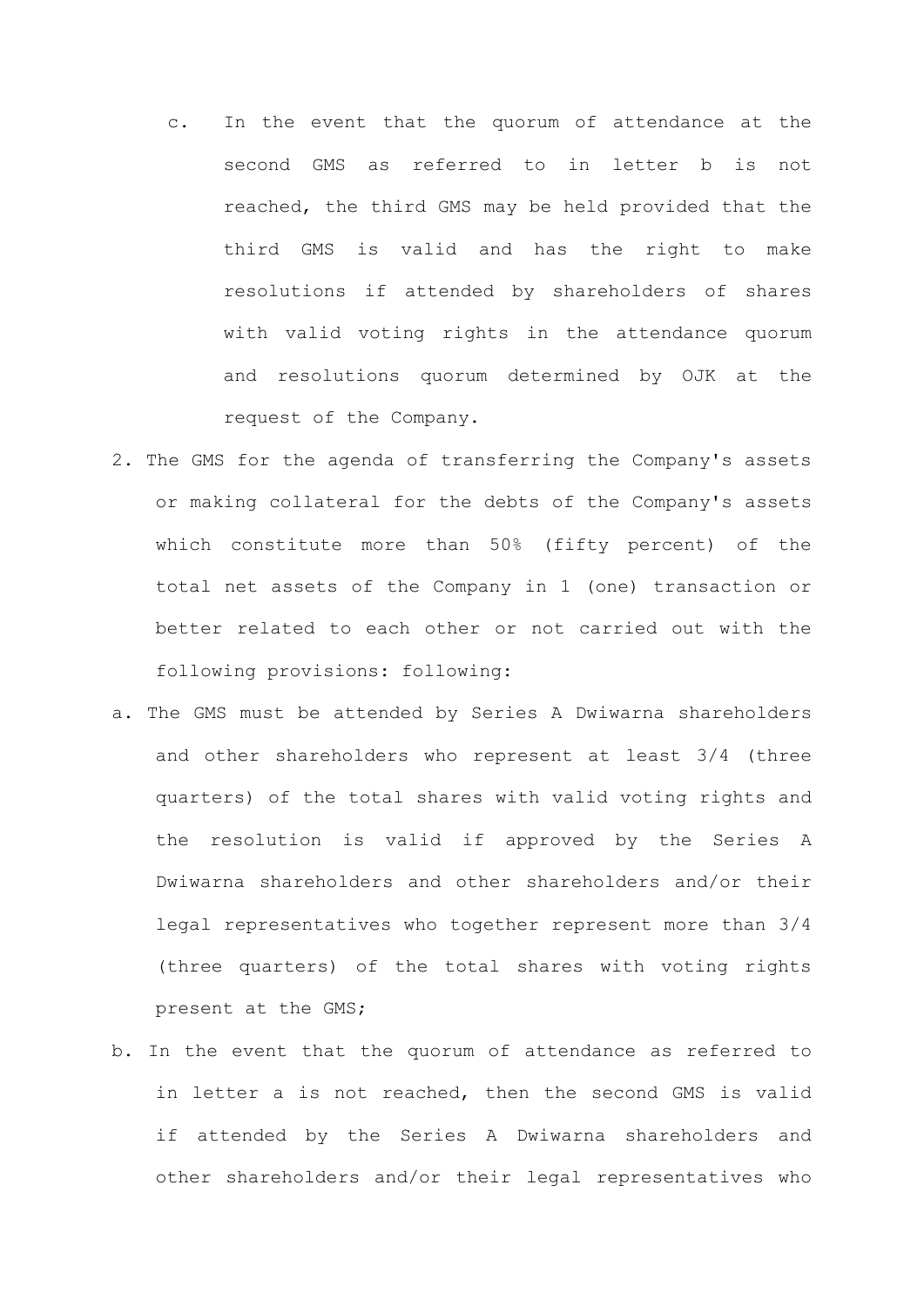together represent at least 2/3 (two thirds) of the total shares with valid voting rights and the resolution is valid if approved by more than 3/4 (three quarters) of the total shares with voting rights present at the GMS; and

- c. In the event that the quorum of attendance at the second GMS as referred to in letter b is not reached, the third GMS may be held provided that the third GMS is valid and has the right to make resolutions if attended by shareholders of shares with valid voting rights in the attendance quorum and resolutions quorum determined by OJK on the Company's application provided that it must be attended and approved by the shareholders of the Series A Dwiwarna.
- 2. The quorum of attendance and resolutions of the GMS with respect to amendment to the Company's articles of association requiring approval from the Minister of Law and Human Rights, except for any amendment to the Company's articles of association intended to extend the existence of the Company shall be as follows:
	- a. A GMS may be convened if the Meeting is attended by the shareholders representing at least 2/3 (twothird) of the total voting shares;
	- b. The resolution of the GMS as referred in letter a shall be lawful if approved by more than 2/3 (twothird) of the number of voting shares attending the Meeting;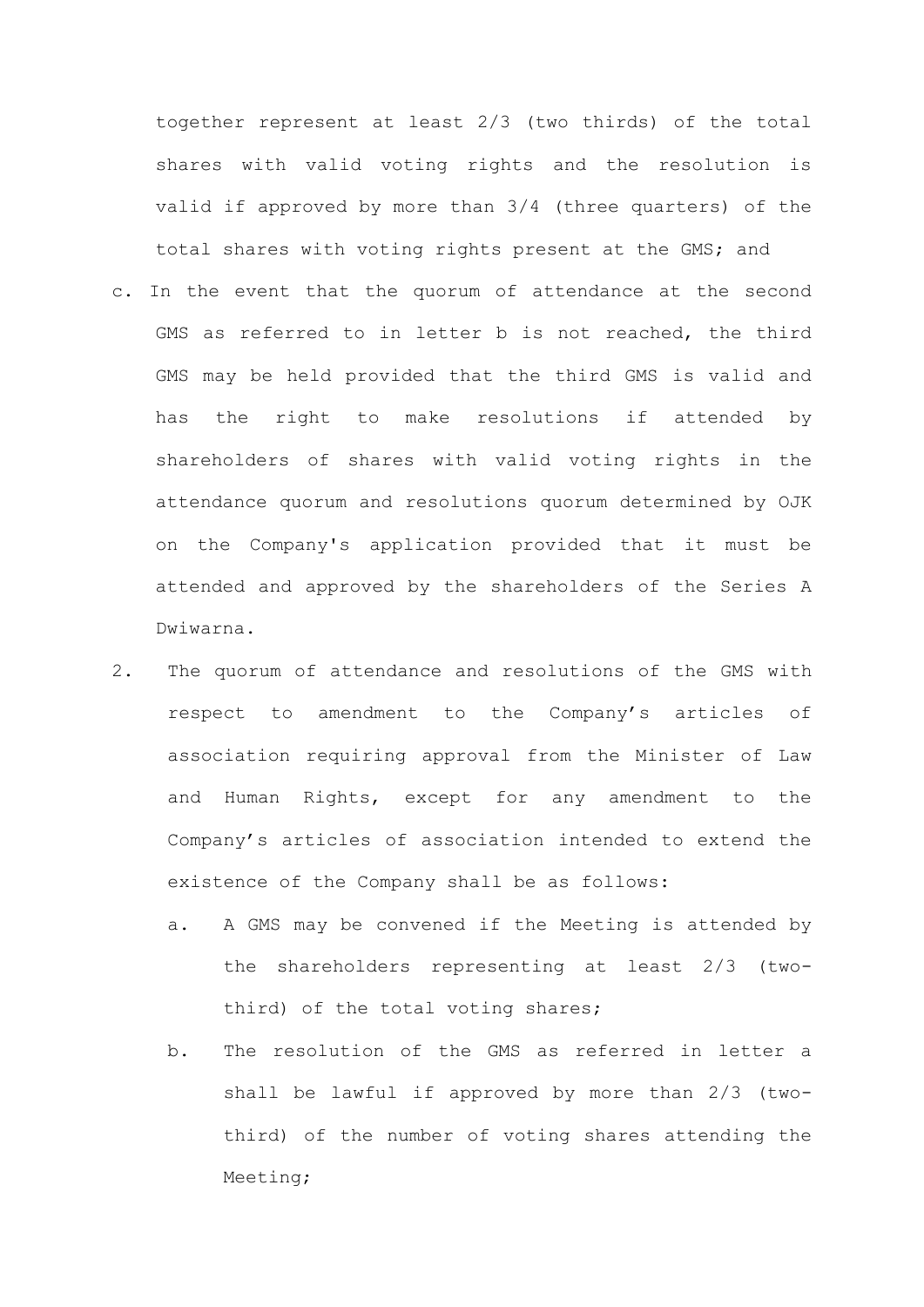- c. If the quorum as referred to in letter a is not reached, the second GMS may be held and shall be entitled to adopt valid and binding resolutions if attended by the shareholders representing at least 3/5 (three-fifth) of the total voting shares;
- d. The resolution of the second GMS shall be lawful if approved by more than 1/2 (half) of the number of voting shares attending the Meeting;
- e. In the event the quorum for attendance of the second Meeting as referred to in letter c is not reached, the third GMS may be convened, provided that the third GMS shall be valid and entitled to adopt resolutions only if attended by the number of holders of voting rights required by the FSA for quorum of attendance and quorum of resolution at the request of the Company.
- 3. The quorum of attendance and resolutions of the GMS for giving approval to the transaction which bears a conflict of interest shall be convened under the following requirements:
	- a. The resolution of the GMS as referred in letter a shall be lawful if approved by the independent shareholders representing more than 1/2 (half) of the number of voting shares held by the independent shareholders;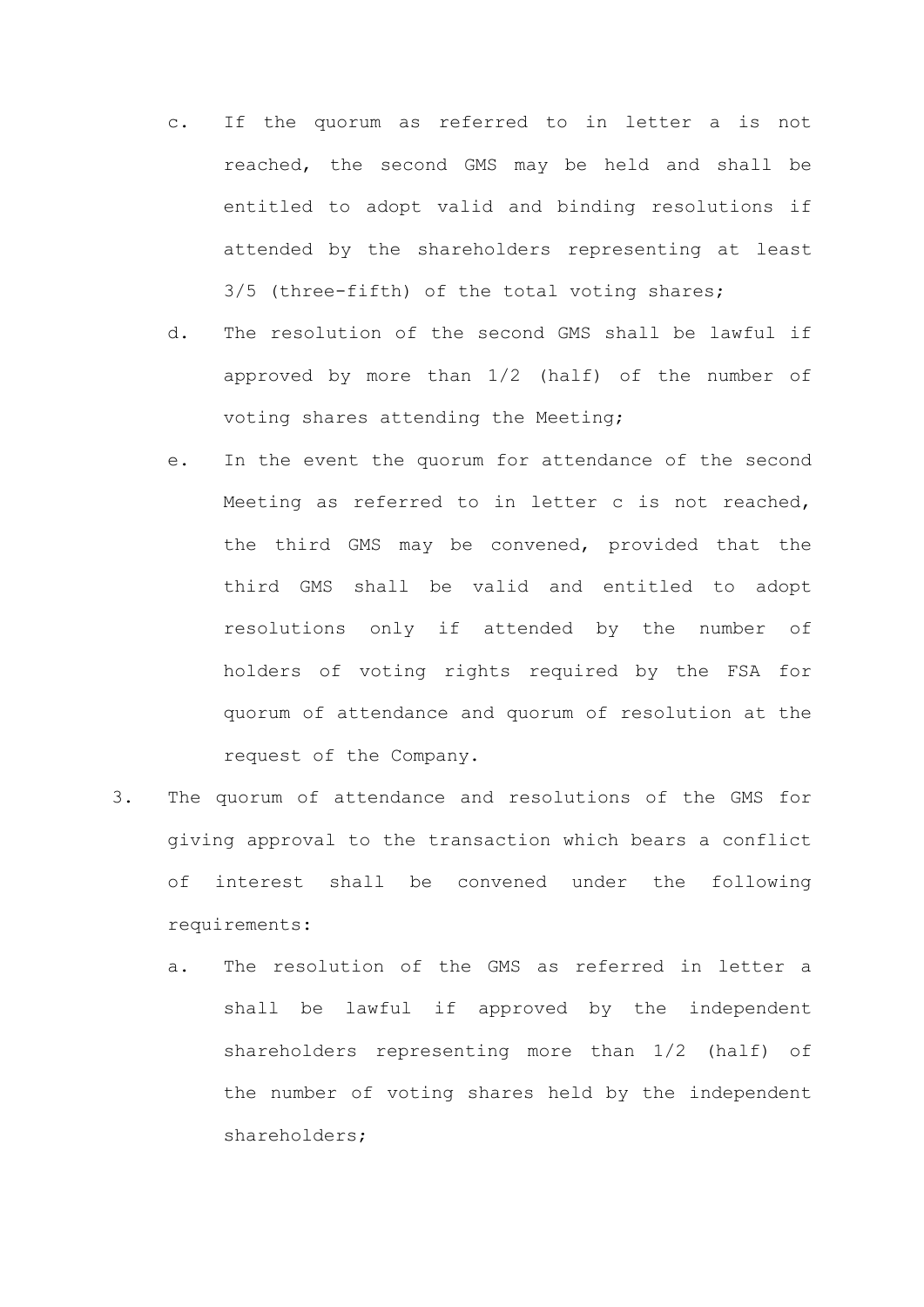- b. A GMS may be convened if the Meeting is attended by the independent shareholders representing at least 1/2 (half) of the total voting shares held by the independent shareholders;
- c. If the quorum as referred to in letter b is not reached, the second GMS may be held and shall be entitled to adopt valid and binding resolutions if attended by the independent shareholders representing more than 1/2 (half) of the total voting shares held by the independent shareholders and the resolution of the second GMS shall be lawful if approved by more than 1/2 (half) of the number of voting shares held by the independent shareholders attending the Meeting;
- d. In the event the quorum for attendance of the second Meeting as referred to in letter c is not reached, the third GMS may be convened, provided that the third GMS shall be valid and entitled to adopt resolutions only if attended by the number of independent shareholders having voting rights required by the FSA for quorum of attendance at the request of the Company;
- e. The resolution of the third GMS shall be lawful if approved by the independent shareholders representing more than 50% (fifty percent) of the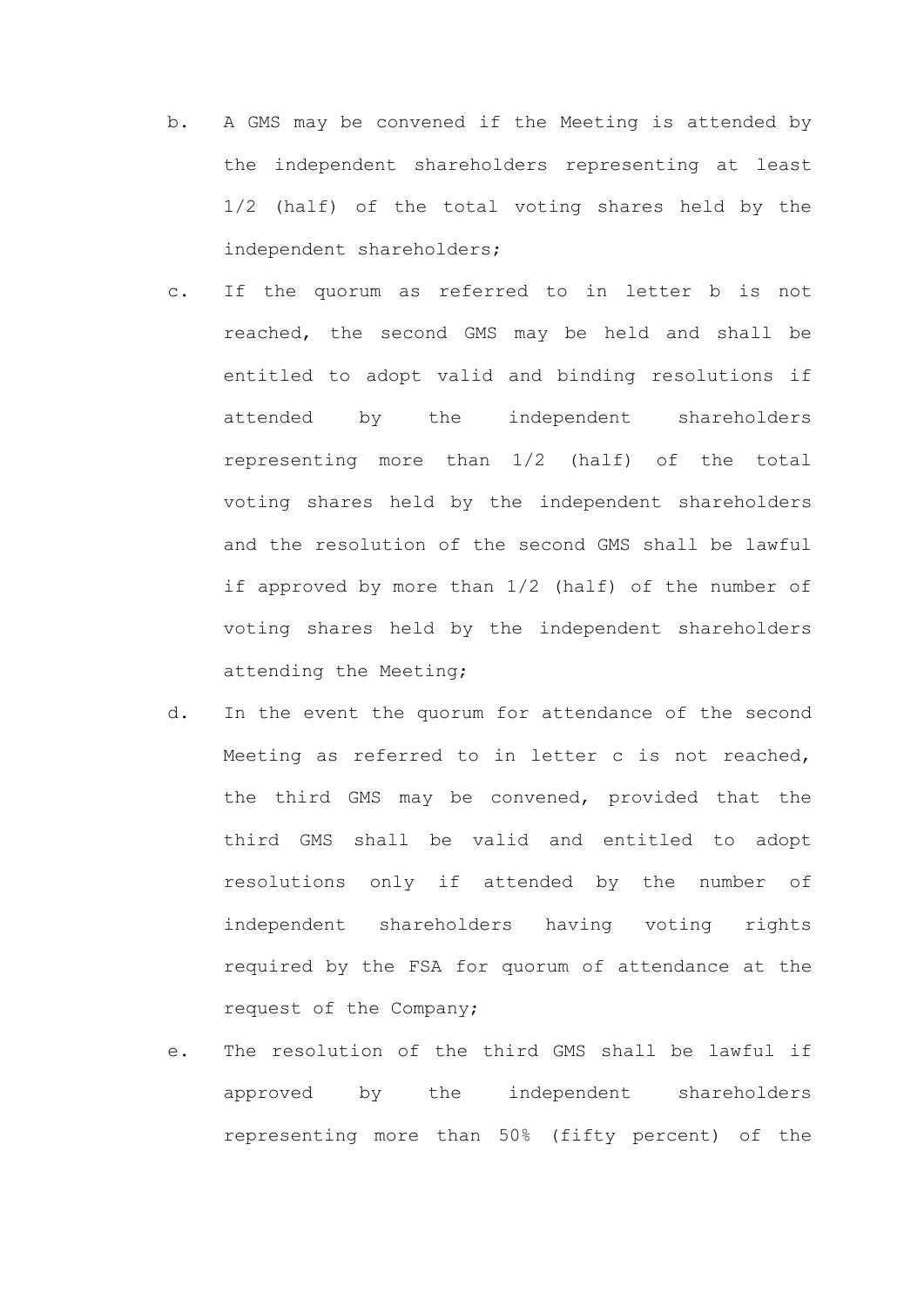number of shares held by the independent shareholders attending the Meeting;

- 4. GMS to ratify changes to the Board of Directors, changes to the Board of Commissioners, changes to these Articles of Association that do not require approval from the Minister in the field of Law, Issuance of Equity Securities and or Increases in issued and paid-up capital shall be carried out under the following conditions:
	- a. The GMS must be attended by holders of Series A Dwiwarna shares and other shareholders and/or their legal representatives who together represent more than 1/2 (one half) of the total number of shares with valid voting rights and the resolutions is approved by the shareholders. Series A Dwiwarna and other shareholders and/or their legal representatives who together represent more than 1/2 (one half) of the total shares with voting rights present at the GMS.
	- b. In the event that the quorum of attendance as referred to in letter a of this Article is not reached, then the second GMS is valid if attended by the holders of Series A Dwiwarna and other shareholders and/or their legal representatives who together represent at least 1/3 (one third) of the total shares with valid voting rights and the resolutions must be approved by the Series A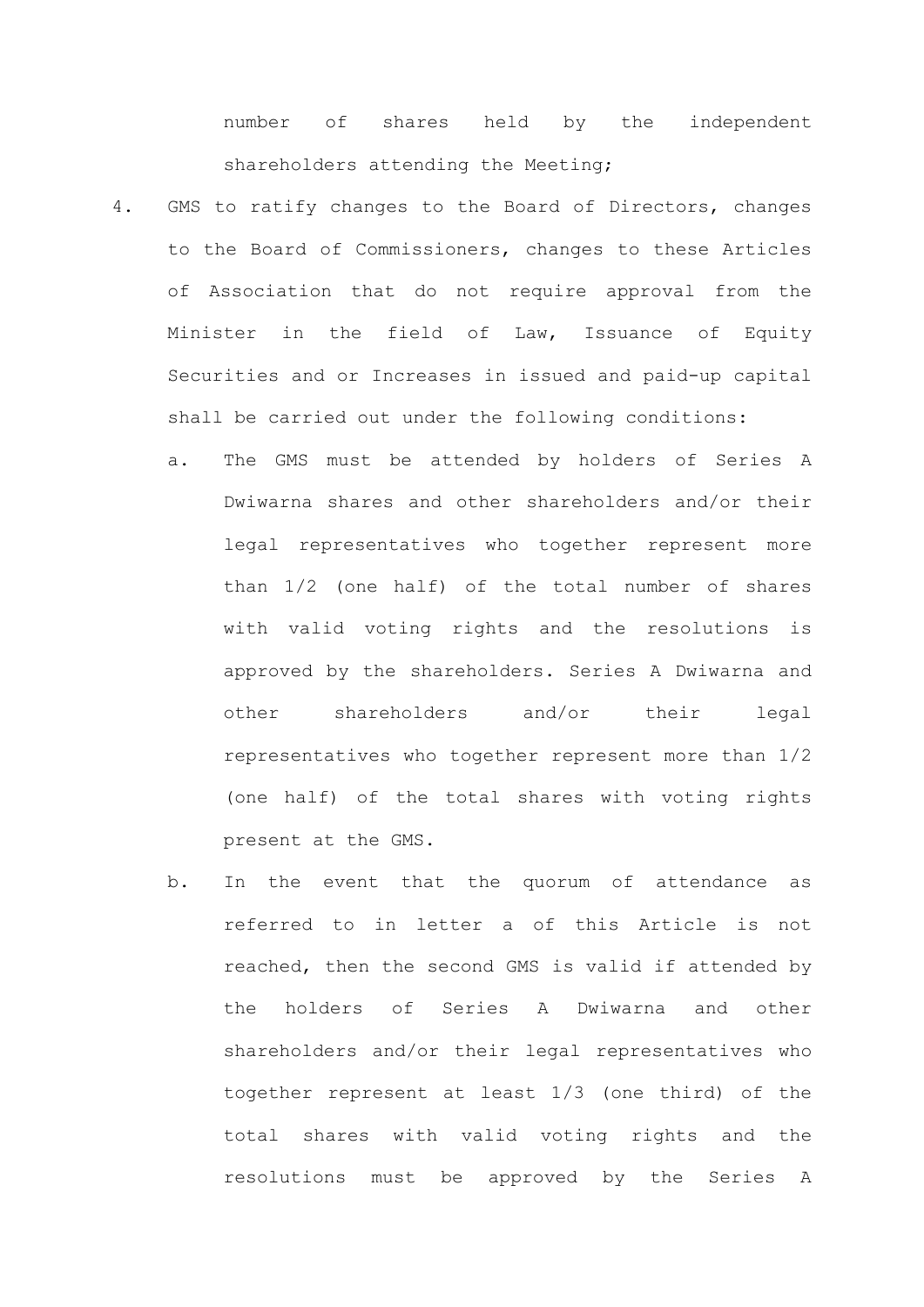Dwiwarna shareholder and other shareholders and/or their legal representatives who together represent more than 1/2 (one half) part of the total shares with voting rights present at the GMS.

- c. In the event that the quorum of attendance at the second GMS as referred to in letter b is not reached, the third GMS may be held provided that the third GMS is valid and has the right to make resolutionss if attended by shareholders of shares with valid voting rights in the attendance quorum and resolutions quorum determined by OJK on the Company's application, provided that it must be attended and approved by the holder of the Series A Dwiwarna share.
- 5. The GMS to amend these Articles of Association which requires the approval of the Minister whose duties and responsibilities are in the field of Law and Human Rights, shall be carried out under the following conditions:
	- a. This amendment to the Articles of Association is determined by the GMS, which is attended by the shareholders of Series A Dwiwarna and other shareholders and/or their legal representatives who together represent at least 2/3 (two thirds) of the total shares. with valid voting rights and the resolutions must be approved by the Series A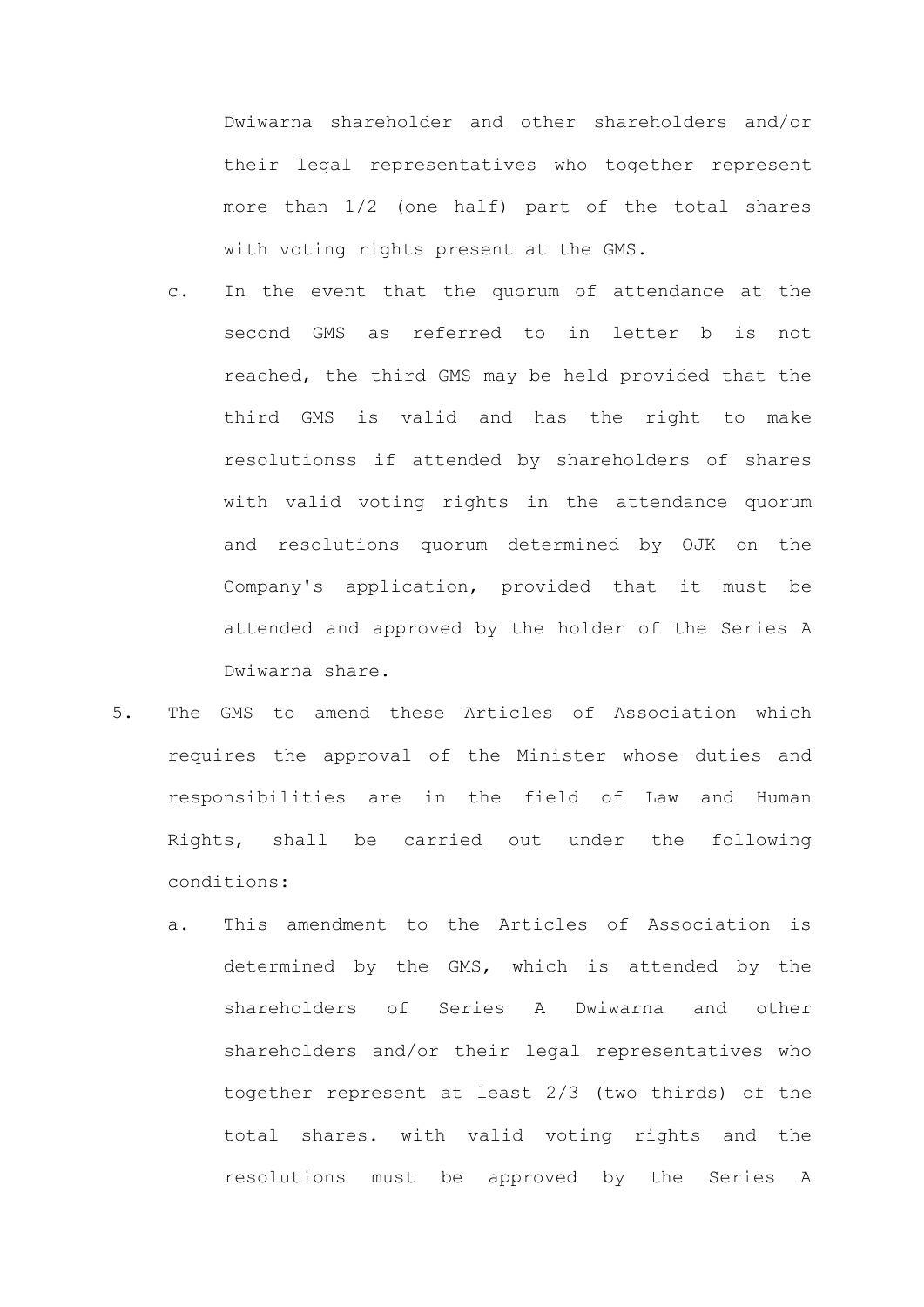Dwiwarna shareholder and other shareholders and/or their legal representatives who together represent more than 2/3 (two thirds) of the total number of shares with voting rights cast in the GMS.

- b. In the event that the quorum of attendance as referred to in letter a is not achieved, the second GMS is valid if attended by the holders of Series A Dwiwarna shares and other shareholders and/or their representatives who represent at least 3/5 (threefifths) of the total number of shareholders. all shares with valid voting rights and the resolutions is approved by the Series A Dwiwarna shareholder and other shareholders and/or their legal representatives who together represent at least more than 1/2 (one half) of the total shares with voting rights present at the GMS.
- c. In the event that the quorum of attendance at the second GMS as referred to in letter b is not achieved, the third GMS may be held provided that the third GMS is valid and entitled to make resolutions if attended by shareholders of shares with valid voting rights in the attendance quorum and resolutions quorum determined by the OJK the Company's application, provided that it must be attended and approved by the shareholders of Series A Dwiwarna Shares.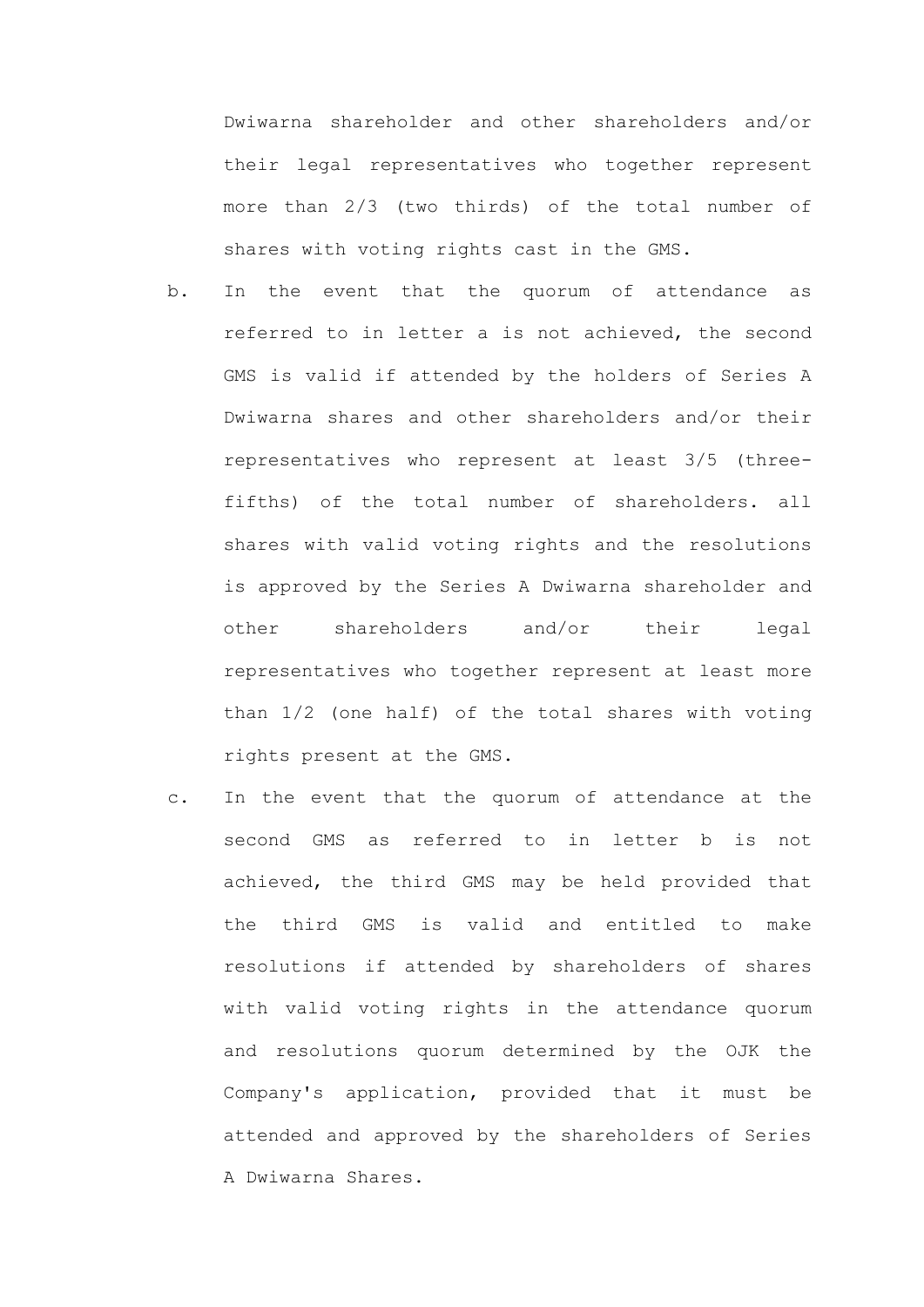- 6. With due observance of the provisions of the laws and regulations, Merger, Consolidation, Acquisition, Spin Off, submission of application for bankruptcy of the Company, and Dissolution can only be carried out based on the resolution of the GMS, with the following conditions: a. attended by the Series A Dwiwarna shareholder and other shareholders and/or their legal representatives who together represent at least 3/4 (three-fourth) of the total number of shares with
	- valid voting rights and the resolution must be approved by the shareholders. Series A Dwiwarna shares and other shareholders and/or their legal representatives who together represent at least 3/4 (three-fourths) of the total shares with voting rights present at the GMS.
	- b. In the event that the quorum of attendance as referred to in letter a is not achieved, then the second GMS is valid if attended by the holders of Series A Dwiwarna shares and other shareholders and/or their representatives who represent at least 2/3 (two thirds) of the total number of shares with valid voting rights and the resolution is approved by the holders of Series A Dwiwarna Shares and approved by the other shareholders and/or their legal representatives who together represent more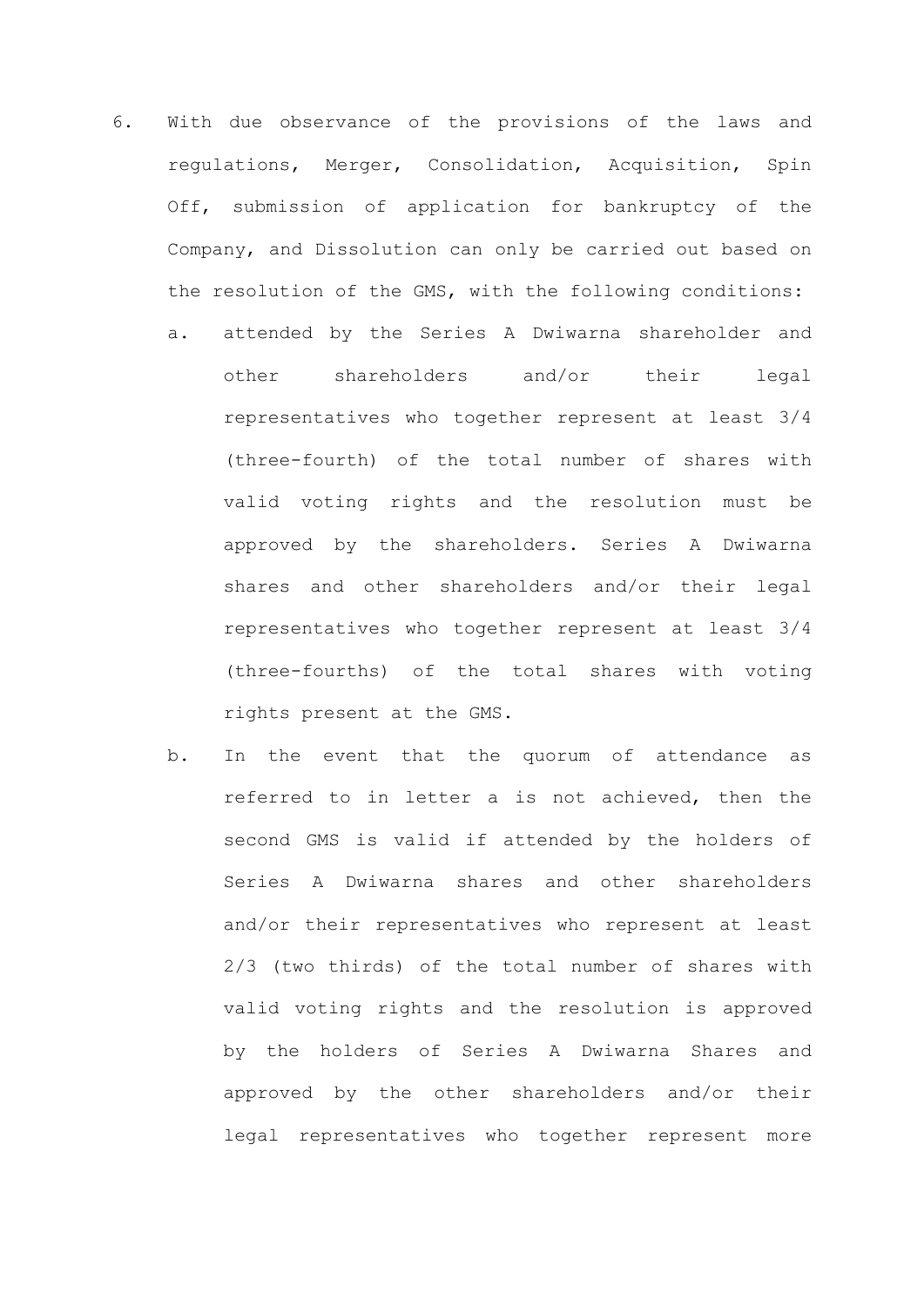than 3/4 (three quarters) of the total shares with voting rights present at the GMS.

- c. In the event that the quorum of attendance at the second GMS as referred to in letter b is not reached, the third GMS may be held provided that the third GMS is valid and has the right to make resolutions if attended by shareholders of shares with valid voting rights in the attendance quorum and resolution quorum determined by OJK on the Company's application, provided that it must be attended and approved by the holder of the Series A Dwiwarna share.
- 7. Those who are entitled to attend the GMS are shareholders whose names are registered in the Register of Shareholders of the Company 1 (one) working day prior to the date of summons for the GMS with due observance of the laws and regulations and the provisions of the Stock Exchange at the place where the Company's shares are listed.
- 8. In the event of an error in the summons as referred to in Article 23 paragraph (11) letter a, the shareholders who are entitled to attend the GMS are the shareholders whose names are recorded in the register of shareholders of the Company 1 (one) working day prior to the rectification of the summons for the GMS.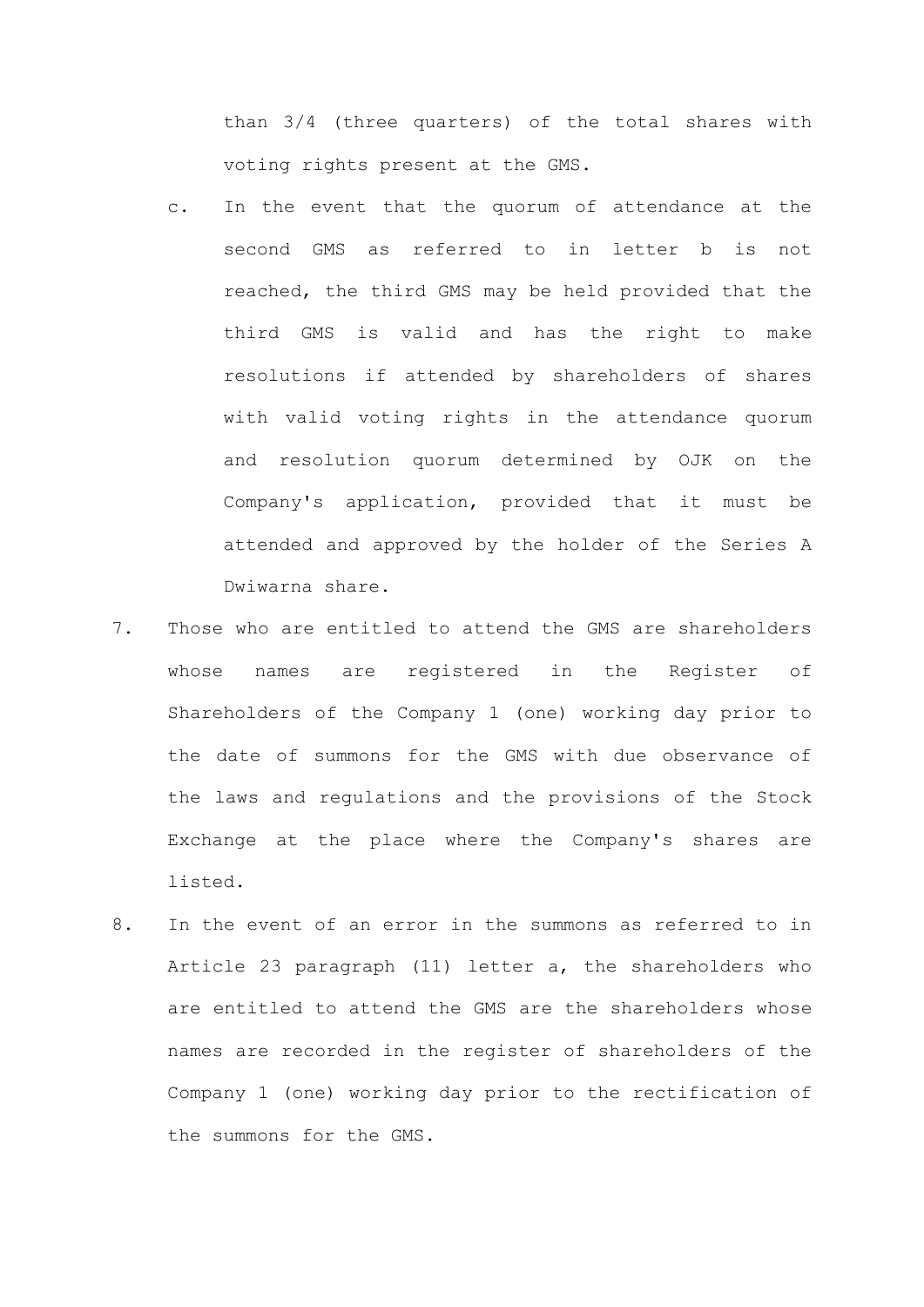- 9. Shareholders either alone or represented by proxy are entitled to attend the GMS, with due observance of the laws and regulations.
- 10. In the GMS, each share gives the owner the right to cast 1 (one) vote.
- 11. Shareholders with voting rights who attend the GMS but do not cast a vote (abstain) are deemed to have cast the same vote as the majority of shareholders who cast votes.
- 12. In voting, the votes cast by the shareholders are valid for all the shares they own and the shareholders are not entitled to give power of attorney to more than one proxy for a portion of the number of shares owned by different votes. These provisions are excluded for:
	- a. Custodian Bank or Securities Company as Custodian representing the customers who own the Company's shares.
	- b. Investment Manager who represents the interests of the Mutual Funds he manages.
- 13. Members of the Board of Directors, members of the Board of Commissioners, and employees of the Company may act as proxies in the GMS, but in voting for members of the Board of Directors, members of the Board of Commissioners, and/or the employees concerned are prohibited from acting as proxies of the shareholders.
- 14. Voting is conducted verbally, unless the Chairperson of the GMS determines otherwise.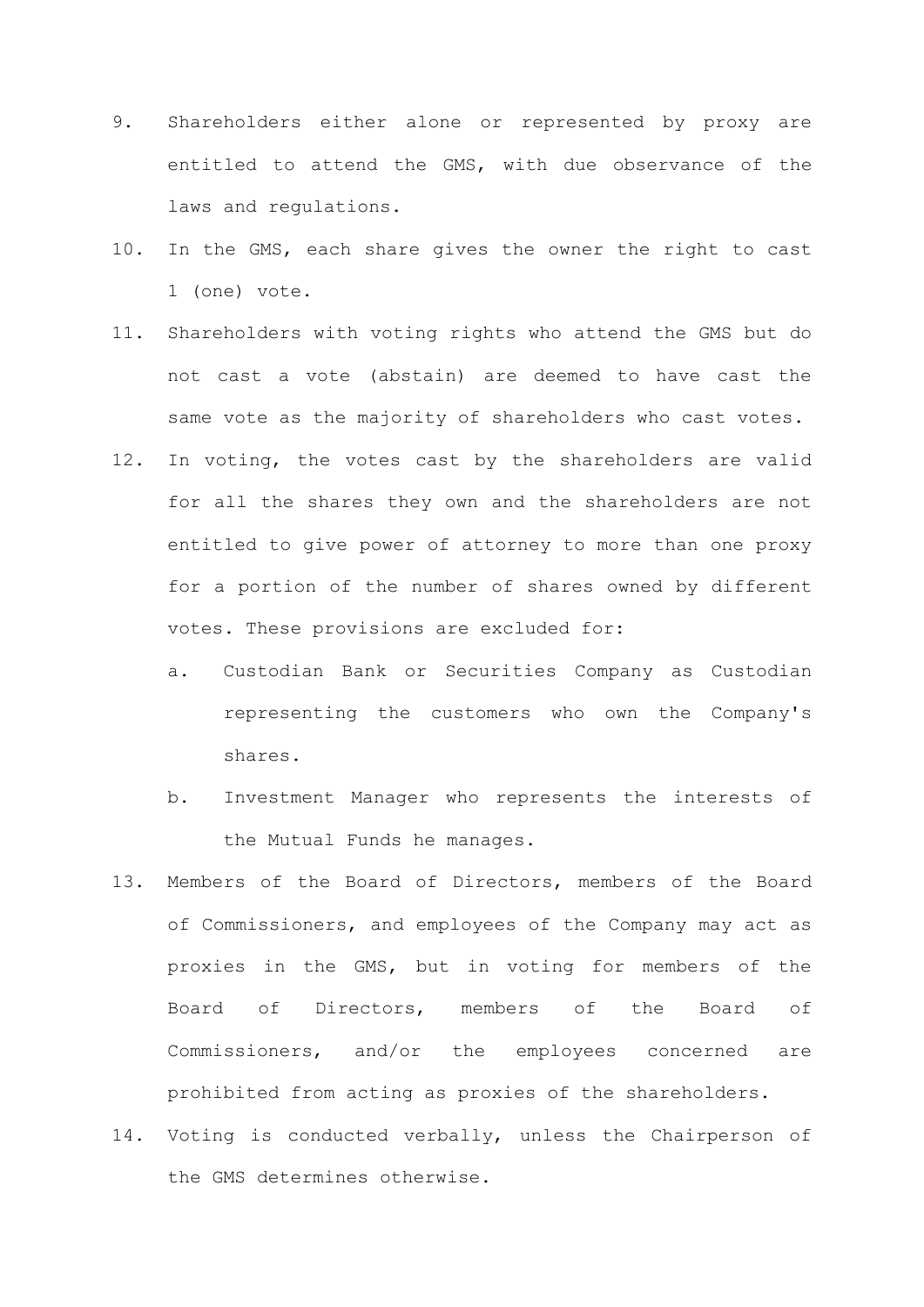- 15. All resolutions are made based on deliberation for consensus.
- 16. In the event that a resolution based on deliberation for consensus is not reached, the resolution is taken based on the affirmative vote as stipulated in these Articles of Association.
- 17. Adoption of Resolution through voting as referred to in paragraph (16) must be made by taking into account the provisions of the quorum of attendance and the quorum of resolutions of the GMS.
- 18. During the GMS, the Company may invite other parties related to the GMS agenda.
- 19. The Company may hold the GMS electronically by taking into account the provisions of the Financial Services Authority Regulation regarding the implementation of the GMS of a Publicly Listed Company Electronically.
- 20. The Company is obliged to provide an alternative electronic power of attorney for Shareholders to attend and vote at the GMS.
- 21. a. Parties who may become Authorized Persons electronically include:
	- 1. Participants who administer the sub-accounts of securities/securities owned by the Shareholders;
	- 2. Parties nominated by the Company; or
	- 3. The party appointed by the Shareholders.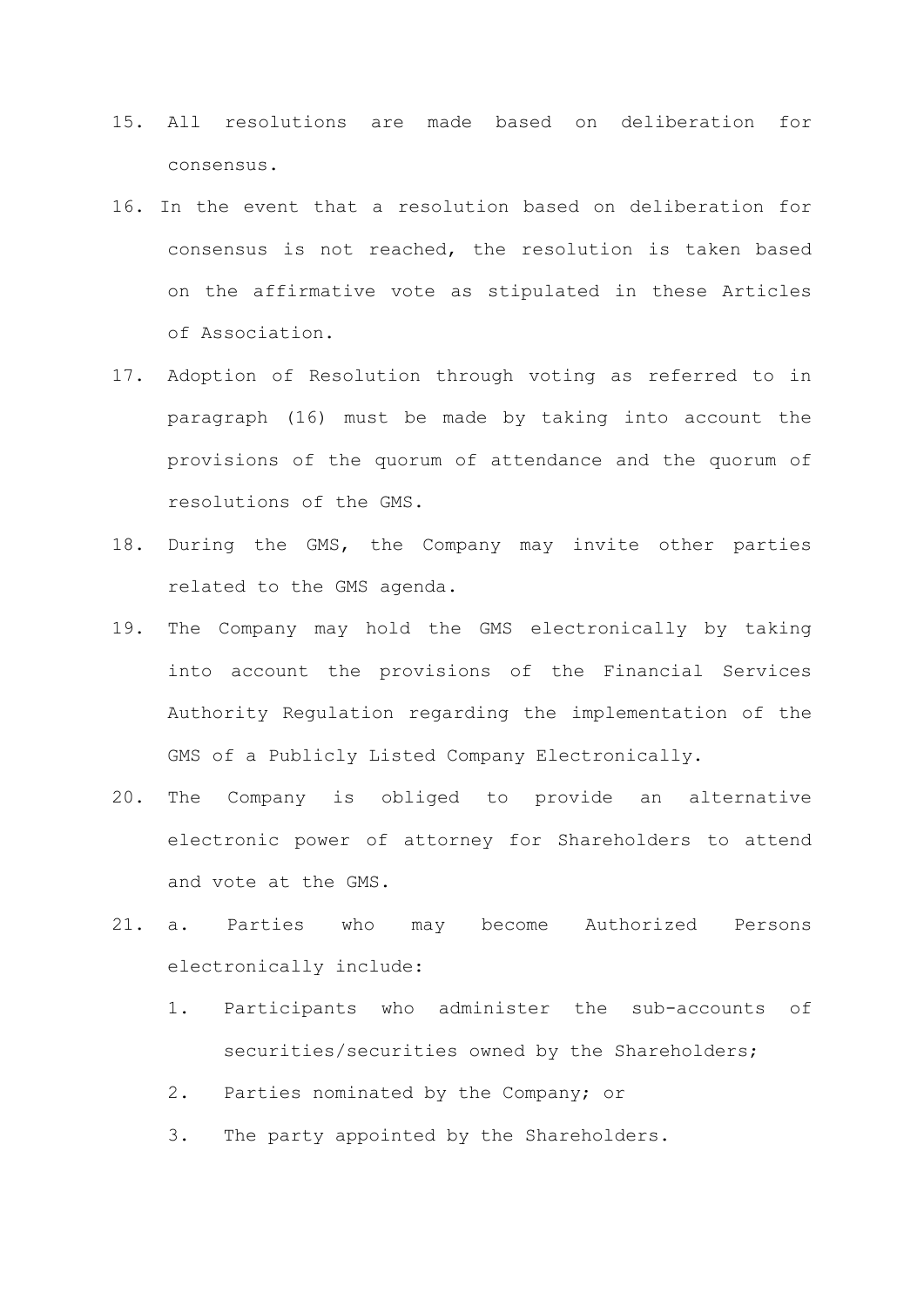b. The Company is required to provide the Proxy electronically as referred to in letter a number 2 of this paragraph.

THE USE OF NET EARNINGS

- 1. The use of net profit including the amount of allowance for loss reserves is decided by the Annual GMS.
- 2. The Board of Directors must submit a proposal to the Annual GMS regarding the use of the net profit that has not been shared as listed in the balance sheet and the calculation of profit and loss submitted for approval at the Annual GMS, in which proposal it can be stated how much net profit that has not been shared can be set aside for a reserve fund. as well as proposals regarding the amount of dividends to shareholders, or other distributions such as bonuses for members of the Board of Directors and members of the Board of Commissioners, bonuses for employees, social fund reserves and others that may be distributed, one or another without prejudice to the rights of the GMS to decide otherwise.
- 3. The entire net profit after deducting the allowance for reserves as referred to in paragraph (1) shall be distributed among Shareholders as dividends unless otherwise determined by the GMS.
	- a. Dividends are only paid in accordance with the Company's financial capacity based on the decisions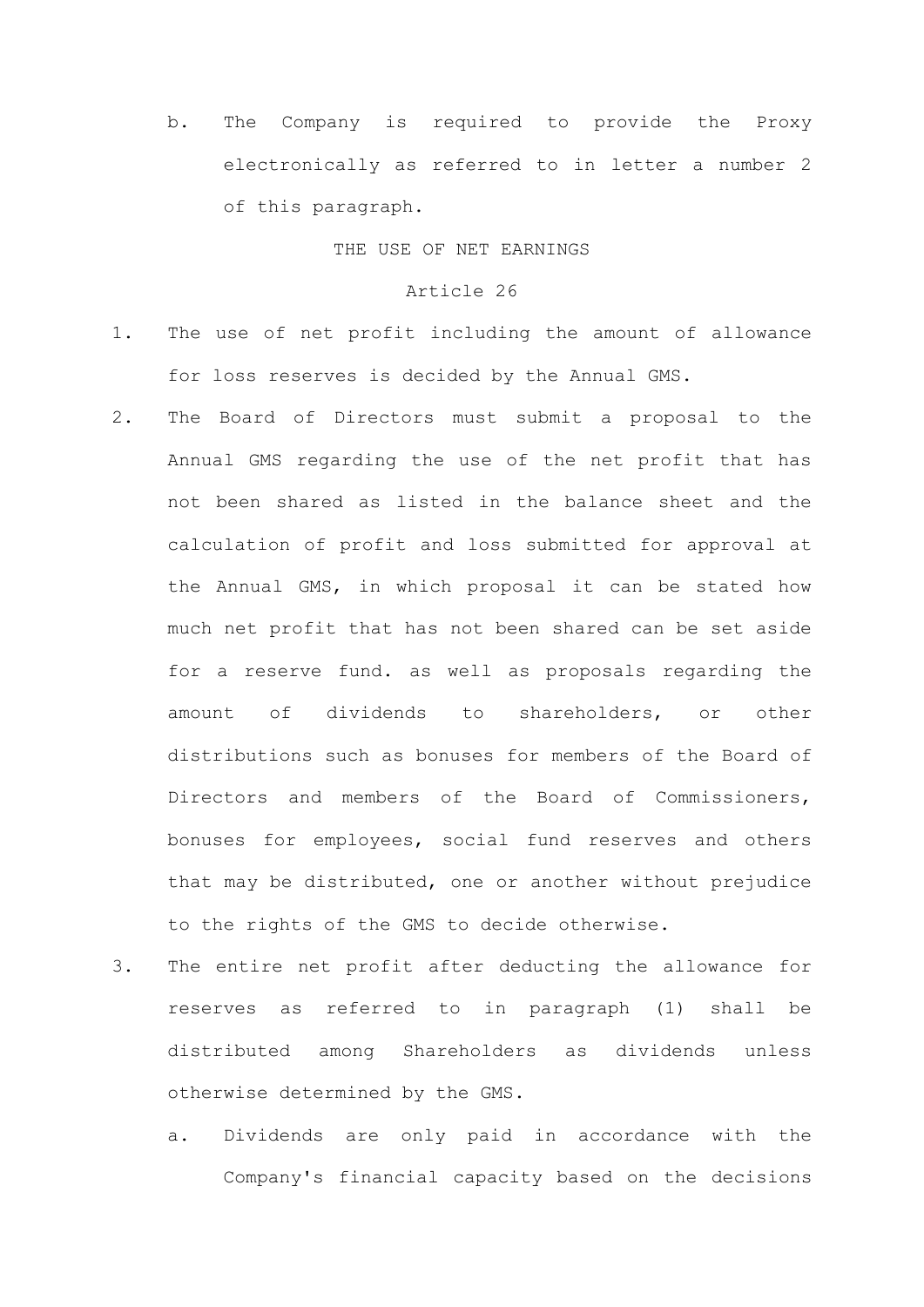taken at the Annual GMS, in which decision must also determine the time, method of payment and form of dividends by taking into account the provisions of the laws and regulations in the Capital Market sector, as well as the regulations of the Stock Exchange at the place where the Company's shares are listed. .

- b. In the event that there is a GMS decision related to the distribution of cash dividends, the Company is obliged to make cash dividend payments to the entitled shareholders no later than 30 (thirty) days after the announcement of the summary of the minutes of the GMS which decides the cash dividend distribution.
- c. Dividends for shares are paid to the person on whose behalf the shares are registered in the Register of Shareholders, on the date determined by the Annual GMS which decides on the distribution of dividends.
- d. The payment day must be announced by the Board of Directors to the shareholders.
- 5. In addition to the use of net profit as referred to in paragraph (2), the GMS may determine the use of net profit for other distributions such as tantiem for the Board of Directors, the Board of Commissioners, and bonuses for employees, provided that the Board of Directors must consult with the most Series B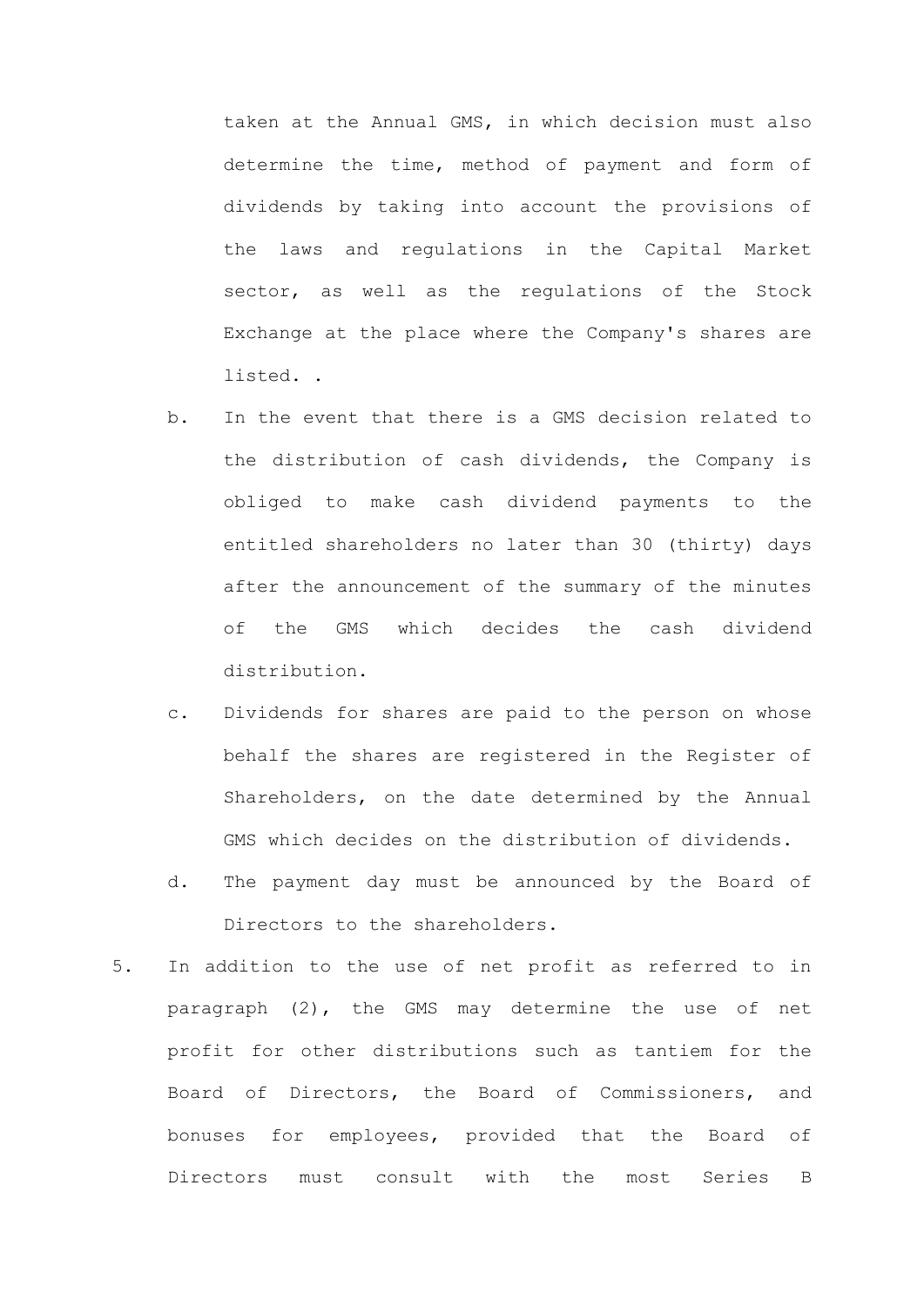Shareholders before requesting GMS approval regarding the use of net profit for such other distributions.

- 6. Dividends as referred to in paragraph (3) may only be distributed if the Company has a positive retained earnings.
- 7. The use of net income for bonuses and bonuses is carried out as long as it is not budgeted and is not taken into account as expenses in the current year.
- 8. Dividends which are not taken within 5 (five) years from the date of stipulation for payment of past dividends, shall be included in the reserve fund specifically designated for that purpose.
- 9. Dividends in the special reserve fund can be taken by the entitled Shareholders by submitting proof of their rights to the dividends which can be received by the Board of Directors of the Company on condition that the withdrawal is not all at once and by paying the administrative fees determined by the Board of Directors.
- 10. Dividends that have been included in the special reserve in paragraph (8) and are not taken within a period of 10 (ten) years will become the rights of the Company.
- 11. The Company may distribute Interim dividends before the end of the Company's financial year if requested by the Shareholders representing at least 1/10 (one tenth) of the shares issued, taking into account the projected profit and financial capability of the Company.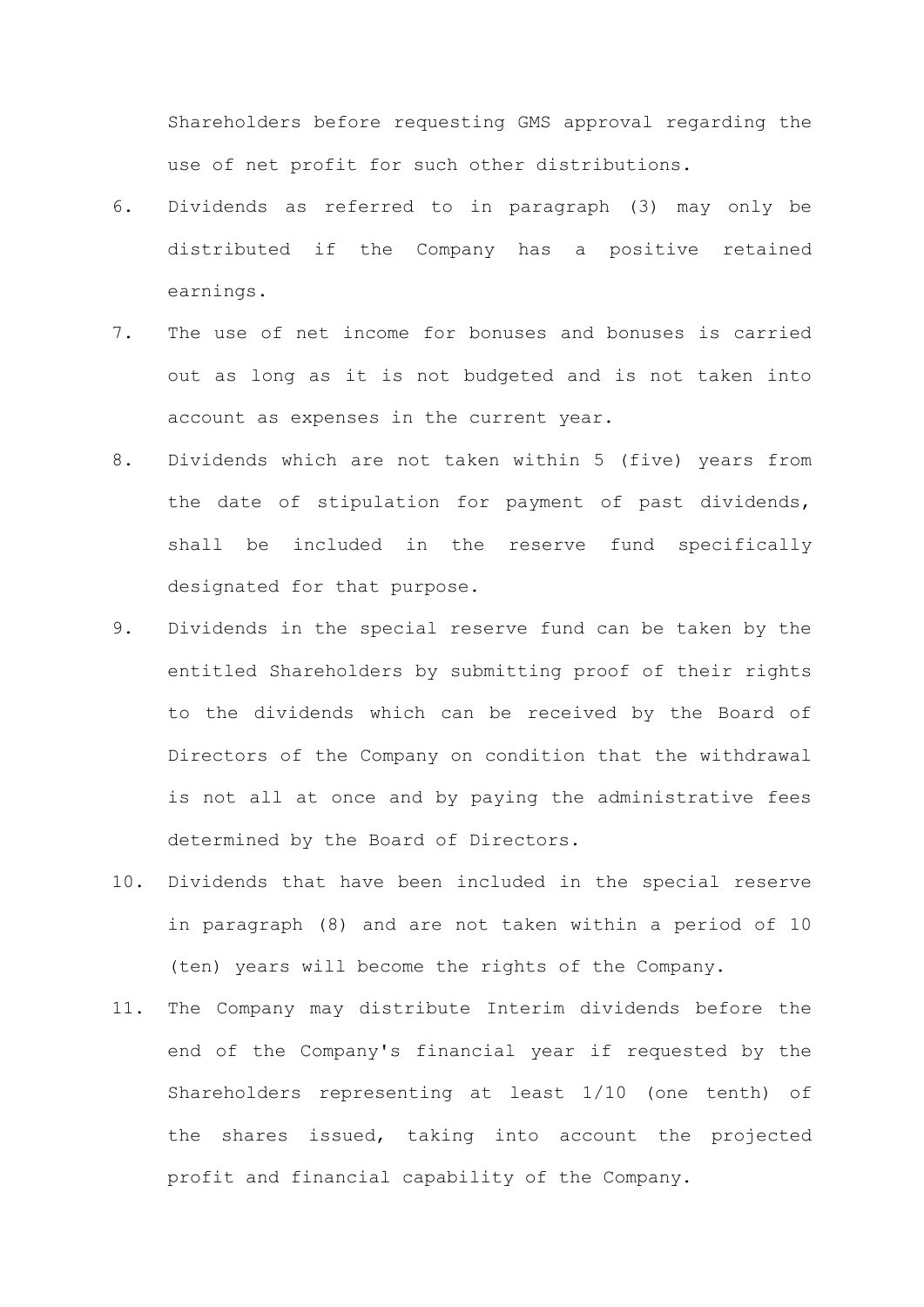- 12. The distribution of interim dividends is determined based on the decision of the Board of Directors' Meeting after obtaining approval from the Board of Commissioners, taking into account paragraph (10).
- 13. In the event that after the financial year ends, the Company suffers a loss, the interim dividend that has been distributed must be returned by the Shareholders to the Company. The Board of Directors and the Board of Commissioners are jointly and severally responsible for the loss of the Company, in the event that the Shareholders cannot return the interim dividend in paragraph (11).

#### USE OF RESERVE FUND

# Article 27

- 1. The Company establishes mandatory reserves and other reserves.
- 2. The provision of net profit for reserves in paragraph (1) applies if the Company has a positive retained earnings.
- 3. The portion of the profit provided for the reserve fund is determined by the GMS with due observance of the laws and regulations.

Provision of net profit for the mandatory reserve in paragraph (1) is made until the reserve reaches at least 20% (twenty percent) of the total issued and paid-up capital.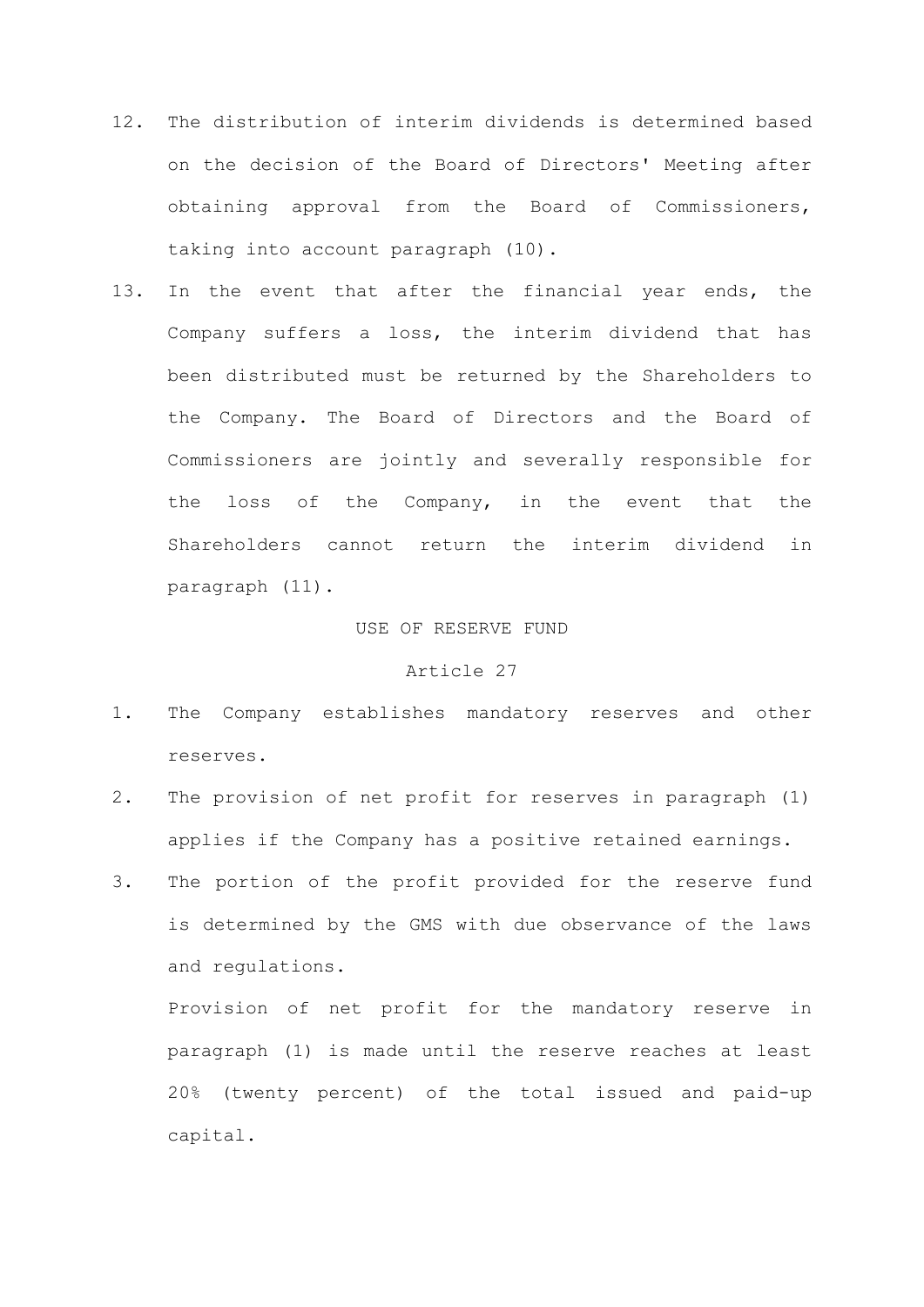- 4. The mandatory reserve in paragraph (1) which has not reached the amount as referred to in paragraph (3) can only be used to cover losses to the Company which cannot be met by other reserves.
- 5. If the mandatory reserve fund in paragraph (1) has exceeded the amount of 20% (twenty percent), the GMS may decide that the excess of the reserve fund is used for the purposes of the Company.
- 6. The Board of Directors must manage the reserve fund so that the reserve fund earns profit, in a manner deemed good by the Board of Directors and with due observance of the laws and regulations.
- 7. The profit obtained from the reserve fund is included in the profit and loss calculation.

AMENDMENT TO ARTICLES OF ASSOCIATION

# Article 28

- 1. This amendment to the Articles of Association must take into account the Law on Limited Liability Companies and/or Capital Market regulations.
- 2. Amendments to these Articles of Association are determined by the GMS with the provisions as stated in Article 25 paragraph (4) and paragraph (5).
- 3. The agenda regarding the amendment to this Articles of Association must be clearly stated in the invitation to the GMS.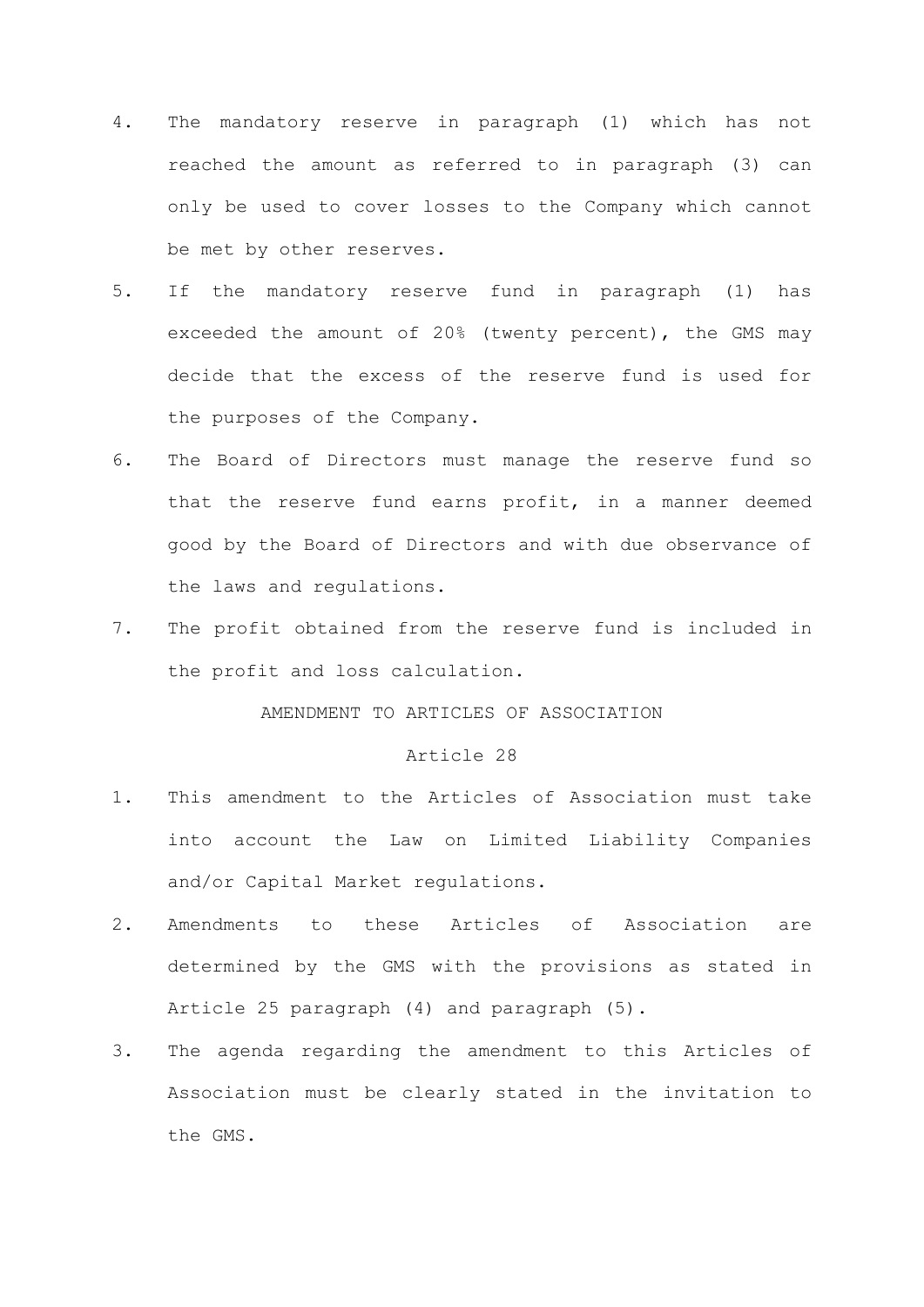- 4. The provisions of these Articles of Association concerning the name, domicile of the Company, purposes and objectives, business activities, period of establishment of the Company, amount of authorized capital, reduction of issued and paid-up capital and status of a closed company to a public company or vice versa, must obtain approval from Minister as referred to in the Law on Limited Liability Companies.
- 5. Amendments to these Articles of Association other than those concerning the matters referred to in paragraph (4) are sufficient to notify the Minister whose duties and responsibilities are in the field of Law with due observance of the provisions of the Law on Limited Liability Companies.
- 6. The resolution regarding the reduction of capital must be notified in writing to all creditors of the Company and announced by the Board of Directors in an Indonesian language daily newspaper that is published and or widely circulated in the domicile of the Company no later than 7 (seven) days from the date of the decision of the GMS regarding the reduction of the capital.

MERGE, AMALGAMATION, ACQUISITION AND SPIN-OFF

### Article 29

1. Merger, Consolidation and Acquisition and Separation shall be determined by the GMS with the provisions as stated in Article 25 paragraph (6).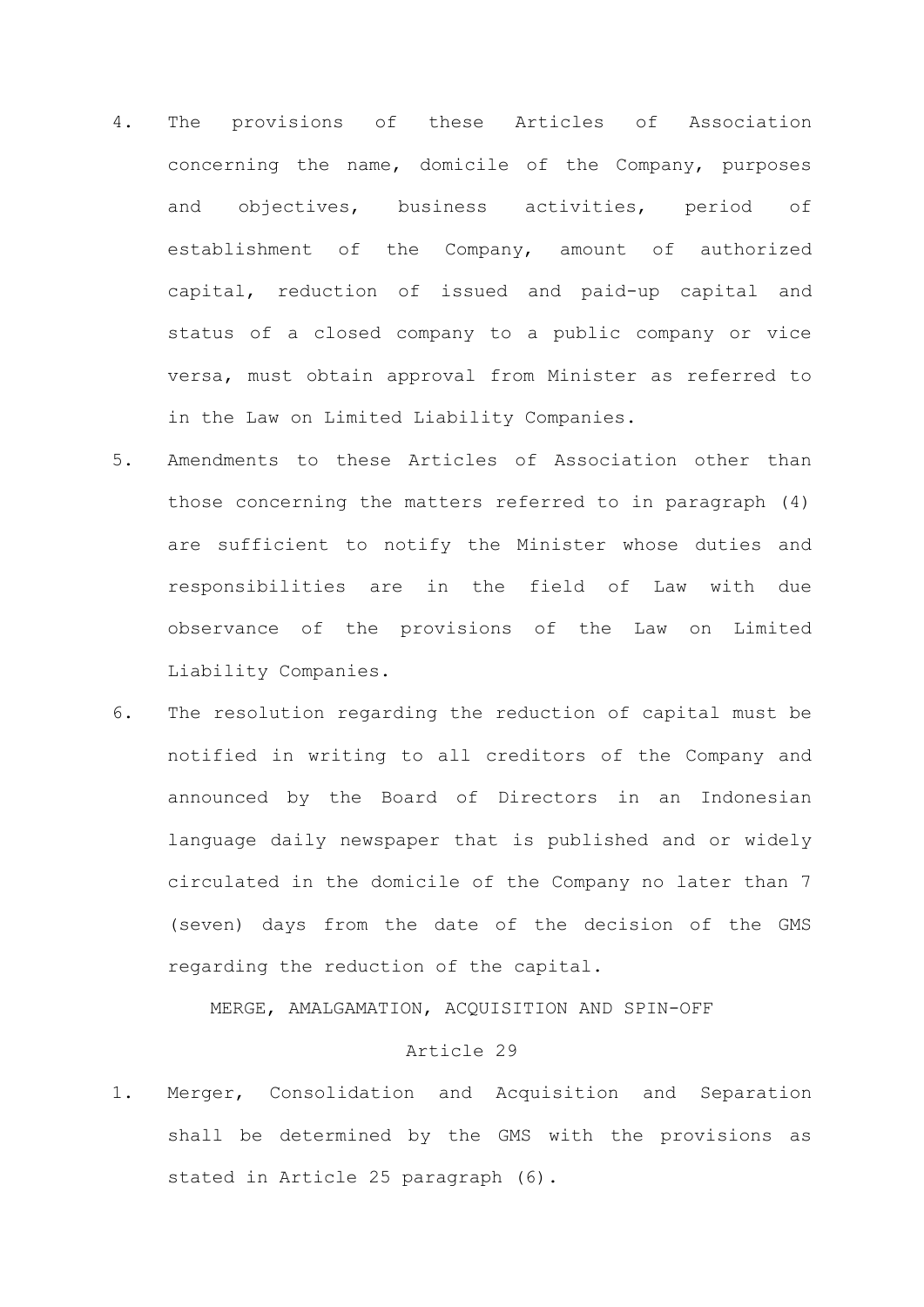2. Further provisions regarding Merger, Consolidation, Acquisition and Separation are as referred to in the laws and regulations, especially regulations in the Capital Market sector.

DISSOLUTION, LIQUIDATION AND EXPIRATION OF LEGAL ENTITY STATUS

# Article 30

- 1. The dissolution of the Company can be carried out based on the resolution of the GMS with the provisions as stated in Article 25 paragraph (6).
- 2. If the Company is dissolved based on the decision of the GMS or declared dissolved based on a court decision, the liquidator must carry out liquidation.
- 3. The liquidator is responsible to the GMS or the court that appointed him for the liquidation of the Company carried out.
- 4. The liquidator is obliged to notify the Minister whose duties and responsibilities are in the field of law and announce the final results of the liquidation process in the newspaper after the GMS gives settlement and release to the liquidator or after the Court that appointed the liquidator accepts accountability.
- 5. Provisions regarding the dissolution, liquidation and expiration of the legal entity status of the Company shall take into account the laws and regulations, particularly the provisions in the Capital Market sector.

#### DOMICILE OF SHAREHOLDERS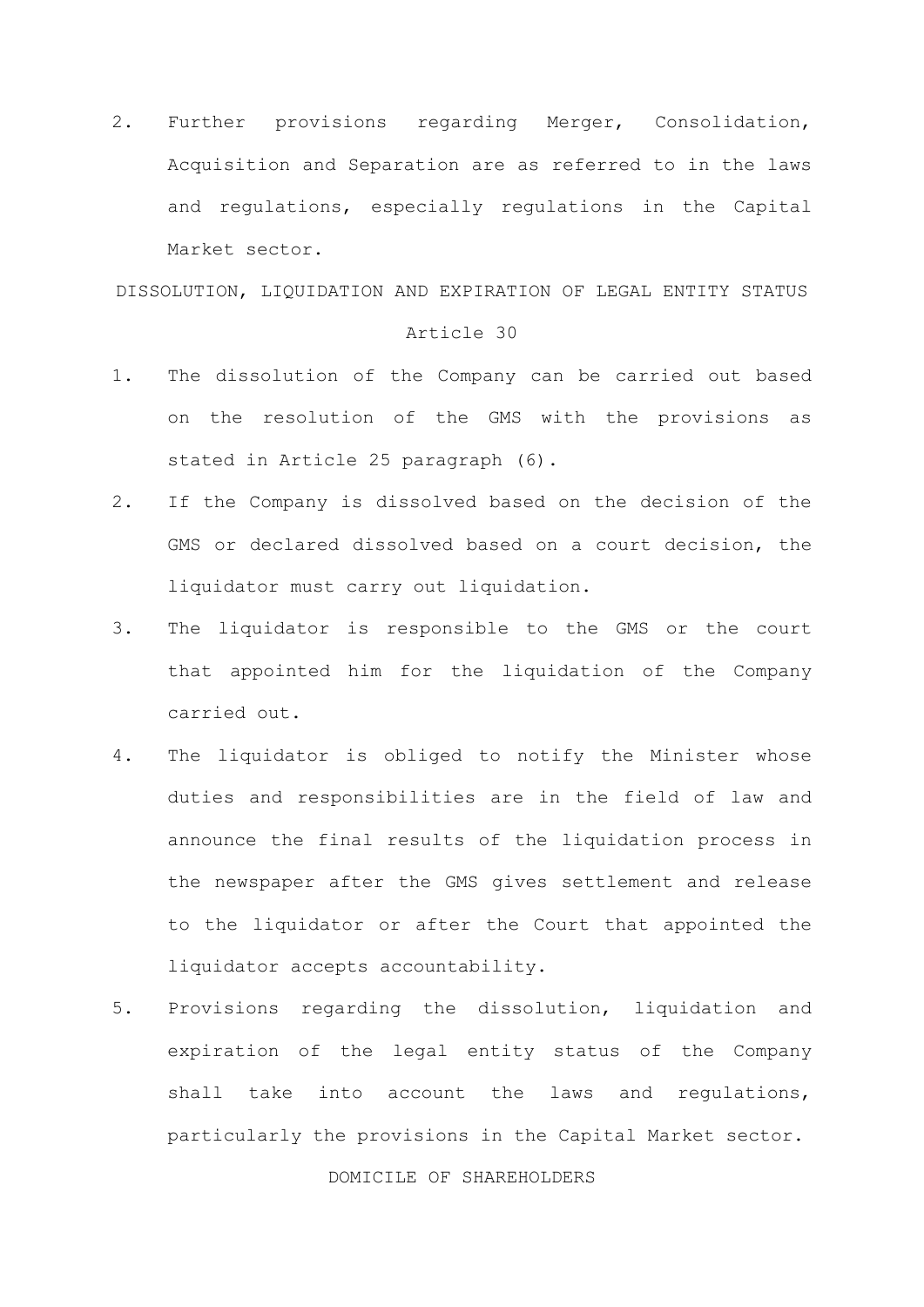#### Article 31

For Matters concerning Shareholders of the Company, the Shareholders are deemed to reside at the address as recorded in the Register of Shareholders as referred to in Article 9.

# CLOSING

# Article 32

All matters that are not regulated or sufficiently regulated in this Articles of Association follows the Limited Liability Company law, Capital Market regulations and other laws and regulations and/or is decided in the GMS with due observance of the laws and regulations.

-Now therefore, the composition of the Board of Directors and Board of Commissioners of the Company will be as follows: BOARD OF DIRECTORS

President Director : The said Mr. DANA AMIN Director of Finance and : Mr. ANTON HERDIANTO, Sarjana Risk Management; Ekonomi, Akuntan, born in Bandung, on the 23rd (twenty third) day of August 1969 (one thousand nine hundred sixty nine), Finance and Risk Management Director of PT ANEKA TAMBANG Tbk abbreviated as PT ANTAM Tbk, residing in Jakarta, Jalan Wijaya Kusuma Nomor B25A, Rukun Tetangga 001/ Rukun Warga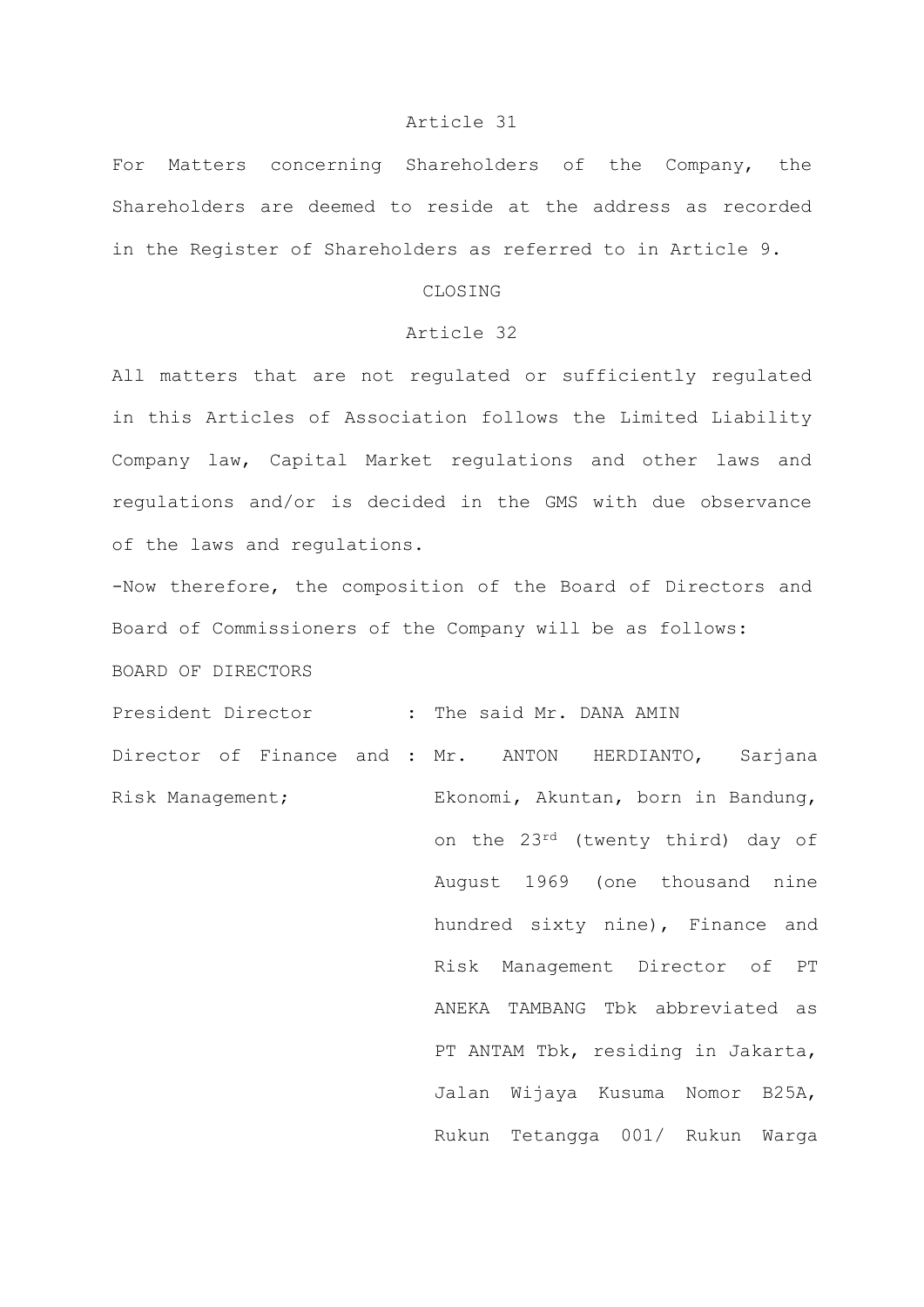007, Kelurahan Cilandak Barat, Kecamatan Cilandak, South Jakarta City, holder of Identity Card Number: 3173072308690002, Indonesian citizen;

Human Resources Director : Mr. LUKI SETIAWAN SUARDI, born in Bandung, on the 5th (fifth) day of September l968 (one thousand nine hundred sixty eight), Human Resources Director of PT ANEKA TAMBANG Tbk abbreviated as PT ANTAM Tbk , residing at, Jalan Mampang Prapatan Nomor 2, Rukun Tetangga 003/Rukun Warga 006, Kelurahan Mampang Prapatan, Kecamatan Mampang Prapatan, South Jakarta City, holder of Identity Card Number 3l74030509680008, Indonesian citizen;

Director of Operations : Mr. RISONO, Sarjana Teknik, born and Business in Cirebon, on the 16<sup>th</sup> (sixteenth) Transformation; day of January 1976 (one thousand nine hundred seventy six), Human Resources Director of PT ANEKA TAMBANG Tbk abbreviated as PT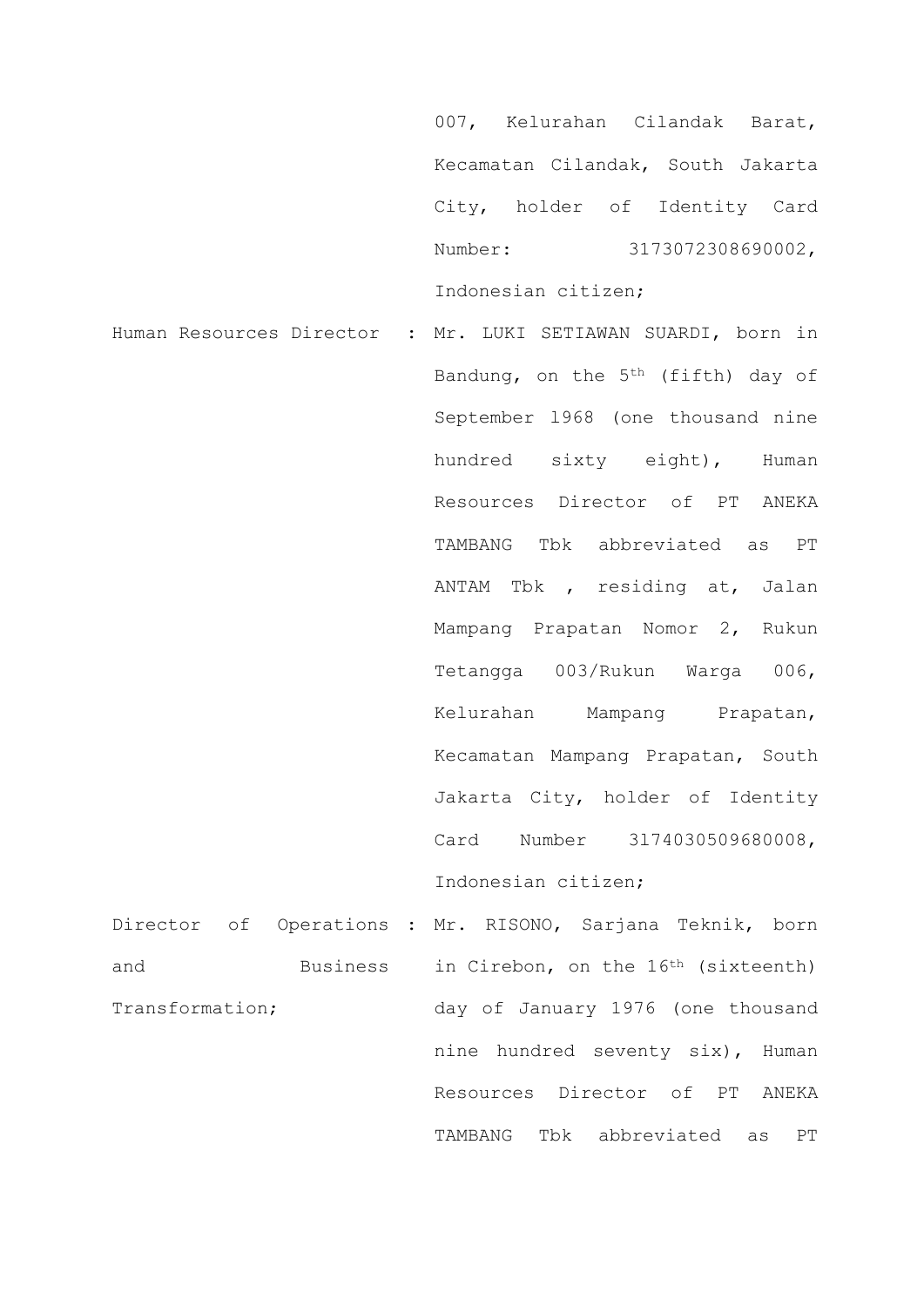ANTAM Tbk, residing in Windelrio Townhouse Blok C Nomor 20, Rukun Tetangga 001/Rukun Warga 001, Kelurahan Semplak, Kecamatan Kota Bogor Barat, Bogor City, West Java Province, holder of Identity Card Number 3201211601760002, Indonesian Citizen;

in Tasikmalaya, on the 11th

BOARD OF COMMISSIONERS :

President Commissioner : Mr. AGUS SURYA BAKTI, born in North Sumatera, on the 17<sup>th</sup> (seventeenth) day of August 1961 (one thousand nine hundred sixty one), President Commissioner of PT ANEKA TAMBANG Tbk abbreviated as PT ANTAM Tbk, residing in Jakarta, Jalan Mawar F.24 CJT II, Rukun Tetangga l2/ Rukun Warga 004, Kelurahan Gedong, Kecamatan Pasar Rebo, East Jakarta City, holder of Identity Card Number 3175051708610008, Indonesian citizen; Independent Commissioner : Mr. GUMILAR RUSLIWA SOMANTRI, born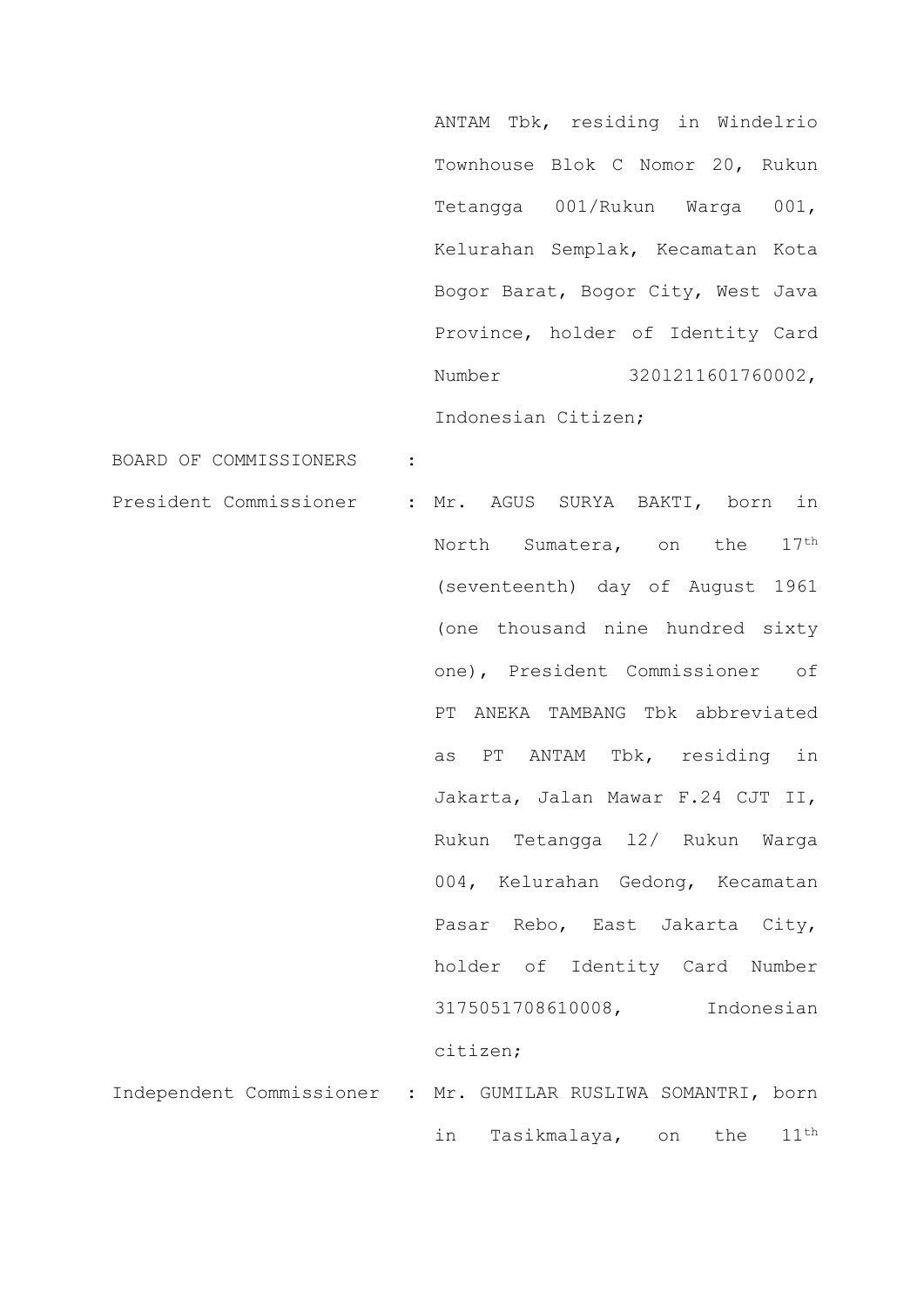(eleventh) day of March 1963 (one thousand nine hundred sixty three), Independent Commissioner of PT ANEKA TAMBANG Tbk abbreviated as PT ANTAM Tbk, residing at Pesona Khayangan Blok FL Nomor 1, Rukun Tetangga 012/Rukun Warga 028, Kelurahan Mekarjaya, Kecamatan Sukmajaya, Depok City, West Java Province, holder of Identity Card Number 3276051103630008, Indonesian citizen;

Commissioner : Mr. ANANG SRI KUSUWARDONO, born in Pati, on the 15<sup>th</sup> (fifteenth) day of June 1963 (one thousand nine hundred sixty three), Independent Commissioner of PT ANEKA TAMBANG Tbk abbreviated as PT ANTAM Tbk, residing at Kota Wisata Florida Blok O.2 Nomor 17, Rukun Tetangga 00l/Rukun Warga 027, Kelurahan Ciangsana, Kecamatan Gunung Putri, Bogor Regency, West Java Province, holder of Identity Card Number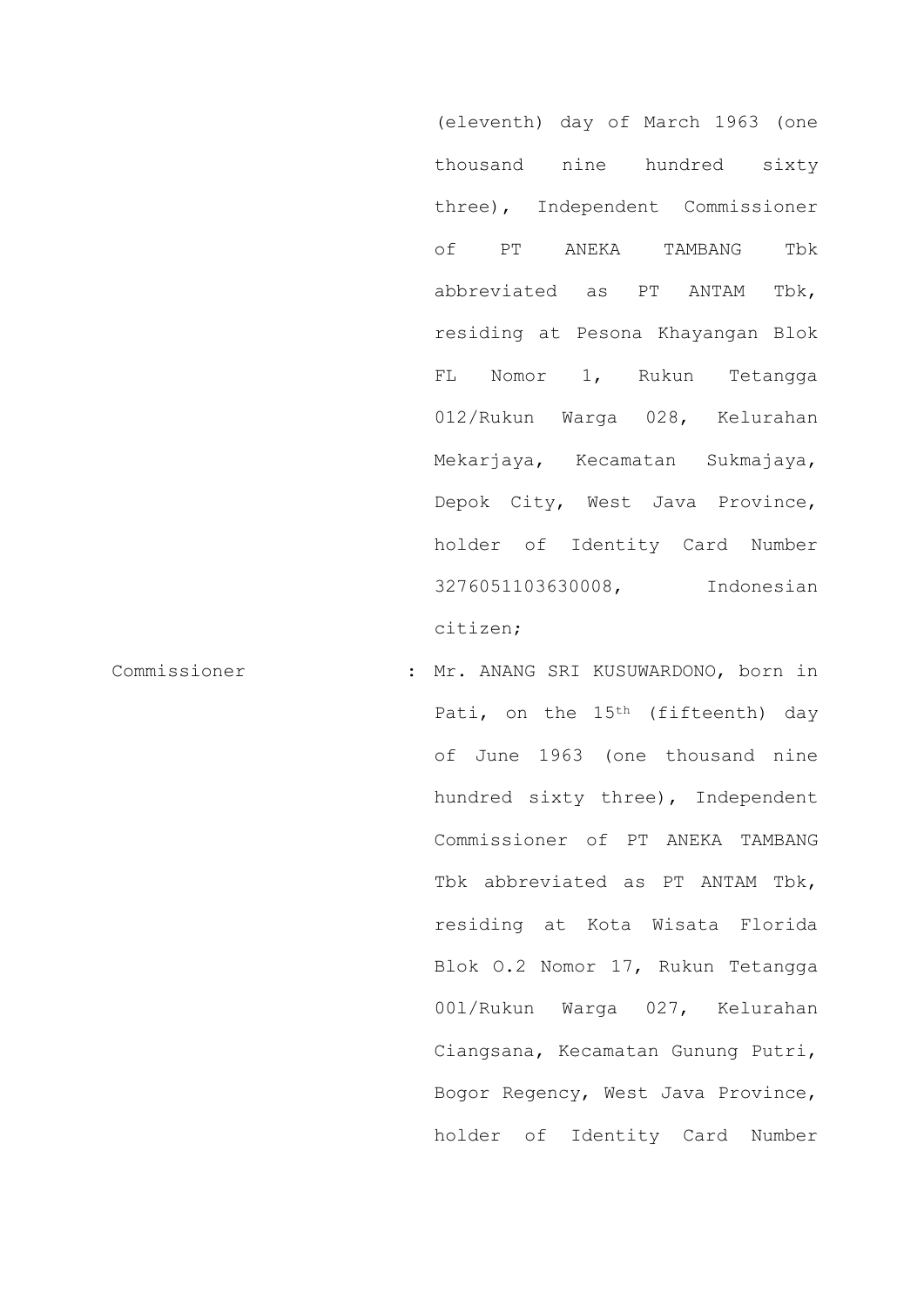3201071506630007, Indonesian

citizen;

- Commissioner : Mr. Doctoral Engineer DADAN KUSDIANA, born in Sumedang, on the 29th (twenty ninth) day of December 1968 (one thousand nine hundred sixty eight), Commissioner of PT ANEKA TAMBANG Tbk abbreviated as PT ANTAM Tbk, residing at Cileungsi Hijau E2/15, Rukun Tetangga 001/Rukun Warga 014, Kelurahan Cileungsi, Kecamatan Cileungsi, Bogor Regency, West Java Province, holder of Identity Card Number 3201072912680002, Indonesian citizen; Commissioner : Mr. ARIF BAHARUDIN, born in
	- Trenggalek, on the 21<sup>th</sup> (twenty first) day of March 1967 (one thousand nine hundred sixty seven), Commissioner of PT ANEKA TAMBANG Tbk abbreviated as PT ANTAM Tbk, residing at Jalan Akalipa C3 Nomor 15, Kemang Pratama 3, Rukun Tetangga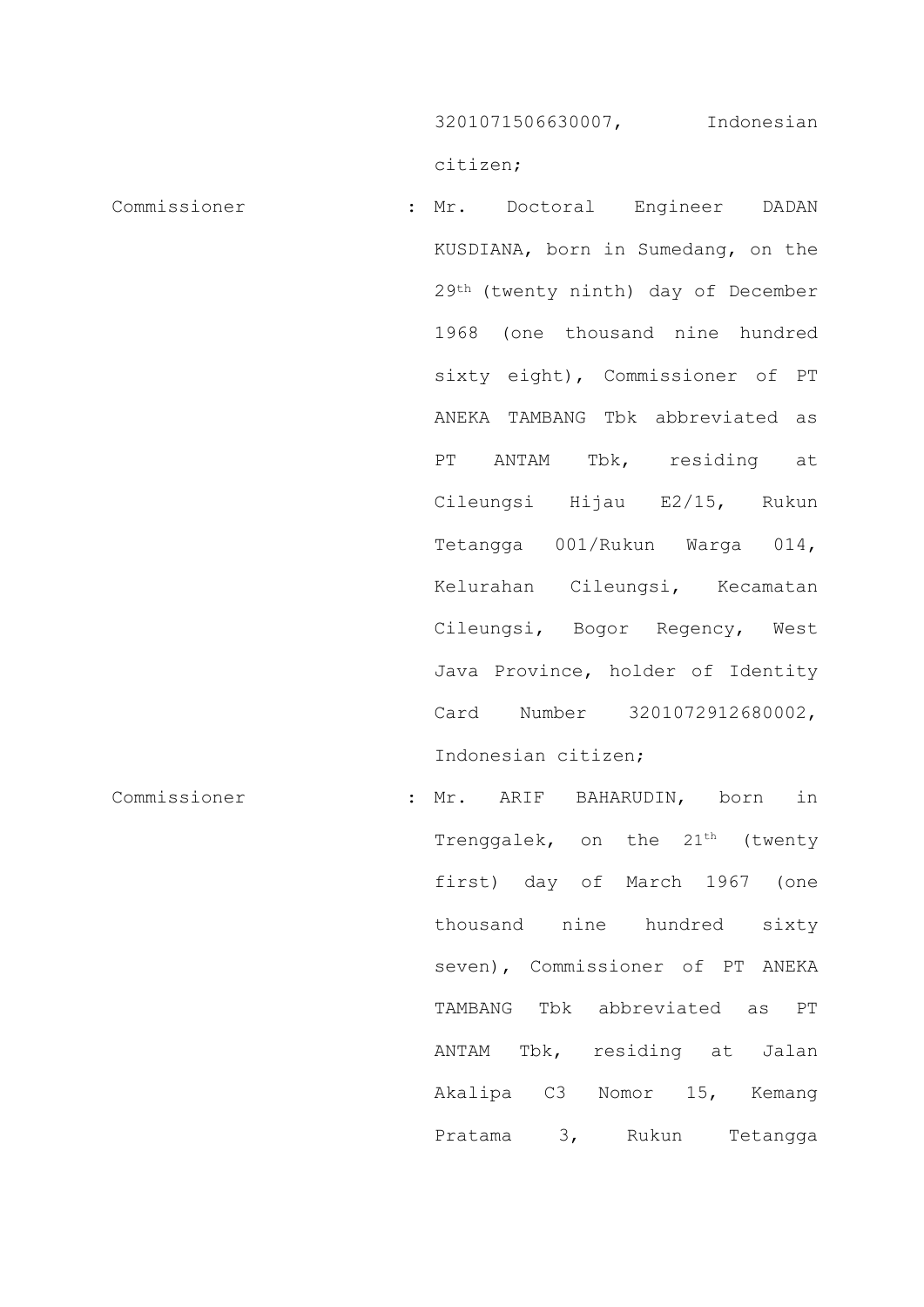008/Rukun Warga 013, Kelurahan Sepanjang Jaya, Kecamatan Rawalumbu, Bekasi City, West Java Province, holder of Identity Card Number 3275052103670012, Indonesian citizen;

Commissioner Mr. BAMBANG SUNARWIBOWO, born in Malang, on the 24<sup>th</sup> (twenty fourth) day of May 1966 (one thousand nine hundred sixty six), Commissioner of PT ANEKA TAMBANG Tbk abbreviated as PT ANTAM Tbk, residing at Rawasari Timur 1/4, Rukun Tetangga 006/Rukun Warga 002, Kelurahan Cempaka Putih Timur, Kecamatan Cempaka Putih, Central Jakarta, Holder of Identity Card Number 3171052405660001, Indonesian Citizen.

- Further, the appearing person acting in his abovementioned capacity hereby declare that in conjunction with such resolutions hereby confers power to me, the Notary, either jointly and severally, with the right of substitution to request approval of the amendment to the competent authority,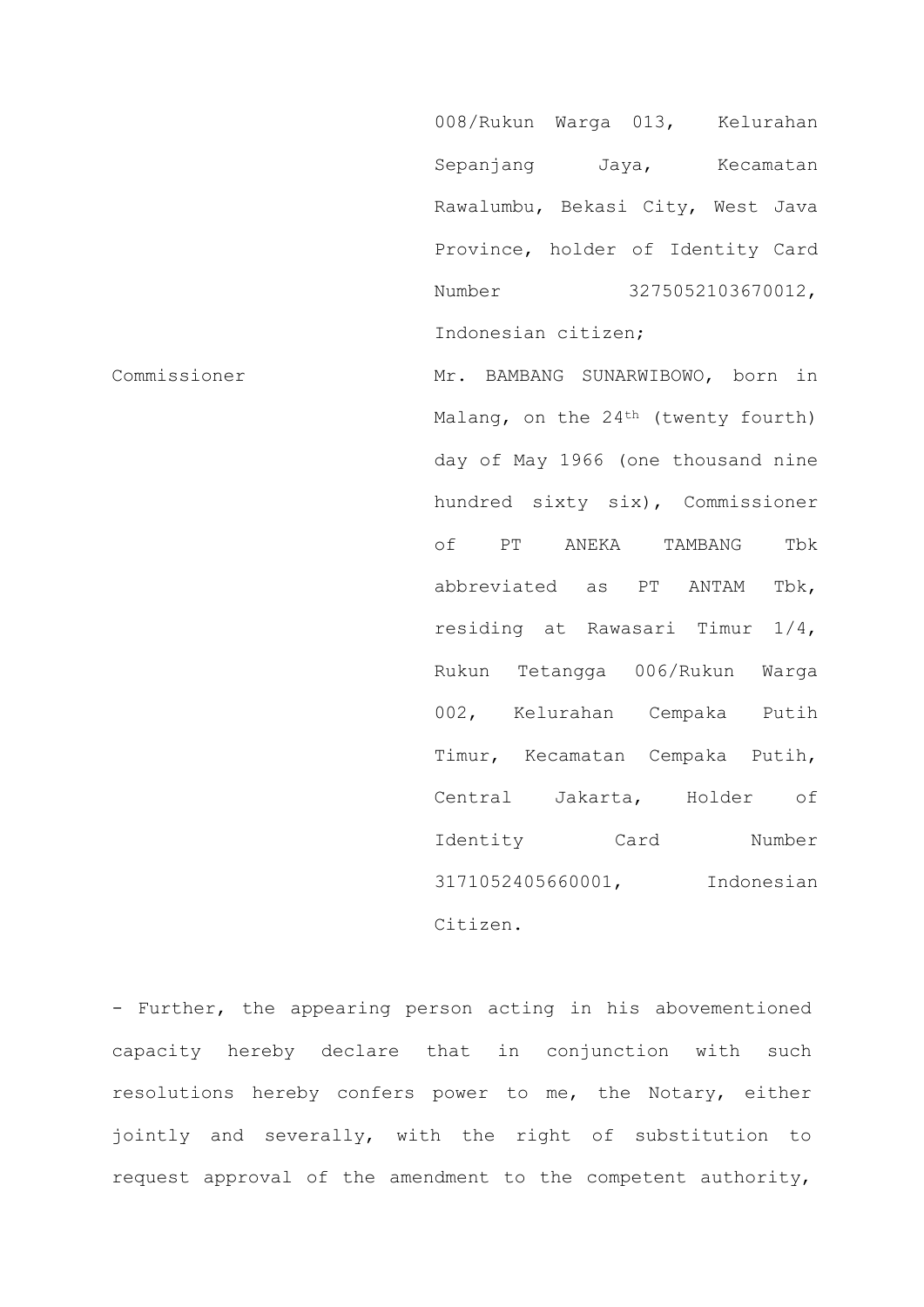including but not limited to the Minister, in accordance with the provisions prevailing laws and regulations and for that purpose appear where necessary, draw up, order to make and sign application letters, deeds and other documents, then carry out everything that is useful or necessary to achieve that purpose, nothing is excluded so that the applicant hereby provides the power of attorney with the right of substitution to me, the Notary, to submit approval and application to the Ministry of Law and Human Rights of the Republic of Indonesia, for this purpose hereby states that:

- 1. The appearing person hereby warrants that all signatures contained in the Shareholder Decree have been signed by the competent authority and are fully responsible for the validity of the signing of the document.
- 2. Agree to accept all kinds of sanctions, including but not limited to criminal, civil, and / or administrative sanctions in accordance with the provisions of the applicable laws and regulations;
- 3. By agreeing to the statement above, the appearing person agrees to take full responsibility and hereby declares his agreement to be considered as having jointly signed the statement made by me, the Notary and hereby declare that this Statement is a valid statement.

The Appearing Person is known to me, Notary.

# IN WITNESS WHEREOF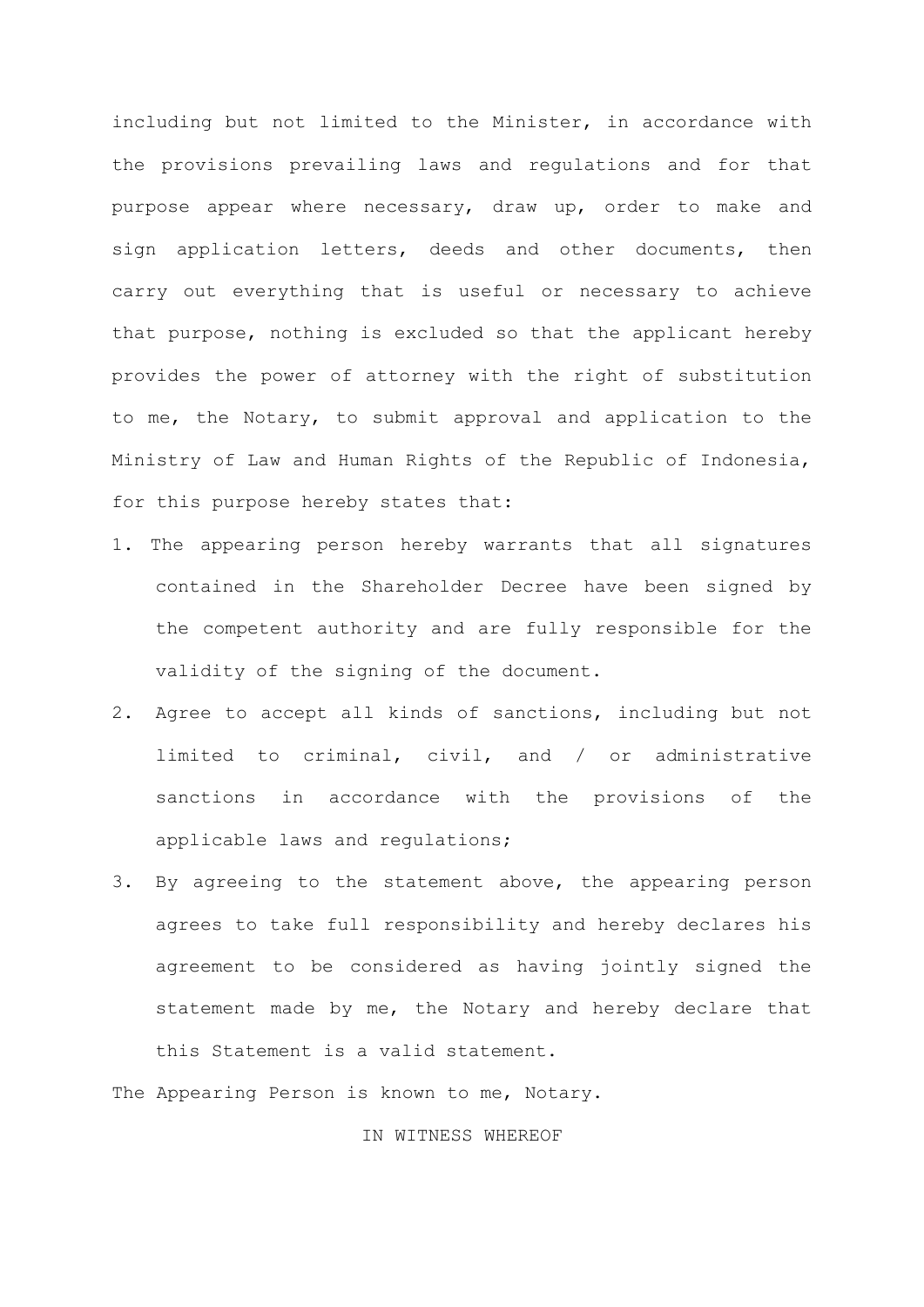This deed is made into minutes and executed in South Jakarta, on the day and date as referred to above in the presence of:

- 1. Mr. ANDRI NOVERIN PERDANA, born in Jakarta, on the 26<sup>th</sup> (twenty sixth) day of November 1987 (one thousand nine hundred eighty seven), Assistant Notary, residing in Komplek BDN Blok C2 Nomor l, Rukun Tetangga 003/Rukun Warga 007, Kelurahan Rangkapan Jaya Baru, Kecamatan Pancoran Mas, Depok City, holder of Identity Card Number 3276012611870004, Indonesian citizen, presently being in Jakarta;
- 2. Miss. BELLA RATNA SYAFIERRA, born in Semarang, on the 26<sup>th</sup> (twenty sixth) day of March 1996 (one thousand nine hundred ninety six), Assistant Notary, residing in Jakarta, Jalan Kerinci VIII Nomor 24, Rukun Tetangga 009/Rukun Warga 002, Kelurahan Gunung, Kecamatan Kebayoran Baru, South Jakarta City, holder of Identity Card Number 3l73086603960002, Indonesian Citizen;

- both are known to me, Notary, as witnesses

After I, Notary read out this deed to the witnesses, this deed is signed by the appearing person, witnesses, and me, Notary, whereas the appearing person has resigned from their positions when this deed is in completion.

> Notary in South Jakarta City [sealed, stamped, and signed] (JOSE DIMA SATRIA, S.H., M.Kn.)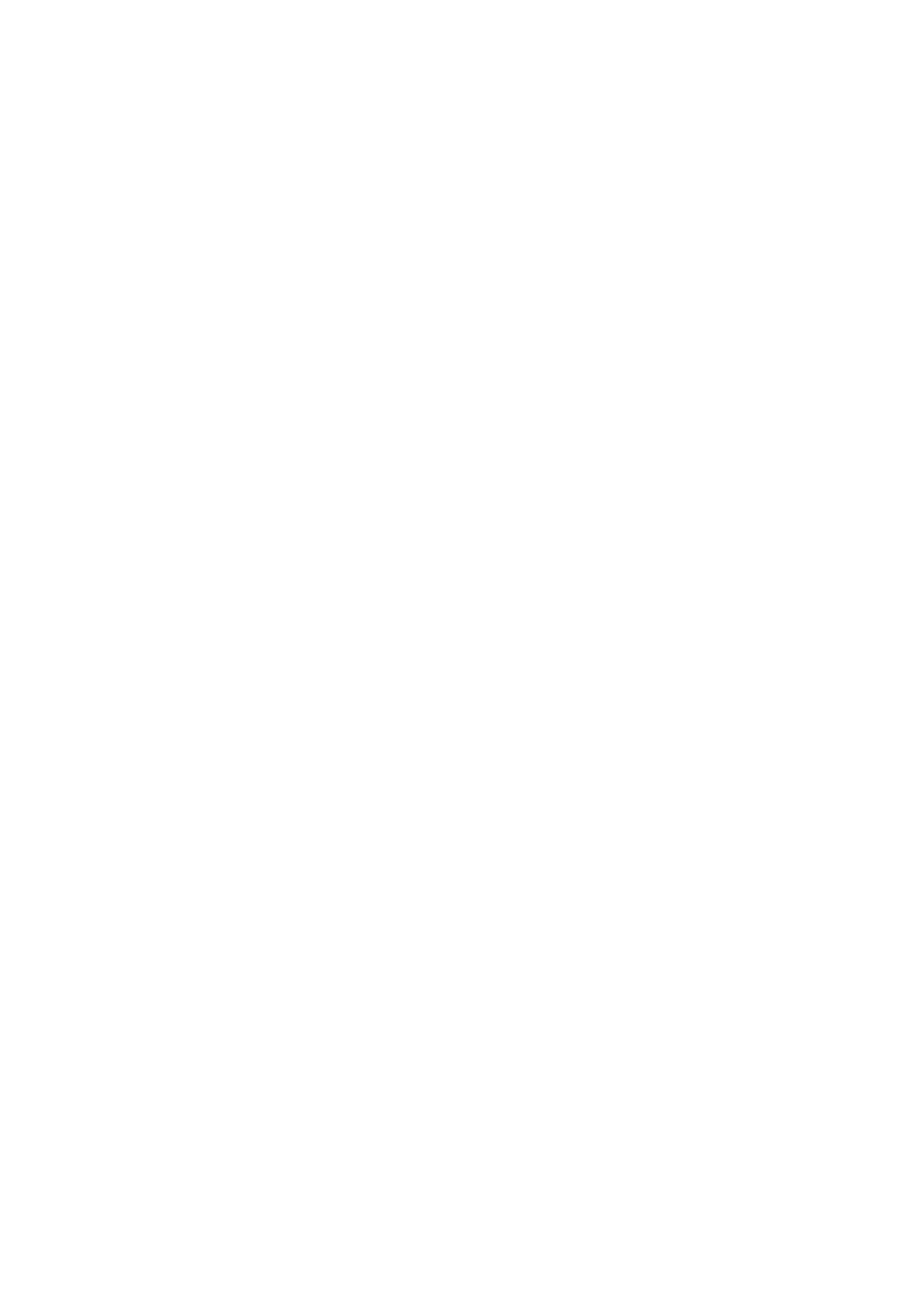#### **MINISTRY OF LAW AND HUMAN RIGHTS**

[Logo]

# **REPUBLIC OF INDONESIA**

#### **DIRECTORATE GENERAL OF COMMON LAW ADMINISTRATION**

Jl. H.R. Rasuna Said Kav. 6-7 Kuningan, South Jakarta

Tel. (021) 5202387 – Hunting

|              | Tbk                      | SOUTH JAKARTA              |
|--------------|--------------------------|----------------------------|
|              | Data of PT ANEKA TAMBANG | Taman Gandaria Kav. 11A    |
|              | Change of the Company's  | Jalan Madrasah,<br>Komplek |
| Subject      | : Receipt of Notice of   | S.H., M.Kn.                |
| Attachment : |                          | Notary JOSE DIMA SATRIA,   |
| Number       | : AHU-AH.01.03-0307349   | To                         |

In accordance with the data contained in the Completed Form of Amendment stored in the Database of Legal Entity Administration System based on Notarial Deed Number 14, dated 04<sup>th</sup> May 2021 passed before Notary JOSE DIMA SATRIA, S.H., M.Kn., practicing in SOUTH JAKARTA CITY, concerning the changes in the Composition of Board of Directors and Commissioners of **PT ANEKA TAMBANG Tbk**, abbreviated as PT. ANTAM Tbk having its domicile in SOUTH JAKARTA CITY, were already received and recorded in the Database of Legal Entity Administration System.

> Stipulated in Jakarta, on 12th May 2021 p.p. MINISTER OF LAW AND HUMAN RIGHTS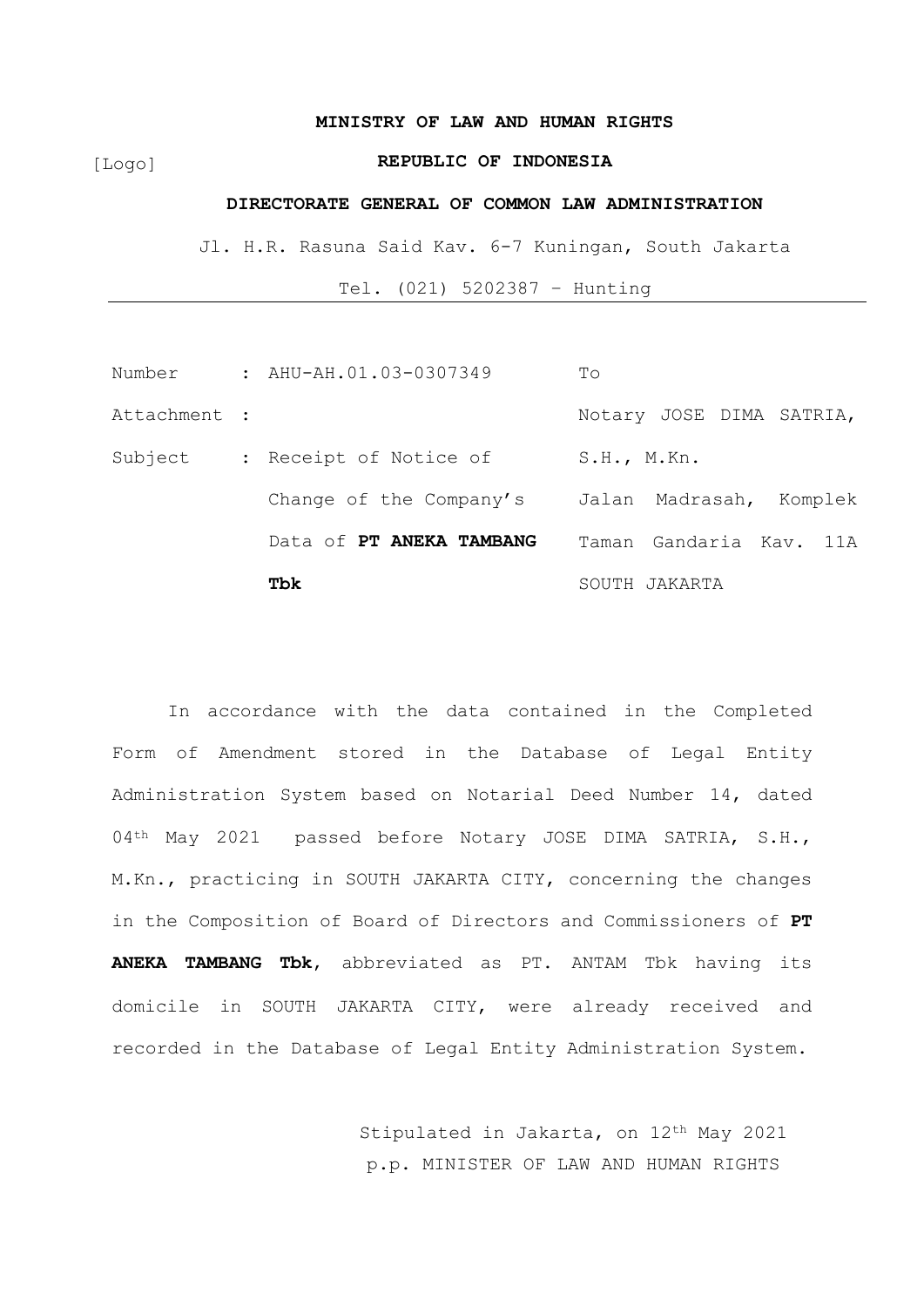REPUBLIC OF INDONESIA

DIRECTOR GENERAL OF COMMON LAW

ADMINISTRATION

[QR Code] [Signed]

# **Cahyo Rahadian Muzhar, S.H., LLM. 19690918 199403 1 001**

PRINTED ON 12<sup>th</sup> May 2021

# **COMPANY REGISTER ENTRY NUMBER AHU-0087826.AH.01.11.TAHUN 2021 DATED 12th May 2021**

This notification is only a statement, not a product of State Administration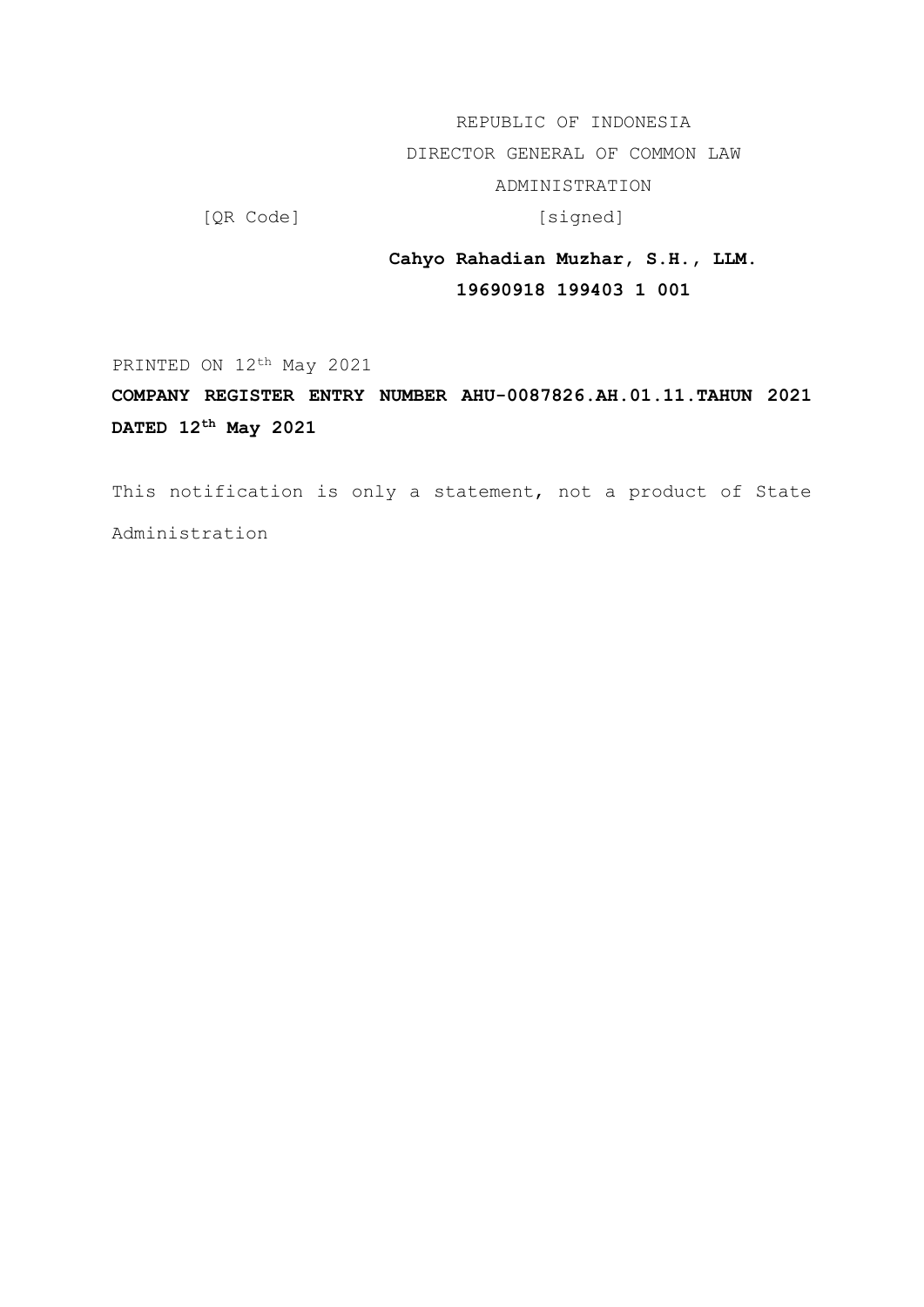#### **MINISTRY OF LAW AND HUMAN RIGHTS**

[Logo]

# **REPUBLIC OF INDONESIA**

#### **DIRECTORATE GENERAL OF COMMON LAW ADMINISTRATION**

Jl. H.R. Rasuna Said Kav. 6-7 Kuningan, South Jakarta

Tel. (021) 5202387 – Hunting

|              | ANEKA TAMBANG TOK          | SOUTH JAKARTA              |
|--------------|----------------------------|----------------------------|
|              | of Association of PT       | Taman Gandaria Kav. 11A    |
|              | Ammendments to Articles    | Jalan Madrasah,<br>Komplek |
| Subject      | : Receipt of Notice of the | S.H., M.Kn.                |
| Attachment : |                            | Notary JOSE DIMA SATRIA,   |
| Number       | : AHU-AH.01.03-0307338     | To                         |

In accordance with the data contained in the Completed Form of Amendment stored in the Database of Legal Entity Administration System based on Notarial Deed Number 14, dated 04<sup>th</sup> May 2021 passed before Notary JOSE DIMA SATRIA, S.H., M.Kn., practicing in SOUTH JAKARTA CITY and the supporting documents that we received on 12th May 2021 concerning the amendments to Articles 20, 23, 24, and 25 of the Articles of Association of **PT ANEKA TAMBANG Tbk**, abbreviated as PT. ANTAM Tbk having its domicile in SOUTH JAKARTA CITY, were already received and recorded in the Database of Legal Entity Administration System.